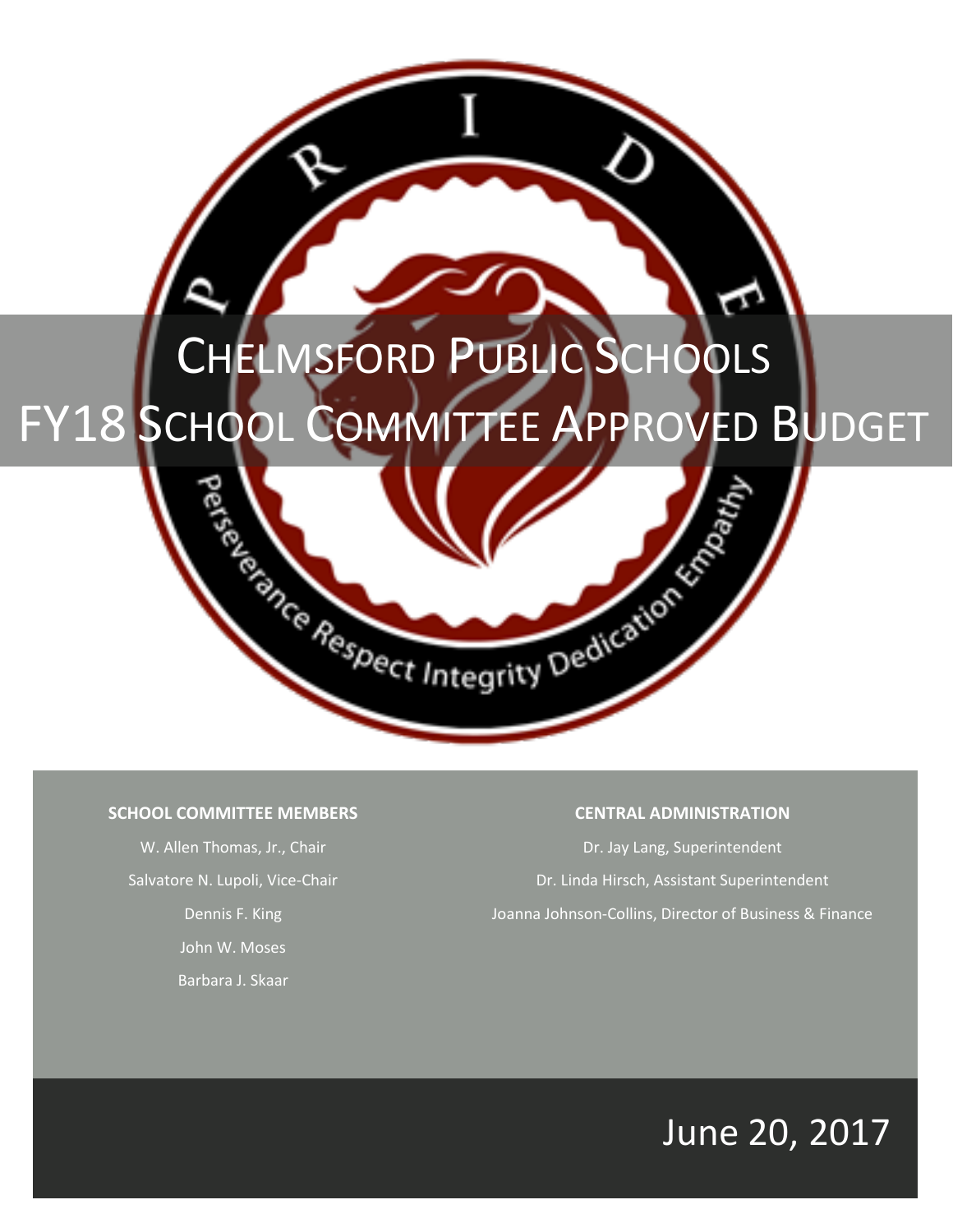# **Chelmsford Public Schools General Fund Operating Budget Overview**

The Massachusetts Department of Elementary and Secondary Education (DESE) tracks budgeted and actual spending in districts from year to year. DESE's most recently published actual figures are for FY2015, which ended June 30, 2015. From the reported and audited actual figures for each district, DESE determines each district's compliance with its net school spending obligation in dollars and in percentage of required spending. DESE annually publishes required net school spending and actual net school spending for each district in Massachusetts. In FY2015, 19 districts spent less than their required net school spending as computed by DESE; 303 districts exceeded their required net school spending. Chelmsford exceeded its required net school spending by 21.7% in FY2015, which is below the state median value of 22.7%. Across the state, 157 communities spent less than Chelmsford, whereas 163 communities spent more than Chelmsford as a percentage of total spending in excess of required net school spending, as illustrated in the graph below.



# **What Is Net School Spending?**

The Massachusetts school finance statute, Chapter 70 of the General Laws, establishes an annual net school spending requirement for each school district. Net school spending includes each town school department's general fund expenditures (operating budget) as well as the town's direct spending for schools, but it excludes capital expenditures, transportation, grants,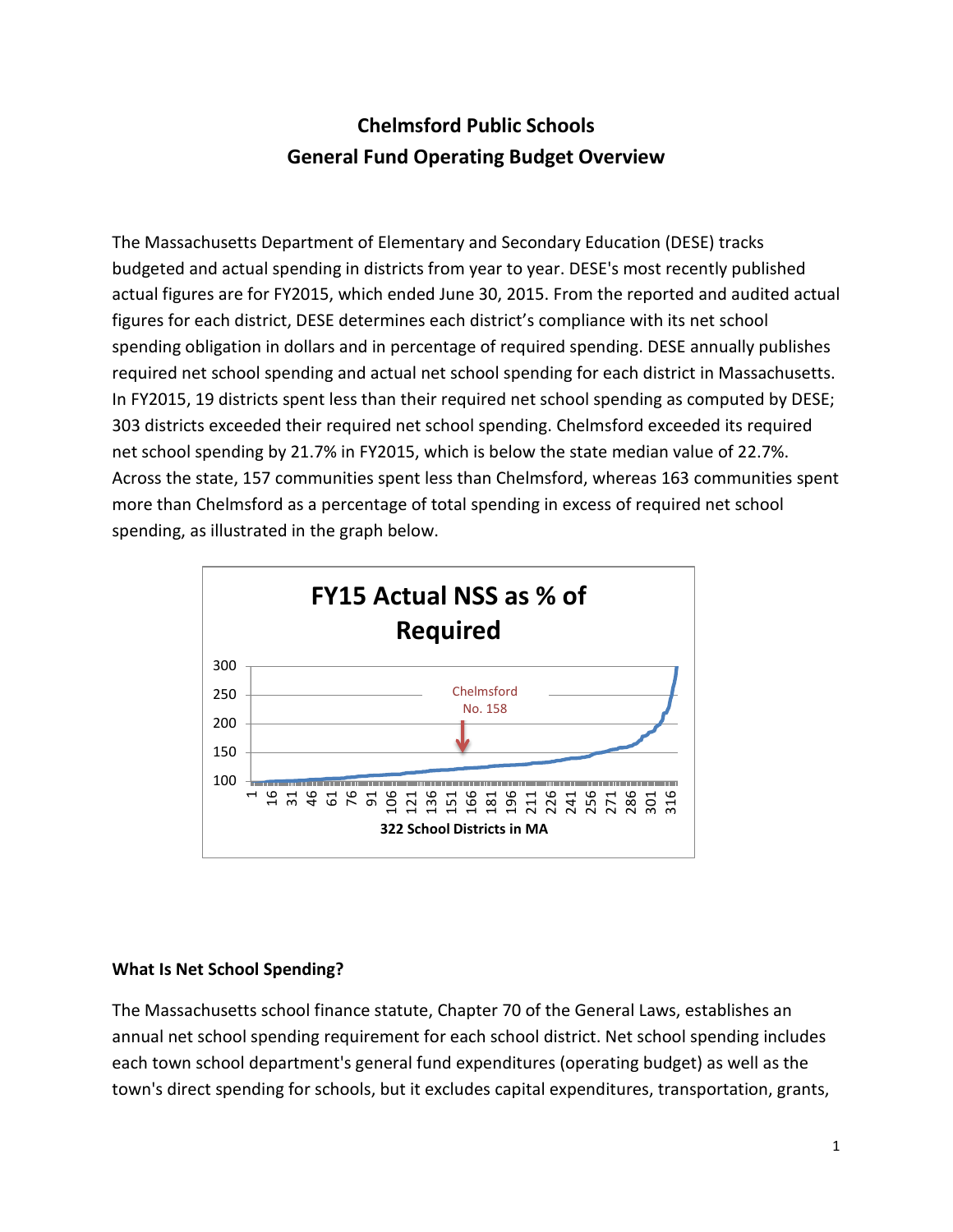and revolving funds. Required net school spending is the annual *minimum* that must be spent on schools, including carryover from previous years. As stated previously, Chelmsford exceeded its required net school spending requirement by 21.7% in FY2015 and in FY2016 is budgeted to exceed its required net school spending requirement by 27.1%.

To determine net school spending for the upcoming school year, the state uses school department enrollment data as of October 1 of the current school year (i.e., the October 1, 2016 student headcount is the basis for determining the 2017/18 foundation budget and net school spending requirement). This is called foundation enrollment and is used to calculate the district's foundation budget. The foundation budget is the state's estimate of the *minimum* funding level needed in each district to provide an adequate educational program.

Massachusetts uses a complex formula that considers many factors, including each district's grade-level configuration, programs, and demographics. The formula also considers each community's relative wealth and determines each community's "required local contribution" toward the educational program.

# **Comparable Community Analysis: Demographic Data**

Although it is important to compare Chelmsford to the state average with regard to spending and academic performance, it is also necessary to assess Chelmsford's academic performance with its most comparable peer communities across the state. Table I provides general demographic data for Chelmsford and its ten most comparable districts as determined by DESE.

| <b>District</b>           | <b>Total Enrollment</b> | <b>SWD (%)</b><br>Econ. Dis. (%) |      | ELL (%)        |
|---------------------------|-------------------------|----------------------------------|------|----------------|
| <b>Burlington</b>         | 3,508                   | 9.5                              | 13.8 | 3              |
| <b>Chelmsford</b>         | 4,987                   | 9.7                              | 16.3 | 3              |
| <b>Easton</b>             | 3,731                   | 9.7                              | 16.4 | 1.2            |
| <b>Mansfield</b>          | 4,037                   | 10.4                             | 15.2 | 1              |
| <b>Melrose</b>            | 3,725                   | 10.1                             | 15   | 3.1            |
| <b>Natick</b>             | 5,434                   | 9.3                              | 15   | $\overline{2}$ |
| <b>North Andover</b>      | 4,709                   | 11.3                             | 16.6 | 1.5            |
| <b>North Attleborough</b> | 4,426                   | 14.1                             | 15.5 | 2.8            |
| Shrewsbury                | 6,045                   | 8.4                              | 13.4 | 2.8            |
| Wakefield                 | 3,499                   | 11.9                             | 15.8 | 1.5            |
| <b>Walpole</b>            | 3,906                   | 9.4                              | 14.8 | 2.7            |

# **Table I. DESE Comparable Districts: General Demographic Data**

With regard to the number of economically disadvantaged students enrolled, Chelmsford falls in the middle of its most comparable districts. Four districts have a lower percentage of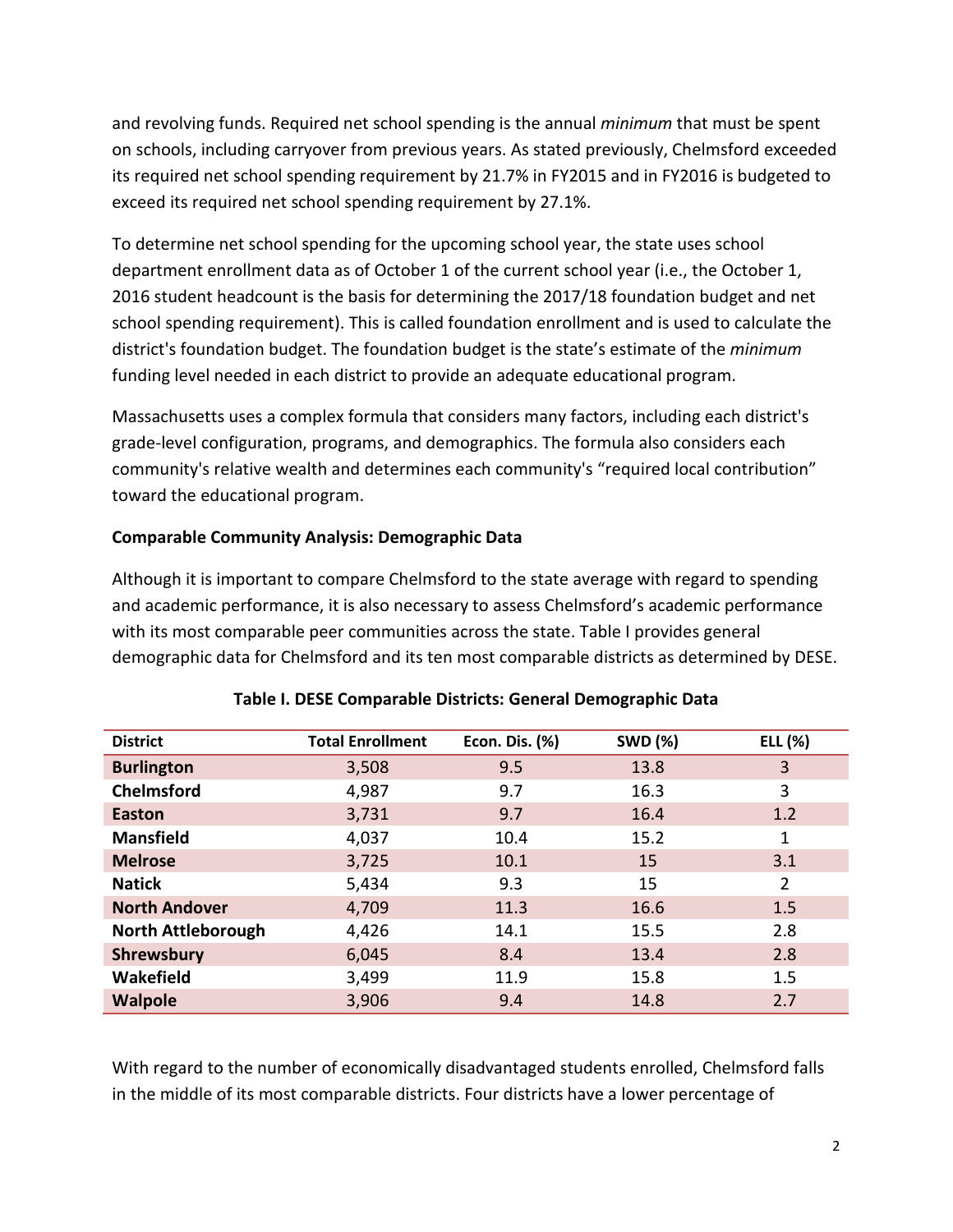students, Easton has the same percentage of students, and five districts have a higher percentage of students designated economically disadvantaged. Some 9.7% of all Chelmsford Public School students are economically disadvantaged. This is an increase from last year (2014–15), when 8.2% of all Chelmsford Public School students were identified as economically disadvantaged.

With respect to the number of students identified with disabilities (SWD), Chelmsford has a higher percentage than eight comparable districts. Of all Chelmsford Public School students, 16.3% have disabilities and require special education services, as outlined in their Individual Education Plan (IEP). Only two comparable districts, Easton and North Andover, have a higher percentage of students identified with disabilities.

The percentage of students classified as English language learners (ELL) in the Chelmsford Public Schools is higher than eight of its ten most comparable communities. Only one comparable community, Melrose, has a higher percentage of ELL students. Burlington and Chelmsford each have 3% of ELL students.

# **Comparable Community Analysis: Financial Support**

Within the last few years, DESE has tried to make district and school demographic and performance data more accessible to district staff and the general public. The District Analysis and Review Tools (DARTs) provided by DESE allow users to track and analyze data over time to make comparisons to state and comparable districts. The DARTs select the ten most comparable school districts in the state based on student enrollment characteristics, special populations, and grade-span groupings (i.e., K–12, elementary, secondary). Grade-span groupings are an important point of comparison because districts are often compared with their neighbors based solely on geography. However, a district's comparison to similar districts across the state is often more valuable when balancing programs and services against level of spending and student achievement.

Table II highlights actual net school spending in FY2015 as a percentage of required net school spending for the ten most comparable districts to Chelmsford, as determined by DESE.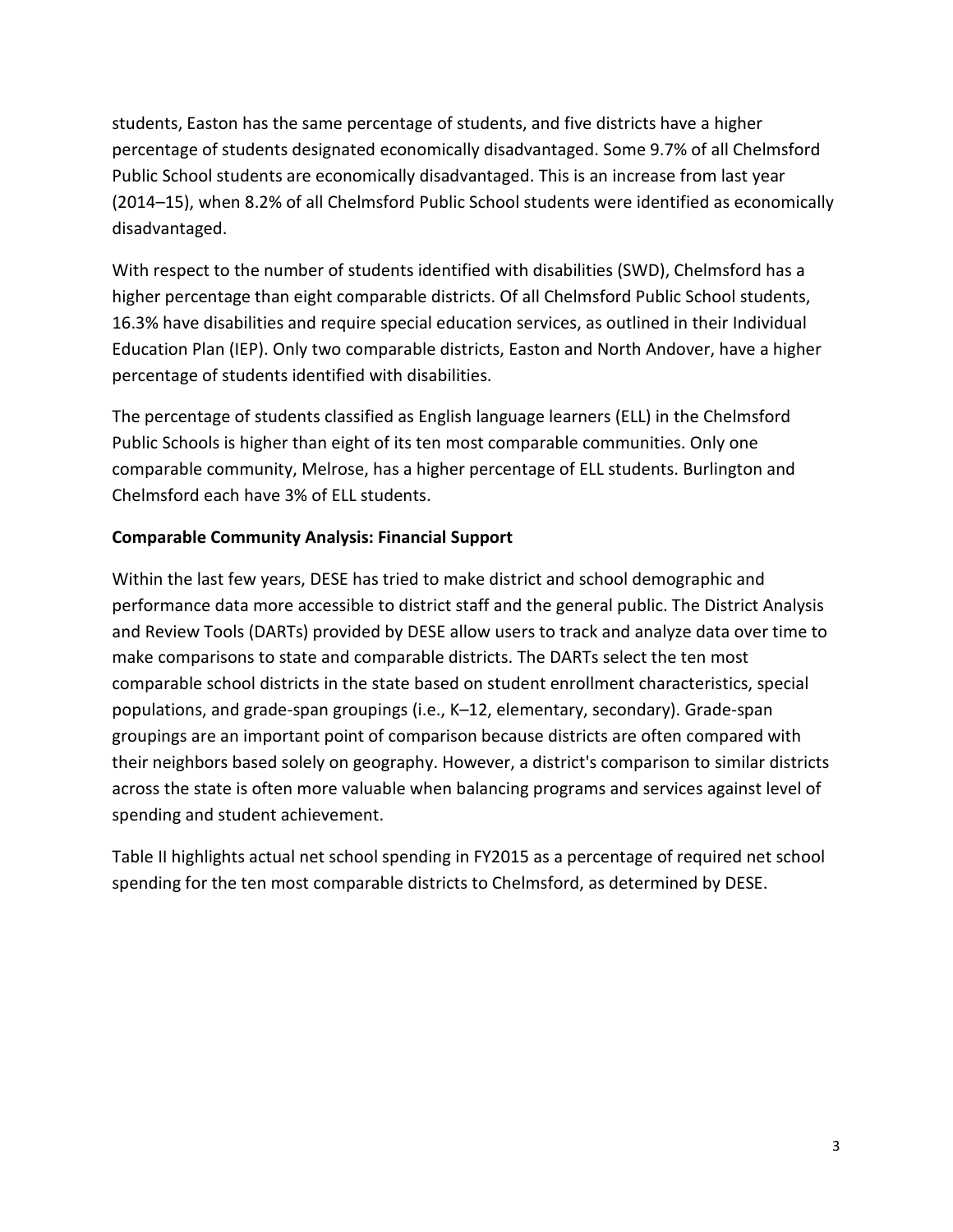|                                      | <b>FY2015</b>                             |
|--------------------------------------|-------------------------------------------|
|                                      | <b>Actual % of</b><br><b>Required NSS</b> |
| Burlington                           | 161.2                                     |
| <b>Natick</b>                        | 128.2                                     |
| Walpole                              | 125.8                                     |
| Wakefield                            | 124.5                                     |
| <b>MA State Median-All Districts</b> | 122.7                                     |
| Chelmsford                           | 121.7                                     |
| Easton                               | 121.1                                     |
| Shrewsbury                           | 119.9                                     |
| North Andover                        | 113.5                                     |
| Mansfield                            | 111.3                                     |
| Melrose                              | 105.3                                     |
| North Attleborough                   | 104.7                                     |

**Table II. DESE Comparable Districts: Actual Percentage of Required Net School Spending**

Table II shows that six comparable districts—Easton, Shrewsbury, North Andover, Mansfield, Melrose, and North Attleborough—spent less than Chelmsford in FY2015 as a percentage in excess of the district's required net school spending. Four comparable districts—Burlington, Natick, Wakefield, and Walpole—spent more than Chelmsford in FY2015 as a percentage in excess of the district's required net school spending. In addition to the ten comparable districts as determined by DESE, the FY2015 state median spending in excess of required net school spending is listed at 122.7%.

DARTs also analyze other aspects of comparable districts, including staff-to-student ratios. DESE reports the most recent staff-to-student data for FY2016, which ended June 30, 2016. Table III presents the overall student-teacher ratio in Chelmsford, its ten most comparable districts as determined by DESE, and the state average.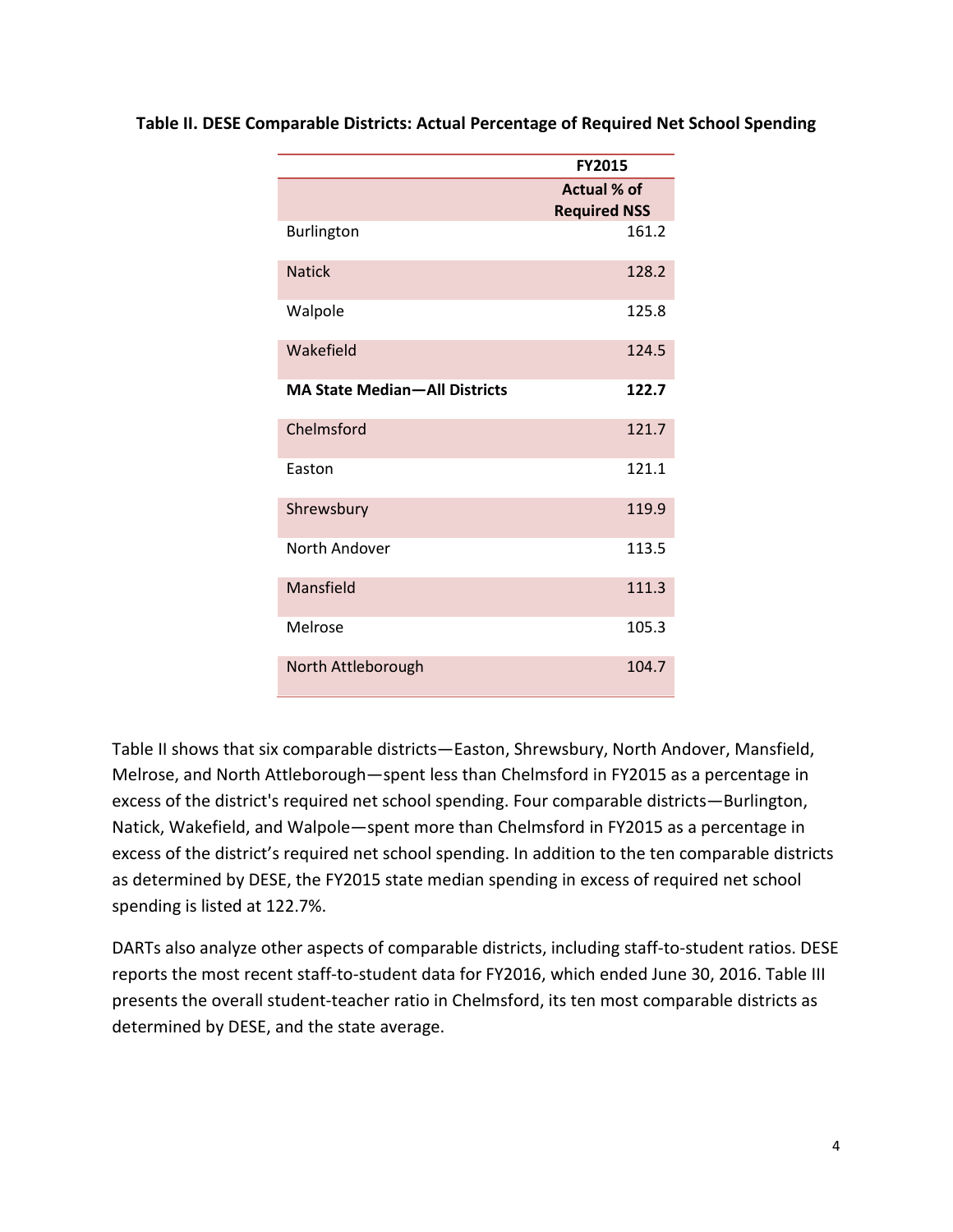|                                      | 2016                 |
|--------------------------------------|----------------------|
|                                      | Student-             |
|                                      | <b>Teacher Ratio</b> |
| Burlington                           | 11.5:1               |
| Wakefield                            | 13.1:1               |
| <b>MA State Median-All Districts</b> | 13.2:1               |
| Mansfield                            | 13.5:1               |
| Chelmsford                           | 13.6:1               |
| Walpole                              | 13.9:1               |
| Melrose                              | 14.1:1               |
| Easton                               | 14.3:1               |
| <b>Natick</b>                        | 14.6:1               |
| Shrewsbury                           | 15.5:1               |
| North Attleborough                   | 15.8:1               |
| North Andover                        | 16.1:1               |

**Table III. DESE Comparable Districts: Student-Teacher Ratio**

Table III shows that among its most comparable districts in the state, Chelmsford's studentteacher ratio is better than seven of its peer communities (Walpole, Melrose, Easton, Natick, Shrewsbury, North Attleborough, and North Andover). However, three of its peer communities have a better student-teacher ratio than Chelmsford. The average student-teacher ratio among all Massachusetts school districts is lower than Chelmsford's. Even though Chelmsford has had an enrollment decline of 577 students in its foundation enrollment between FY2007 and FY2016, its current student-teacher ratio is still higher than the state average.

The student-teacher ratio is helpful for gauging a district's overall standing with regard to its comparable communities, but it does not give a true picture of the district's student-teacher ratio. This calculation takes all students reported on the October 1 headcount and divides them by the number of teachers in the district. The ratio does not consider special programs with lower-than-average class size (e.g., self-contained special education programs). At the regular meeting of the Chelmsford School Committee on February 7, 2017, grade-by-grade breakdowns of student enrollment at each elementary and middle school in the district were reported.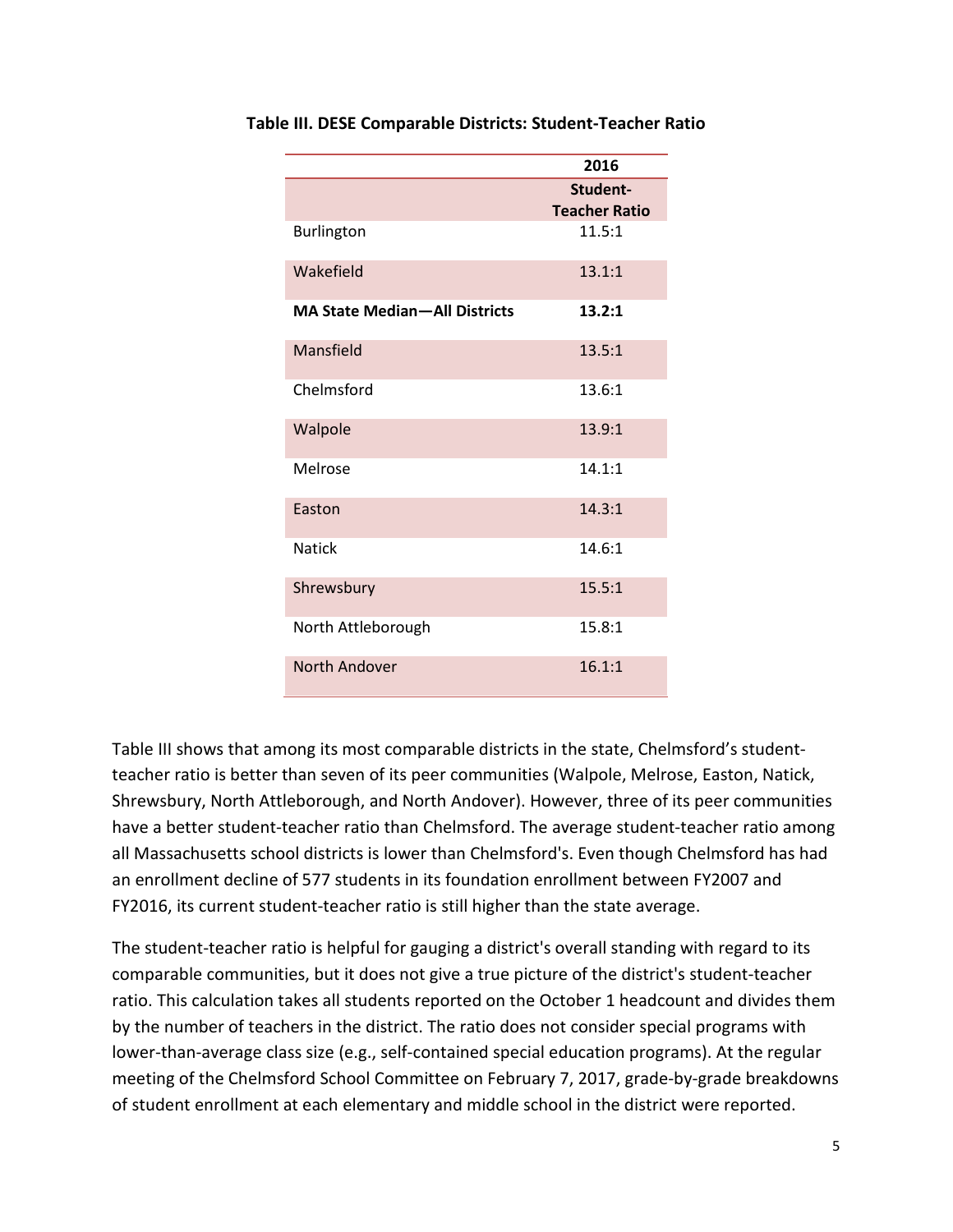These figures are more useful for budgeting purposes because they depict actual homeroom class size. The October 1, 2016 student enrollment report is included as Appendix A.

As the report details, overall class size at the elementary grade levels is good. Average class size for first grade is 19 to 25 students. Average class size for second grade is 19 to 24 students. Average class size for third grade is 22 to 24 students. At the fourth-grade level class size is 19 to 23 students. Overall class size at the middle-school grade levels is exceptionally good, averaging 20 to 24 students in grades 6 through 8 at both McCarthy and Parker Middle Schools.

Another measure commonly referred to when reviewing spending among school districts is average teacher salaries. Table IV lists the data for each comparable district and the state. These data show that Chelmsford's average teacher salary is higher than five of its peer communities (Melrose, Natick, Wakefield, North Attleborough, and Easton) and lower than five peer communities (Walpole, Shrewsbury, Mansfield, North Andover, and Burlington). The average teacher salary for all school districts in the state is higher than Chelmsford's average.

|                                      | Average<br><b>Teacher Salary</b> |
|--------------------------------------|----------------------------------|
| Melrose                              | 60,939                           |
| <b>Natick</b>                        | 68,893                           |
| Wakefield                            | 68,907                           |
| North Attleborough                   | 72,079                           |
| Easton                               | 73,226                           |
| Chelmsford                           | 73,471                           |
| Walpole                              | 74,124                           |
| <b>MA State Median-All Districts</b> | 74,703                           |
| Shrewsbury                           | 75,488                           |
| Mansfield                            | 77,465                           |
| North Andover                        | 77,466                           |
| <b>Burlington</b>                    | 90,475                           |

# **Table IV. DESE Comparable Districts: FY2015 Average Teacher Salary**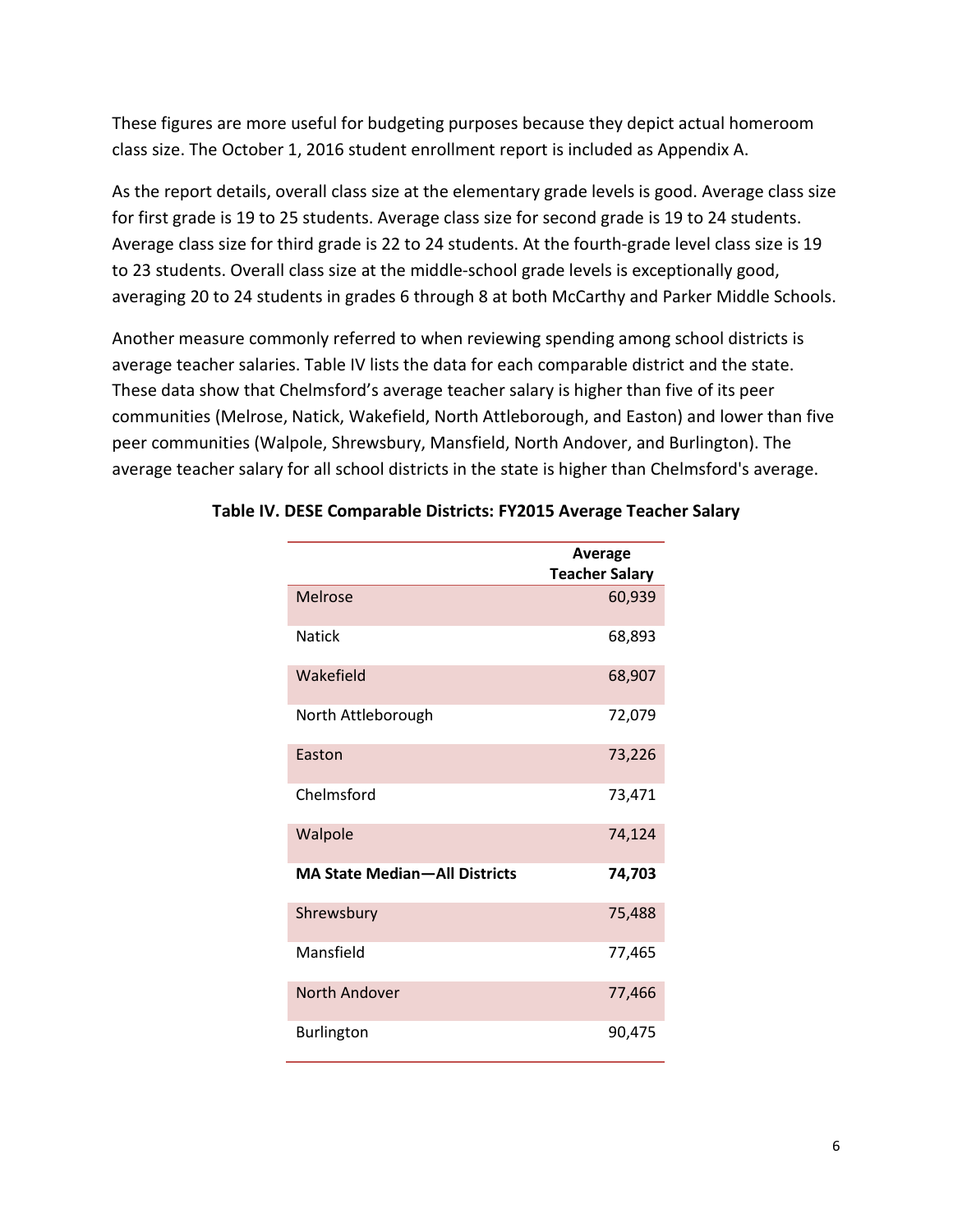Another measure often used to compare districts is the amount of money spent to educate each student in the district, often referred to as the per-pupil expenditure. This cumulative figure includes all district expenditures on administration; instructional leadership; teachers; teaching services; professional development; instructional materials and equipment (including technology); guidance, counseling, and testing services; pupil services; operations and maintenance; and employee benefits. Table V presents the FY2015 per-pupil expenditure for each of Chelmsford's comparable districts.

|                                      | <b>Expenditure</b><br>per In-<br><b>District</b><br>Pupil | <b>Expenditure</b><br>per Out-of-<br><b>District</b><br><b>Pupil</b> | <b>Expenditure</b><br>per Pupil |
|--------------------------------------|-----------------------------------------------------------|----------------------------------------------------------------------|---------------------------------|
| <b>Burlington</b>                    | 17,651                                                    | 74,685                                                               | 19,238                          |
| <b>MA State Median-All Districts</b> | 14,440                                                    | 21,532                                                               | 14,943                          |
| Walpole                              | 13,347                                                    | 51,921                                                               | 14,078                          |
| <b>Natick</b>                        | 12,958                                                    | 46,122                                                               | 14,044                          |
| Mansfield                            | 13,243                                                    | 25,810                                                               | 13,790                          |
| Wakefield                            | 12,853                                                    | 34,752                                                               | 13,598                          |
| Chelmsford                           | 12,205                                                    | 33,590                                                               | 13,289                          |
| Shrewsbury                           | 11,978                                                    | 32,571                                                               | 13,147                          |
| Easton                               | 11,924                                                    | 54,498                                                               | 12,731                          |
| Melrose                              | 11,562                                                    | 17,854                                                               | 12,058                          |
| North Andover                        | 10,811                                                    | 69,226                                                               | 12,055                          |
| North Attleborough                   | 10,764                                                    | 25,622                                                               | 11,245                          |

# **Table V. DESE Comparable Districts: FY2015 Per-Pupil Expenditures**

DESE provides the per-pupil expenditures for in-district and out-of-district students. As the third column of Table V shows, five of our comparable districts (Burlington, Walpole, Natick, Mansfield, and Wakefield) spent more overall per pupil than Chelmsford, and five comparable districts (Shrewsbury, Easton, Melrose, North Andover, and North Attleborough) spent less. The median per-pupil expenditure for all districts in the state is \$1,654 higher than Chelmsford.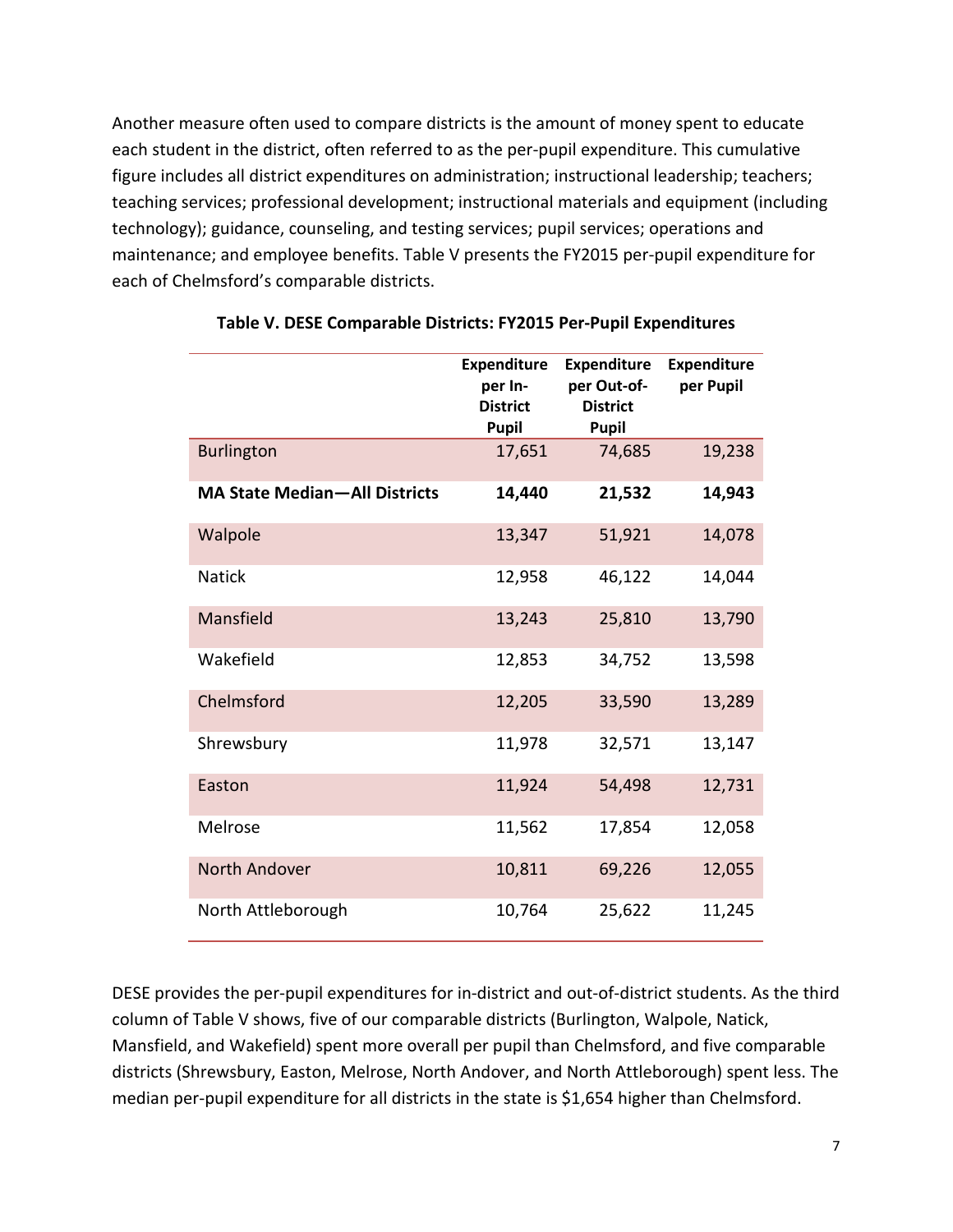# **Comparable Community Analysis: Academic Performance**

Given this analysis of financial conditions affecting the Chelmsford Public Schools and its comparable districts across the state, it is clear that Chelmsford is using its resources to provide an exceptional education to its nearly 5,000 students. Academically, students in the Chelmsford Public Schools outperform their counterparts across the state. To illustrate the academic impact of the funding available for students, I provide the following analysis.

During the spring of 2016, districts across the state participated in either the MCAS or PARCC assessment; Chelmsford elected to participate in the MCAS exam. The state is not calculating 2016 state-level achievement and growth results in grades 3–8 English language arts and mathematics because most students participated in the PARCC assessment. However, a few of our comparable communities also administered the MCAS exam, therefore I will report on how Chelmsford performed against the comparable communities that participated in the 2016 MCAS exam.

Table VI shows the performance of fourth-grade students enrolled in the Chelmsford Public Schools on the 2016 English language arts and mathematics MCAS exams with respect to our comparable districts that administered the MCAS exam.

| <b>District</b>    | Subject    | Advanced | <b>Proficient</b> | <b>A&amp;P</b> | <b>Needs</b><br>Improvement | Warning/<br><b>Failing</b> |
|--------------------|------------|----------|-------------------|----------------|-----------------------------|----------------------------|
|                    |            |          |                   |                |                             |                            |
| Chelmsford         | <b>ELA</b> | 14       | 56                | 70             | 21                          | 9                          |
| North Andover      | <b>ELA</b> | 13       | 54                | 67             | 25                          | 8                          |
| North Attleborough | ELA        | 7        | 55                | 62             | 29                          | 9                          |
| Easton             | <b>ELA</b> | 8        | 51                | 59             | 33                          | 8                          |
|                    |            |          |                   |                |                             |                            |
| Chelmsford         | Math       | 33       | 36                | 69             | 24                          | 8                          |
| North Attleborough | Math       | 25       | 38                | 63             | 31                          | 6                          |
| North Andover      | Math       | 24       | 37                | 61             | 32                          | 6                          |
| Easton             | Math       | 18       | 40                | 58             | 32                          | 10                         |

# **Table VI. Grade 4 English Language Arts and Mathematics Performance**

At the fourth-grade level, 70% of all Chelmsford students attained a score in either the Advanced or Proficient category on the English language arts exam. Further, 69% of all Chelmsford students attained a score in either the Advanced or Proficient category on the mathematics exam. On both exams, Chelmsford students outperformed their peers in the three other comparable communities (North Andover, North Attleborough, and Easton) that participated in the 2016 fourth-grade English language arts and mathematics MCAS exams. The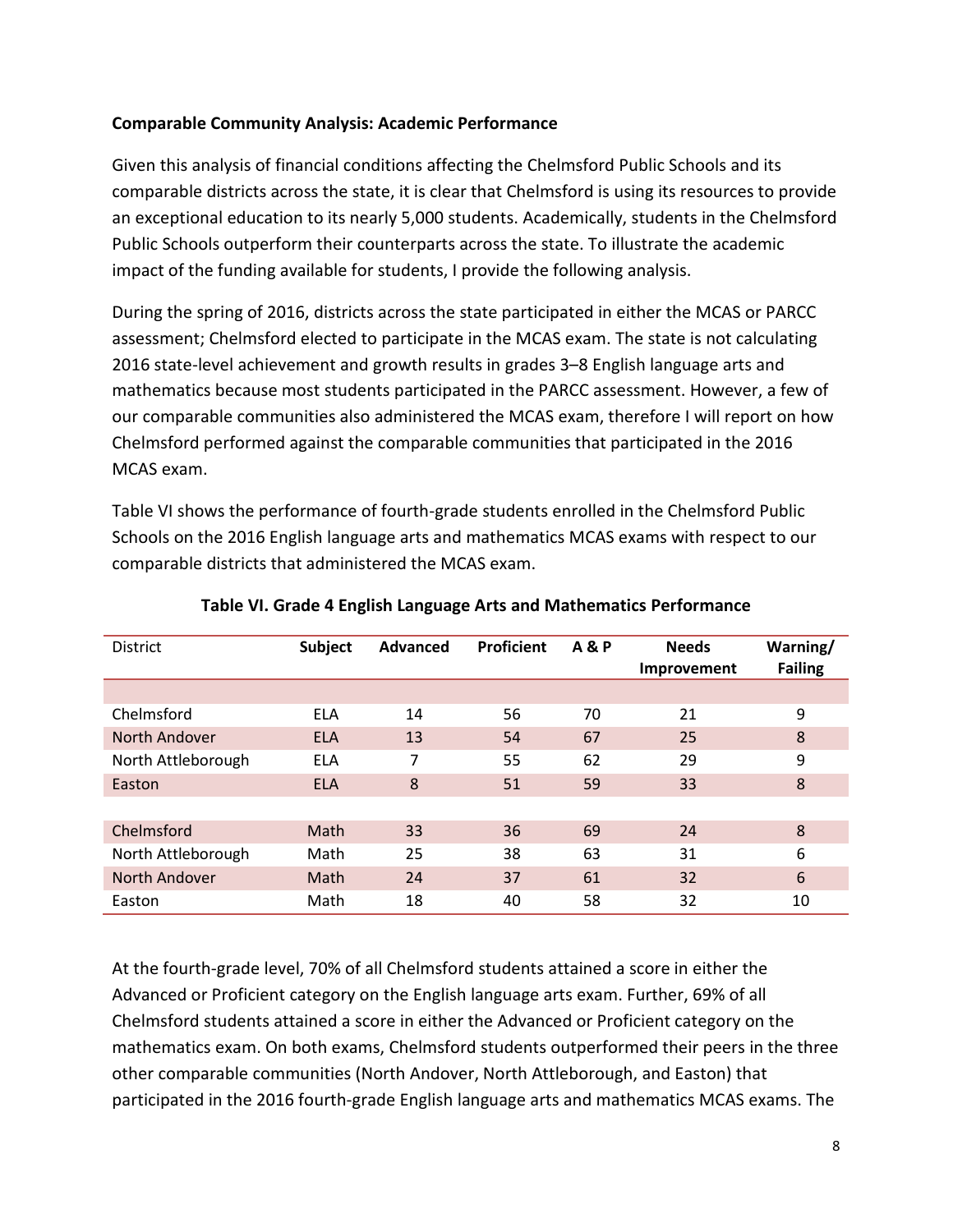other six comparable communities participated in the PARCC assessment during the spring of 2016, so MCAS results are not available for comparison to these districts.

Table VII shows the performance of sixth-grade students enrolled in the Chelmsford Public Schools on the 2016 English language arts and mathematics MCAS exams against our comparable districts that participated in the MCAS exam.

| <b>District</b>    | <b>Subject</b> | <b>Advanced</b> | <b>Proficient</b> | <b>A&amp;P</b> | <b>Needs</b><br>Improvement | Warning/<br><b>Failing</b> |
|--------------------|----------------|-----------------|-------------------|----------------|-----------------------------|----------------------------|
| Easton             | <b>ELA</b>     | 21              | 64                | 85             | 12                          | 3                          |
| Chelmsford         | <b>ELA</b>     | 34              | 47                | 81             | 12                          | 6                          |
| North Attleborough | <b>ELA</b>     | 20              | 60                | 80             | 12                          | 8                          |
| North Andover      | ELA            | 23              | 53                | 76             | 19                          | 5                          |
|                    |                |                 |                   |                |                             |                            |
| Easton             | Math           | 48              | 34                | 82             | 13                          | 5                          |
| Chelmsford         | Math           | 43              | 33                | 76             | 14                          | 9                          |
| North Andover      | Math           | 30              | 38                | 68             | 23                          | 9                          |
| North Attleborough | Math           | 37              | 31                | 68             | 20                          | 12                         |

**Table VII. Grade 6 English Language Arts and Mathematics Performance**

At the sixth-grade level, 81% of all Chelmsford students attained a score in either the Advanced or Proficient category on the English language arts MCAS exam. Further, 76% of all Chelmsford students attained a score in either the Advanced or Proficient category on the mathematics MCAS exam. On both exams, Chelmsford students finished behind comparable community Easton, but outperformed their peers in North Andover and North Attleborough. The other six most comparable communities participated in the PARCC assessment during the spring of 2016, so MCAS results are not available for comparison to these districts.

Table VIII outlines the performance of eighth-grade students enrolled in the Chelmsford Public Schools on the 2016 English language arts, mathematics, and science MCAS exams as compared to our most comparable districts that participated in the MCAS exam.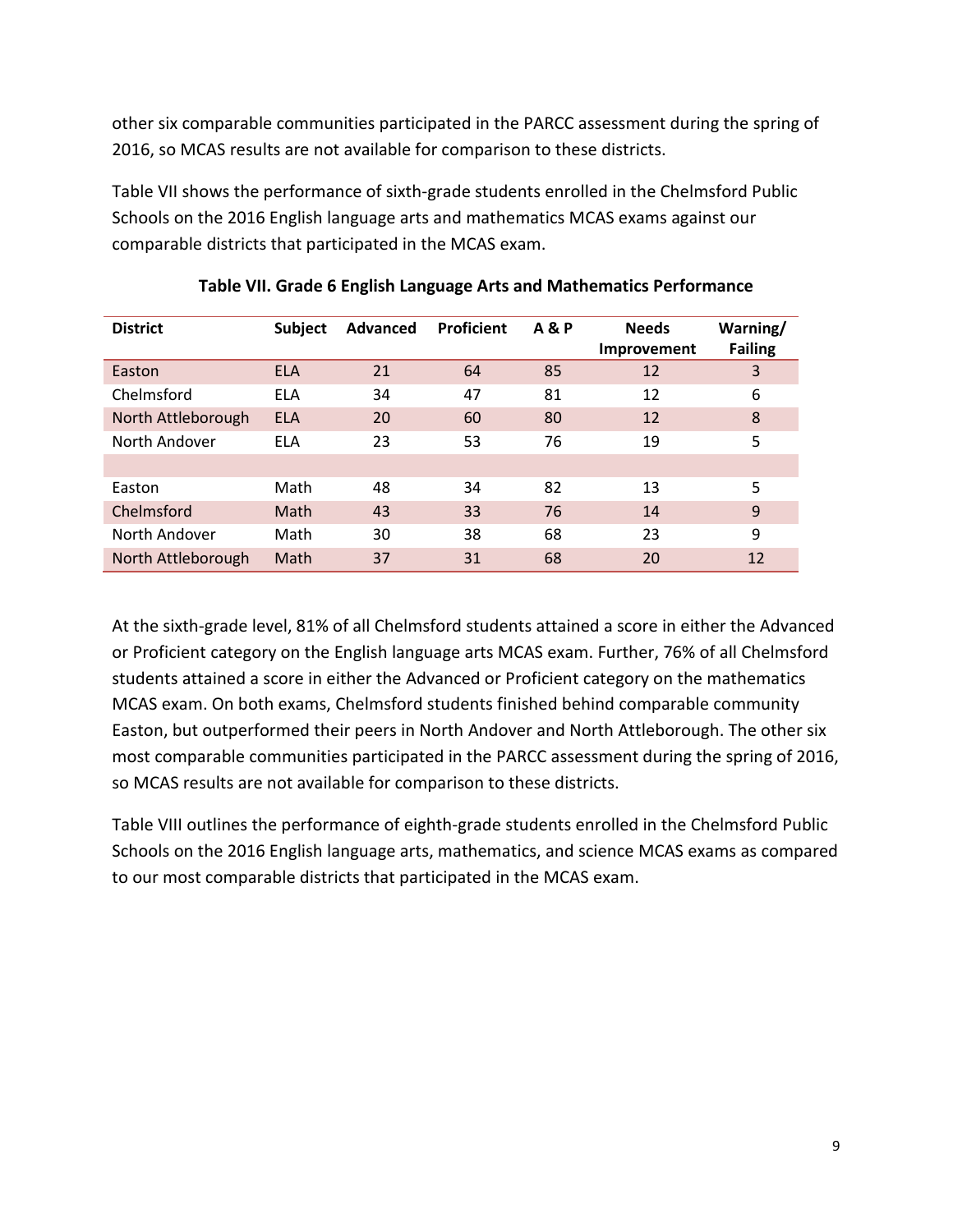| <b>District</b>      | <b>Subject</b> | <b>Advanced</b> | <b>Proficient</b> | <b>A&amp;P</b> | <b>Needs</b><br>Improvement | Warning/<br><b>Failing</b> |
|----------------------|----------------|-----------------|-------------------|----------------|-----------------------------|----------------------------|
| Easton               | <b>ELA</b>     | 24              | 67                | 91             | 6                           | 3                          |
| Chelmsford           | <b>ELA</b>     | 30              | 60                | 90             | $\overline{7}$              | 3                          |
| <b>North Andover</b> | <b>ELA</b>     | 23              | 64                | 87             | 8                           | 5                          |
| North Attleborough   | <b>ELA</b>     | 17              | 69                | 86             | 10                          | 4                          |
|                      |                |                 |                   |                |                             |                            |
| Easton               | Math           | 44              | 30                | 74             | 20                          | 6                          |
| Chelmsford           | Math           | 43              | 29                | 72             | 20                          | $\overline{9}$             |
| North Andover        | Math           | 41              | 27                | 68             | 20                          | 13                         |
| North Attleborough   | Math           | 29              | 34                | 63             | 24                          | 13                         |
|                      |                |                 |                   |                |                             |                            |
| Easton               | Science        | 14              | 51                | 65             | 29                          | 6                          |
| Chelmsford           | Science        | 14              | 49                | 63             | 30                          | $\overline{7}$             |
| <b>Natick</b>        | Science        | 12              | 50                | 62             | 30                          | 8                          |
| Shrewsbury           | Science        | 12              | 47                | 59             | 33                          | 8                          |
| North Attleborough   | <b>Science</b> | 6               | 51                | 57             | 36                          | 6                          |
| Melrose              | Science        | 11              | 44                | 55             | 31                          | 14                         |
| Walpole              | <b>Science</b> | $\overline{3}$  | 48                | 51             | 42                          | $\overline{7}$             |
| North Andover        | Science        | 8               | 40                | 48             | 40                          | 11                         |
| Mansfield            | <b>Science</b> | 5               | 41                | 46             | 43                          | 11                         |
| Burlington           | Science        | 5               | 40                | 45             | 41                          | 15                         |
| <b>State Avg.</b>    | <b>Science</b> | $6\phantom{1}6$ | 35                | 41             | 40                          | 19                         |
| Wakefield            | Science        | $\overline{a}$  | 33                | 37             | 46                          | 16                         |

**Table VIII. Grade 8 English Language Arts, Mathematics, and Science Performance**

At the eighth-grade level, 90% of all Chelmsford students attained a score in either the Advanced or Proficient category on the English language arts MCAS exam. Further, 72% of all Chelmsford students attained a score in either the Advanced or Proficient category on the mathematics MCAS exam. On both exams, Chelmsford students finished behind comparable community Easton but outperformed their peers in North Andover and North Attleborough. The other six most comparable communities participated in the English language arts and mathematics PARCC assessment during the spring of 2016, therefore MCAS results are not available for comparison to these districts.

All districts in the Commonwealth of Massachusetts participated in the eighth-grade science MCAS exam during the spring of 2016, therefore comparative data is available for Chelmsford, its most comparable communities as determined by DESE, and the average state test score for all eighth-grade students. As shown in Table VIII, 63% of all Chelmsford eighth-grade students attained a score in either the Advanced or Proficient category on the science MCAS exam.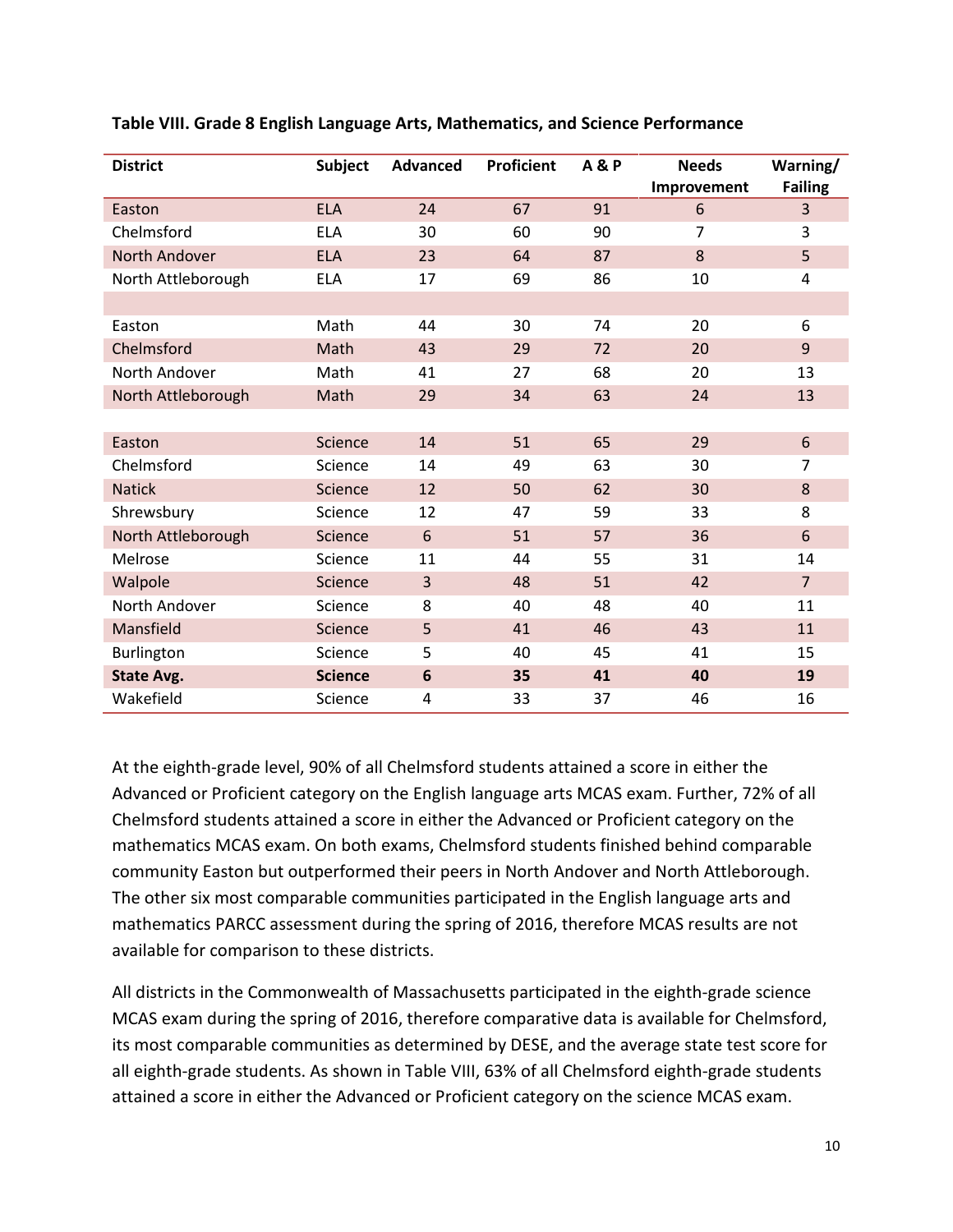Students in one of our comparable districts, Easton, scored slightly higher than ours, with 65% of all eighth-grade students attaining a score in either the Advanced or Proficient category of the science MCAS exam. Chelmsford outperformed the other nine most comparable communities on the eighth-grade science MCAS exam, and they far exceeded the percentage of eighth-grade students across the state (41%) who attained a score in either the Advanced or Proficient category on the science MCAS exam.

Table IX outlines the performance of tenth-grade students enrolled in the Chelmsford Public Schools on the 2016 English language arts MCAS exam as compared to our comparable districts and students statewide.

| <b>District</b>    | Subject    | Advanced | Proficient | <b>A&amp;P</b> | <b>Needs</b><br>Improvement | Warning/<br><b>Failing</b> |
|--------------------|------------|----------|------------|----------------|-----------------------------|----------------------------|
| Walpole            | <b>ELA</b> | 60       | 37         | 97             | 1                           | 2                          |
| <b>Natick</b>      | <b>ELA</b> | 66       | 31         | 97             | 1                           | 2                          |
| Chelmsford         | <b>ELA</b> | 77       | 19         | 96             | $\overline{2}$              | $\overline{2}$             |
| Shrewsbury         | <b>ELA</b> | 73       | 23         | 96             | 2                           | $\overline{2}$             |
| Easton             | <b>ELA</b> | 60       | 36         | 96             | $\overline{2}$              | 1                          |
| Melrose            | <b>ELA</b> | 60       | 34         | 94             | 3                           | 2                          |
| North Attleborough | <b>ELA</b> | 55       | 39         | 94             | $\overline{4}$              | $\overline{2}$             |
| Mansfield          | <b>ELA</b> | 63       | 31         | 94             | 3                           | 2                          |
| North Andover      | <b>ELA</b> | 54       | 39         | 93             | 5                           | 1                          |
| Burlington         | <b>ELA</b> | 54       | 39         | 93             | 5                           | 2                          |
| Wakefield          | <b>ELA</b> | 41       | 52         | 93             | $\overline{4}$              | 3                          |
| State Avg.         | <b>ELA</b> | 47       | 45         | 92             | 6                           | 3                          |

# **Table IX. Grade 10 English Language Arts Performance**

All districts in the state participated in the tenth-grade English language arts MCAS exam, therefore comparative data is available for Chelmsford, its most comparable communities as determined by DESE, and the state as a whole. As shown in Table IX, 96% of all Chelmsford students attained a score in either the Advanced or Proficient category on the English language arts MCAS exam. Students in two of our comparable districts, Walpole and Natick, scored slightly higher, with 97% of all tenth-grade students attaining a score in either the Advanced or Proficient category of the English language arts MCAS exam. Students in two communities, Shrewsbury and Easton, also attained a 96% score in either the Advanced or Proficient category on the tenth-grade English language arts MCAS exam. Chelmsford outperformed the other six comparable communities on the tenth-grade English language arts MCAS exam and far exceeded the percentage of tenth-grade students across the state (92%) who attained a score in either the Advanced or Proficient category on the English language arts MCAS exam. Of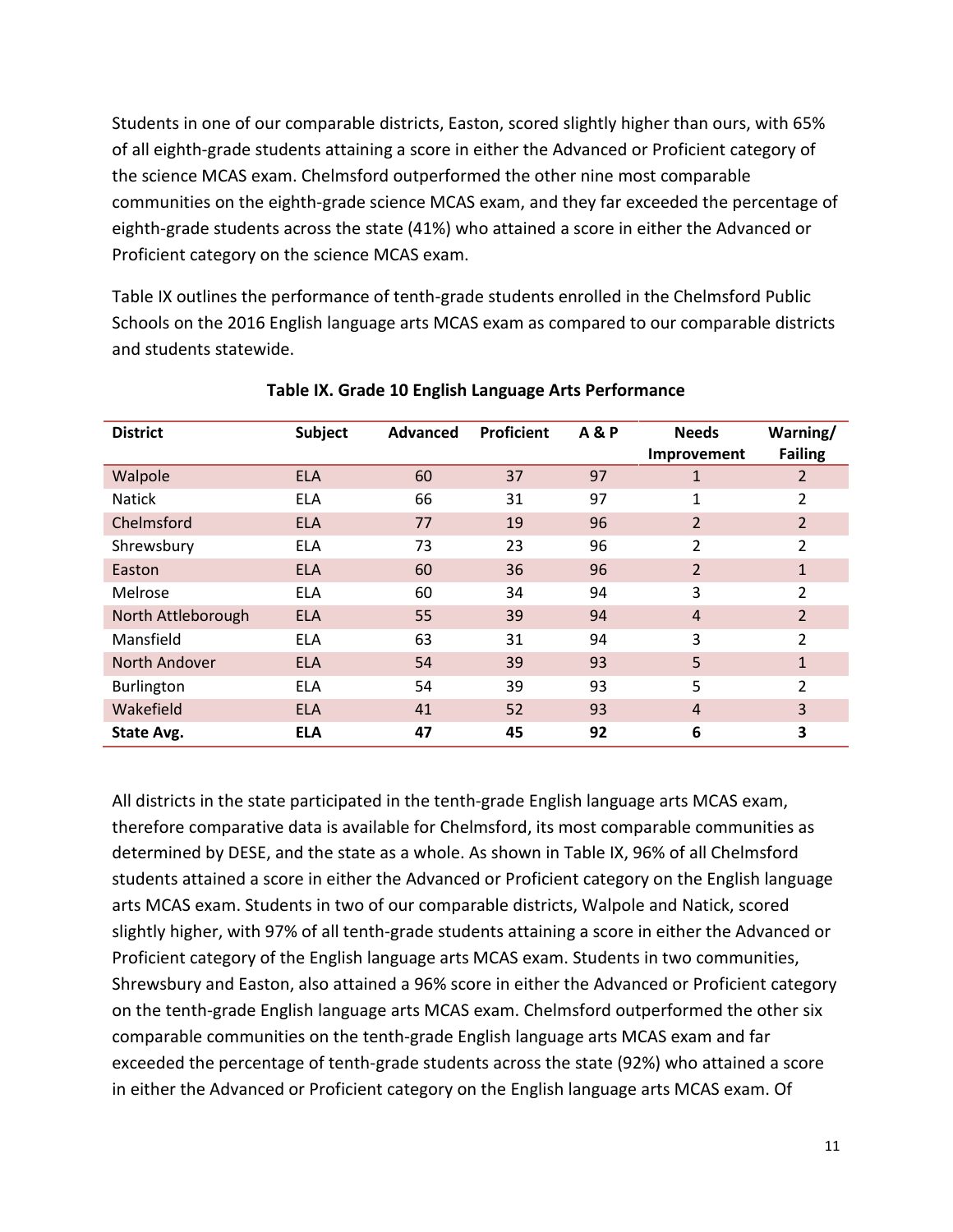particular interest in these data is that no district scored better than Chelmsford, where 77% of all tenth-grade students attained an Advanced rating on the English language arts MCAS exam.

Table X outlines the performance of tenth-grade students enrolled in the Chelmsford Public Schools on the 2016 mathematics MCAS exam with respect to our comparable districts and students statewide.

| <b>District</b>    | <b>Subject</b> | <b>Advanced</b> | <b>Proficient</b> | <b>A&amp;P</b> | <b>Needs</b><br>Improvement | Warning/Fai<br>ling |
|--------------------|----------------|-----------------|-------------------|----------------|-----------------------------|---------------------|
| Shrewsbury         | Math           | 76              | 17                | 93             | $\overline{4}$              | 3                   |
| Chelmsford         | Math           | 78              | 14                | 92             | 4                           | 3                   |
| <b>Natick</b>      | Math           | 74              | 18                | 92             | 6                           | 2                   |
| Easton             | Math           | 66              | 23                | 89             | 9                           | 2                   |
| Mansfield          | Math           | 72              | 15                | 87             | 8                           | 6                   |
| Burlington         | Math           | 64              | 22                | 86             | 10                          | 4                   |
| North Andover      | Math           | 65              | 20                | 85             | 10                          | 5                   |
| North Attleborough | Math           | 67              | 18                | 85             | 9                           | 5                   |
| Walpole            | Math           | 58              | 26                | 84             | 12                          | 5                   |
| Melrose            | Math           | 58              | 25                | 83             | 11                          | 6                   |
| Wakefield          | Math           | 58              | 25                | 83             | 11                          | 7                   |
| State Avg.         | Math           | 54              | 24                | 78             | 15                          | 8                   |

| Table X. Grade 10 Mathematics Performance |
|-------------------------------------------|
|                                           |

All districts in the state participated in the tenth-grade mathematics MCAS exam, so comparative data are available for Chelmsford, its most comparable communities, and the state as a whole. As Table X shows, 92% of all tenth-grade Chelmsford students attained a score in either the Advanced or Proficient category on the mathematics MCAS exam. Students in one of our comparable districts, Shrewsbury, scored slightly higher, with 93% of its tenth-grade students attaining a score in either the Advanced or Proficient category on the mathematics MCAS exam. Students in one other community, Natick, also attained a 92% score. Chelmsford outperformed the other eight comparable communities on the tenth-grade mathematics MCAS exam, and they far exceeded the percentage of tenth-graders across the state (78%) who attained a score in either the Advanced or Proficient category on the exam. As with the overall percentage of tenth-grade students who scored in the Advanced category of the English language arts MCAS exam, Chelmsford had the highest percentage (78%) of students attaining a score in the Advanced category of the tenth-grade mathematics MCAS exam. Chelmsford scored better than all ten of the comparable communities and the state average, having the highest percentage of tenth-graders with an Advanced score on the mathematics MCAS.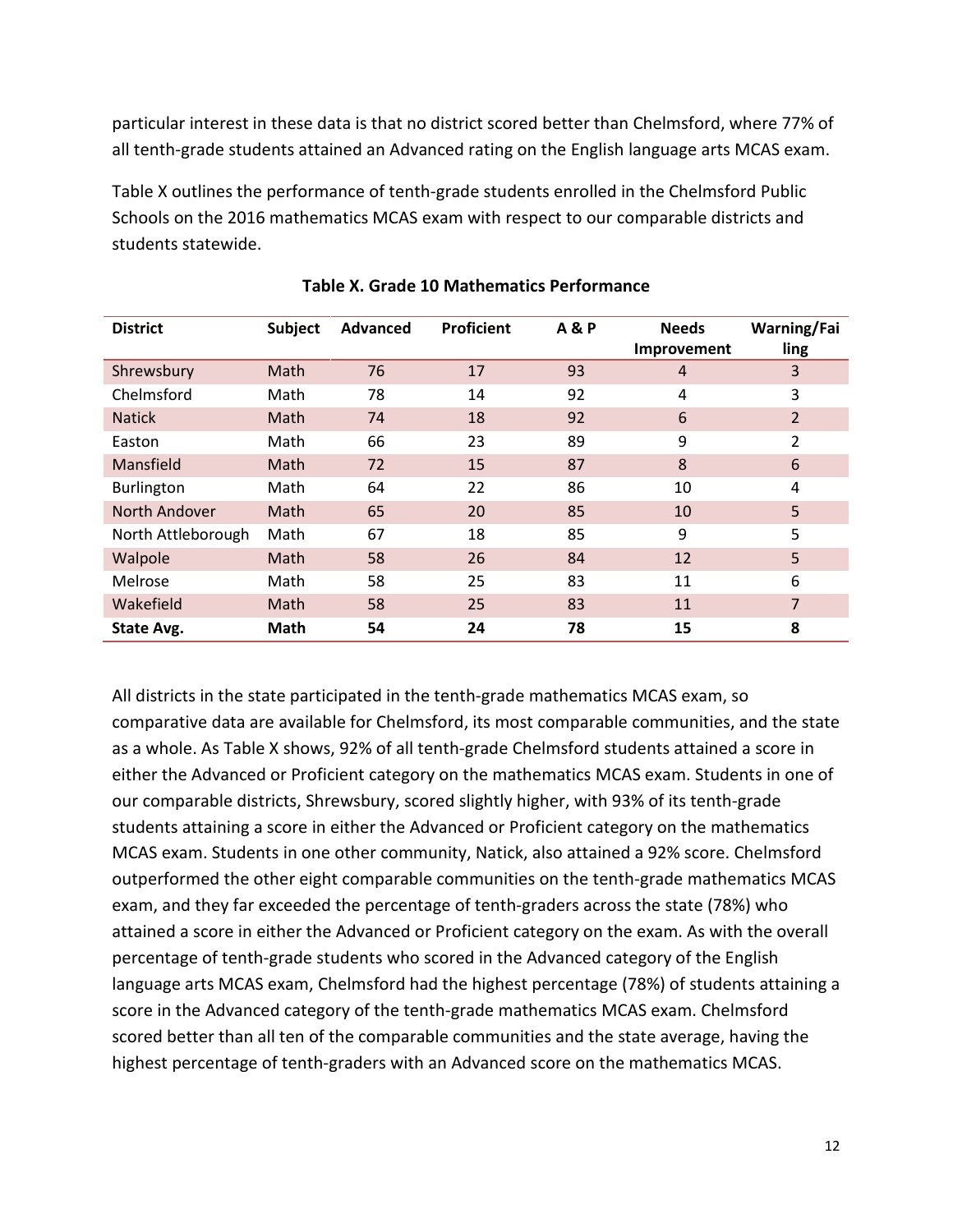Table XI outlines the performance of Chelmsford's tenth-grade students on the 2016 science MCAS exam with respect to our comparable districts and students statewide.

| <b>District</b>    | <b>Subject</b> | <b>Advanced</b> | Proficient | <b>A&amp;P</b> | <b>Needs</b><br>Improvement | Warning/<br><b>Failing</b> |
|--------------------|----------------|-----------------|------------|----------------|-----------------------------|----------------------------|
| North Attleborough | <b>Science</b> | 47              | 45         | 92             | 5                           | 3                          |
| <b>Natick</b>      | Science        | 57              | 34         | 91             | 8                           | $\overline{2}$             |
| Shrewsbury         | <b>Science</b> | 54              | 36         | 90             | 8                           | $\overline{2}$             |
| Walpole            | Science        | 48              | 42         | 90             | 8                           | $\overline{2}$             |
| Chelmsford         | Science        | 53              | 36         | 89             | 8                           | $\overline{2}$             |
| North Andover      | Science        | 45              | 44         | 89             | 9                           | 2                          |
| Mansfield          | <b>Science</b> | 32              | 51         | 83             | 15                          | 3                          |
| Melrose            | Science        | 31              | 49         | 80             | 17                          | 3                          |
| Easton             | Science        | 32              | 47         | 79             | 19                          | $\overline{2}$             |
| Wakefield          | Science        | 18              | 60         | 78             | 17                          | 4                          |
| <b>Burlington</b>  | <b>Science</b> | 27              | 49         | 76             | 21                          | 3                          |
| State Avg.         | <b>Science</b> | 29              | 44         | 73             | 21                          | 5                          |

# **Table XI. Grade 10 Science Performance**

All districts in the state participated in the tenth-grade science MCAS exam, therefore comparative data is available for Chelmsford, its most comparable communities as determined by DESE, and the state. Table XI shows that 89% of all Chelmsford students attained a score in either the Advanced or Proficient category on the tenth-grade science exam. Students in four of our comparable districts—North Attleborough, Natick, Shrewsbury, and Walpole—scored slightly higher, with 90–92% of their tenth-grade students attaining a score in either the Advanced or Proficient category on the science MCAS exam. Students in one other community, North Andover, matched the Chelmsford tenth-graders' performance in the combined Advanced and Proficient category on the science MCAS exam. Chelmsford outperformed the other five comparable communities on this test, and it far exceeded the percentage of tenthgrade students across the state (73%) who attained a score in either the Advanced or Proficient category.

# **Conclusion**

The Chelmsford Public School District provides an exceptional education to the students entrusted to our care. The district effectively uses the resources appropriated annually by Town Meeting to serve the needs of an ever-diversifying student population. Although Chelmsford exceeds minimum net school spending on public education, it spends less than the state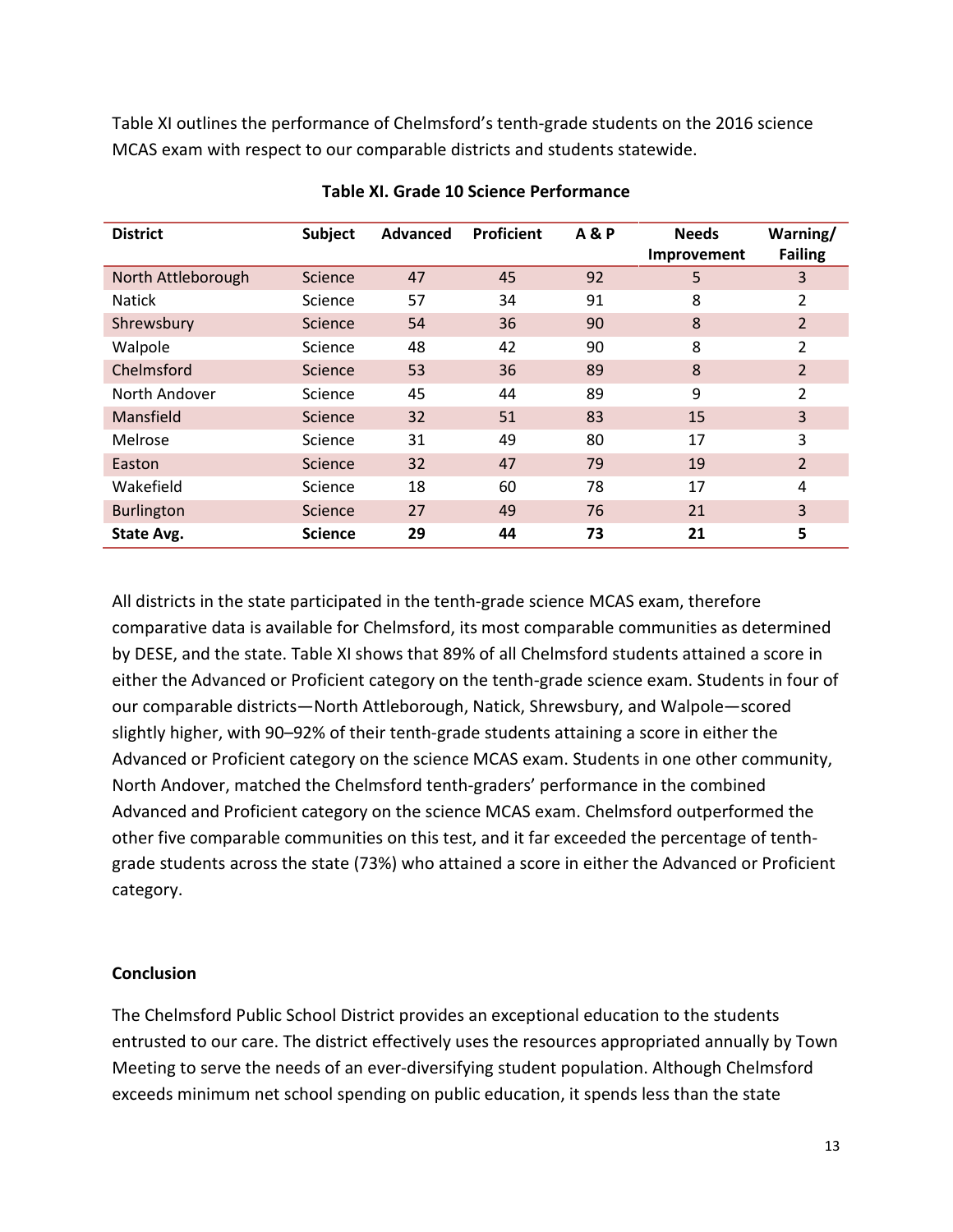average of district spending above net school spending. In Chelmsford, average teacher salaries are lower and student-teacher ratios are higher than the state average, but they are in the midrange of comparable districts. Per-pupil spending is lower than the state average but in the mid-range of per-pupil spending in comparable districts.

Additional funding would enhance the educational experience of Chelmsford students, but the programs and services currently provided yield exceptional results, as demonstrated by standardized testing measures. In English language arts and mathematics, Chelmsford students outperformed their peers statewide and scored above state averages in both concentrations. Chelmsford finished in the top third of its ten comparable districts in English language arts and mathematics for students scoring Advanced or Proficient on the 2015 MCAS exam. Of all its comparable districts, Chelmsford had the highest percentage of students attaining an Advanced score on the English language arts and mathematics 2015 MCAS exams. This is a phenomenal accomplishment and one that should be celebrated.

Overall, our students' academic achievement makes it clear that the town of Chelmsford is receiving a positive return on its investment in public education. Chelmsford's students are also involved in athletics, community service, and fine and performing arts, thereby fulfilling the roles of productive and valued members of the community.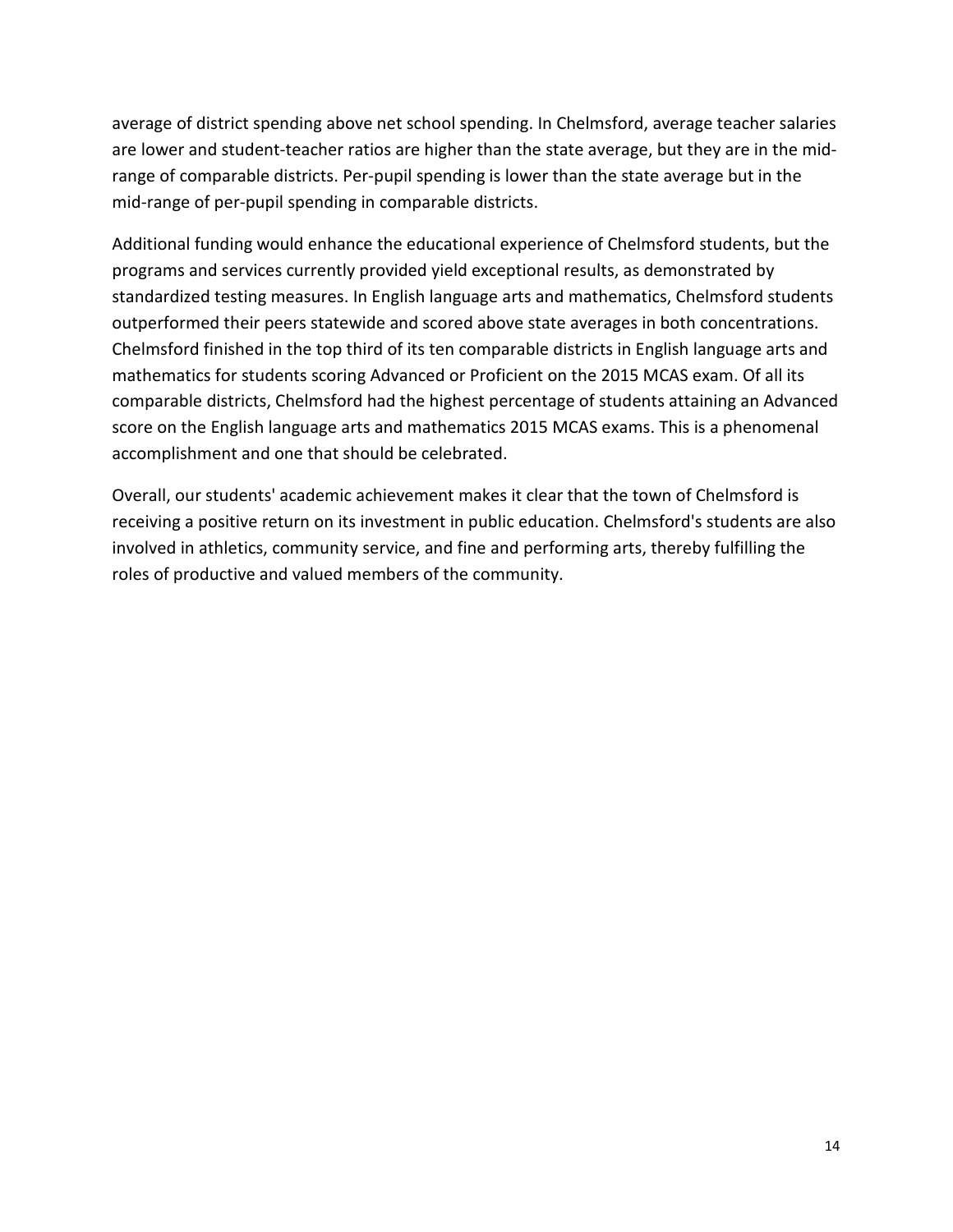# **FY2018 Budget Overview**

Several assumptions underlie the FY2018 budget. The preliminary FY2018 budget presented to the school committee on March 1, 2017 would require a \$2.9 million increase from the FY2017 appropriation, to total \$57.5 million. Following are the major drivers of the district's FY2018 preliminary budget.

- All FY2018 salaries have been increased in accordance with applicable collective bargaining and individual employment agreements. "Step" increases account for \$629,000 in additional employee salary costs, and "lane changes" will result in \$147,000 in additional employee salary costs. An increase of \$25,000 is required to provide for employees' contractual retirement/sick leave buy-back incentive benefits. Further, all anticipated teacher vacancies from announced retirements have been budgeted at \$55,850 (Step 3 on the master's degree salary schedule).
- The FY2018 budget reflects an additional \$400,000 in anticipated out-of-district special education tuition costs as well as a decrease of \$400,000 in anticipated circuit-breaker reimbursement in FY2018, resulting in a net increase of \$800,000 in out-of-district special education tuition costs.
- **The school committee is currently negotiating with several employee unions whose** collective bargaining agreements ended on June 30, 2016. For budget-planning purposes, a line item of \$735,000 has been included in the FY2018 budget, reflecting the value of a 2% across-the-board cost of living wage increase for employees whose contracts have not yet settled. Salary increases for employees represented by unions that have settled contracts for FY2018 account for \$83,000 of salary expenses in the FY2018 budget.
- The FY2018 budget includes funding to implement full-day kindergarten. This has long been a goal of the school committee and administration and will become a reality in September 2017. Ten additional kindergarten teacher positions are included in the FY2018 budget, but initially only eight will be advertised and filled through the employee hiring and transfer process. Two additional kindergarten teacher positions have been included in the FY2018 preliminary budget in the event of higher-thananticipated enrollment. In addition, the cost of eight additional lunch and recess aides has been included in the budget to assist with the new kindergarten students. Finally, the contracted custodial cleaning services budget has been increased to cover the daily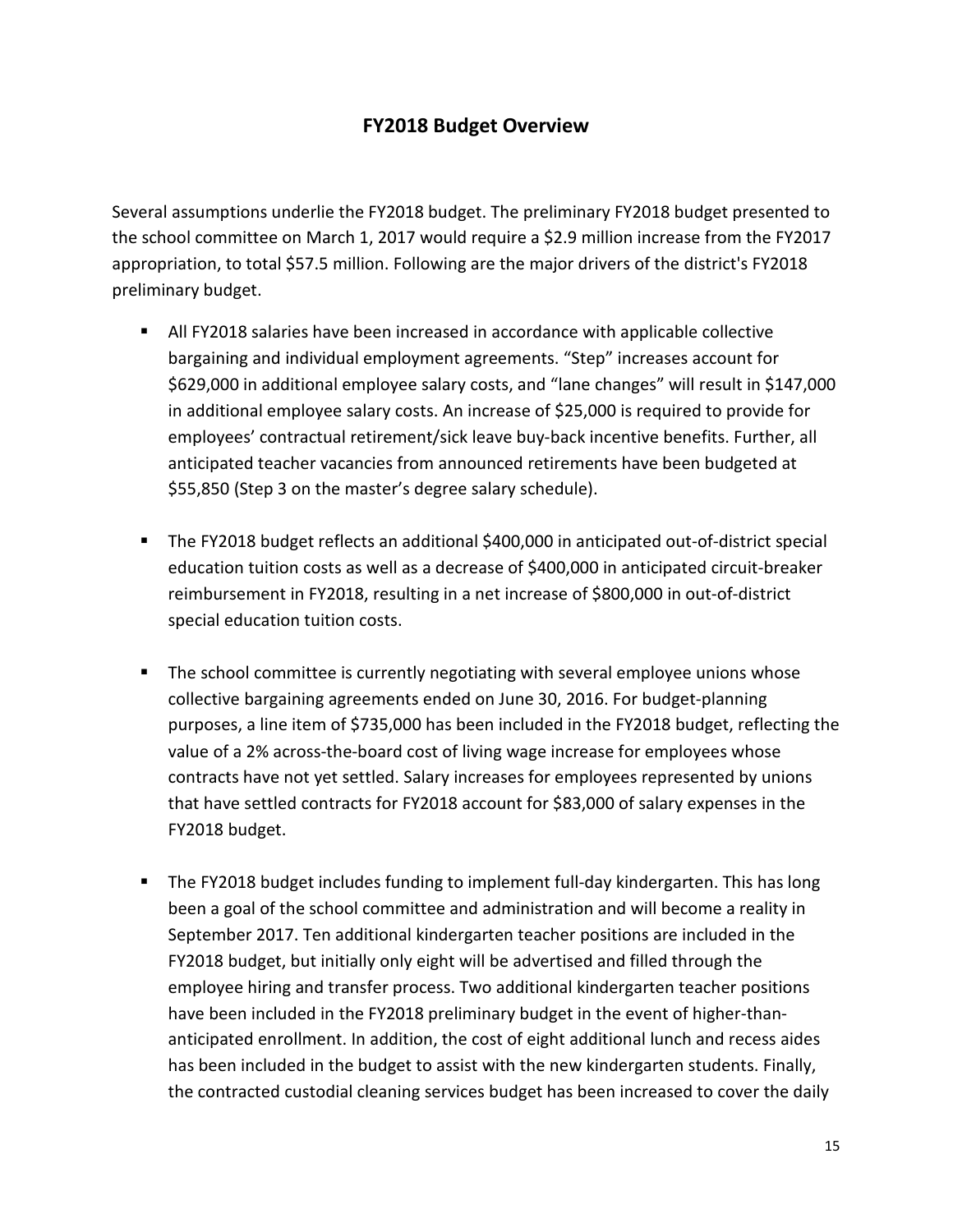cleaning of the additional classrooms in modular buildings that will be constructed this summer.

- One additional speech language pathologist and five additional special education paraprofessionals have been included in the FY2018 budget to provide the increased services specified in individual student education plans.
- To improve service to parents and students in the 2017/18 school year, a new position—transportation coordinator—has been created to administer the district's regular and special education student transportation, for a net budget increase of \$23,000. Stipends totaling \$22,000 have been reallocated within the budget to provide a \$45,000 annual salary for this new position.

On January 30, 2017, Town Manager Cohen released his recommended FY2018 budget for the Town of Chelmsford. Included in his recommended budget is a \$2.45 million increase to support the Chelmsford Public Schools. This recommended funding level is approximately \$500,000 below the preliminary FY2018 school department budget. On March 21, 2017 and April 3, 2017, the school committee held public budget hearings and deliberated on the recommendations incorporated in the preliminary FY2018 budget. On April 13, 2017, the school committee convened and reviewed approximately \$500,000 of budget adjustments/reductions to bring the preliminary FY2018 budget into agreement with Town Manager Cohen's recommended \$57 million funding level. The following budget adjustments were made:

| Eliminate 1.0 mathematics teacher position at Chelmsford High School |
|----------------------------------------------------------------------|
|                                                                      |

- –\$111,700 Eliminate 2.0 art teacher positions at Chelmsford High School
- –\$111,700 Eliminate 2.0 middle school teacher (fifth grade) positions at McCarthy Middle School
- –\$19,971 Increase offset to School Choice anticipated revenue
- –\$200,095 Apply a portion of the anticipated Valley Collaborative tuition credit
- **–\$499,316 Total FY18 Recommended Budget Adjustments**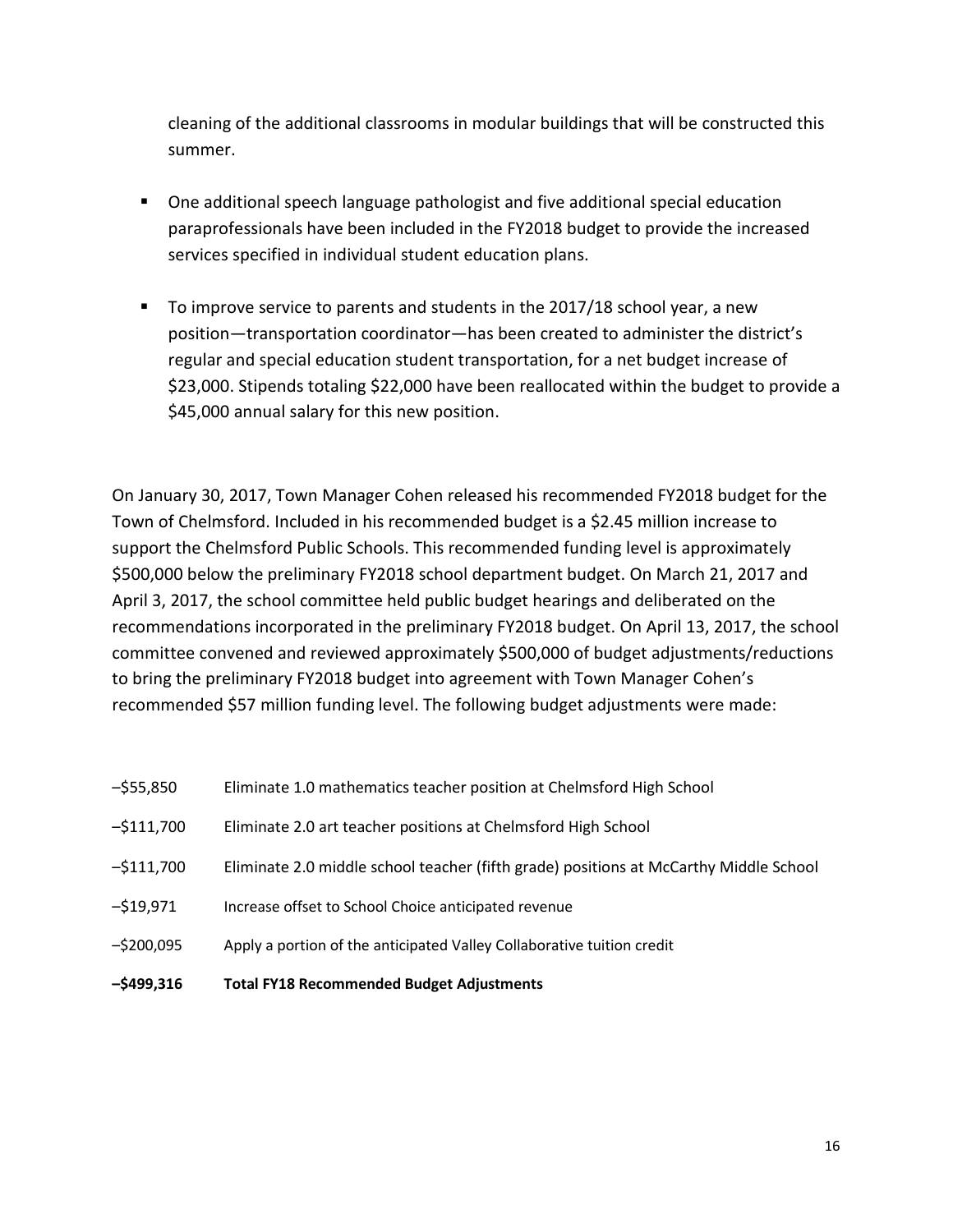The school committee approved the budget adjustments/reductions listed above at its meeting on April 13, 2017. The FY2018 school committee–approved budget of \$57 million is recommended for approval at Town Meeting on Monday, April 24, 2017.

As discussed during the public budget hearings, additional programmatic areas require funds beyond the \$57 million budget to address students' academic, social, and emotional needs. The following table of needs and associated costs will help to frame future discussions.

| <b>Additional</b> | <b>Documented Need</b>                                                                                                                                                                                                                                                                                                                                                                                                                                                                                                                                                                                                            |
|-------------------|-----------------------------------------------------------------------------------------------------------------------------------------------------------------------------------------------------------------------------------------------------------------------------------------------------------------------------------------------------------------------------------------------------------------------------------------------------------------------------------------------------------------------------------------------------------------------------------------------------------------------------------|
| Cost              |                                                                                                                                                                                                                                                                                                                                                                                                                                                                                                                                                                                                                                   |
| \$96,317          | Reinstate the 1.0 K-12 curriculum coordinator for science. The duties of this position<br>were merged with those of the K-12 curriculum coordinator for mathematics in<br>2015/16. The annual salary for a full-time K-12 curriculum coordinator for science is<br>\$96,317.                                                                                                                                                                                                                                                                                                                                                      |
| \$96,317          | Reinstate the 1.0 5-12 curriculum coordinator for world language. Last year the<br>curriculum coordinator for English was prioritized when the position of curriculum<br>coordinator for world language became vacant. Unfortunately, the district was not able<br>to attract and fill the K-12 curriculum coordinator for English position in 2016/17, but<br>this position is included in the FY2018 budget. We have had internal discussions about<br>the benefits of reinstating the curriculum coordinator for world language, including<br>programmatic oversight of the growing English language learner (ELL) population. |
| \$31,762          | Increase the .5 clinical psychologist position at Byam Elementary School to a 1.0<br>position to provide additional support services to address students' behavioral, social,<br>and emotional learning needs.                                                                                                                                                                                                                                                                                                                                                                                                                    |
| \$31,762          | Increase the .5 clinical psychologist position at Center Elementary School to a 1.0<br>position to provide more support services to address students' behavioral, social, and<br>emotional learning needs.                                                                                                                                                                                                                                                                                                                                                                                                                        |
| \$31,762          | Increase the .5 clinical psychologist position at Harrington Elementary School to a 1.0<br>position to provide more support services to address students' behavioral, social, and<br>emotional learning needs.                                                                                                                                                                                                                                                                                                                                                                                                                    |
| \$31,762          | Increase the .5 clinical psychologist position at South Row Elementary School to a 1.0<br>position to provide more support services to address students' behavioral, social, and<br>emotional learning needs.                                                                                                                                                                                                                                                                                                                                                                                                                     |
| \$55,850          | Add a 1.0 special education teacher position to serve elementary students requiring<br>specialized social and emotional (therapeutic) programming. This in-district therapeutic<br>program does not currently exist at the elementary level and would complement similar<br>programming at the district's middle and high schools.                                                                                                                                                                                                                                                                                                |
| \$60,000          | Add 3.0 special education paraprofessional positions to serve elementary students<br>requiring specialized social and emotional (therapeutic) programming. This in-district<br>therapeutic program, which does not currently exist at the elementary level, would<br>complement similar programming at the middle and high schools.                                                                                                                                                                                                                                                                                               |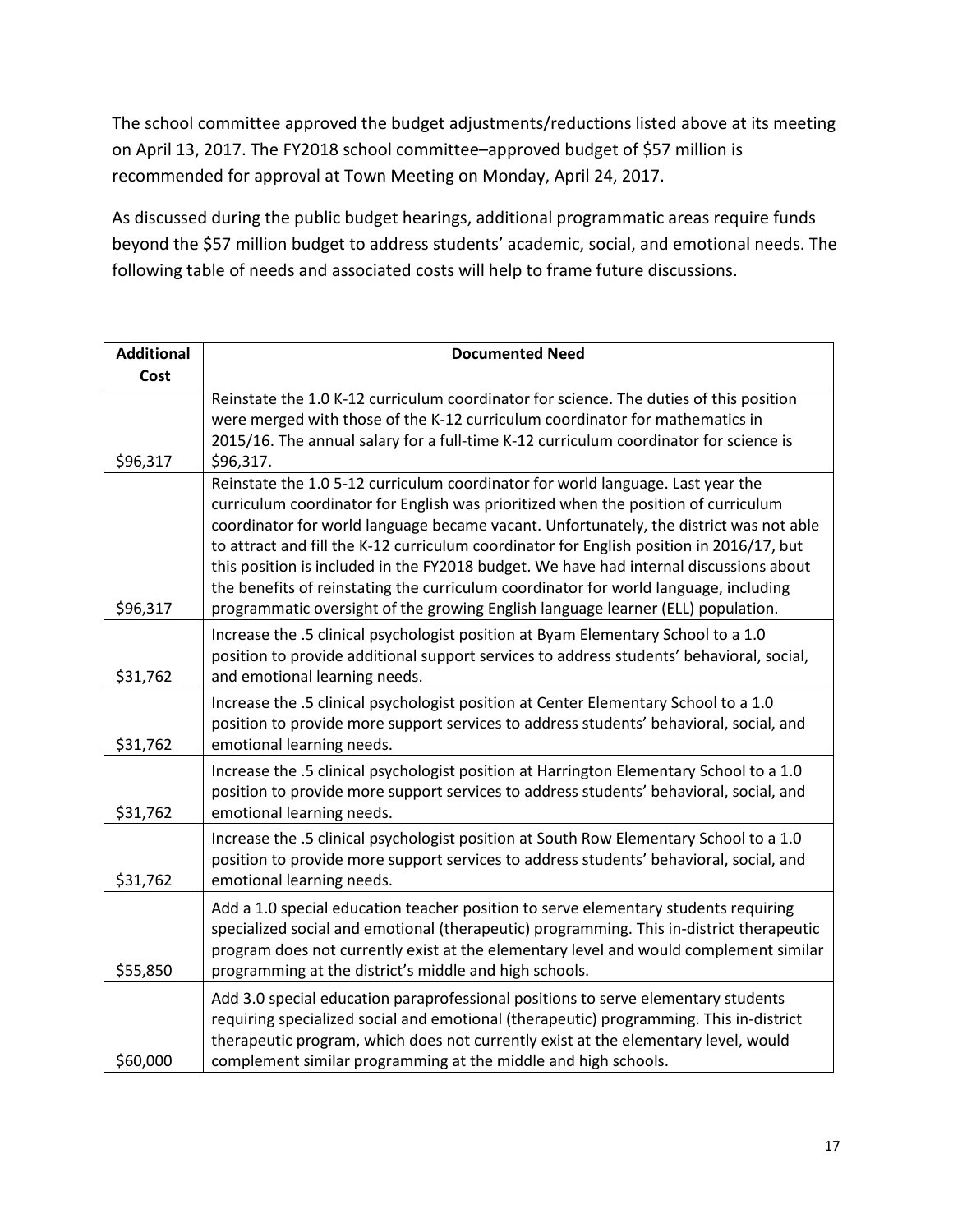| \$27,925  | Add a .5 ELL teacher position at the McCarthy Middle School to provide additional<br>support services to ELL students. Currently McCarthy and Parker middle schools share a<br>1.0 ELL teacher.                                                                                                                                                                                                                                                                                                                                                                                                                                                                        |
|-----------|------------------------------------------------------------------------------------------------------------------------------------------------------------------------------------------------------------------------------------------------------------------------------------------------------------------------------------------------------------------------------------------------------------------------------------------------------------------------------------------------------------------------------------------------------------------------------------------------------------------------------------------------------------------------|
| \$27,925  | Add a .5 ELL teacher position at the Parker Middle School to provide additional support<br>services to ELL students. Currently Parker and McCarthy middle schools share a 1.0 ELL<br>teacher.                                                                                                                                                                                                                                                                                                                                                                                                                                                                          |
| \$27,023  | Increase the .7 LPN (nurse) positions at McCarthy and Parker middle schools to 1.0 LPN<br>positions to better address student medical (nursing) needs in the district.                                                                                                                                                                                                                                                                                                                                                                                                                                                                                                 |
| \$180,000 | Add .5 assistant principal positions at the Byam, Center, Harrington, and South Row<br>elementary schools to provide additional staff and student support services for<br>coordination and oversight of programs at the building level. With the implementation<br>of full-day kindergarten, the Byam and Harrington elementary schools will enroll more<br>than 500 students. The Center and South Row elementary schools will enroll slightly<br>fewer than 500 students. Additional administrative support is necessary to adequately<br>support the staff, students, and families of the Byam, Center, Harrington, and South<br>Row elementary school communities. |
| \$55,850  | Add a 1.0 school social worker position. This figure represents the cost of one social<br>worker position. One position would not meet the needs of all schools, but the cost is<br>shown to highlight the per-employee expenditure that would be required if the district<br>were to add social workers to support the needs of our students and families.                                                                                                                                                                                                                                                                                                            |
| \$754,255 | <b>Total Cost of Additional Services</b>                                                                                                                                                                                                                                                                                                                                                                                                                                                                                                                                                                                                                               |

# The school committee–approved FY2018 budget level of \$57 million does not incorporate funding for these positions, but I feel it is important to begin the conversation about these needs as we develop short- and long-term strategies for advancing our collective work in the district toward our agreed-upon goals. I look forward to working with the school committee and administration to review and refine the FY2018 budget and future budgets to reflect the desired educational program offerings to address students' academic, social, and emotional needs in the coming year.

Yours truly,

faylarg

Jay Lang, Ed.D. Superintendent of Schools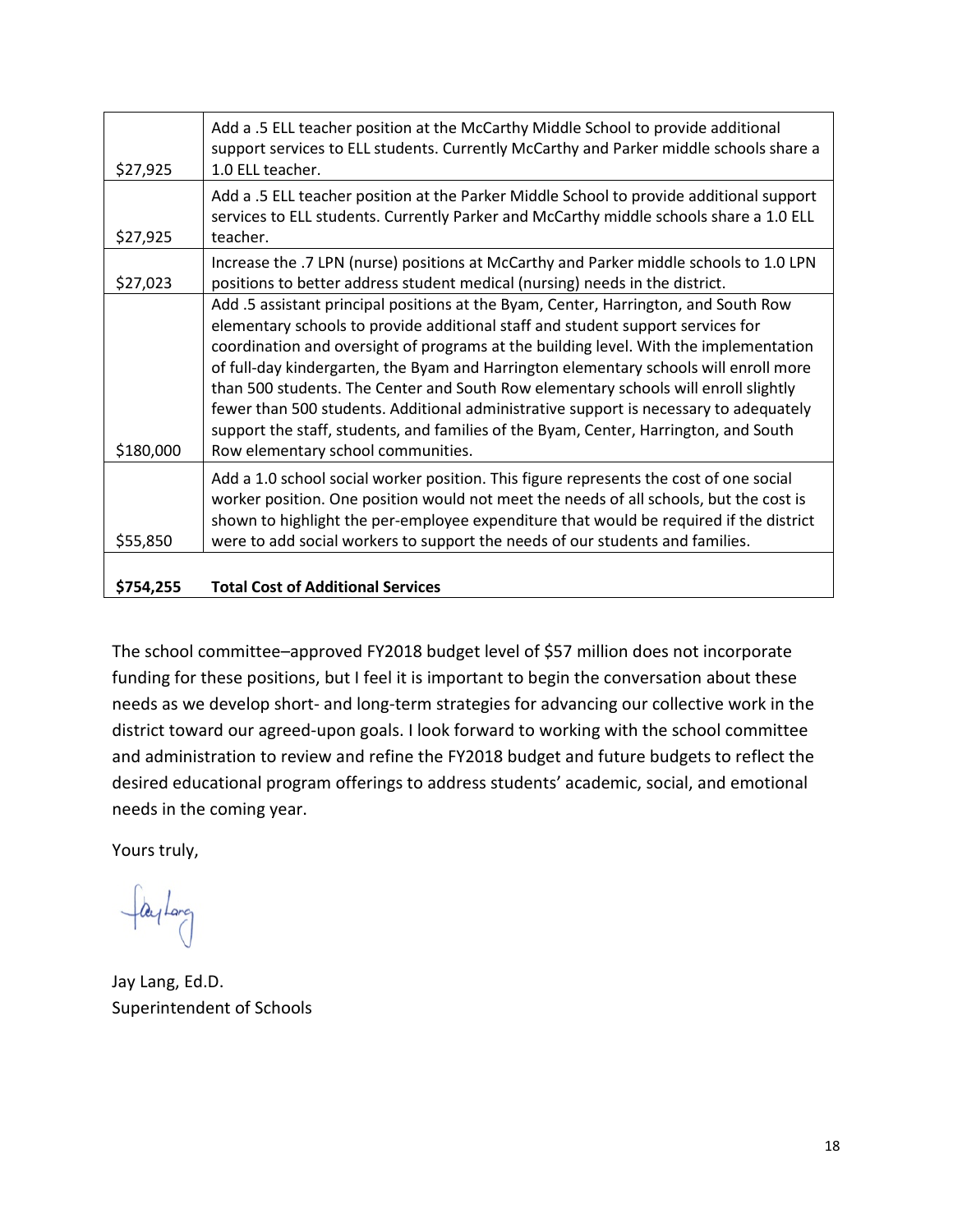|                                                       | 2015-2016     | 2016-2017  | 2016-2017     | 2017-2018  | 2017-2018     |
|-------------------------------------------------------|---------------|------------|---------------|------------|---------------|
|                                                       | <b>ACTUAL</b> | <b>FPE</b> | <b>BUDGET</b> | <b>FPE</b> | <b>BUDGET</b> |
|                                                       |               |            |               |            |               |
| <b>1110 SCHOOL COMMITTEE</b>                          | 17,467        | 0.0        | 20,780        | 0.0        | 20,780        |
| <b>1210 SUPERINTENDENT</b>                            | 262,384       | 2.0        | 284,602       | 2.0        | 281,322       |
| <b>1220 ASST. SUPERINTENDENT</b>                      | 205,648       | 2.0        | 211,972       | 2.0        | 217,240       |
| <b>1230 DISTRICT WIDE</b>                             | 292,371       | 0.0        | 326,421       | 0.0        | 521,062       |
| <b>1410 BUSINESS AND FINANCE</b>                      | 396,122       | 6.0        | 388,517       | 6.0        | 375,907       |
| <b>1420 HUMAN RESOURCES</b>                           | 216,979       | 3.7        | 228,616       | 3.7        | 237,107       |
| 1430 - 1435 LEGAL SERVICES & SETTLEMENTS              | 376,618       | 0.0        | 125,000       | 0.0        | 125,000       |
| <b>1450 DISTRICTWIDE MIS</b>                          | 884,528       | 9.0        | 988,848       | 9.0        | 1,015,737     |
| 2110 CURRICULUM DIRECTORS - REGULAR EDUCATION         | 891,422       | 9.0        | 957,032       | 9.0        | 912,619       |
| 2110 CURRICULUM DIRECTORS - SPECIAL EDUCATION         | 554,791       | 7.5        | 616,592       | 7.0        | 630,988       |
| <b>2210 SCHOOL LEADERSHIP</b>                         | 1,907,672     | 37.0       | 2,070,127     | 37.0       | 2,186,724     |
| 2300 - 2305 CLASSROOM TEACHERS - REGULAR EDUCATION    | 20,805,063    | 288.6      | 21,906,281    | 292.8      | 22,513,928    |
| <b>2310 TEACHERS SPECIALISTS - REGULAR EDUCATION</b>  | 1,365,070     | 19.0       | 1,357,478     | 19.0       | 1,370,362     |
| 2310 TEACHERS SPECIALISTS - SPECIAL EDUCATION         | 4,827,750     | 73.5       | 5,098,542     | 75.5       | 5,340,927     |
| <b>2320 MEDICAL/THERAPUTIC SERVICES</b>               | 327,388       | 5.4        | 324,811       | 5.4        | 345,522       |
| <b>2325 SUBSTITUTES</b>                               | 497,038       | 0.0        | 601,000       | 0.0        | 550,000       |
| <b>2330 PARAPROFESSIONALS</b>                         | 3,196,576     | 195.5      | 3,313,740     | 210.5      | 3,650,503     |
| 2340 LIBRARY/MEDIA CENTER                             | 548,483       | 13.0       | 575,575       | 13.0       | 602,802       |
| <b>2357 PROFESSIONAL DEVELOPMENT</b>                  | 105,199       | 0.0        | 138,675       | 0.0        | 146,675       |
| 2410 - 2415 TEXTBOOKS & INSTRUCTIONAL MATERIALS       | 379,341       | 0.0        | 460,468       | 0.0        | 556,100       |
| <b>2420 INSTRUCTIONAL EQUIPMENT</b>                   | 34,786        | 0.0        | 88,457        | 0.0        | 98,150        |
| <b>2430 GENERAL SUPPLIES</b>                          | 423,851       | 0.0        | 504,657       | 0.0        | 484,505       |
| <b>2440 OTHER INSTRUCTIONAL SERVICES - SPECIAL ED</b> | 1,397,774     | 0.0        | 224,220       | 0.0        | 218,150       |
| 2451 - 2455 CLASSROOM INST TECHNOLOGY & SOFTWARE      | 475,683       | 0.0        | 461,701       | 0.0        | 360,448       |
| 2710 - 2800 GUIDANCE & PSYCHOLOGICAL SERVICES         | 1,619,269     | 25.0       | 1,716,995     | 27.0       | 1,855,546     |
| 3200 MEDICAL & HEALTH SERVICES                        | 725,654       | 9.9        | 752,520       | 9.9        | 788,554       |
| <b>3300 TRANSPORTATION</b>                            | 2,258,369     | 3.0        | 3,339,011     | 4.0        | 3,438,340     |
| <b>3400 FOOD SERVICES</b>                             | 109,791       | 1.0        | 100,000       | 1.0        | 103,030       |
| 3510 ATHLETIC DEPARTMENT                              | 527,803       | 3.4        | 533,605       | 3.4        | 548,613       |
| <b>3520 OTHER STUDENT ACTIVITIES</b>                  | 171,695       | 0.0        | 164,060       | 0.0        | 114,210       |
| <b>3600 SCHOOL SECURITY</b>                           | 192,114       | 4.0        | 194,156       | 4.0        | 202,518       |
| 4110 - 4210 - 4230 CUSTODIAL SERVICES                 | 977,364       | 11.3       | 1,380,721     | 11.3       | 1,440,674     |
| 4120 - 4130 HEATING OF BUILDINGS & UTILITY SERVICES   | 959,809       | 0.0        | 1,061,400     | 0.0        | 1,061,400     |
| <b>5150 EMPLOYEE SEPERATION COSTS</b>                 | 165,446       | 0.0        | 209,410       | 0.0        | 234,653       |
| 9300 TUITIONS                                         | 4,802,680     | 0.0        | 3,824,010     | 0.0        | 4,449,905     |
|                                                       |               |            |               |            |               |
| <b>Grand Total</b>                                    | 52,900,000    | 728.8      | 54,550,000    | 752.5      | 57,000,000    |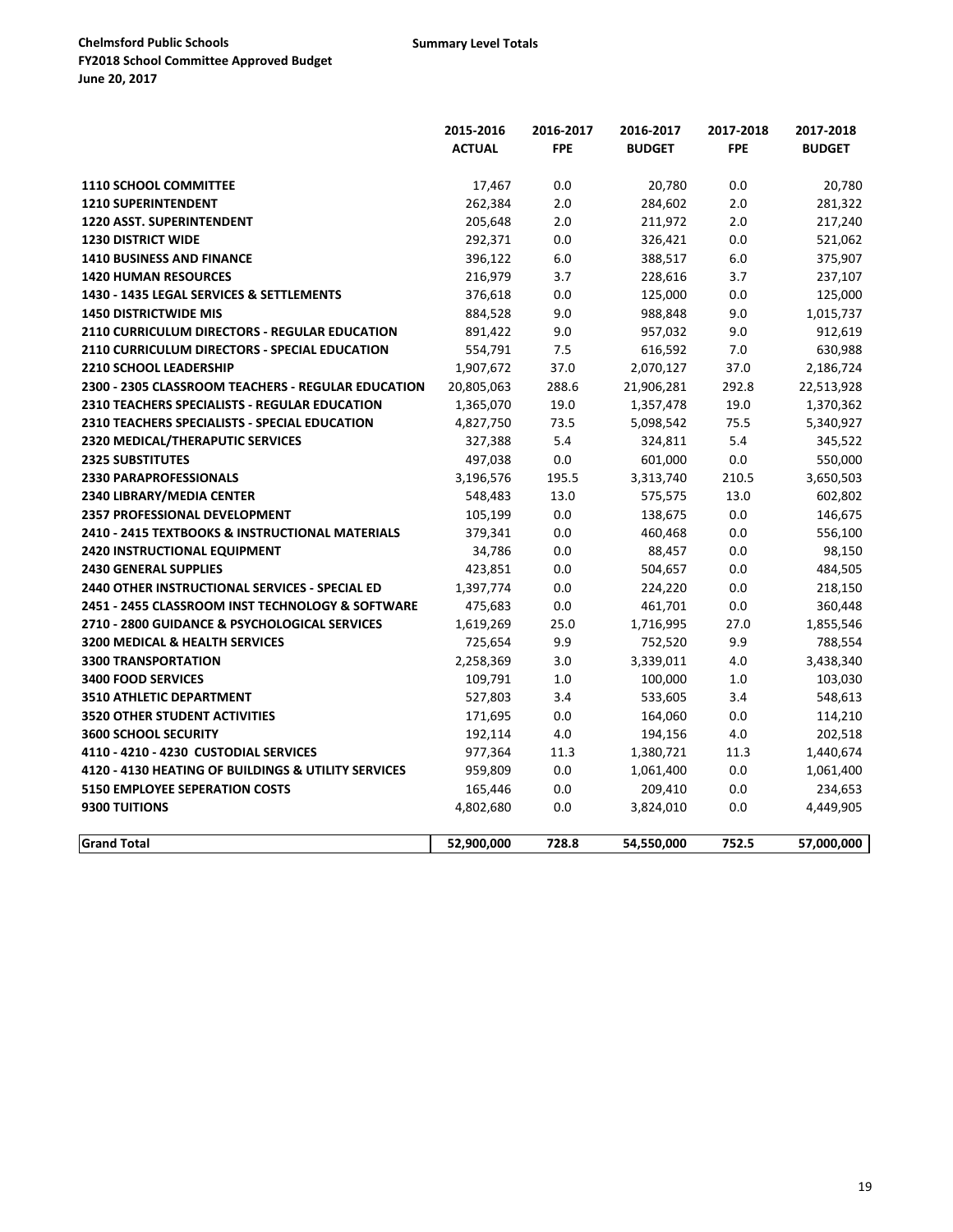| <b>Chelmsford Public Schools</b><br><b>FY2018 School Committee Approved Budget</b><br>June 20, 2017 | <b>Category Level Detail</b> |                             |                                |                             |                                |
|-----------------------------------------------------------------------------------------------------|------------------------------|-----------------------------|--------------------------------|-----------------------------|--------------------------------|
|                                                                                                     | FY2016<br><b>ACTUAL</b>      | <b>FY2017</b><br><b>FPE</b> | <b>FY2017</b><br><b>BUDGET</b> | <b>FY2018</b><br><b>FPE</b> | <b>FY2018</b><br><b>BUDGET</b> |
| <b>1110 SCHOOL COMMITTEE</b>                                                                        |                              |                             |                                |                             |                                |
| <b>RECORDING SECRETARY</b>                                                                          | 4,420                        |                             | 4,080                          |                             | 4,080                          |
| <b>Total Personnel</b>                                                                              | 4,420                        | 0.0                         | 4,080                          | 0.0                         | 4,080                          |
| <b>OTHER EXPENSES</b>                                                                               | 12,886                       | $\overline{\phantom{a}}$    | 16,500                         |                             | 16,500                         |
| <b>SUPPLIES</b>                                                                                     | 161                          |                             | 200                            |                             | 200                            |
| Total Non-Personnel                                                                                 | 13,047                       | 0.0                         | 16,700                         | 0.0                         | 16,700                         |
| <b>Total 1110 SCHOOL COMMITTEE</b>                                                                  | 17,467                       | 0.0                         | 20,780                         | 0.0                         | 20,780                         |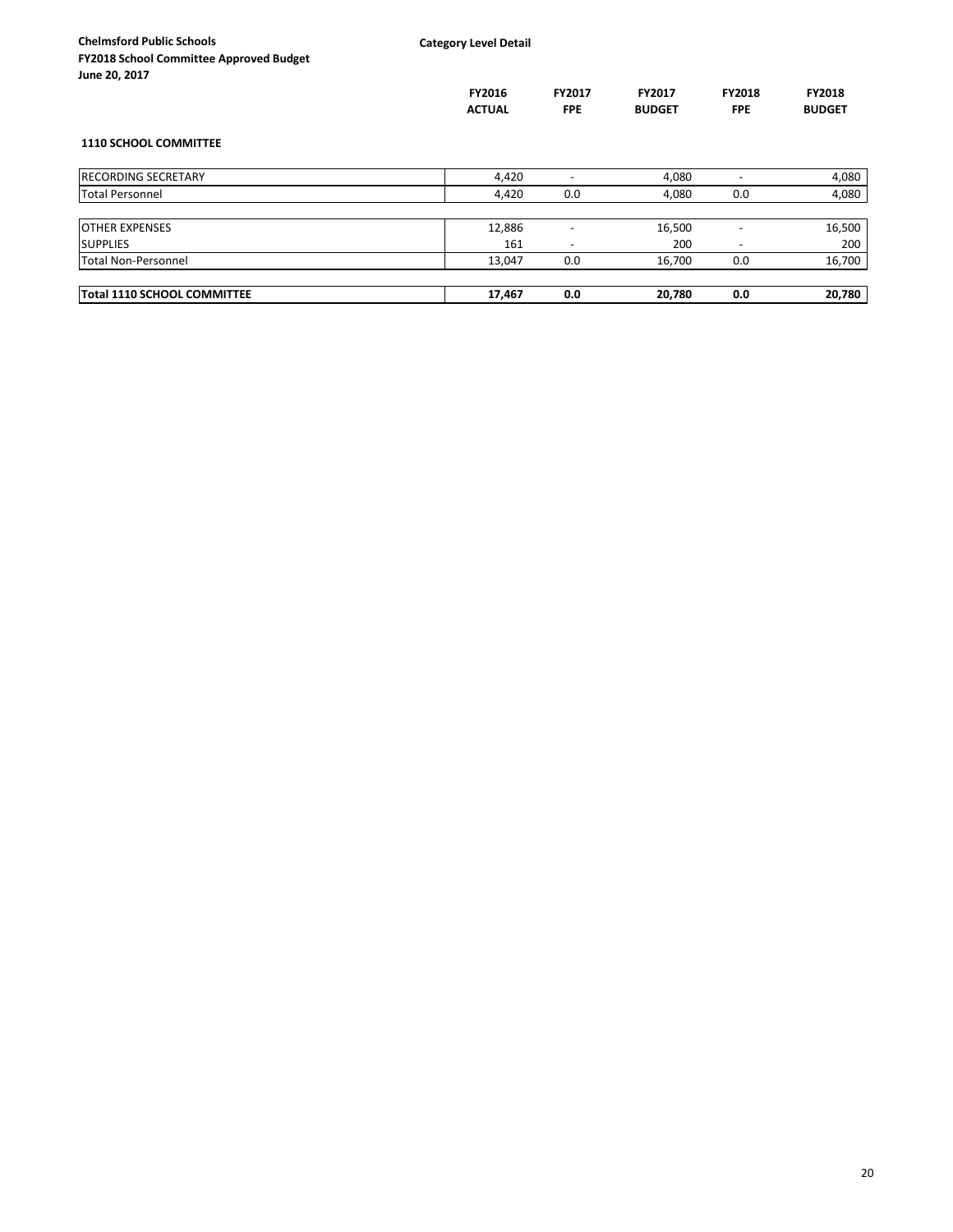|              | Y2018 School Committee Approved Budget |  |
|--------------|----------------------------------------|--|
| une 20, 2017 |                                        |  |

|                                                         | FY2016<br><b>ACTUAL</b> | <b>FY2017</b><br><b>FPE</b> | <b>FY2017</b><br><b>BUDGET</b> | FY2018<br><b>FPE</b>     | FY2018<br><b>BUDGET</b> |
|---------------------------------------------------------|-------------------------|-----------------------------|--------------------------------|--------------------------|-------------------------|
| <b>1210 SUPERINTENDENT</b>                              |                         |                             |                                |                          |                         |
| <b>SUPERINTENDENT OF SCHOOLS</b>                        | 161,291                 | 1.0                         | 175,000                        | 1.0                      | 180,000                 |
| <b>SUPERINTENDENT - PERFORMANCE BONUS &amp; BUYBACK</b> | 13,165                  | $\overline{\phantom{0}}$    | 12,676                         | $\overline{\phantom{a}}$ | 12,895                  |
| <b>ADMINISTRATIVE ASSISTANT</b>                         | 61,926                  | 1.0                         | 61,926                         | 1.0                      | 53,427                  |
| <b>Total Personnel</b>                                  | 236,382                 | 2.0                         | 249,602                        | 2.0                      | 246,322                 |
| <b>OTHER EXPENSES</b>                                   | 22,156                  |                             | 25,000                         |                          | 25,000                  |
| <b>SUPPLIES</b>                                         | 3,846                   |                             | 10,000                         |                          | 10,000                  |
| <b>Total Non-Personnel</b>                              | 26,002                  | 0.0                         | 35,000                         | 0.0                      | 35,000                  |
| Total 1210 SUPERINTENDENT                               | 262,384                 | 2.0                         | 284,602                        | 2.0                      | 281,322                 |

Notes:

A Transportation Coordinator Stipend of \$ 11,000 was included in the Administrative Assistant salary line in FY16 and FY17. A new position of Transportation Coordinator was recommended and approved in the 3300 Transportation budget.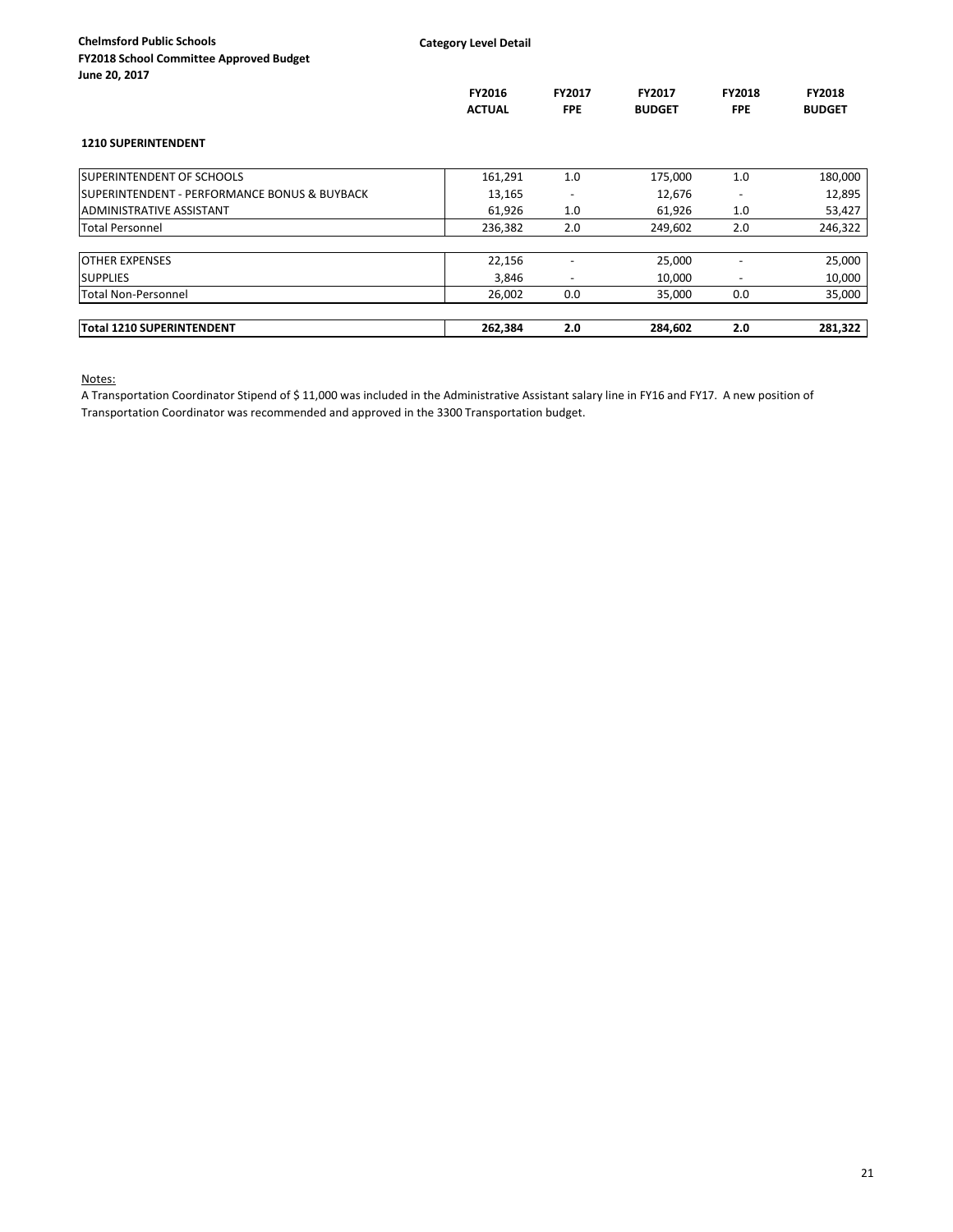|                                                    | FY2016<br><b>ACTUAL</b> | <b>FY2017</b><br><b>FPE</b> | FY2017<br><b>BUDGET</b> | FY2018<br><b>FPE</b> | <b>FY2018</b><br><b>BUDGET</b> |
|----------------------------------------------------|-------------------------|-----------------------------|-------------------------|----------------------|--------------------------------|
| <b>1220 ASSISTANT SUPERINTENDENT</b>               |                         |                             |                         |                      |                                |
| <b>ASSISTANT SUPERINTENDENT OF SCHOOLS</b>         | 129,000                 | 1.0                         | 132,000                 | 1.0                  | 140,000                        |
| ASST, SUPERINTENDENT - PERFORMANCE BONUS & BUYBACK | 4,829                   | $\overline{\phantom{a}}$    | 4,895                   |                      | 11,140                         |
| ADMINISTRATIVE ASSISTANT                           | 61,077                  | 1.0                         | 61,077                  | 1.0                  | 52,100                         |
| <b>Total Personnel</b>                             | 194,906                 | 2.0                         | 197,972                 | 2.0                  | 203,240                        |
| <b>OTHER EXPENSES</b>                              | 9,525                   |                             | 10,000                  |                      | 10,000                         |
| <b>SUPPLIES</b>                                    | 1,217                   |                             | 4,000                   | ٠                    | 4,000                          |
| <b>Total Non-Personnel</b>                         | 10,742                  | 0.0                         | 14,000                  | 0.0                  | 14,000                         |
| <b>Total 1220 ASSISTANT SUPERINTENDENT</b>         | 205.648                 | 2.0                         | 211,972                 | 2.0                  | 217,240                        |

Notes:

A Transportation Coordinator Stipend of \$ 11,000 was included in the Administrative Assistant salary line in FY16 and FY17. A new position of Transportation Coordinator was recommended and approved in the 3300 Transportation budget.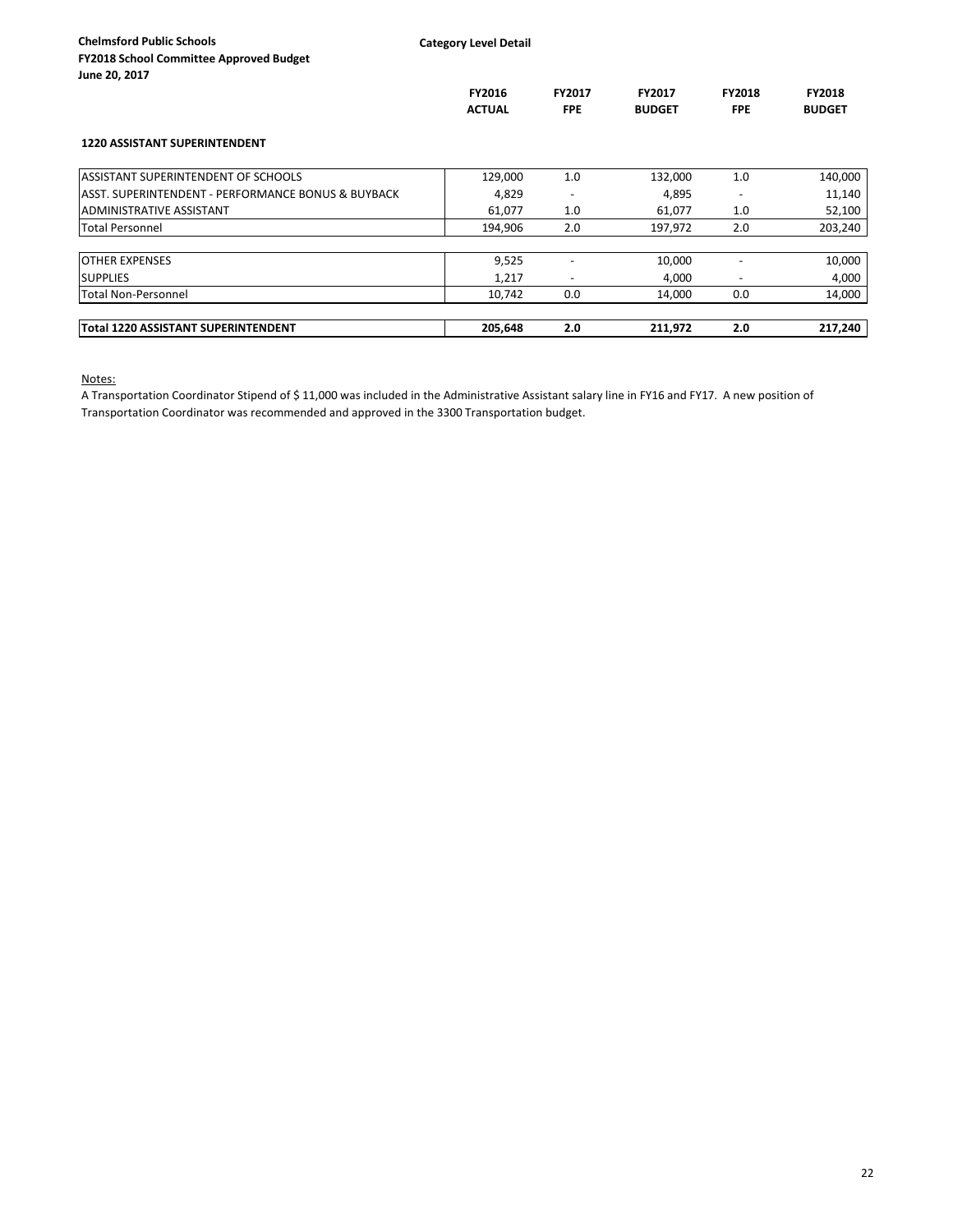**Category Level Detail**

| FY2018 School Committee Approved Budget |  |
|-----------------------------------------|--|
| June 20, 2017                           |  |

|                                   | <b>FY2016</b><br><b>ACTUAL</b> | <b>FY2017</b><br><b>FPE</b> | FY2017<br><b>BUDGET</b> | <b>FY2018</b><br><b>FPE</b> | <b>FY2018</b><br><b>BUDGET</b> |
|-----------------------------------|--------------------------------|-----------------------------|-------------------------|-----------------------------|--------------------------------|
| <b>1230 DISTRICT WIDE</b>         |                                |                             |                         |                             |                                |
| <b>ADVERTISING</b>                | 780                            | $\overline{\phantom{a}}$    | 1,500                   | $\overline{\phantom{a}}$    | 1,500                          |
| <b>COPIERS</b>                    | 241.295                        | $\overline{\phantom{a}}$    | 260,357                 | $\overline{\phantom{a}}$    | 295,357                        |
| DUES & CONFERENCES (COORDINATORS) | 7,243                          | $\overline{\phantom{a}}$    | 12,000                  | $\overline{\phantom{a}}$    | 12,000                         |
| <b>POSTAGE</b>                    | 23,704                         | $\overline{\phantom{a}}$    | 33,400                  | $\overline{\phantom{a}}$    | 36,200                         |
| <b>ADMINISTRATIVE SOFTWARE</b>    | 19,349                         |                             | 19,164                  | $\overline{\phantom{a}}$    | 176,005                        |
| <b>Total Non-Personnel</b>        | 292,371                        | 0.0                         | 326,421                 | 0.0                         | 521,062                        |
| <b>Total 1230 DISTRICT WIDE</b>   | 292.371                        | 0.0                         | 326,421                 | 0.0                         | 521.062                        |

Notes:

The Administrative Software line item has increased significantly as instructional software costs previously included in the 2451 Classroom Instructional Technology budget have been reclassified as administrative software (i.e. Aesop, SchoolSpring, TeachPoint, SchoolDude, X2, Kronos, MUNIS, DropBox, SmartEDU, and BlackBoard Connect).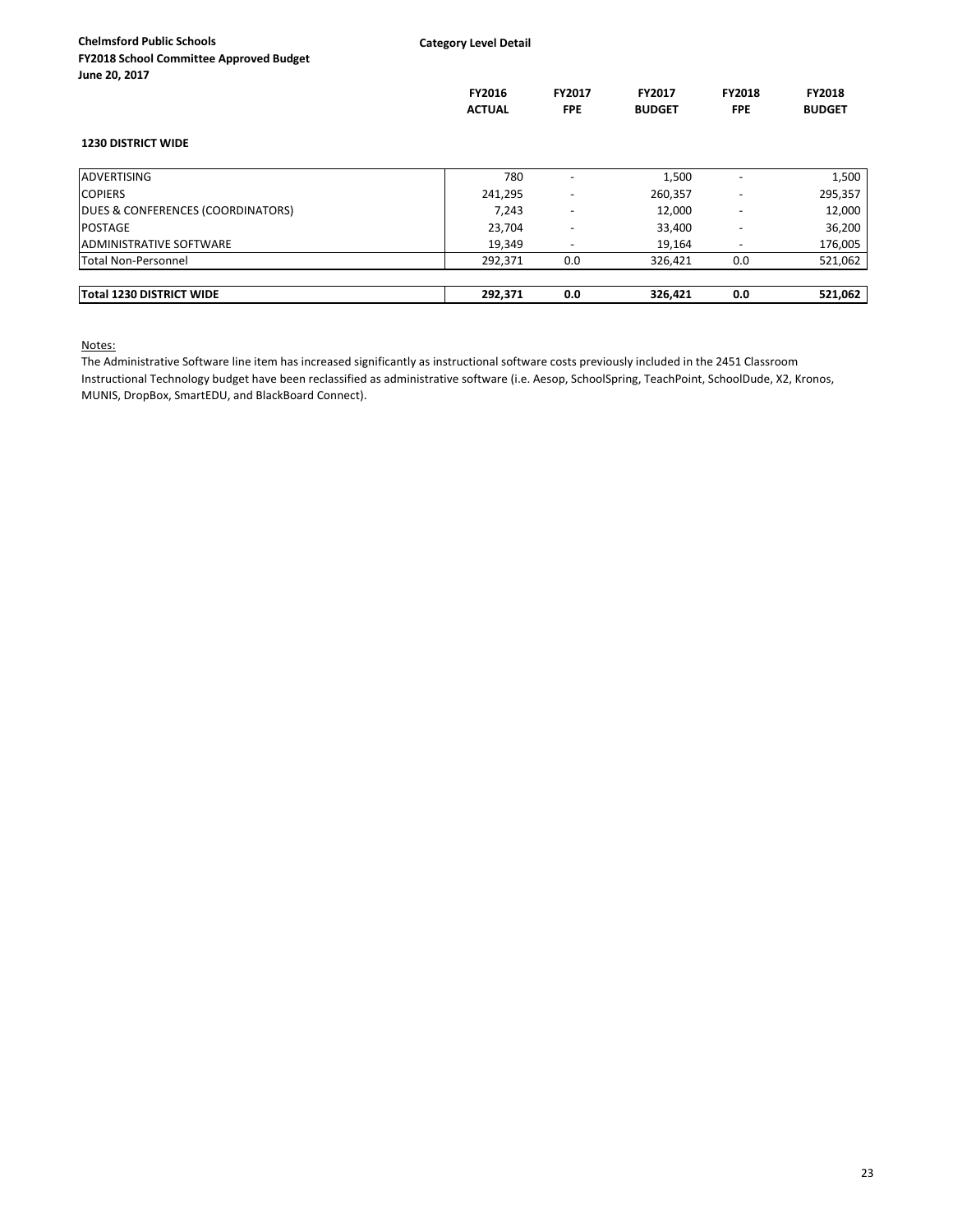|                                        | FY2016<br><b>ACTUAL</b> | FY2017<br><b>FPE</b>     | FY2017<br><b>BUDGET</b> | <b>FY2018</b><br><b>FPE</b> | <b>FY2018</b><br><b>BUDGET</b> |
|----------------------------------------|-------------------------|--------------------------|-------------------------|-----------------------------|--------------------------------|
| <b>1410 BUSINESS AND FINANCE</b>       |                         |                          |                         |                             |                                |
| DIRECTOR OF BUSINESS & FINANCE         | 122,500                 | 1.0                      | 115,000                 | 1.0                         | 117,300                        |
| <b>BUSINESS OFFICE STAFF</b>           | 243,449                 | 5.0                      | 246,217                 | 5.0                         | 241,007                        |
| <b>Total Personnel</b>                 | 365,949                 | 6.0                      | 361,217                 | 6.0                         | 358,307                        |
| <b>CONTRACTED SERVICES</b>             | 16,955                  |                          | 22,000                  |                             | 10,000                         |
| <b>OTHER EXPENSES</b>                  | 10,490                  | $\overline{\phantom{0}}$ | 2,200                   |                             | 4,500                          |
| <b>SUPPLIES</b>                        | 2,728                   | $\overline{\phantom{0}}$ | 3,100                   |                             | 3,100                          |
| <b>Total Non-Personnel</b>             | 30,173                  | 0.0                      | 27,300                  | 0.0                         | 17,600                         |
| <b>Total 1410 BUSINESS AND FINANCE</b> | 396,122                 | 6.0                      | 388,517                 | 6.0                         | 375,907                        |

Notes:

The Contracted Services line item includes the costs associated with the MA DESE End-of-Year Report financial audit and one (1) student activity account audit.

The Contracted Services line item previously included the expense for Kronos which has been reclassified to 1230 Administrative Software.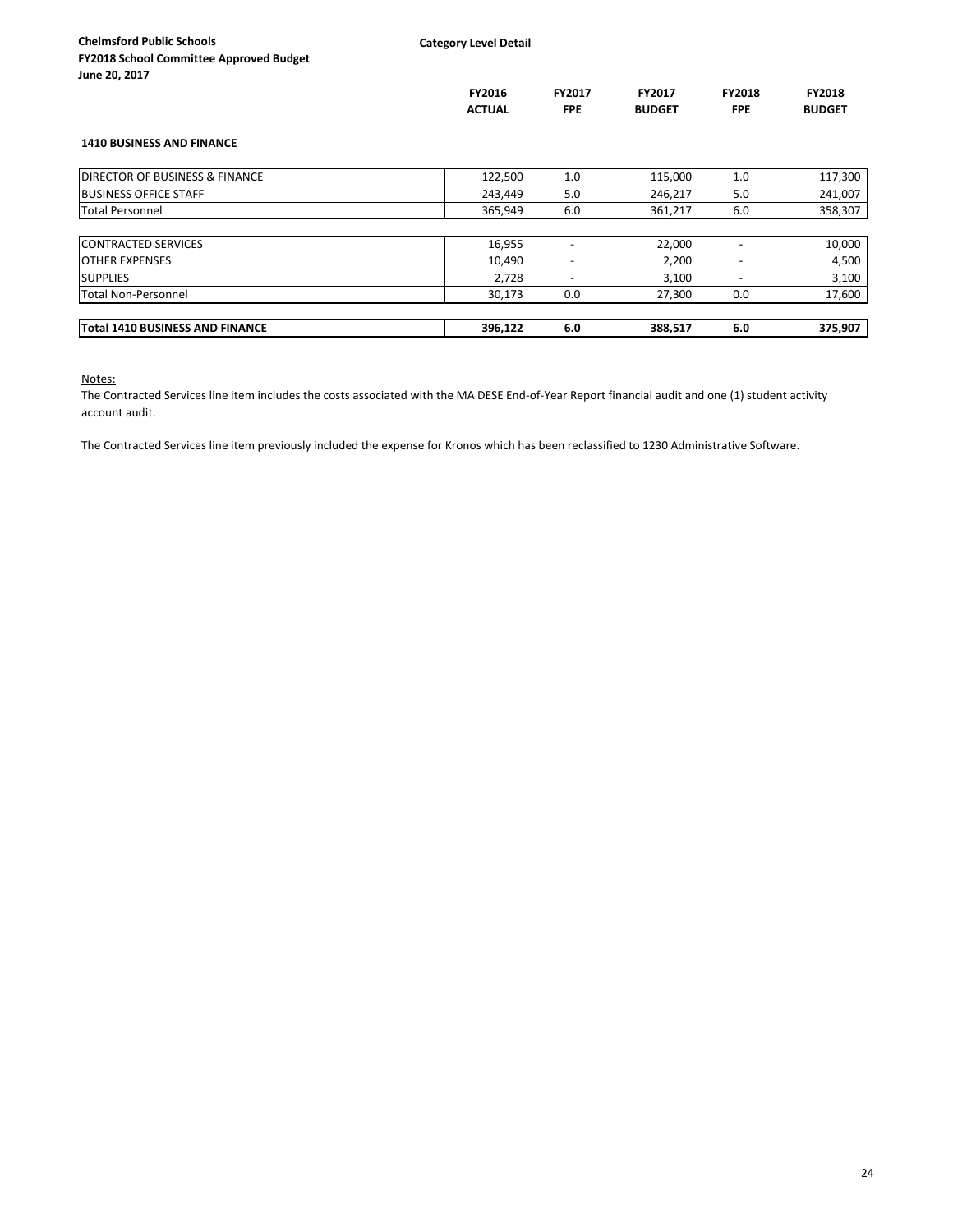**Category Level Detail**

|                                                           | FY2016<br><b>ACTUAL</b> | FY2017<br><b>FPE</b>     | FY2017<br><b>BUDGET</b> | <b>FY2018</b><br><b>FPE</b> | <b>FY2018</b><br><b>BUDGET</b> |
|-----------------------------------------------------------|-------------------------|--------------------------|-------------------------|-----------------------------|--------------------------------|
| <b>1420 HUMAN RESOURCES</b>                               |                         |                          |                         |                             |                                |
| <b>IDIRECTOR OF PERSONNEL &amp; PROFESSIONAL LEARNING</b> | 108,446                 | 1.0                      | 115,000                 | 1.0                         | 120,360                        |
| <b>HUMAN RESOURCES OFFICE STAFF</b>                       | 76,694                  | 2.0                      | 81,616                  | 2.0                         | 82,416                         |
| <b>ISUBSTITUTE COORDINATOR</b>                            | 28,000                  | 0.7                      | 28,000                  | 0.7                         | 29,131                         |
| <b>Total Personnel</b>                                    | 213,140                 | 3.7                      | 224,616                 | 3.7                         | 231,907                        |
| <b>OTHER EXPENSES</b>                                     | 1,660                   |                          | 1,500                   |                             | 2,700                          |
| <b>SUPPLIES</b>                                           | 2,179                   | $\overline{\phantom{a}}$ | 2,500                   | $\overline{\phantom{a}}$    | 2,500                          |
| <b>Total Non-Personnel</b>                                | 3,839                   | 0.0                      | 4,000                   | 0.0                         | 5,200                          |
| Total 1420 HUMAN RESOURCES                                | 216.979                 | 3.7                      | 228.616                 | 3.7                         | 237,107                        |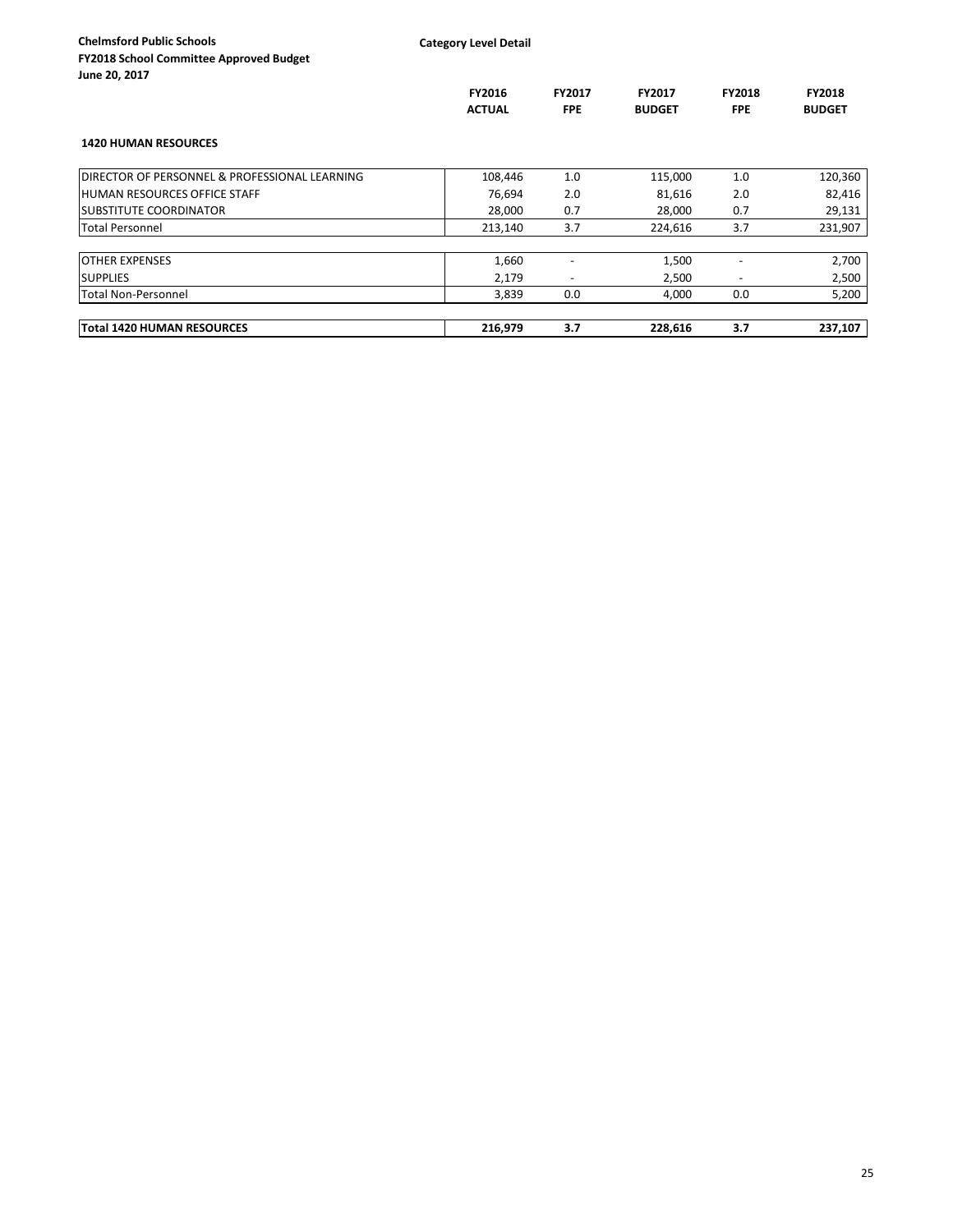|                                                      | <b>FY2016</b><br><b>ACTUAL</b> | <b>FY2017</b><br><b>FPE</b> | <b>FY2017</b><br><b>BUDGET</b> | <b>FY2018</b><br><b>FPE</b> | <b>FY2018</b><br><b>BUDGET</b> |
|------------------------------------------------------|--------------------------------|-----------------------------|--------------------------------|-----------------------------|--------------------------------|
| 1430 - 1435 LEGAL SERVICES & SETTLEMENTS             |                                |                             |                                |                             |                                |
| LEGAL FEES - GENERAL & COLLECTIVE BARGAINING COUNSEL | 70.934                         |                             | 70.000                         |                             | 70,000                         |
| LEGAL FEES - SPECIAL EDUCATION COUNSEL               | 28.993                         |                             | 35,000                         |                             | 35.000                         |
| <b>LEGAL SETTLEMENTS - GENERAL</b>                   | 247.024                        |                             |                                |                             |                                |
| LEGAL SETTLEMENTS - SPECIAL EDUCATION                | 29.667                         |                             | 20,000                         |                             | 20,000                         |
| <b>Total Non-Personnel</b>                           | 376.618                        | 0.0                         | 125.000                        | 0.0                         | 125.000                        |
| Total 1430 - 1435 LEGAL SERVICES & SETTLEMENTS       | 376.618                        | 0.0                         | 125.000                        | 0.0                         | 125.000                        |

Notes:

The FY16 "actual" Legal Settlements - General account includes expenditures related to employee severance for three former employees for the district: V. Diggs (\$ 81,760), J. Kittredge (\$ 50,803) and F. Tiano (\$ 114,461).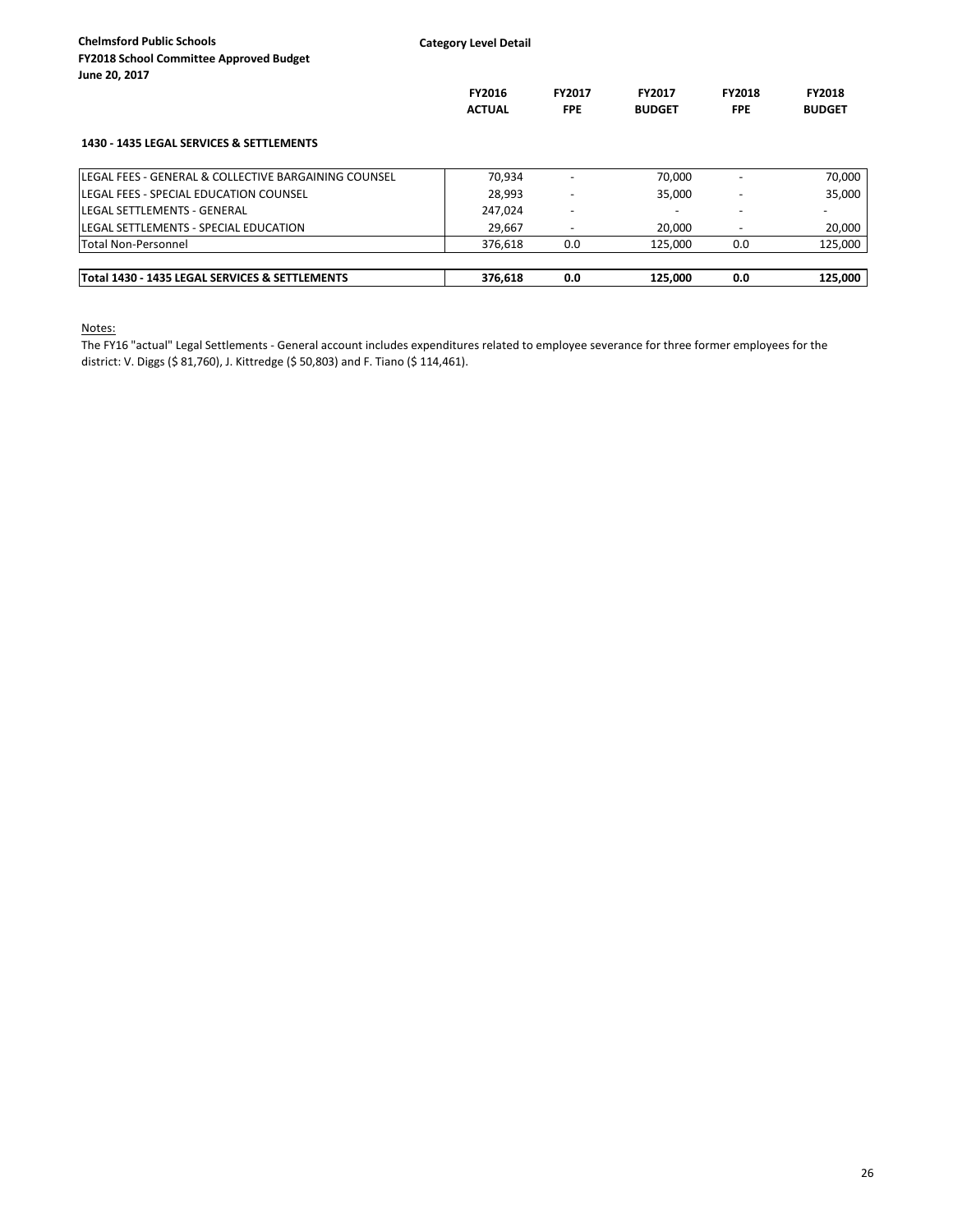| JUNG LU, LULI                                        | FY2016        | FY2017                   | FY2017        | <b>FY2018</b>            | <b>FY2018</b> |
|------------------------------------------------------|---------------|--------------------------|---------------|--------------------------|---------------|
|                                                      | <b>ACTUAL</b> | <b>FPE</b>               | <b>BUDGET</b> | <b>FPE</b>               | <b>BUDGET</b> |
| <b>1450 DISTRICTWIDE MIS</b>                         |               |                          |               |                          |               |
| DIRECTOR OF INFORMATION, COMMUNICATION, & TECHNOLOGY |               |                          |               |                          |               |
| <b>SERVICES</b>                                      | 130,657       | 1.0                      | 115,000       | 1.0                      | 120,360       |
| <b>NETWORK OFFICE STAFF</b>                          | 148,885       | 3.0                      | 165,562       | 3.0                      | 181,639       |
| <b>TECHNOLOGY OFFICE STAFF</b>                       | 240,913       | 5.0                      | 253,865       | 5.0                      | 260,143       |
| <b>Total Personnel</b>                               | 520,455       | 9.0                      | 534,427       | 9.0                      | 562,142       |
|                                                      |               |                          |               |                          |               |
| <b>CONTRACTED SERVICES</b>                           | 55,708        |                          | 60,340        |                          | 60,000        |
| <b>EQUIPMENT</b>                                     | 30,352        | $\overline{\phantom{a}}$ | 30,395        | $\overline{\phantom{a}}$ | 30,395        |
| <b>NETWORK SERVICES</b>                              | 269,065       | $\overline{\phantom{a}}$ | 329,486       |                          | 329,000       |
| <b>SECURITY</b>                                      | 1,534         | $\overline{\phantom{a}}$ | 25,200        | $\overline{\phantom{0}}$ | 25,200        |
| <b>SUPPLIES</b>                                      | 3,951         | $\overline{\phantom{a}}$ | 4,000         | $\overline{\phantom{a}}$ | 4,000         |
| <b>TRAVEL</b>                                        | 3,463         | $\overline{\phantom{a}}$ | 5,000         |                          | 5,000         |
| <b>Total Non-Personnel</b>                           | 364,073       | 0.0                      | 454,421       | 0.0                      | 453,595       |
|                                                      |               |                          |               |                          |               |
| Total 1450 DISTRICTWIDE MIS                          | 884,528       | 9.0                      | 988,848       | 9.0                      | 1,015,737     |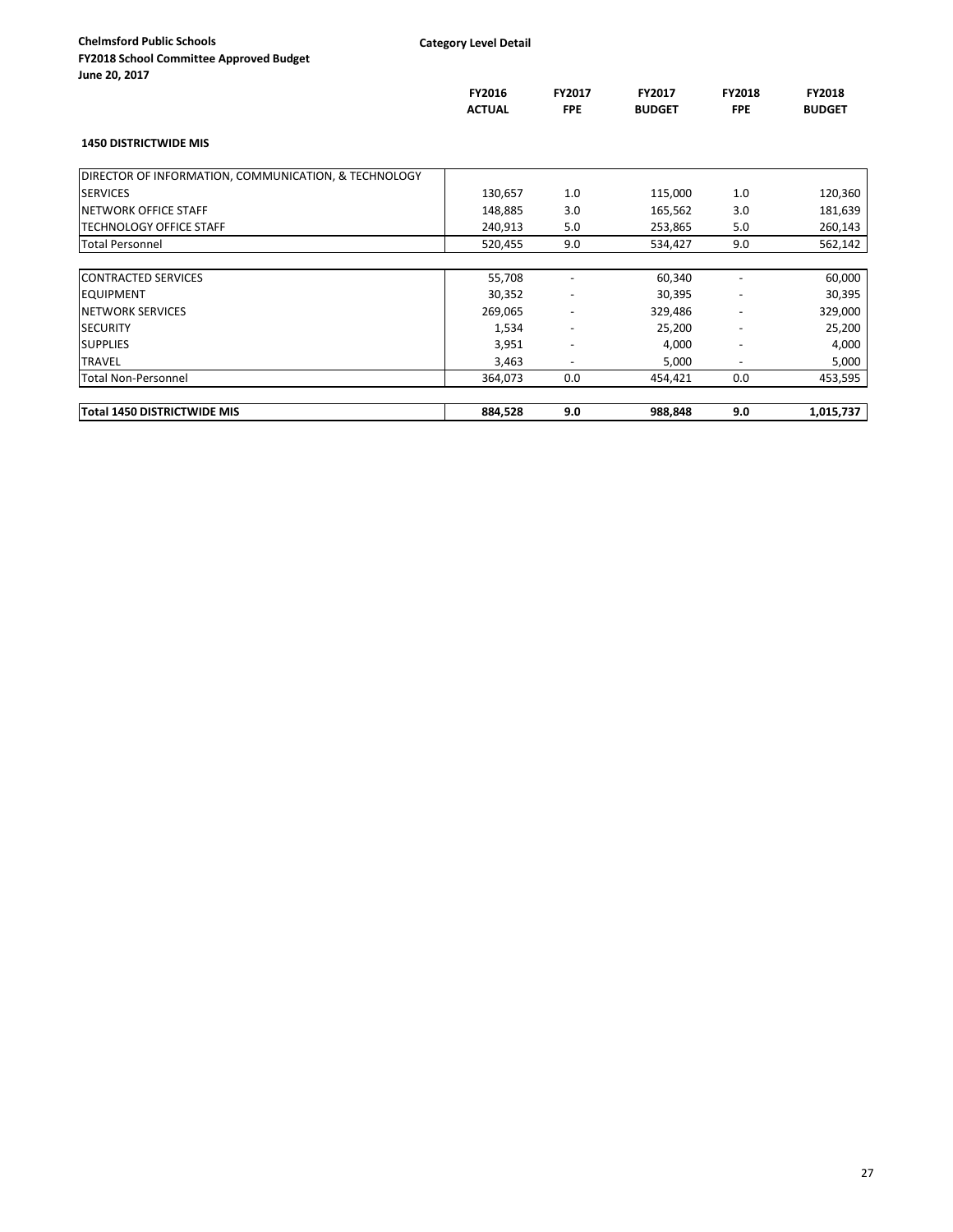| June zu, zui <i>i</i>                  |               |                          |               |                          |               |
|----------------------------------------|---------------|--------------------------|---------------|--------------------------|---------------|
|                                        | FY2016        | FY2017                   | FY2017        | <b>FY2018</b>            | FY2018        |
|                                        | <b>ACTUAL</b> | <b>FPE</b>               | <b>BUDGET</b> | <b>FPE</b>               | <b>BUDGET</b> |
| <b>2110 CURRICULUM DIRECTORS</b>       |               |                          |               |                          |               |
| <b>CURRICULUM COORDINATORS</b>         | 755,694       | 8.0                      | 783,204       | 8.0                      | 794,670       |
| <b>CURRICULUM STIPENDS</b>             | 32,616        |                          | 18,000        |                          | 18,000        |
| SECRETARY FOR CURRICULUM COORDINATORS  | 34,048        | 1.0                      | 38,128        | 1.0                      | 35,749        |
| <b>Total Personnel</b>                 | 822,358       | 9.0                      | 839,332       | 9.0                      | 848,419       |
| <b>CONTRACTED SERVICES</b>             | 600           |                          | 15,000        |                          | 16,500        |
| <b>EQUIPMENT</b>                       |               |                          | 1,200         |                          | 1,200         |
| PROFESSIONAL DEVELOPMENT               | 6,430         |                          | 10,000        |                          | 10,000        |
| <b>SOFTWARE</b>                        | 48,293        |                          | 75,000        |                          | 25,000        |
| <b>SUPPLIES</b>                        | 31            | $\overline{\phantom{a}}$ | 1,500         | $\overline{\phantom{a}}$ | 1,500         |
| <b>TUITION REIMBURSEMENT</b>           | 13,710        | $\overline{\phantom{a}}$ | 15,000        |                          | 10,000        |
| <b>Total Non-Personnel</b>             | 69,064        | 0.0                      | 117,700       | 0.0                      | 64,200        |
| <b>Total 2110 CURRICULUM DIRECTORS</b> | 891,422       | 9.0                      | 957,032       | 9.0                      | 912,619       |

Notes:

The Software line item previously included the expense for AimsWeb and IXL Learning which has been reclassified to 2451 Instructional Software. The Software line item currently includes funding for BKL Vision software.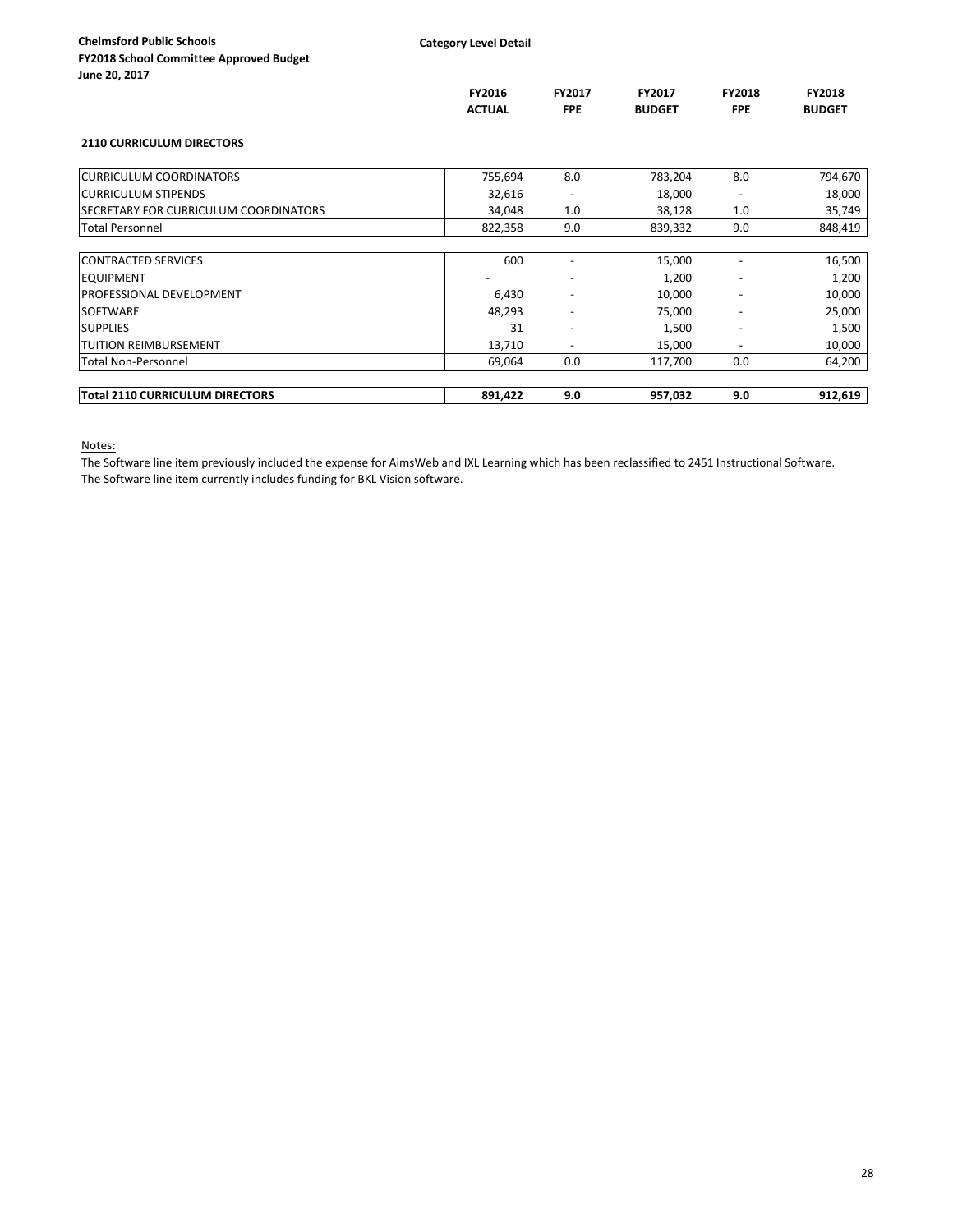| <b>Chelmsford Public Schools</b>               |
|------------------------------------------------|
| <b>FY2018 School Committee Approved Budget</b> |
| June 20, 2017                                  |

|                                                      | FY2016<br><b>ACTUAL</b> | FY2017<br><b>FPE</b>     | FY2017<br><b>BUDGET</b> | <b>FY2018</b><br><b>FPE</b> | FY2018<br><b>BUDGET</b> |
|------------------------------------------------------|-------------------------|--------------------------|-------------------------|-----------------------------|-------------------------|
| <b>2110 CURRICULUM DIRECTORS - SPECIAL EDUCATION</b> |                         |                          |                         |                             |                         |
| DIRECTOR OF STUDENT SUPPORT SERVICES                 | 106,415                 | 1.0                      | 118,000                 | 1.0                         | 120,360                 |
| SECRETARIES - SPECIAL EDUCATION                      | 96,249                  | 2.5                      | 102,077                 | 2.0                         | 87,027                  |
| SPECIAL EDUCATION ADMINISTRATIVE CHAIRPERSON         | 292,583                 | 3.0                      | 286,204                 | 3.0                         | 298,746                 |
| COORDINATOR OF INTEGRATED PRE-SCHOOL (CHIPS)         | 46,517                  | 1.0                      | 94,211                  | 1.0                         | 98,755                  |
| <b>Total Personnel</b>                               | 541,764                 | 7.5                      | 600,492                 | 7.0                         | 604,888                 |
|                                                      |                         |                          |                         |                             |                         |
| <b>COMPUTER EQUIPMENT</b>                            | 2,461                   |                          | 2,700                   |                             | 5,000                   |
| <b>DUES/OTHER</b>                                    | 4,949                   |                          | 8,000                   |                             | 15,000                  |
| <b>PAC EXPENSES</b>                                  |                         | $\overline{\phantom{a}}$ | 400                     | $\overline{\phantom{0}}$    | 500                     |
| <b>SUPPLIES</b>                                      | 930                     | $\overline{\phantom{a}}$ | 2,500                   |                             | 3,000                   |
| <b>TRAVEL</b>                                        | 4,687                   | $\overline{\phantom{a}}$ | 2,500                   | $\overline{\phantom{a}}$    | 2,600                   |
| <b>Total Non-Personnel</b>                           | 13,027                  | 0.0                      | 16,100                  | 0.0                         | 26,100                  |
| Total 2110 CURRICULUM DIRECTORS - SPECIAL EDUCATION  | 554,791                 | 7.5                      | 616,592                 | 7.0                         | 630,988                 |

Notes:

.5 FTE of a Special Education Secretary position has been incorporated into the Special Education 240 Grant.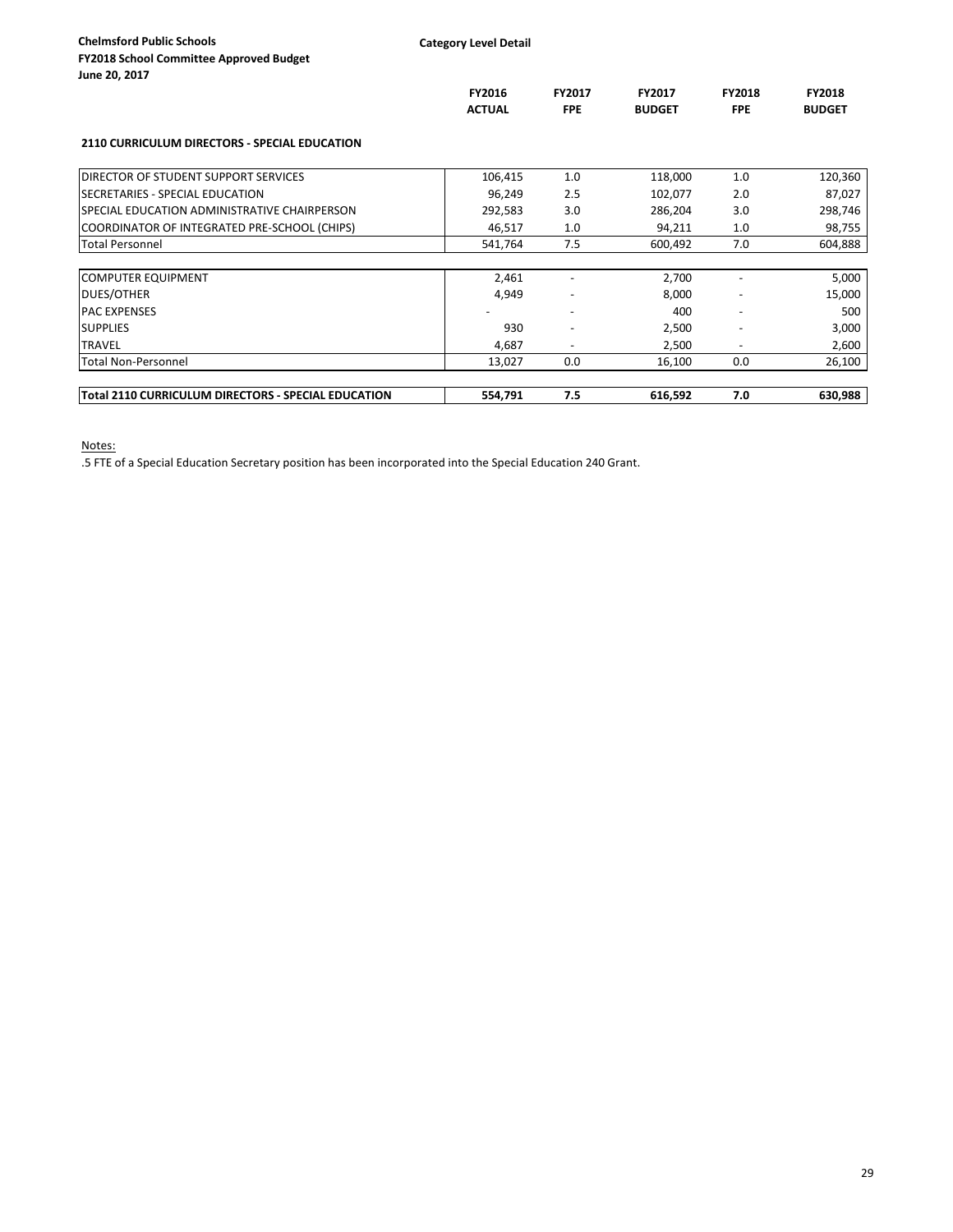|  |  | e 20, 2017 |  |
|--|--|------------|--|
|--|--|------------|--|

|                                            | FY2016        | FY2017                   | FY2017        | FY2018                   | FY2018        |
|--------------------------------------------|---------------|--------------------------|---------------|--------------------------|---------------|
|                                            | <b>ACTUAL</b> | <b>FPE</b>               | <b>BUDGET</b> | <b>FPE</b>               | <b>BUDGET</b> |
| <b>2210 SCHOOL LEADERSHIP</b>              |               |                          |               |                          |               |
| <b>PRINCIPALS</b>                          | 740,123       | 7.0                      | 754,567       | 7.0                      | 822,284       |
| <b>ASSISTANT PRINCIPALS</b>                | 200,434       | 2.0                      | 199,611       | 2.0                      | 212,490       |
| <b>DEANS</b>                               | 301,542       | 3.0                      | 300,366       | 3.0                      | 312,749       |
| <b>SECRETARIES</b>                         | 389,888       | 12.0                     | 409,719       | 12.0                     | 420,140       |
| <b>SCHOOL CLERKS</b>                       | 185,824       | 11.0                     | 214,516       | 11.0                     | 233,634       |
| <b>COPY CENTER CLERKS</b>                  | 15,843        | 2.0                      | 34,858        | 2.0                      | 40,413        |
| <b>Total Personnel</b>                     | 1,833,654     | 37.0                     | 1,913,637     | 37.0                     | 2,041,709     |
|                                            |               |                          |               |                          |               |
| ADMIN INST, CONFERENCES & DUES             | 13,371        | $\overline{\phantom{a}}$ | 34,840        |                          | 36,340        |
| <b>COMPUTER SUPPLIES &amp; MAINTENANCE</b> | 11,092        |                          | 17,400        |                          | 17,400        |
| <b>CHS GRADUATION</b>                      | 17,749        | $\overline{\phantom{a}}$ | 19,550        | $\overline{\phantom{a}}$ | 19,550        |
| PRINTING                                   | 13,231        | $\overline{\phantom{a}}$ | 21,750        |                          | 22,500        |
| <b>SOFTWARE</b>                            | 4,860         |                          | 45,500        |                          | 31,000        |
| <b>SUPPLIES</b>                            | 13,715        | $\overline{\phantom{a}}$ | 17,450        | $\overline{\phantom{a}}$ | 18,225        |
| <b>Total Non-Personnel</b>                 | 74,018        | 0.0                      | 156,490       | 0.0                      | 145,015       |
| Total 2210 SCHOOL LEADERSHIP               | 1,907,672     | 37.0                     | 2,070,127     | 37.0                     | 2,186,724     |

Notes:

The Software line item funds costs associated with Project Lead the Way at Chelmsford High School.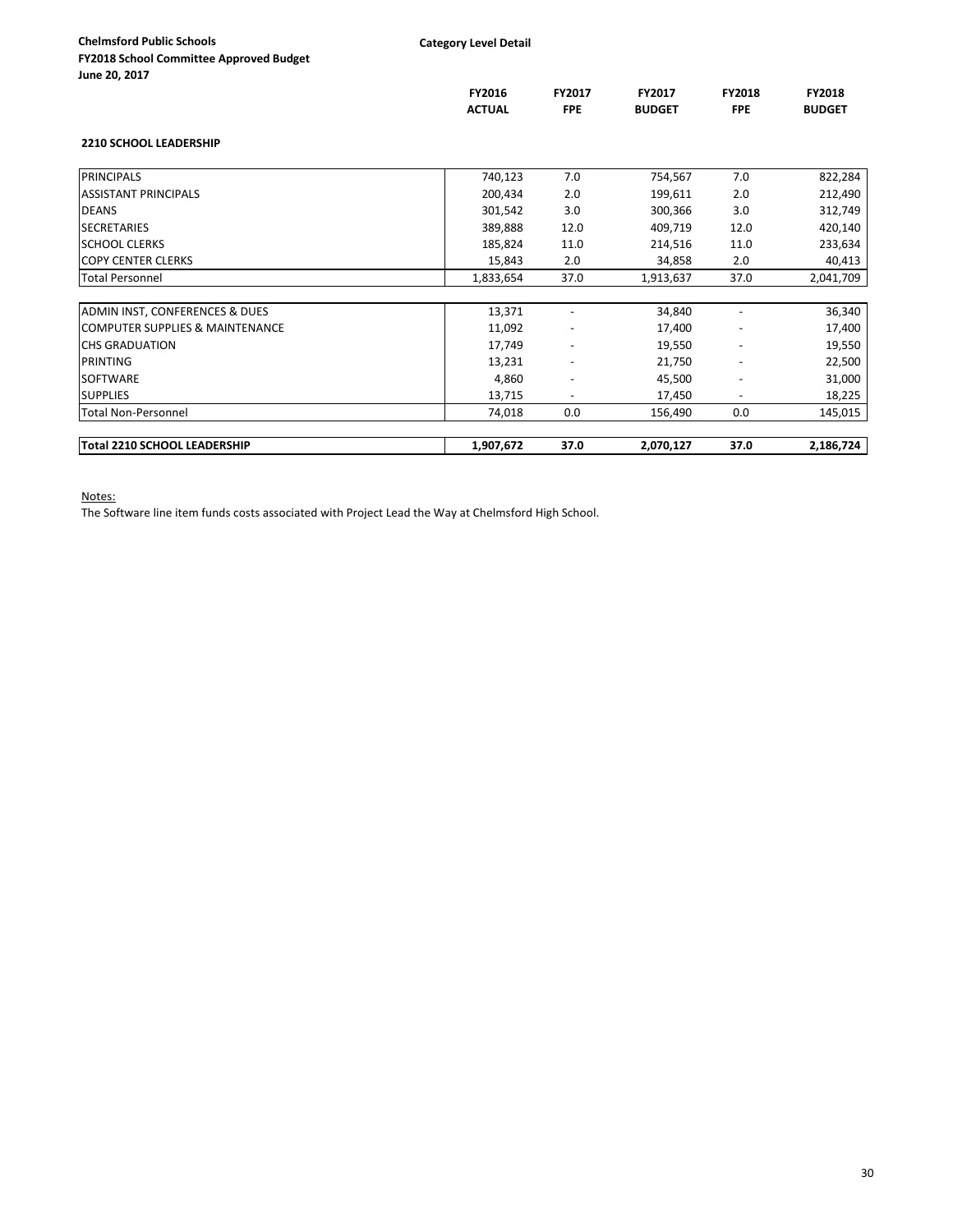| ne zu, zui <i>r</i> |  |  |  |
|---------------------|--|--|--|
|                     |  |  |  |
|                     |  |  |  |

|                                                          | FY2016<br><b>ACTUAL</b> | FY2017<br><b>FPE</b> | FY2017<br><b>BUDGET</b> | FY2018<br><b>FPE</b> | FY2018<br><b>BUDGET</b> |
|----------------------------------------------------------|-------------------------|----------------------|-------------------------|----------------------|-------------------------|
|                                                          |                         |                      |                         |                      |                         |
| 2300 - 2305 CLASSROOM TEACHERS - REGULAR EDUCATION       |                         |                      |                         |                      |                         |
| LONGEVITY                                                | 74,400                  |                      | 78,400                  |                      | 48,318                  |
| SALARY RESERVE FOR LEVEL (LANE) CHANGES                  |                         |                      | 115,397                 |                      | 146,890                 |
| <b>SALARY RESERVE FOR COLA</b>                           |                         |                      | 800,000                 |                      | 735,000                 |
| <b>ELEMENTARY TEACHERS</b>                               | 4,888,724               | 67.0                 | 4,899,878               | 67.0                 | 4,852,569               |
| <b>KINDERGARTEN TEACHERS</b>                             | 539,476                 | 8.0                  | 549,099                 | 17.0                 | 1,083,519               |
| MIDDLE SCHOOL TEACHERS - GRADES 5 & 6                    | 2,657,603               | 36.0                 | 2,715,929               | 34.0                 | 2,699,354               |
| <b>TEACHERS - ART</b>                                    | 958,574                 | 13.4                 | 966,111                 | 11.4                 | 866,097                 |
| <b>TEACHERS - BUSINESS</b>                               | 278,675                 | 3.0                  | 204,403                 | 3.0                  | 211,154                 |
| <b>TEACHERS - ENGLISH</b>                                | 1,827,731               | 25.0                 | 1,835,359               | 25.0                 | 1,882,539               |
| TEACHERS - FAMILY CONSUMER SCIENCE                       | 77.178                  | 1.0                  | 77,178                  | 1.0                  | 78,722                  |
| <b>TEACHERS - HEALTH</b>                                 | 379,644                 | 6.0                  | 456,823                 | 7.0                  | 528,704                 |
| <b>TEACHERS - MATHEMATICS</b>                            | 1,978,006               | 28.0                 | 2,019,509               | 27.0                 | 2,009,058               |
| <b>TEACHERS - MUSIC</b>                                  | 1,009,777               | 14.4                 | 1,029,515               | 14.4                 | 1,059,978               |
| TEACHERS - PHYSICAL EDUCATION                            | 1,049,102               | 14.2                 | 977,342                 | 13.2                 | 946,883                 |
| <b>TEACHERS - SCIENCE</b>                                | 1,832,583               | 25.0                 | 1,807,343               | 25.0                 | 1,876,175               |
| <b>TEACHERS - SOCIAL STUDIES</b>                         | 1,677,792               | 24.0                 | 1,726,692               | 24.0                 | 1,794,643               |
| <b>TEACHERS - TECHNOLOGY</b>                             | 464,656                 | 7.8                  | 490,369                 | 8.0                  | 509,558                 |
| <b>TEACHERS - WORLD LANGUAGE</b>                         | 1,111,142               | 15.8                 | 1,156,934               | 15.8                 | 1,124,656               |
| STIPENDS - PRINCIPAL DESIGNEE (ELEMENTARY & MIDDLE)      |                         |                      |                         |                      | 6,936                   |
| STIPENDS - TEAM LEADERS & SPECIALISTS (ELEMENTARY)       |                         |                      |                         |                      | 27,744                  |
| STIPENDS - TEAM LEADERS & FACILITATORS (MIDDLE)          |                         |                      |                         |                      | 25,432                  |
| <b>Total Personnel</b>                                   | 20,805,063              | 288.6                | 21,906,281              | 292.8                | 22,513,928              |
| Total 2300 - 2305 CLASSROOM TEACHERS - REGULAR EDUCATION | 20,805,063              | 288.6                | 21,906,281              | 292.8                | 22,513,928              |

Notes:

The Salary Reserve for Level (Lane) Changes was previously distributed within individual employee salary accounts in FY2016, however has been consolidated in one line item in FY2017 and FY2018.

The Salary Reserve for COLA represents the value of a 2% salary increase for district staff included in collective bargaining units with unsettled contracts in FY2018.

The Kindergarten Teachers line has been increased by 9.0 FPE to implement full-day Kindergarten.

Health teachers has increased by 1.0 FPE while Physical Education Teachers has decreased by 1.0 FPE. This offset reflects the scheduled teaching assignments of health and physical education staff during the 2016/17 school year.

2.0 Art Teacher positions and 1.0 Mathematics Teacher positions have been reduced at Chelmsford High School due to 2017/18 student course requests. Class sizes will continue to be within the adopted school committee guidelines and will not affect grade level or department level programming.

2.0 Middle School Teacher (5th Grade) positions have been reduced at the McCarthy Middle School due to the projected 2017/18 student enrollment. Class sizes will continue to be within the adopted school committee guidelines and will not affect grade level programming.

Stipends for elementary and middle school principal designee, team facilitators, team leaders and team specialists have been reclassified from 3520 Other Student Activities.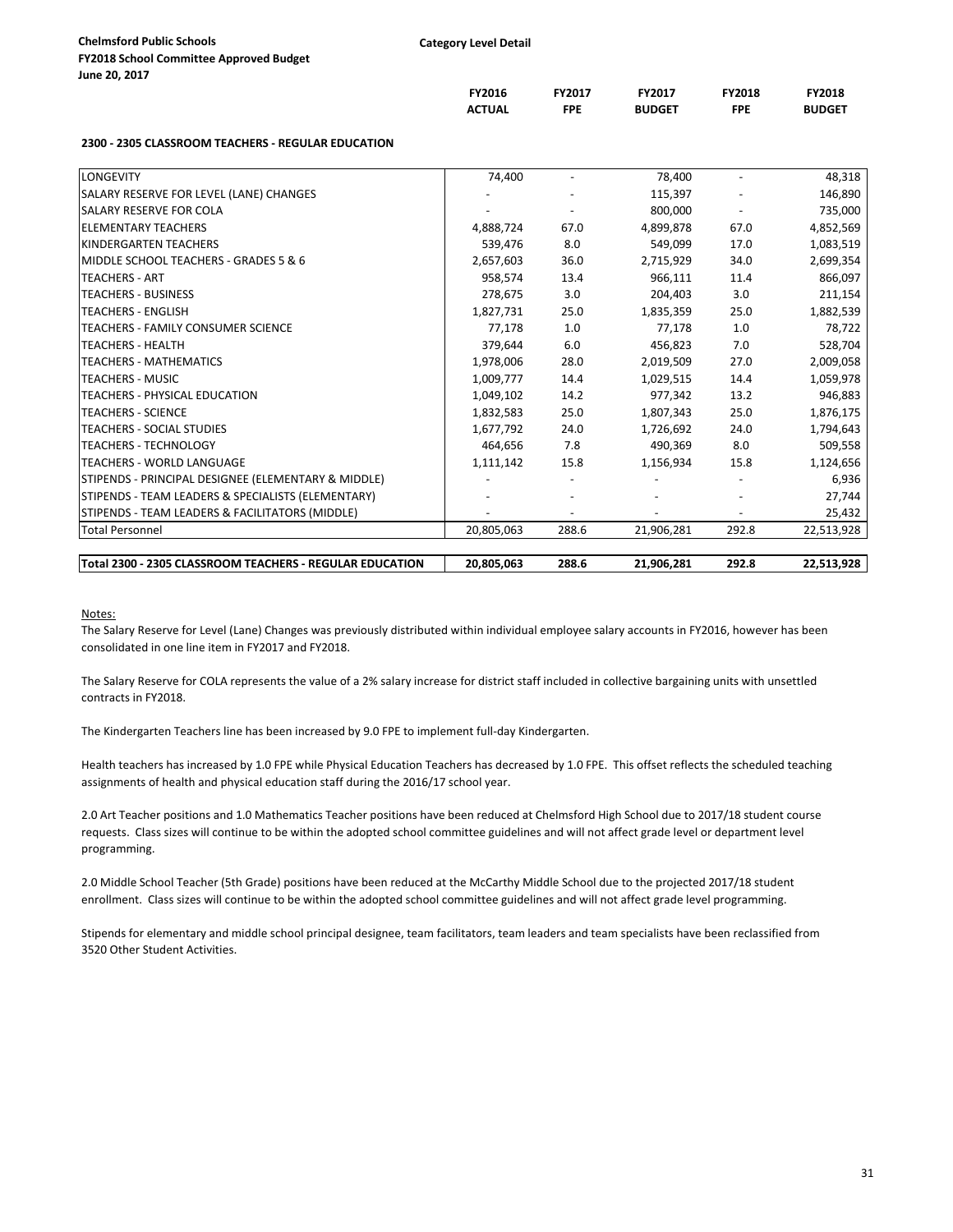| <b>Chelmsford Public Schools</b><br><b>FY2018 School Committee Approved Budget</b><br>June 20, 2017 | <b>Category Level Detail</b>   |                             |                                |                             |                         |
|-----------------------------------------------------------------------------------------------------|--------------------------------|-----------------------------|--------------------------------|-----------------------------|-------------------------|
|                                                                                                     | <b>FY2016</b><br><b>ACTUAL</b> | <b>FY2017</b><br><b>FPE</b> | <b>FY2017</b><br><b>BUDGET</b> | <b>FY2018</b><br><b>FPE</b> | FY2018<br><b>BUDGET</b> |
| <b>2310 TEACHER SPECIALISTS - REGULAR EDUCATION</b>                                                 |                                |                             |                                |                             |                         |
| <b>TUTORING</b>                                                                                     | 38,140                         |                             | 15,000                         |                             | 15,000                  |
| <b>ITEACHERS - ENGLISH LANGUAGE LEARNERS</b>                                                        | 333,531                        | 6.0                         | 366.760                        | 6.0                         | 376,873                 |
| <b>TEACHERS - READING</b>                                                                           | 993,399                        | 13.0                        | 975,718                        | 13.0                        | 978,489                 |
| <b>Total Personnel</b>                                                                              | 1,365,070                      | 19.0                        | 1,357,478                      | 19.0                        | 1,370,362               |
| Total 2310 TEACHERS SPECIALIST - REGULAR EDUCATION                                                  | 1,365,070                      | 19.0                        | 1,357,478                      | 19.0                        | 1,370,362               |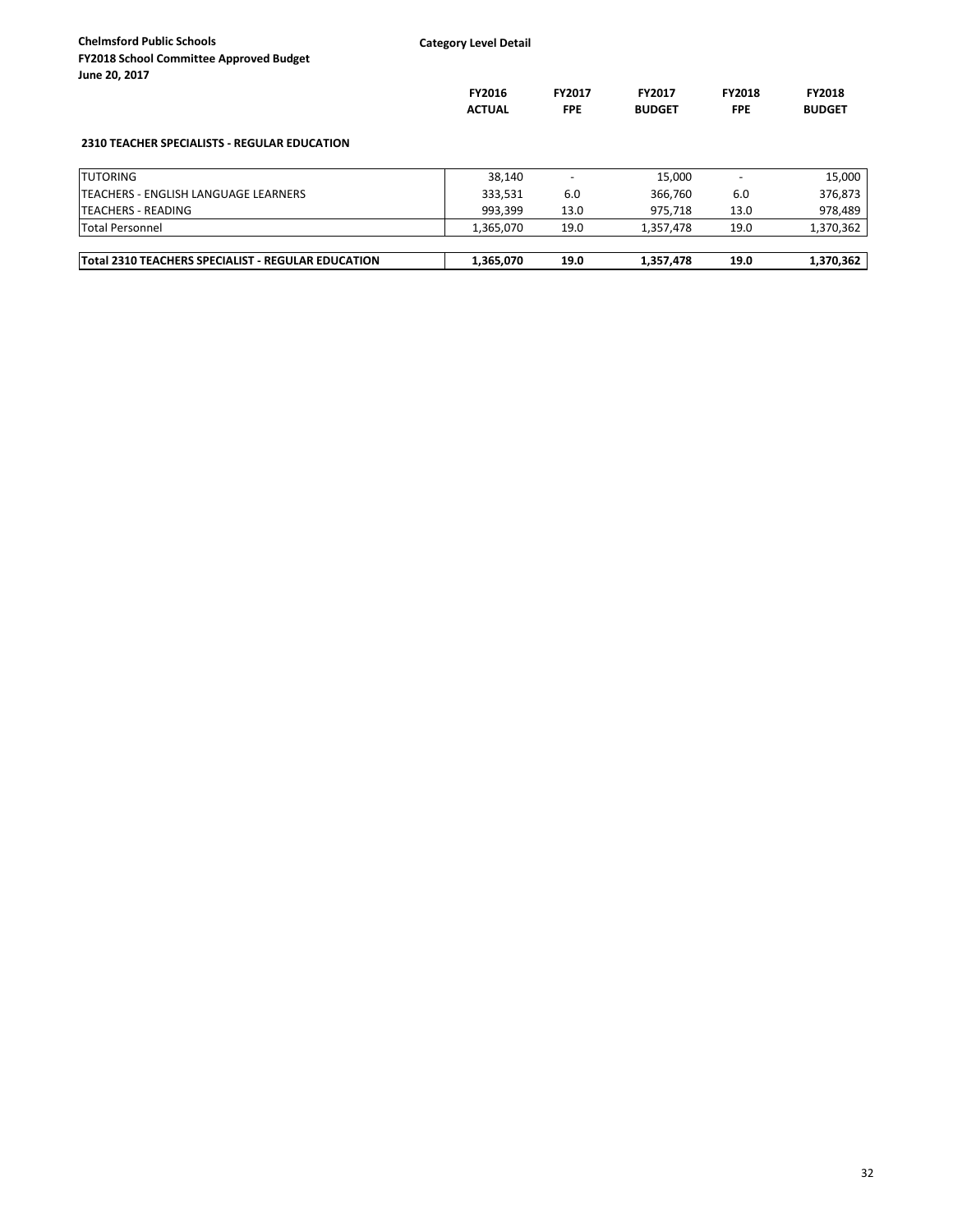| <b>Chelmsford Public Schools</b><br><b>FY2018 School Committee Approved Budget</b><br>June 20, 2017 | <b>Category Level Detail</b> |               |               |                          |               |
|-----------------------------------------------------------------------------------------------------|------------------------------|---------------|---------------|--------------------------|---------------|
|                                                                                                     | <b>FY2016</b>                | <b>FY2017</b> | <b>FY2017</b> | <b>FY2018</b>            | <b>FY2018</b> |
|                                                                                                     | <b>ACTUAL</b>                | <b>FPE</b>    | <b>BUDGET</b> | <b>FPE</b>               | <b>BUDGET</b> |
| <b>2310 TEACHER SPECIALISTS - SPECIAL EDUCATION</b>                                                 |                              |               |               |                          |               |
| <b>IOUT-OF-DISTRICT COORDINATOR</b>                                                                 | 77,179                       | 1.0           | 85,678        | 1.0                      | 96,317        |
| BOARD CERTIFIED BEHAVIOR ANALYST (BCBA)                                                             | 71,957                       | 2.0           | 154,568       | 2.0                      | 157,443       |
| <b>TEACHERS - INTEGRATED PRESCHOOL</b>                                                              | 436,573                      | 7.0           | 466,554       | 7.0                      | 493,781       |
| Less: Offset to CHIPS Revolving Fund                                                                | (37, 894)                    |               |               |                          | (115,000)     |
| TEACHERS - SPECIAL EDUCATION                                                                        | 3,303,127                    | 50.5          | 3,361,894     | 51.5                     | 3,587,467     |
| ITEACHERS - SPEECH LANGUAGE PATHOLOGIST                                                             | 880,932                      | 13.0          | 933,348       | 14.0                     | 1,024,419     |
| TEACHERS - SUMMER SCHOOL                                                                            | 95,876                       |               | 96,500        | $\overline{\phantom{a}}$ | 96,500        |
| <b>Total Personnel</b>                                                                              | 4,827,750                    | 73.5          | 5,098,542     | 75.5                     | 5,340,927     |
| Total 2310 TEACHER SPECIALISTS - SPECIAL EDUCATION                                                  | 4,827,750                    | 73.5          | 5.098.542     | 75.5                     | 5.340.927     |

Notes:

The Teachers Integrated Pre-School line item has been offset by \$ 115,000 being allocated to the CHIPS Revolving Fund.

One (1) additional Speech Language Pathologist has been added to the budget as the required level of speech services has increased in individual student education plans, particularly at the middle school level.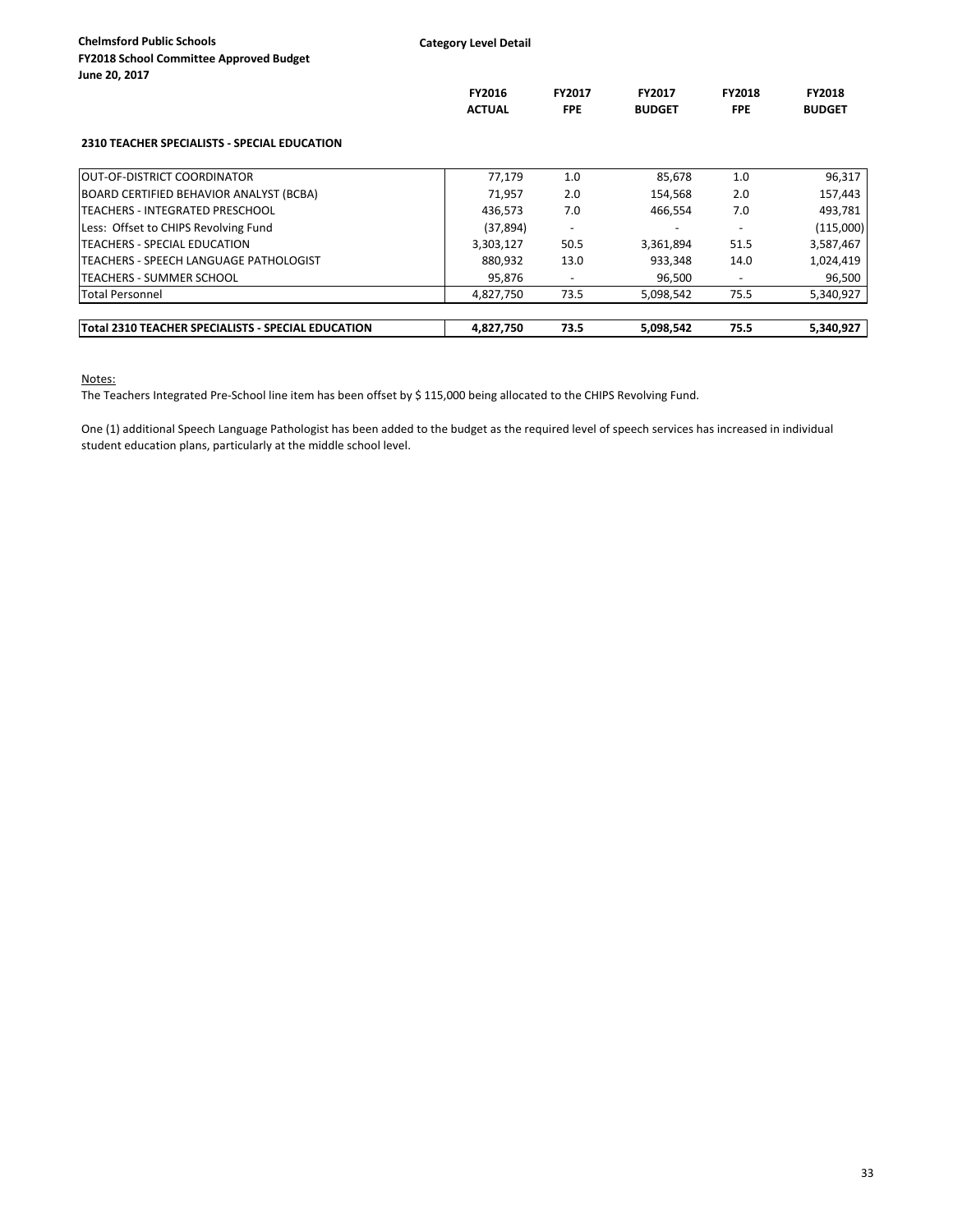| <b>Chelmsford Public Schools</b><br><b>FY2018 School Committee Approved Budget</b><br>June 20, 2017 | <b>Category Level Detail</b>   |                             |                                |                      |                                |
|-----------------------------------------------------------------------------------------------------|--------------------------------|-----------------------------|--------------------------------|----------------------|--------------------------------|
|                                                                                                     | <b>FY2016</b><br><b>ACTUAL</b> | <b>FY2017</b><br><b>FPE</b> | <b>FY2017</b><br><b>BUDGET</b> | FY2018<br><b>FPE</b> | <b>FY2018</b><br><b>BUDGET</b> |
| <b>2320 MEDICAL/THERAPEUTIC SERVICES</b>                                                            |                                |                             |                                |                      |                                |
| <b>PHYSICAL THERAPISTS</b>                                                                          | 95,356                         | 1.4                         | 79,222                         | 1.4                  | 96,438                         |
| <b>OCCUPATIONAL THERAPISTS</b>                                                                      | 195,547                        | 3.0                         | 198,158                        | 3.0                  | 204,784                        |
| CERTIFIED OCCUPATIONAL THERAPY ASSISTANT (COTA)                                                     | 36,485                         | 1.0                         | 47,431                         | 1.0                  | 44,300                         |
| <b>Total Personnel</b>                                                                              | 327,388                        | 5.4                         | 324,811                        | 5.4                  | 345,522                        |
| Total 2320 MEDICAL/THERAPEUTIC SERVICES                                                             | 327,388                        | 5.4                         | 324,811                        | 5.4                  | 345,522                        |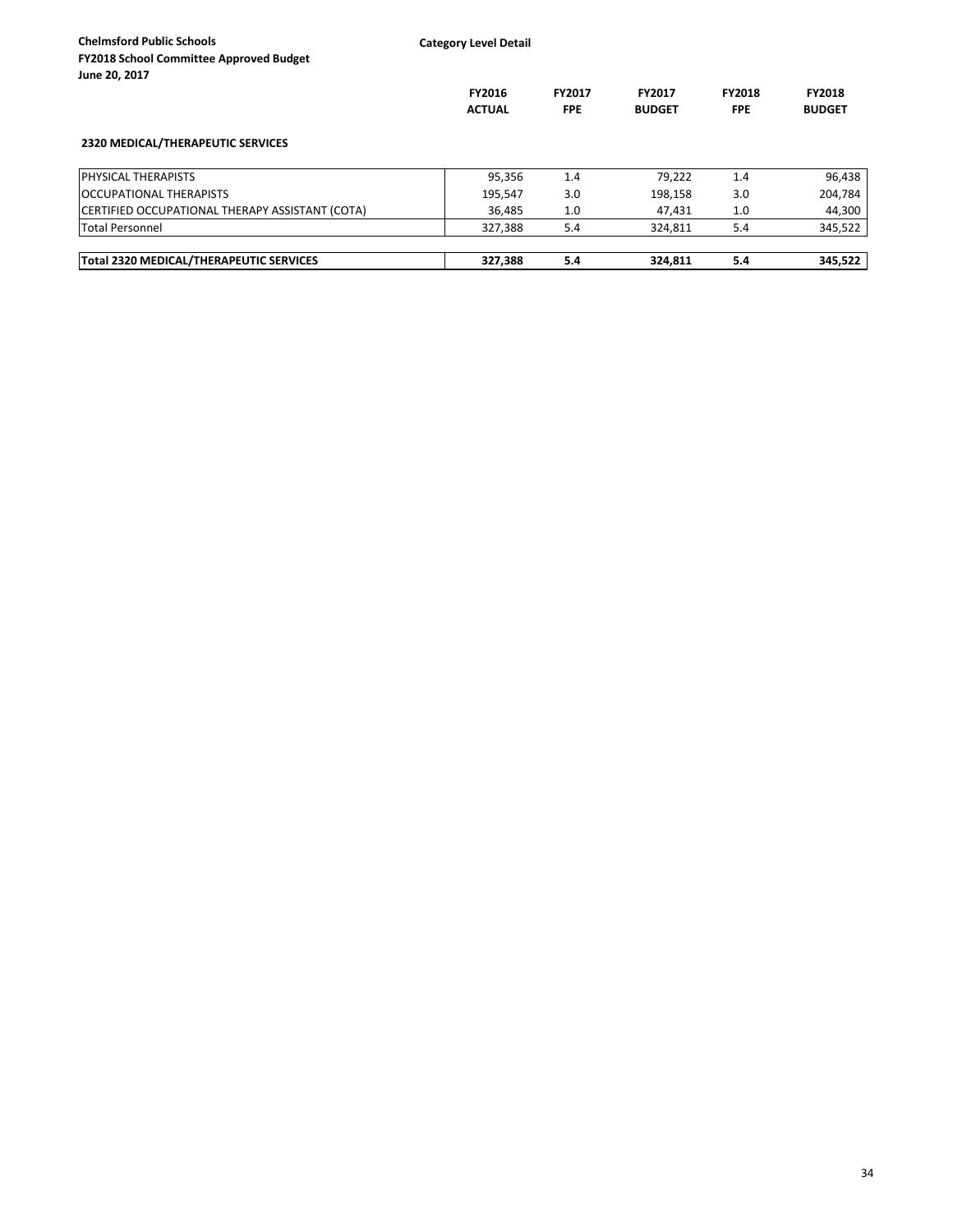| <b>Chelmsford Public Schools</b><br>FY2018 School Committee Approved Budget<br>June 20, 2017 | <b>Category Level Detail</b>   |                          |                                |                             |                                |
|----------------------------------------------------------------------------------------------|--------------------------------|--------------------------|--------------------------------|-----------------------------|--------------------------------|
|                                                                                              | <b>FY2016</b><br><b>ACTUAL</b> | FY2017<br><b>FPE</b>     | <b>FY2017</b><br><b>BUDGET</b> | <b>FY2018</b><br><b>FPE</b> | <b>FY2018</b><br><b>BUDGET</b> |
| <b>2325 SUBSTITUTES</b>                                                                      |                                |                          |                                |                             |                                |
| <b>SUBSTITUTES - PARAS AND SECRETARIES</b>                                                   | 123,492                        |                          | 116,000                        |                             | 125,000                        |
| <b>ISUBSTITUTE TEACHERS - DAY-TO-DAY</b>                                                     | 252,533                        | $\overline{\phantom{a}}$ | 388,000                        |                             | 300,000                        |
| <b>ISUBSTITUTE TEACHERS - LONG TERM</b>                                                      | 121,013                        | $\overline{\phantom{a}}$ | 97,000                         | $\overline{\phantom{0}}$    | 125,000                        |
| Total Personnel                                                                              | 497,038                        | 0.0                      | 601,000                        | 0.0                         | 550,000                        |
| <b>Total 2325 SUBSTITUTES</b>                                                                | 497,038                        | 0.0                      | 601,000                        | 0.0                         | 550,000                        |

Notes:

The substitute employee costs have been better allocated to reflect actual expenditures in FY2016 and estimated expenditures in FY2017.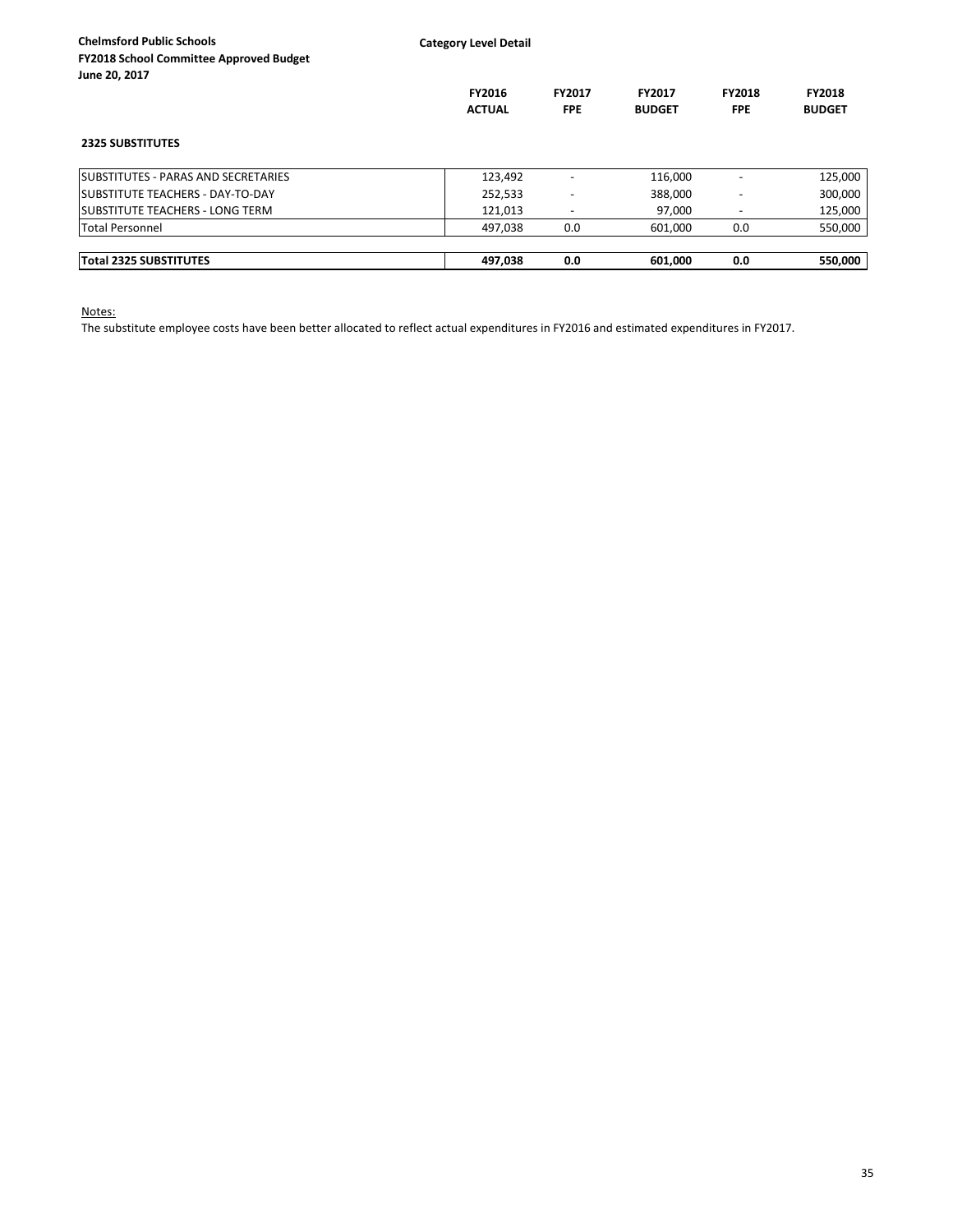**Category Level Detail**

| JUIIL LU, LUI <i>I</i>                 | <b>FY2016</b><br><b>ACTUAL</b> | <b>FY2017</b><br><b>FPE</b> | FY2017<br><b>BUDGET</b> | <b>FY2018</b><br><b>FPE</b> | <b>FY2018</b><br><b>BUDGET</b> |
|----------------------------------------|--------------------------------|-----------------------------|-------------------------|-----------------------------|--------------------------------|
| <b>2330 PARAPROFESSIONALS</b>          |                                |                             |                         |                             |                                |
| LUNCH & RECESS AIDES                   | 378,592                        | 42.0                        | 337,842                 | 50.0                        | 426,851                        |
| PARAPROFESSIONALS - SPECIAL EDUCATION  | 2,815,384                      | 153.5                       | 2,972,898               | 160.5                       | 3,220,652                      |
| IPARAPROFESSIONALS - TOILETING STIPEND | 2.600                          |                             | 3,000                   |                             | 3,000                          |
| <b>Total Personnel</b>                 | 3,196,576                      | 195.5                       | 3,313,740               | 210.5                       | 3,650,503                      |
| <b>Total 2330 PARAPROFESSIONALS</b>    | 3,196,576                      | 195.5                       | 3,313,740               | 210.5                       | 3,650,503                      |

Notes:

Eight (8) additional (2 at each elementary school) lunch and recess aides have been included in the budget to provide for the necessary supervision of the additional full-time kindergarten students while at lunch and recess.

Five (5) additional special education paraprofessionals are required to meet the specified services as outlined in individual student education plans.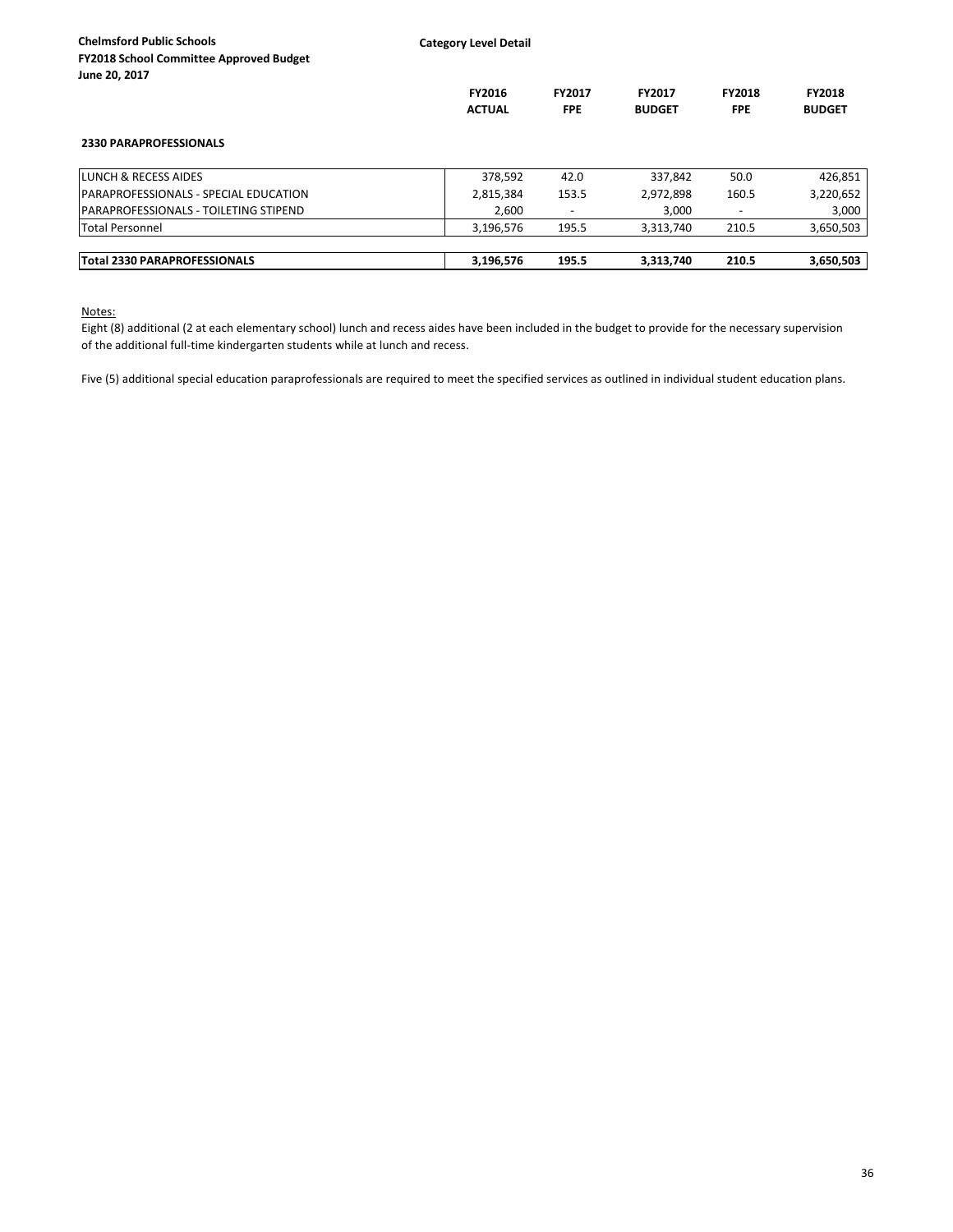| <b>Chelmsford Public Schools</b><br><b>FY2018 School Committee Approved Budget</b><br>June 20, 2017 | <b>Category Level Detail</b>   |                             |                                |                             |                                |
|-----------------------------------------------------------------------------------------------------|--------------------------------|-----------------------------|--------------------------------|-----------------------------|--------------------------------|
|                                                                                                     | <b>FY2016</b><br><b>ACTUAL</b> | <b>FY2017</b><br><b>FPE</b> | <b>FY2017</b><br><b>BUDGET</b> | <b>FY2018</b><br><b>FPE</b> | <b>FY2018</b><br><b>BUDGET</b> |
| 2340 LIBRARY/MEDIA CENTER                                                                           |                                |                             |                                |                             |                                |
| <b>LIBRARIANS</b>                                                                                   | 237,462                        | 3.0                         | 212,306                        | 3.0                         | 216,447                        |
| LIBRARY AIDES                                                                                       | 153,600                        | 4.0                         | 161,533                        | 4.0                         | 172,857                        |
| LIBRARY CLERKS - CIRCULATION                                                                        | 40,733                         | 2.0                         | 38,220                         | 2.0                         | 38,616                         |
| ITECHNOLOGY ASSISTANTS                                                                              | 116,688                        | 4.0                         | 163,516                        | 4.0                         | 174,881                        |
| <b>Total Personnel</b>                                                                              | 548,483                        | 13.0                        | 575,575                        | 13.0                        | 602,802                        |
| Total 2340 LIBRARIANS/MEDIA CENTER                                                                  | 548,483                        | 13.0                        | 575,575                        | 13.0                        | 602,802                        |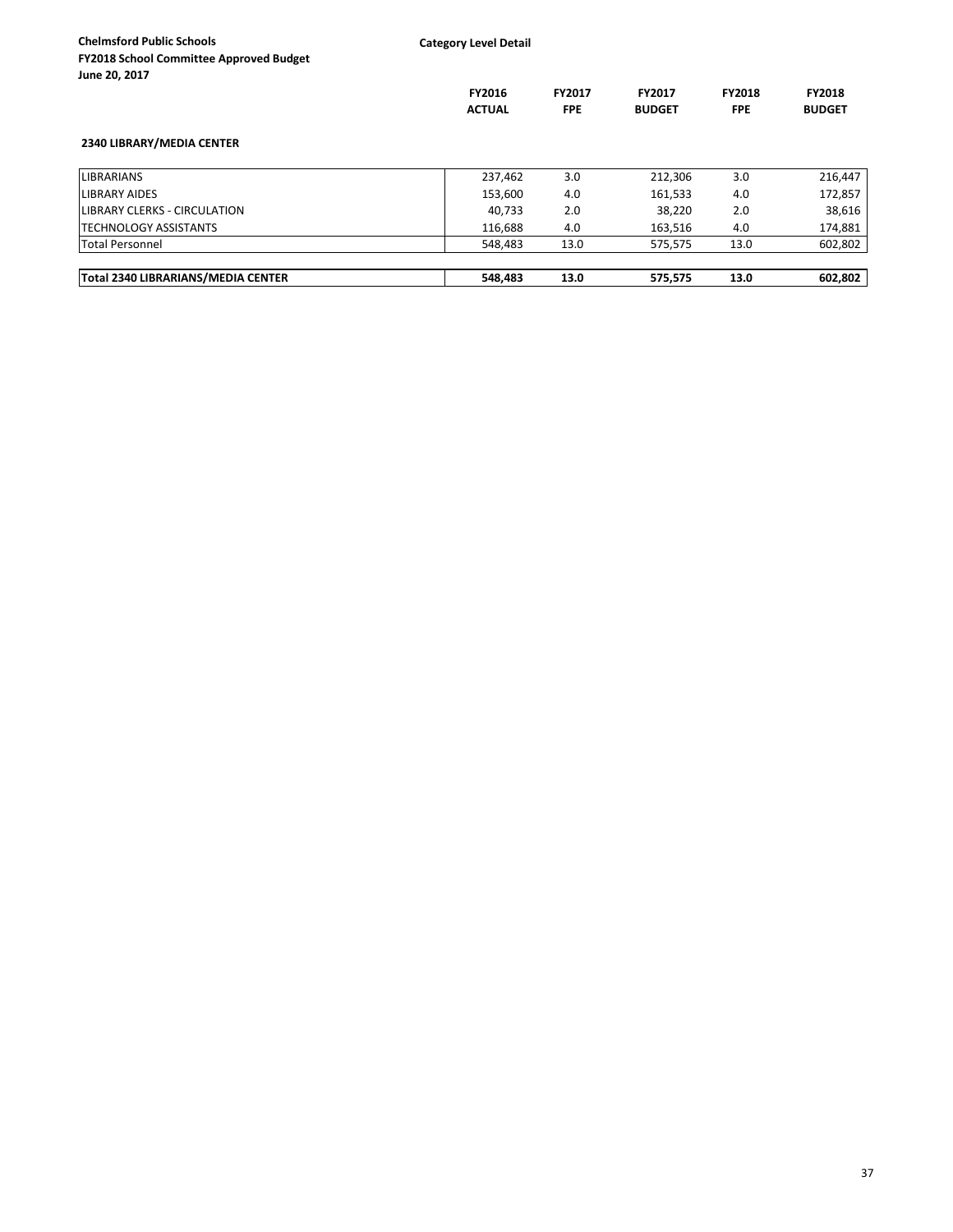**Category Level Detail**

| JUILE ZU, ZUIT                                          |               |                          |               |                          |               |
|---------------------------------------------------------|---------------|--------------------------|---------------|--------------------------|---------------|
|                                                         | <b>FY2016</b> | <b>FY2017</b>            | <b>FY2017</b> | <b>FY2018</b>            | <b>FY2018</b> |
|                                                         | <b>ACTUAL</b> | <b>FPE</b>               | <b>BUDGET</b> | <b>FPE</b>               | <b>BUDGET</b> |
| <b>2357 PROFESSIONAL DEVELOPMENT</b>                    |               |                          |               |                          |               |
| <b>IMENTOR STIPENDS</b>                                 | 17,315        | $\overline{\phantom{a}}$ | 20,000        | $\overline{\phantom{a}}$ | 28,000        |
| <b>Total Personnel</b>                                  | 17,315        | 0.0                      | 20,000        | 0.0                      | 28,000        |
|                                                         |               |                          |               |                          |               |
| ICOURSE REIMBURSEMENT - SECRETARIES & PARAPROFESSIONALS | 2,000         | $\overline{\phantom{0}}$ | 5,000         | $\overline{\phantom{0}}$ | 5,000         |
| <b>COURSE REIMBURSEMENT - TEACHERS</b>                  | 59,935        | -                        | 60,000        |                          | 60,000        |
| <b>IDUES &amp; CONFERENCES</b>                          | 25,949        | $\overline{\phantom{0}}$ | 53,675        |                          | 53,675        |
| Total Non-Personnel                                     | 87,884        | 0.0                      | 118,675       | 0.0                      | 118,675       |

| <b>Total 2357 PROFESSIONAL DEVELOPMENT</b> | 105,199 | 0.0 | 138,675 | 0.0 | 146.675 |
|--------------------------------------------|---------|-----|---------|-----|---------|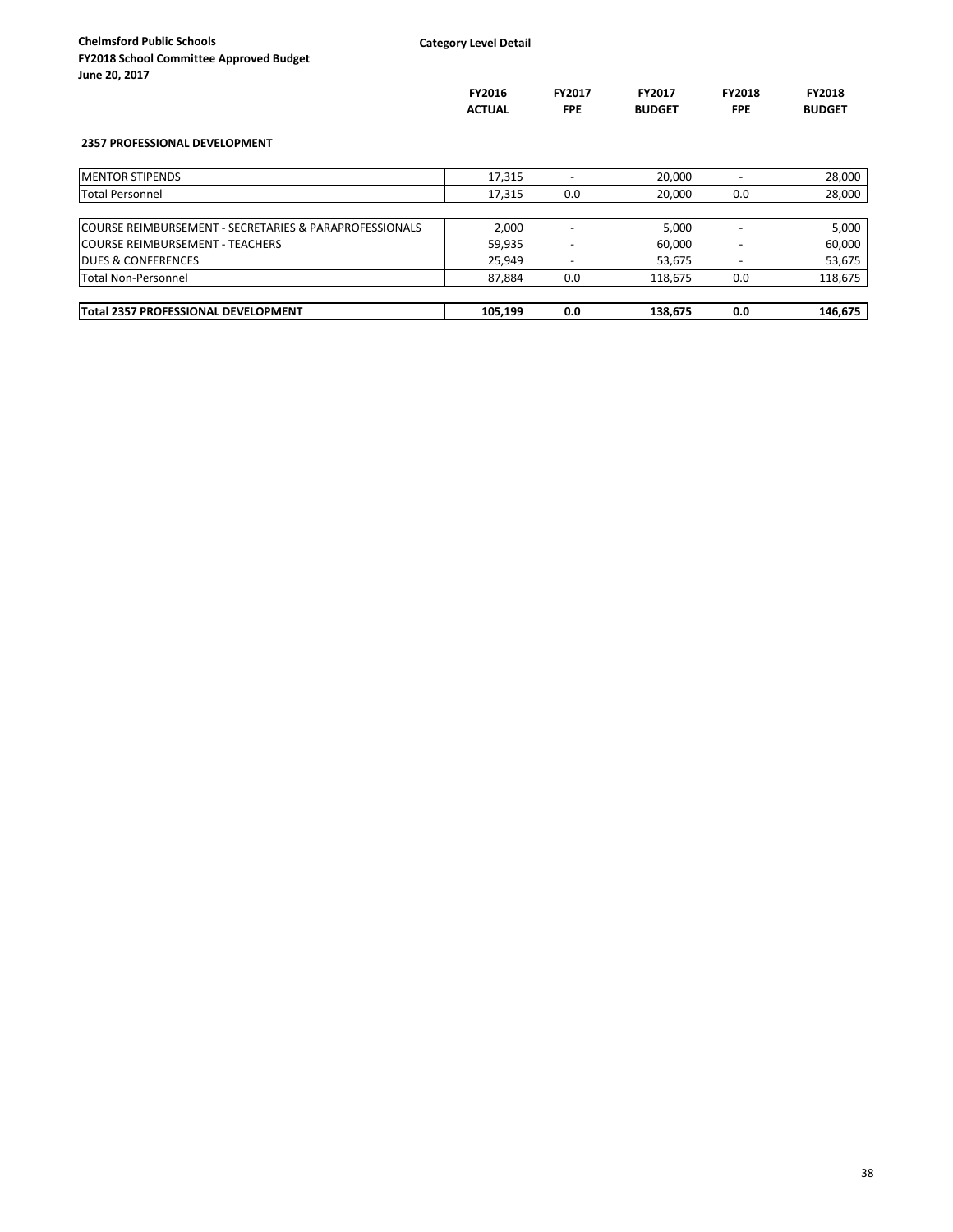|                                                       | FY2016<br><b>ACTUAL</b> | FY2017<br><b>FPE</b>     | FY2017<br><b>BUDGET</b> | FY2018<br><b>FPE</b> | FY2018<br><b>BUDGET</b> |
|-------------------------------------------------------|-------------------------|--------------------------|-------------------------|----------------------|-------------------------|
| 2410 - 2415 TEXTBOOKS & INSTRUCTIONAL MATERIALS       |                         |                          |                         |                      |                         |
| CONTRACTED SERVICES - REBINDING                       | 3,317                   |                          | 4,000                   |                      | 4,000                   |
| <b>CONTRACTED SERVICES - LIBRARY</b>                  | 11,000                  |                          | 11,000                  |                      | 11,000                  |
| CURRICULUM EXPENSE - SPECIAL EDUCATION                | 15,322                  |                          | 15,000                  |                      | 35,000                  |
| <b>SUMMER CURRICULUM DEVELOPMENT</b>                  | 37,992                  |                          | 55,000                  |                      | 55,000                  |
| <b>SUPPLIES - LIBRARY</b>                             | 31,150                  |                          | 34,000                  |                      | 35,000                  |
| TEXTBOOK ADOPTIONS - DISTRICT-WIDE                    | 125,175                 |                          | 145,000                 |                      | 145,000                 |
| <b>TEXTS - GENERAL</b>                                | 4,745                   |                          | 11,000                  |                      | 11,000                  |
| <b>TEXTS - BUSINESS</b>                               | 10,235                  |                          | 12,000                  |                      | 12,000                  |
| <b>TEXTS - ENGLISH LANGUAGE LEARNERS</b>              |                         |                          | 2,500                   |                      | 2,500                   |
| <b>TEXTS - ENGLISH LANGUAGE ARTS</b>                  | 29,175                  |                          | 33,000                  |                      | 34,000                  |
| <b>TEXTS - FOREIGN LANGUAGE</b>                       | 4,068                   |                          | 7,200                   |                      | 7,200                   |
| <b>TEXTS - HEALTH</b>                                 | 4,805                   |                          | 3,000                   |                      | 1,000                   |
| <b>TEXTS - MATHEMATICS</b>                            | 67,230                  |                          | 7,000                   |                      | 50,500                  |
| <b>TEXTS - MUSIC</b>                                  | 6,207                   |                          | 6,000                   |                      | 8,000                   |
| <b>TEXTS - READING</b>                                | 5,402                   |                          | 6,000                   |                      | 6,000                   |
| <b>ITEXTS - SCIENCE</b>                               | 12,739                  |                          | 90,600                  |                      | 120,000                 |
| <b>TEXTS - SOCIAL STUDIES</b>                         | 10.779                  | $\overline{\phantom{a}}$ | 18,168                  |                      | 18,900                  |
| Total Non-Personnel                                   | 379,341                 | 0.0                      | 460,468                 | 0.0                  | 556,100                 |
| Total 2410 - 2415 TEXTBOOKS & INSTRUCTIONAL MATERIALS | 379,341                 | 0.0                      | 460,468                 | 0.0                  | 556,100                 |

Notes:

Texts - Special Education Curriculum Expense has increased to purchase Wilson reading, RAVE-O reading, and ACE curricula materials.

Texts - Mathematics has increased significantly as consumable materials for Math Expressions (student activity books and homework and remembering books) needs to be purchased. The materials purchased under the original textbook adoption have been depleted and need to be replenished in FY2018.

Texts - Science includes funding for the purchase of Foss Science kits (1 kit per teacher in grades K - 4 and 2 kits per teacher in grade 5).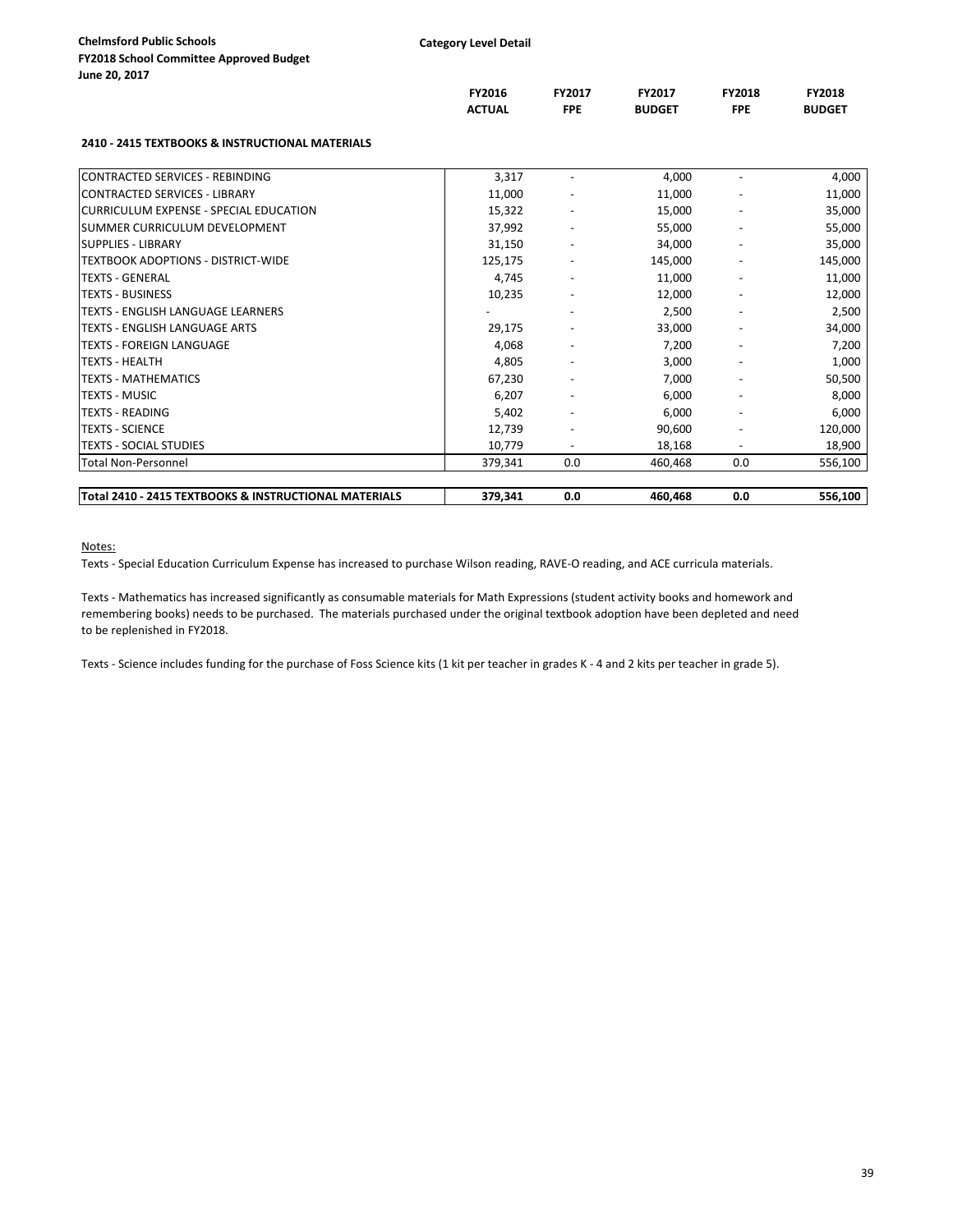| <b>Chelmsford Public Schools</b>                         | <b>Category Level Detail</b> |                          |               |                          |               |
|----------------------------------------------------------|------------------------------|--------------------------|---------------|--------------------------|---------------|
| <b>FY2018 School Committee Approved Budget</b>           |                              |                          |               |                          |               |
| June 20, 2017                                            |                              |                          |               |                          |               |
|                                                          | <b>FY2016</b>                | <b>FY2017</b>            | <b>FY2017</b> | <b>FY2018</b>            | <b>FY2018</b> |
|                                                          | <b>ACTUAL</b>                | <b>FPE</b>               | <b>BUDGET</b> |                          | <b>BUDGET</b> |
| <b>2420 INSTRUCTIONAL EQUIPMENT</b>                      |                              |                          |               |                          |               |
| EQUIPMENT & MAINTENANCE - GENERAL (SCHOOL)               | 11,204                       |                          | 50,150        |                          | 55,150        |
| <b>IEQUIPMENT &amp; MAINTENANCE - ART</b>                | 416                          | $\overline{\phantom{a}}$ | 500           | $\overline{\phantom{a}}$ | 1,500         |
| <b>IEQUIPMENT &amp; MAINTENANCE - PHYSICAL EDUCATION</b> | 11,305                       |                          | 20,800        |                          | 22,500        |
| <b>IEQUIPMENT &amp; MAINTENANCE - SCIENCE</b>            | 11,461                       |                          | 15,007        |                          | 17,000        |
| <b>IEQUIPMENT &amp; MAINTENANCE - TECHNOLOGY</b>         | 400                          | $\overline{\phantom{a}}$ | 2,000         |                          | 2,000         |
| Total Non-Personnel                                      | 34,786                       | 0.0                      | 88,457        | 0.0                      | 98,150        |
| Total 2420 INSTRUCTIONAL EQUIPMENT                       | 34,786                       | 0.0                      | 88,457        | 0.0                      | 98,150        |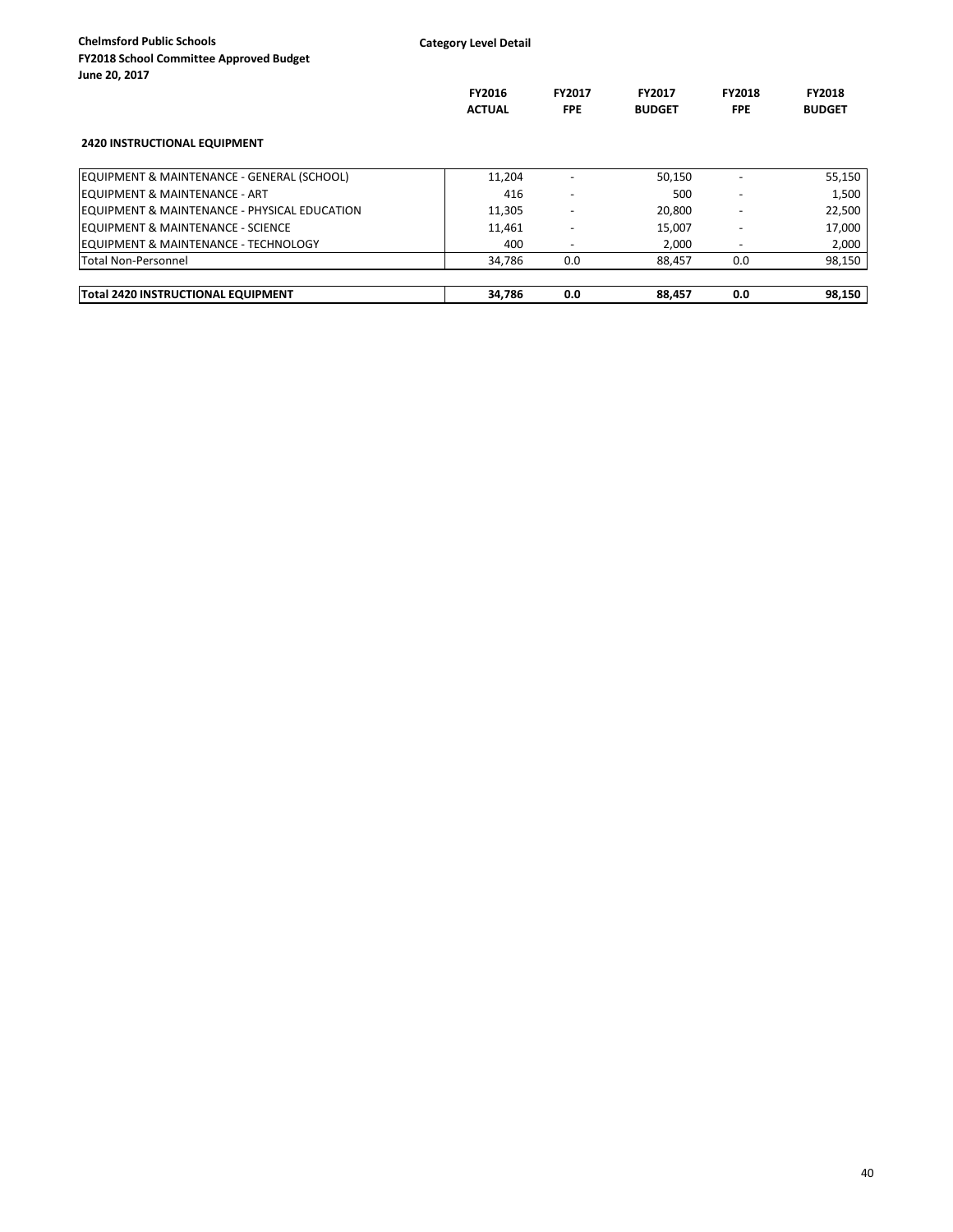|                                             | FY2016        | FY2017     | <b>FY2017</b> | <b>FY2018</b>            | <b>FY2018</b> |
|---------------------------------------------|---------------|------------|---------------|--------------------------|---------------|
|                                             | <b>ACTUAL</b> | <b>FPE</b> | <b>BUDGET</b> | <b>FPE</b>               | <b>BUDGET</b> |
| <b>2430 GENERAL SUPPLIES</b>                |               |            |               |                          |               |
| <b>SUPPLIES - COPY PAPER</b>                | 65,111        |            | 77,000        |                          | 77,000        |
| <b>SUPPLIES - ENGLISH LANGUAGE LEARNERS</b> | 1,462         |            | 3,000         |                          | 3,000         |
| SUPPLIES - EVALUATIONS - SPECIAL EDUCATION  | 55,091        |            | 42,500        | $\overline{\phantom{a}}$ | 42,500        |
| SUPPLIES - GENERAL (SCHOOL/CLASSROOM)       | 91,778        |            | 105,130       |                          | 121,455       |
| <b>SUPPLIES - ART</b>                       | 50,862        |            | 51,550        |                          | 50,550        |
| <b>SUPPLIES - BUSINESS</b>                  | 961           |            | 1,000         |                          | 2,000         |
| SUPPLIES - ENGLISH LANGUAGE ARTS            | 8,236         |            | 15,920        |                          | 16,200        |
| SUPPLIES - FOREIGN LANGUAGE                 | 5,413         |            | 6,800         |                          | 6,800         |
| <b>SUPPLIES - HEALTH</b>                    | 3,114         |            | 3,300         |                          | 3,800         |
| <b>SUPPLIES - TECHNOLOGY</b>                | 25,626        |            | 26,181        |                          | 25,500        |
| <b>SUPPLIES - MATHEMATICS</b>               | 18,374        |            | 18,350        | $\overline{\phantom{a}}$ | 18,350        |
| <b>SUPPLIES - MUSIC</b>                     | 41,668        |            | 43,050        |                          | 41,050        |
| SUPPLIES - PHYSICAL EDUCATION               | 379           |            | 200           |                          | 200           |
| <b>SUPPLIES - READING</b>                   | 3,428         |            | 6,600         |                          | 6,600         |
| <b>SUPPLIES - SCIENCE</b>                   | 39,798        |            | 87,636        |                          | 54,000        |
| <b>SUPPLIES - SOCIAL STUDIES</b>            | 12,550        |            | 16,440        |                          | 15,500        |
| Total Non-Personnel                         | 423,851       | 0.0        | 504,657       | 0.0                      | 484,505       |
| <b>Total 2430 GENERAL SUPPLIES</b>          | 423,851       | 0.0        | 504,657       | 0.0                      | 484,505       |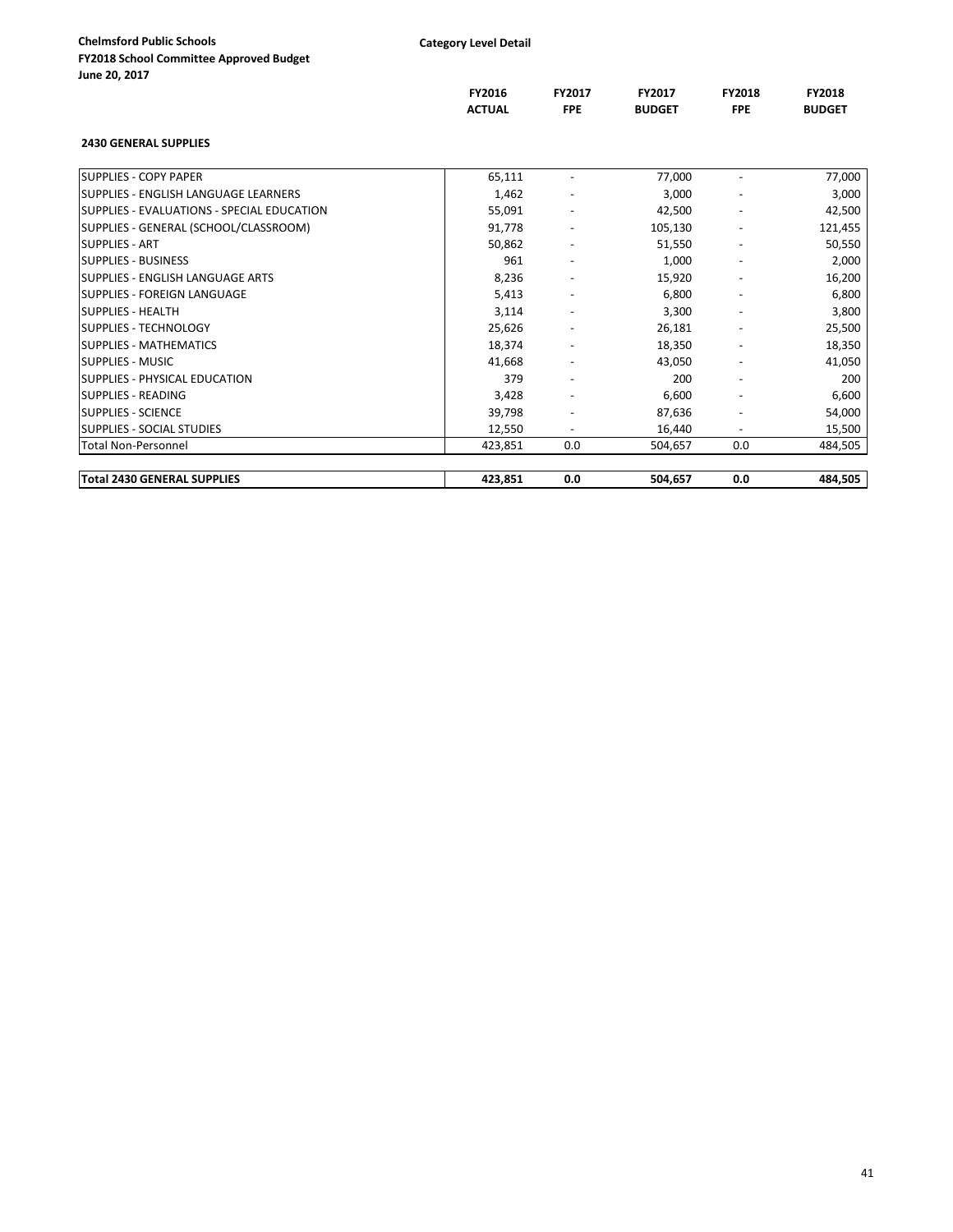| <b>Chelmsford Public Schools</b><br><b>FY2018 School Committee Approved Budget</b><br>June 20, 2017 | <b>Category Level Detail</b>   |                             |                                |                             |                                |
|-----------------------------------------------------------------------------------------------------|--------------------------------|-----------------------------|--------------------------------|-----------------------------|--------------------------------|
|                                                                                                     | <b>FY2016</b><br><b>ACTUAL</b> | <b>FY2017</b><br><b>FPE</b> | <b>FY2017</b><br><b>BUDGET</b> | <b>FY2018</b><br><b>FPE</b> | <b>FY2018</b><br><b>BUDGET</b> |
| <b>2440 OTHER INSTRUCTIONAL SERVICES - SPECIAL EDUCATION</b>                                        |                                |                             |                                |                             |                                |
| <b>ICONTRACTED SERVICES - SPECIAL EDUCATION</b>                                                     | 1,358,928                      |                             | 1,075,220                      |                             | 169,150                        |
| Less: Special Education 240 Grant                                                                   |                                |                             | (900,000)                      |                             |                                |
| CRISIS INTERVENTION/CONTINGENCY - SPECIAL EDUCATION                                                 | 20,136                         |                             | 25,000                         |                             | 25,000                         |
| <b>ITUTORING - SPECIAL EDUCATION</b>                                                                | 18.710                         |                             | 24.000                         |                             | 24,000                         |
| Total Non-Personnel                                                                                 | 1,397,774                      | 0.0                         | 224,220                        | 0.0                         | 218,150                        |
| Total 2440 OTHER INSTRUCTIONAL SERVICES - SPECIAL ED                                                | 1,397,774                      | 0.0                         | 224,220                        | 0.0                         | 218.150                        |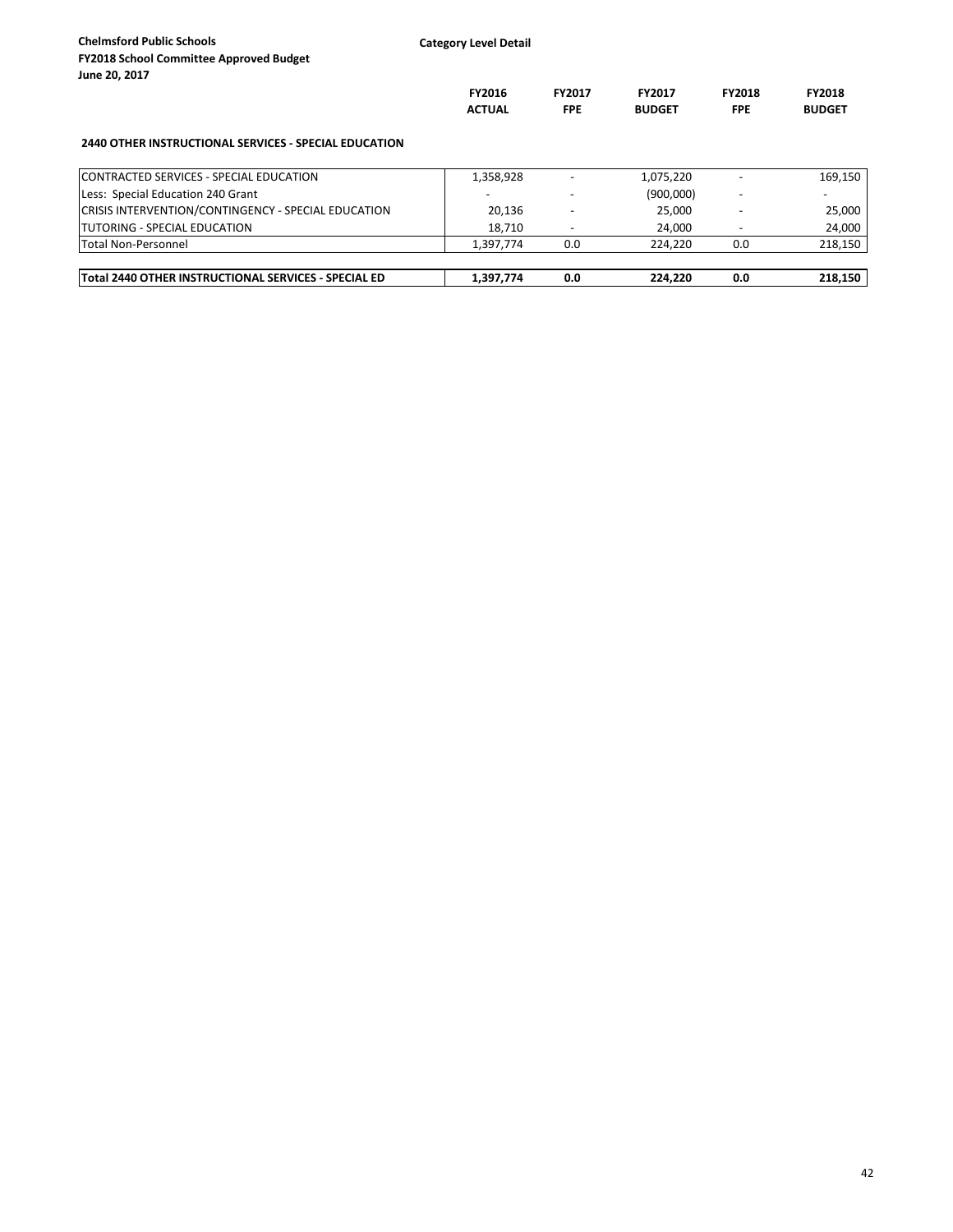| June 20, 2017                                             |               |               |               |               |               |
|-----------------------------------------------------------|---------------|---------------|---------------|---------------|---------------|
|                                                           | <b>FY2016</b> | <b>FY2017</b> | <b>FY2017</b> | <b>FY2018</b> | <b>FY2018</b> |
|                                                           | <b>ACTUAL</b> | <b>FPE</b>    | <b>BUDGET</b> | <b>FPE</b>    | <b>BUDGET</b> |
| 2451 - 2455 CLASSROOM INSTRUCTIONAL TECHNOLOGY & SOFTWARE |               |               |               |               |               |
| COMPUTER EQUIPMENT & SUPPLIES                             | 214,920       |               | 212,698       |               | 213,448       |
| lCOMPUTER SUPPLIES - FOREIGN LANGUAGE                     | 9.100         |               | 10.000        |               | 10,000        |
| ICOMPUTER SUPPLIES - COMPUTER SCIENCE                     | 1,675         |               |               |               |               |
| <b>COMPUTER MAINTENANCE</b>                               | 161           |               | 800           |               |               |
| <b>IINSTRUCTIONAL SOFTWARE</b>                            | 249.827       |               | 238.203       |               | 137.000       |

Total Non-Personnel 475,683 0.0 461,701 0.0 360,448 **Total 2451 - 2455 CLASSROOM INST TECHNOLOGY & SOFTWARE 475,683 0.0 461,701 0.0 360,448**

Notes:

The Instructional Software line item has decreased significantly as administrative software previously included in the Instructional Software budget has been reclassified as 1230 Administrative Software.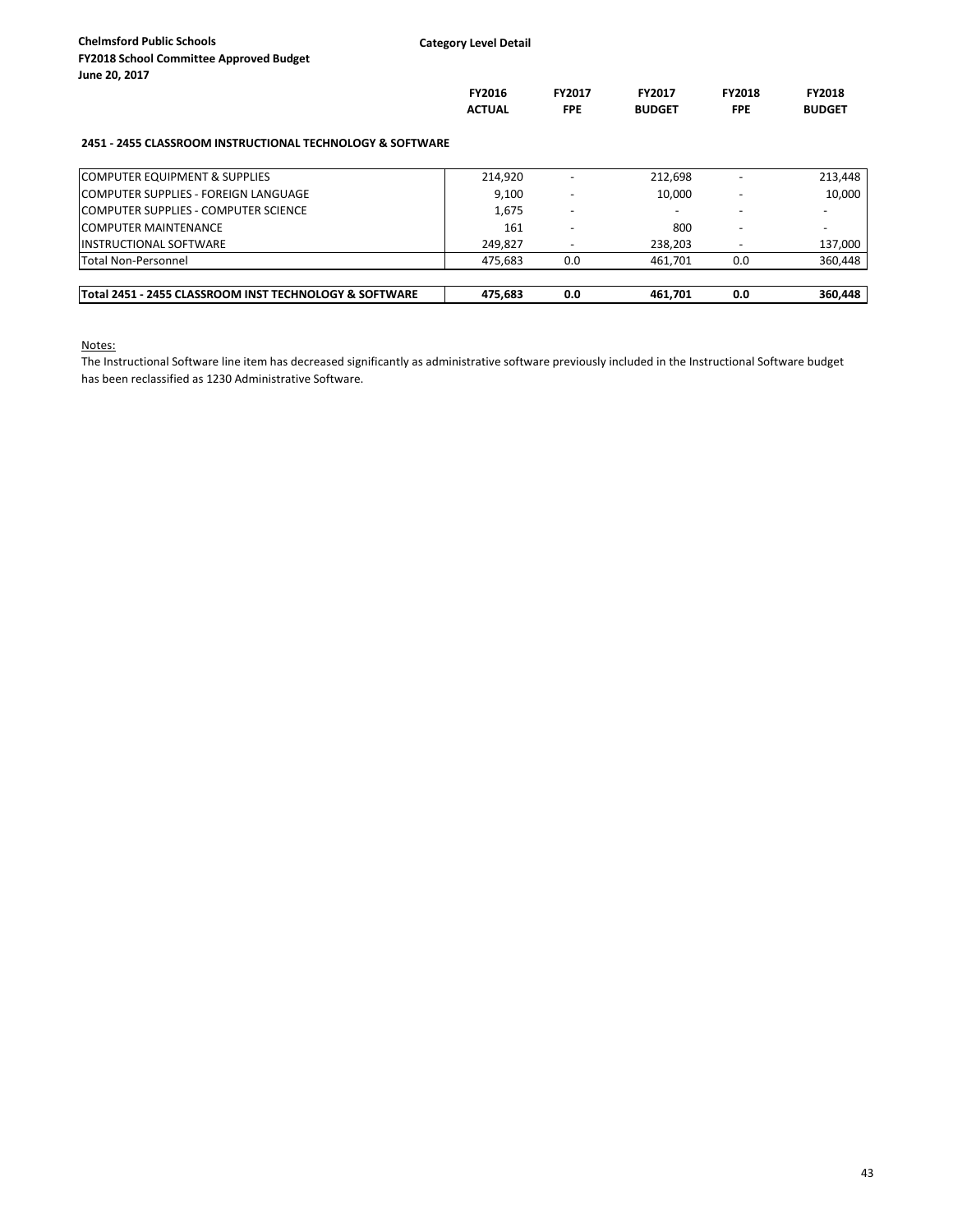**Category Level Detail**

|                                                     | FY2016<br><b>ACTUAL</b> | <b>FY2017</b><br><b>FPE</b> | FY2017<br><b>BUDGET</b> | FY2018<br><b>FPE</b> | <b>FY2018</b><br><b>BUDGET</b> |
|-----------------------------------------------------|-------------------------|-----------------------------|-------------------------|----------------------|--------------------------------|
| 2710 - 2800 GUIDANCE & PSYCHOLOGICAL SERVICES       |                         |                             |                         |                      |                                |
| <b>GUIDANCE COUNSELORS</b>                          | 1,061,099               | 16.0                        | 1,089,511               | 16.0                 | 1,120,283                      |
| GUIDANCE COUNSELORS - STIPEND - EXTENDED YEAR CHS   |                         | $\overline{\phantom{a}}$    |                         |                      | 10,800                         |
| <b>GUIDANCE SECRETARIES</b>                         | 70,838                  | 2.0                         | 71,445                  | 2.0                  | 75,649                         |
| <b>PSYCHOLOGISTS</b>                                | 472,560                 | 7.0                         | 534,627                 | 9.0                  | 680,158                        |
| Less: School Choice Funds Offset                    |                         |                             |                         |                      | (55, 850)                      |
| <b>Total Personnel</b>                              | 1,604,497               | 25                          | 1,695,583               | 27                   | 1,831,041                      |
| <b>GUIDANCE SUPPLIES</b>                            | 14,772                  |                             | 21,412                  |                      | 24,505                         |
| <b>Total Non-Personnel</b>                          | 14,772                  | 0.0                         | 21,412                  | 0.0                  | 24,505                         |
| Total 2710 - 2800 GUIDANCE & PSYCHOLOGICAL SERVICES | 1,619,269               | 25.0                        | 1,716,995               | 27.0                 | 1,855,546                      |

Notes:

Two (2) new school psychologist positions were added to the FY18 budget. One was reallocated from an unfilled Kindergarten teacher position, the other will be offset by school choice revolving funds.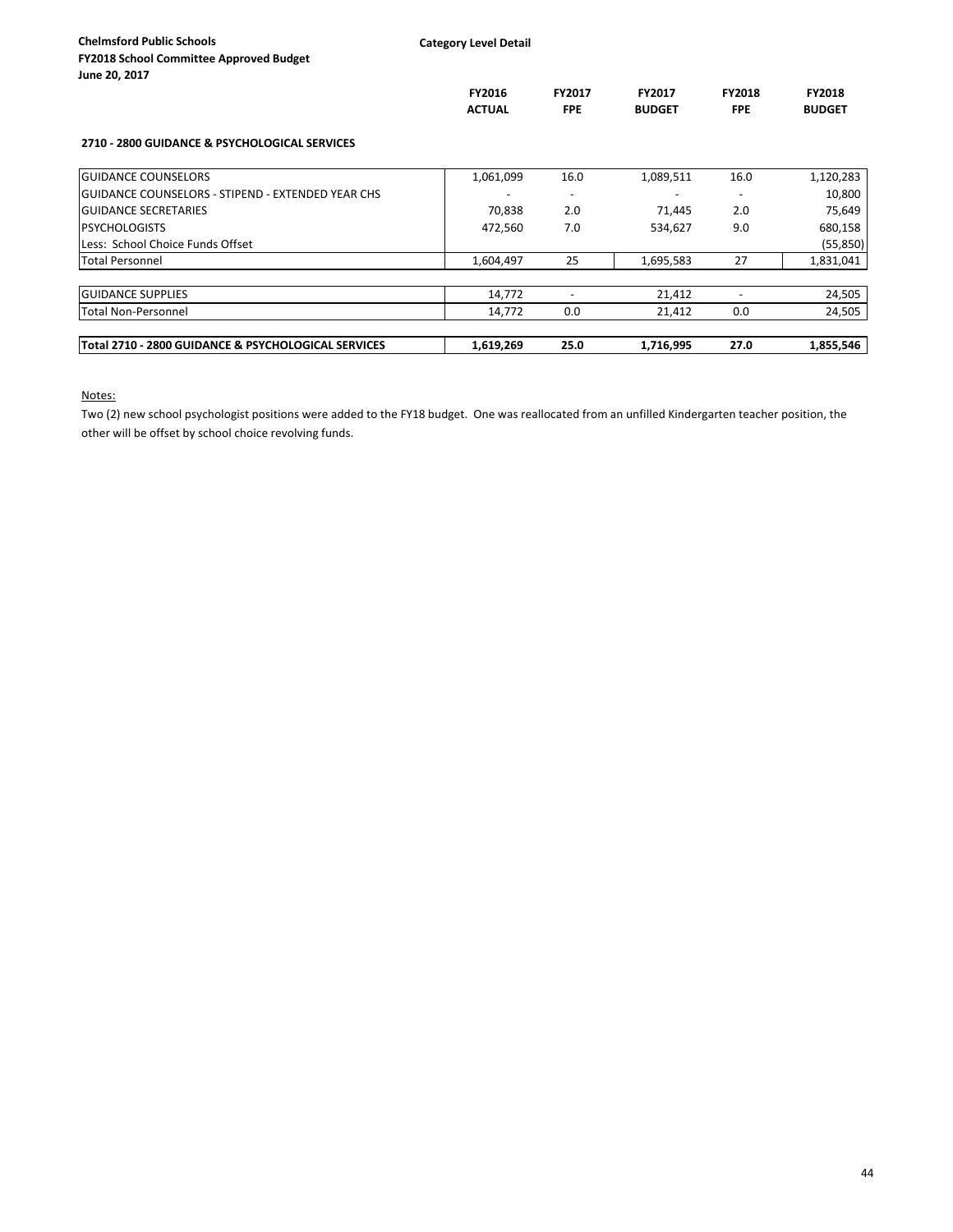**FY2016 FY2017 FY2017 FY2018 FY2018**

**ACTUAL FPE BUDGET FPE BUDGET**

|         | . . | $\tilde{\phantom{a}}$ |               |
|---------|-----|-----------------------|---------------|
| 0, 2017 |     |                       |               |
|         |     |                       | FY2016        |
|         |     |                       | <b>ACTUAL</b> |

## **3200 MEDICAL & HEALTH SERVICES**

| Total 3200 MEDICAL & HEALTH SERVICES        | 725,654 | 9.9                      | 752,520 | 9.9                      | 788,554 |
|---------------------------------------------|---------|--------------------------|---------|--------------------------|---------|
| Total Non-Personnel                         | 15,547  | 0.0                      | 24,550  | 0.0                      | 25,917  |
| ISCHOOL DOCTOR                              | 2,000   |                          | 2,075   |                          | 2,100   |
| <b>TRAVEL (NURSE)</b>                       | 61      | $\overline{\phantom{a}}$ | 200     | $\overline{\phantom{a}}$ | 500     |
| <b>SUPPLIES (NURSE)</b>                     | 7,148   |                          | 8,400   |                          | 9,042   |
| <b>INSURANCE (NURSE)</b>                    | 1,154   | $\overline{\phantom{a}}$ | 1,375   | $\overline{\phantom{a}}$ | 1,375   |
| <b>EQUIPMENT &amp; MAINTENANCE (NURSE)</b>  | 4,200   |                          | 1,200   |                          | 1,600   |
| COURSE REIMBURSEMENT (NURSE)                | 984     |                          | 2,000   |                          | 2,000   |
| CONTRACT SERVICES - INTERFACE & AED SUPPORT |         |                          | 9,300   |                          | 9,300   |
| <b>Total Personnel</b>                      | 710,107 | 9.9                      | 727,970 | 9.9                      | 762,637 |
| <b>TOWN HEALTH EDUCATOR</b>                 | 20,000  | $\overline{\phantom{a}}$ | 20,000  | $\overline{\phantom{a}}$ | 21,937  |
| lschool nurses - Substitute Coverage        | 29,564  |                          | 38,000  |                          | 38,000  |
| <b>SCHOOL NURSES</b>                        | 660,543 | 9.9                      | 669,970 | 9.9                      | 702,700 |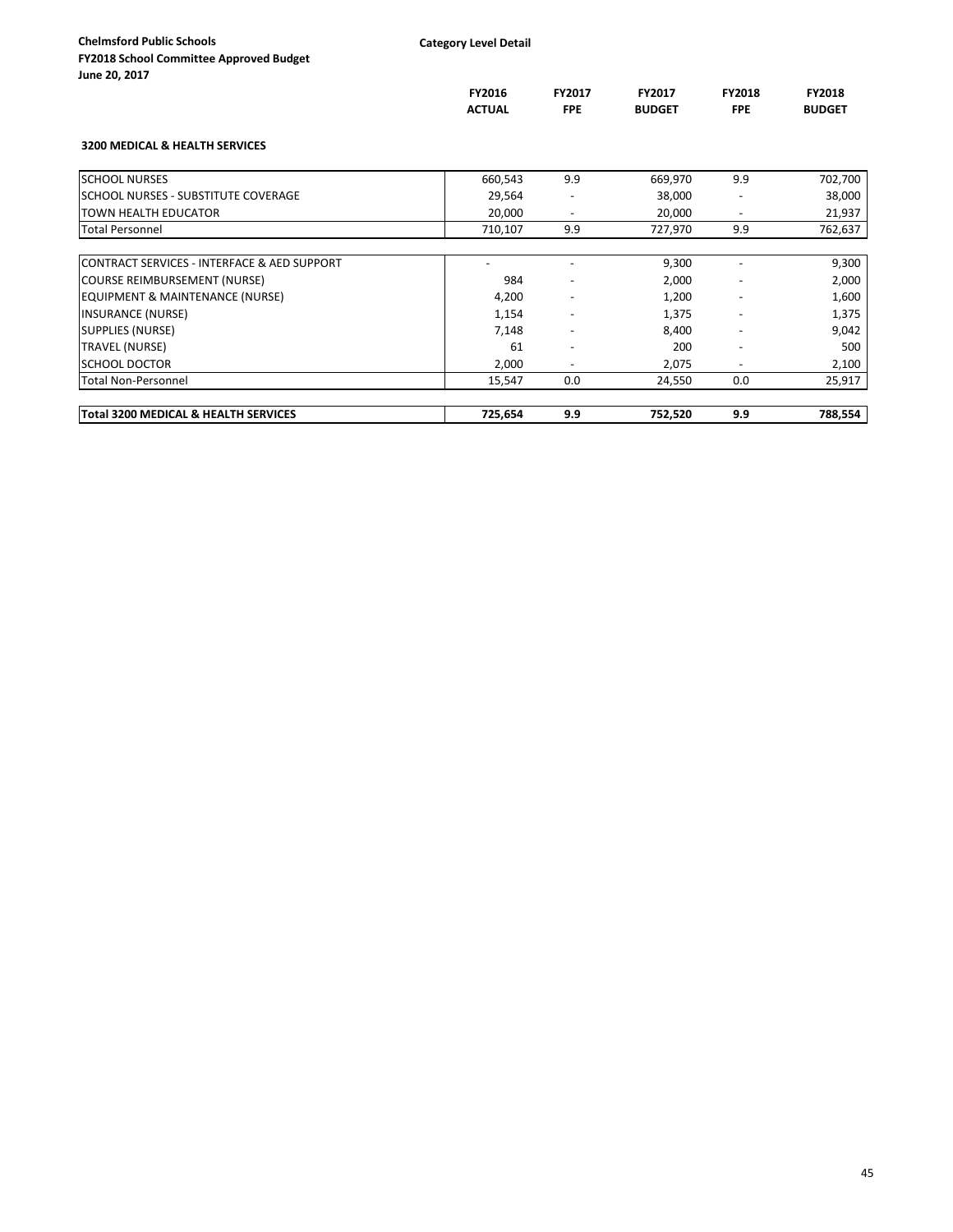|                                                        | FY2016<br><b>ACTUAL</b> | FY2017<br><b>FPE</b>     | FY2017<br><b>BUDGET</b> | <b>FY2018</b><br><b>FPE</b>  | FY2018<br><b>BUDGET</b> |
|--------------------------------------------------------|-------------------------|--------------------------|-------------------------|------------------------------|-------------------------|
| <b>3300 TRANSPORTATION</b>                             |                         |                          |                         |                              |                         |
| <b>CROSSING GUARDS</b>                                 | 2,070                   | 3.0                      | 10,800                  | 3.0                          | 10,800                  |
| <b>TRANSPORTATION COORDINATOR</b>                      |                         | 0.0                      |                         | 1.0                          | 45,000                  |
| <b>Total Personnel</b>                                 | 2,070                   | 3.0                      | 10,800                  | 4.0                          | 55,800                  |
| <b>IREGULAR TRANSPORTATION: BASE CONTRACT</b>          | 1,689,960               |                          | 1,587,960               |                              | 1,722,600               |
| Less: Offset to Transportation Revolving Fund          | (399, 672)              |                          | (300,000)               |                              | (300,000)               |
| <b>IREGULAR TRANSPORTATION: LATE BUS RUNS</b>          | 27,960                  | -                        | 39,256                  | $\overline{\phantom{a}}$     | 40,000                  |
| <b>IREGULAR TRANSPORTATION: HOMELESS</b>               | 149,326                 |                          | 135,000                 |                              | 60,000                  |
| IREGULAR TRANSPORTATION: MID DAY KINDERGARTEN BUS RUNS |                         |                          | 120,000                 |                              |                         |
| Less: Mid-Day Kindergarten Bus offset to Comm Ed       | (120, 960)              |                          | (120,000)               | $\qquad \qquad \blacksquare$ |                         |
| SPECIAL EDUCATION TRANSPORTATION                       | 1,027,003               |                          | 1,860,000               |                              | 1,850,000               |
| Less: Special Education 240 Grant Offset               | (117, 318)              | $\overline{\phantom{0}}$ |                         |                              |                         |
| <b>SOFTWARE</b>                                        |                         |                          | 5,995                   |                              | 9,940                   |
| <b>Total Non-Personnel</b>                             | 2,256,299               | 0.0                      | 3,328,211               | 0.0                          | 3,382,540               |
| <b>Total 3300 TRANSPORTATION</b>                       | 2,258,369               | 3.0                      | 3,339,011               | 4.0                          | 3,438,340               |

### Notes:

A new position of Transportation Coordinator is funded in this budget, the salary is augmented with the Transportation Coordinator Stipends previously included in 1210 Superintendent and 1220 Assistant Superintendent budget sections.

A decrease in the transportation of Homeless students has been observed in FY2017. The FY2018 budget reflects the continuing trend.

The implementation of full-day Kindergarten eliminates the need for the mid-day Kindergarten bus runs, the offset to Community Education is also eliminated.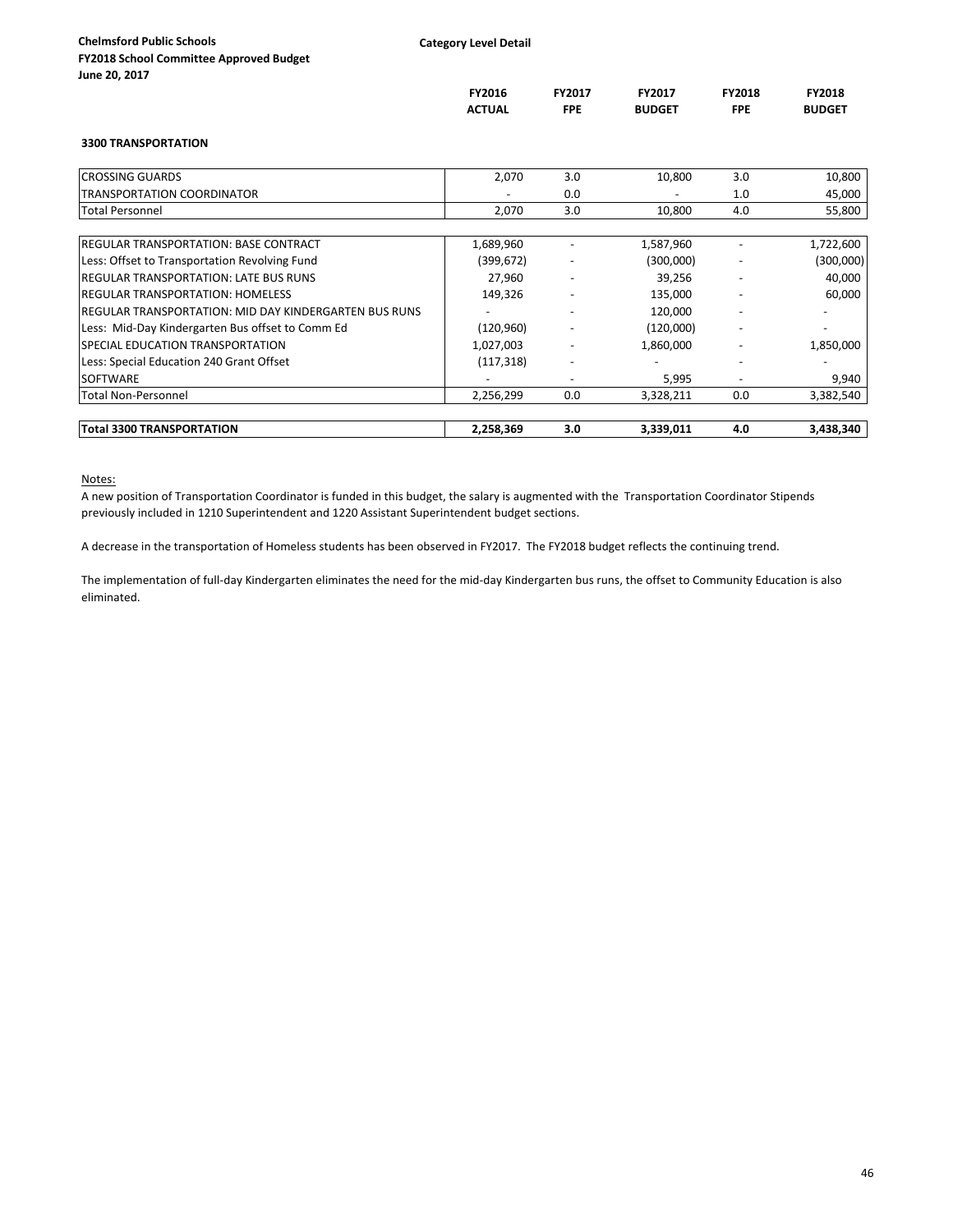| <b>Chelmsford Public Schools</b><br><b>FY2018 School Committee Approved Budget</b><br>June 20, 2017 | <b>Category Level Detail</b> |                             |                                |                             |                         |
|-----------------------------------------------------------------------------------------------------|------------------------------|-----------------------------|--------------------------------|-----------------------------|-------------------------|
|                                                                                                     | FY2016<br><b>ACTUAL</b>      | <b>FY2017</b><br><b>FPE</b> | <b>FY2017</b><br><b>BUDGET</b> | <b>FY2018</b><br><b>FPE</b> | FY2018<br><b>BUDGET</b> |
| <b>3400 FOOD SERVICES</b>                                                                           |                              |                             |                                |                             |                         |
| <b>DIRECTOR OF SCHOOL NUTRITION</b>                                                                 | 75,000                       | $1.0\,$                     | 75,000                         | 1.0                         | 78,030                  |
| <b>Total Personnel</b>                                                                              | 75,000                       | 1.0                         | 75,000                         | 1.0                         | 78,030                  |
| <b>CONTRACTED SERVICES</b>                                                                          | 21,098                       |                             | 25,000                         |                             | 25,000                  |
| <b>OTHER EXPENSES</b>                                                                               |                              |                             |                                |                             |                         |
| <b>IOTHER EXPENSES - UNCOLLECTED DEBT</b>                                                           | 13,693                       | $\overline{\phantom{a}}$    |                                |                             |                         |
| Total Non-Personnel                                                                                 | 34,791                       | 0.0                         | 25,000                         | 0.0                         | 25,000                  |
| Total 3400 FOOD SERVICES                                                                            | 109,791                      | 1.0                         | 100,000                        | 1.0                         | 103,030                 |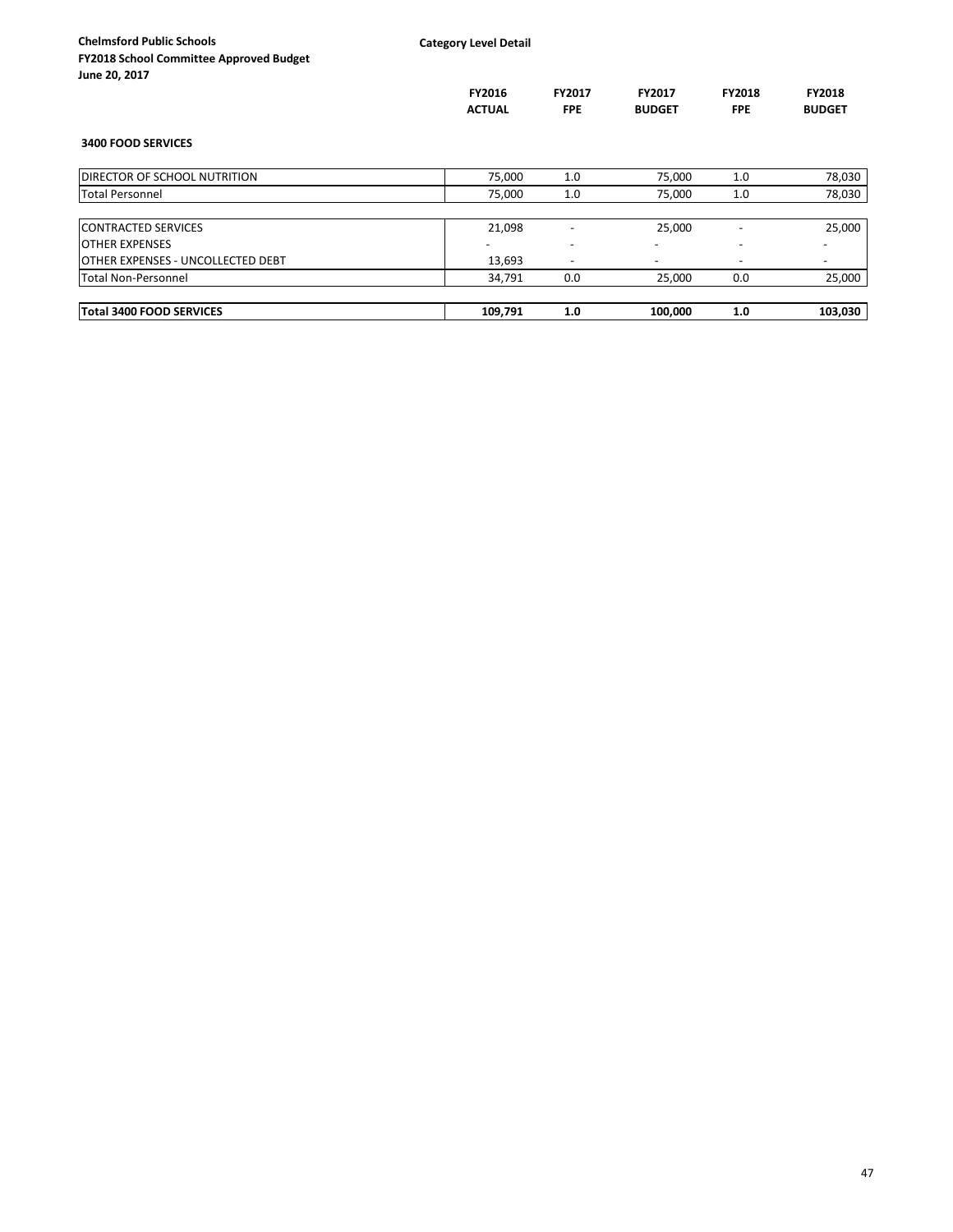| <b>Chelmsford Public Schools</b>               |  |
|------------------------------------------------|--|
| <b>FY2018 School Committee Approved Budget</b> |  |
| June 20, 2017                                  |  |

| June Zu, Zull                         |               |                          |               |                          |               |
|---------------------------------------|---------------|--------------------------|---------------|--------------------------|---------------|
|                                       | FY2016        | <b>FY2017</b>            | <b>FY2017</b> | <b>FY2018</b>            | FY2018        |
|                                       | <b>ACTUAL</b> | <b>FPE</b>               | <b>BUDGET</b> | <b>FPE</b>               | <b>BUDGET</b> |
| <b>3510 ATHLETIC DEPARTMENT</b>       |               |                          |               |                          |               |
| <b>ATHLETIC DIRECTOR</b>              | 106,272       | 1.0                      | 100,138       | 1.0                      | 103,673       |
| <b>ATHLETIC TRAINER</b>               | 43,627        | 1.0                      | 45,372        | 1.0                      | 47,205        |
| <b>SECRETARY SALARY</b>               | 24,075        | 1.0                      | 27,255        | 1.0                      | 29,486        |
| <b>ATHLETIC STUDENT ASSISTANT</b>     | 5,800         | 0.4                      | 7,240         | 0.4                      | 8,191         |
| <b>Total Personnel</b>                | 179,774       | 3.4                      | 180,005       | 3.4                      | 188,555       |
|                                       |               |                          |               |                          |               |
| ATHLETICS DEPARTMENT STADIUM LIGHTS   | 998           |                          | 2,000         |                          | 2,000         |
| <b>INSURANCE</b>                      | 21,951        |                          | 24,801        |                          | 26,721        |
| <b>EQUIPMENT RECONDITIONING</b>       | 17,000        | $\overline{\phantom{a}}$ | 18,500        |                          | 18,963        |
| <b>MEDICAL SUPPLIES</b>               | 5,176         | $\overline{\phantom{a}}$ | 5,500         | $\overline{\phantom{a}}$ | 6,000         |
| <b>GAME OFFICIALS/POLICE DETAILS</b>  | 77,648        |                          | 83,000        |                          | 85,075        |
| <b>OTHER EXPENSES</b>                 | 43,556        |                          | 30,600        |                          | 30,600        |
| <b>POOL &amp; ICE RENTALS</b>         | 60,000        |                          | 60,000        |                          | 61,500        |
| <b>SUPPLIES</b>                       | 30,030        |                          | 30,000        |                          | 30,000        |
| <b>TRANSPORTATION</b>                 | 91,670        | $\overline{\phantom{a}}$ | 99,199        | $\overline{\phantom{a}}$ | 99,199        |
| <b>Total Non-Personnel</b>            | 348,029       | 0.0                      | 353,600       | 0.0                      | 360,058       |
| <b>Total 3510 ATHLETIC DEPARTMENT</b> | 527,803       | 3.4                      | 533,605       | 3.4                      | 548,613       |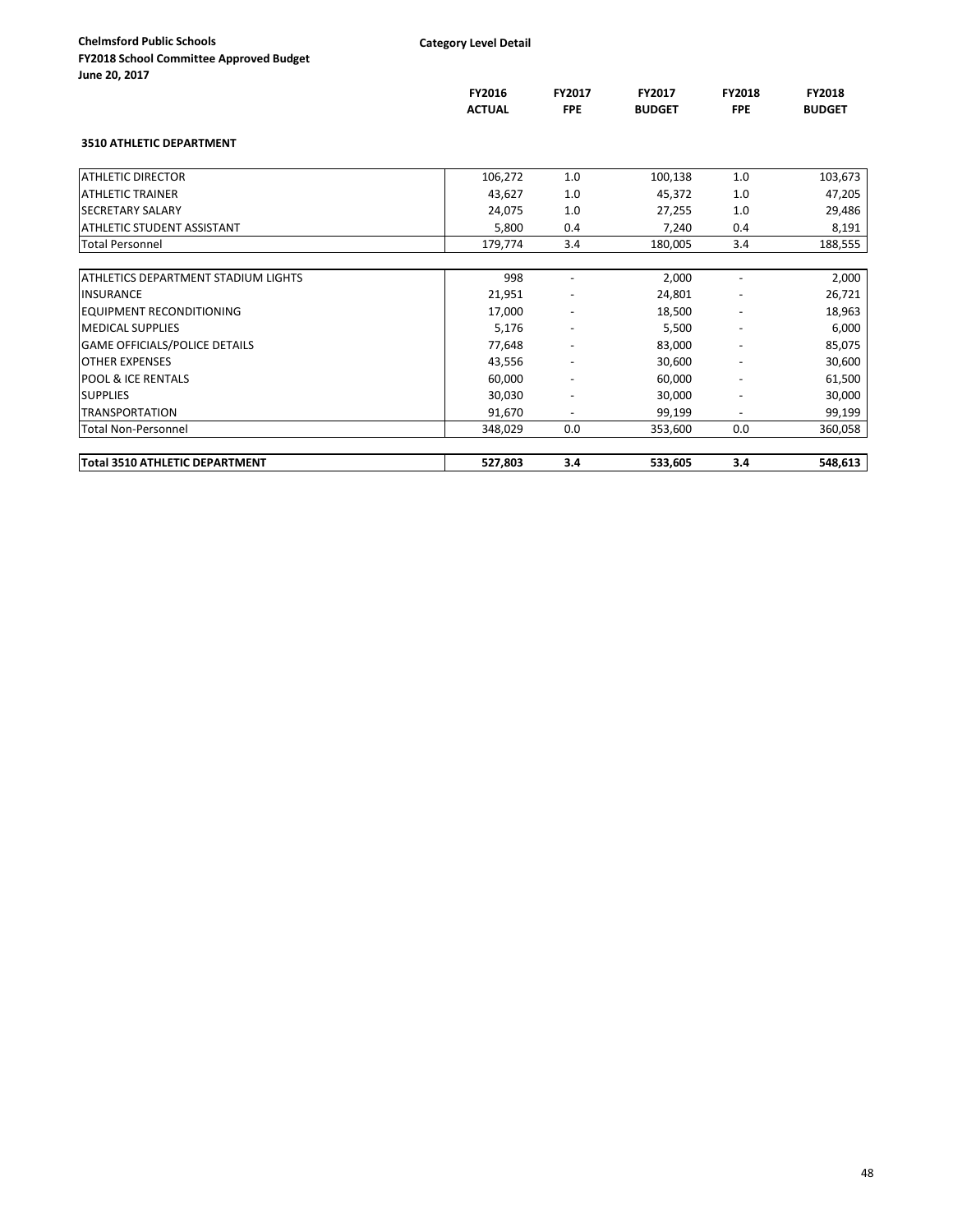|                                            | <b>FY2016</b><br><b>ACTUAL</b> | FY2017<br><b>FPE</b> | <b>FY2017</b><br><b>BUDGET</b> | <b>FY2018</b><br><b>FPE</b> | <b>FY2018</b><br><b>BUDGET</b> |
|--------------------------------------------|--------------------------------|----------------------|--------------------------------|-----------------------------|--------------------------------|
| <b>3520 OTHER STUDENT ACTIVITIES</b>       |                                |                      |                                |                             |                                |
| NIGHT SCHOOL INSTRUCTORS                   | 17,596                         |                      | 18,500                         |                             | 18,500                         |
| STUDENT ACTIVITY ADVISORS                  | 146,569                        |                      | 135,560                        |                             | 85,560                         |
| <b>Total Personnel</b>                     | 164,165                        | 0.0                  | 154,060                        | 0.0                         | 104,060                        |
|                                            |                                |                      |                                |                             |                                |
| OTHER EXPENSES - CHS NEWSPAPER             |                                |                      | 700                            |                             | 700                            |
| OTHER EXPENSES - DESTINATION IMAGINATION   | 1,530                          |                      | 2,300                          |                             | 2,300                          |
| OTHER EXPENSES - MATHEMATICS TEAM          | 2,436                          |                      | 2,750                          |                             | 2,750                          |
| OTHER EXPENSES - NATIONAL HONOR SOCIETY    | 1,977                          |                      | 2,300                          |                             | 2,400                          |
| OTHER EXPENSES - SCIENCE CLUB              | 1,587                          |                      | 1,950                          |                             | 2,000                          |
| <b>Total Non-Personnel</b>                 | 7,530                          | 0.0                  | 10,000                         | 0.0                         | 10,150                         |
| <b>Total 3520 OTHER STUDENT ACTIVITIES</b> | 171,695                        | 0.0                  | 164,060                        | 0.0                         | 114,210                        |

Notes:

Stipends for elementary and middle school principal designee, team facilitators, team leaders and team specialists were previously included in the Student Activity Advisors line item. These stipends have been reclassified to 2300 Teaching Services.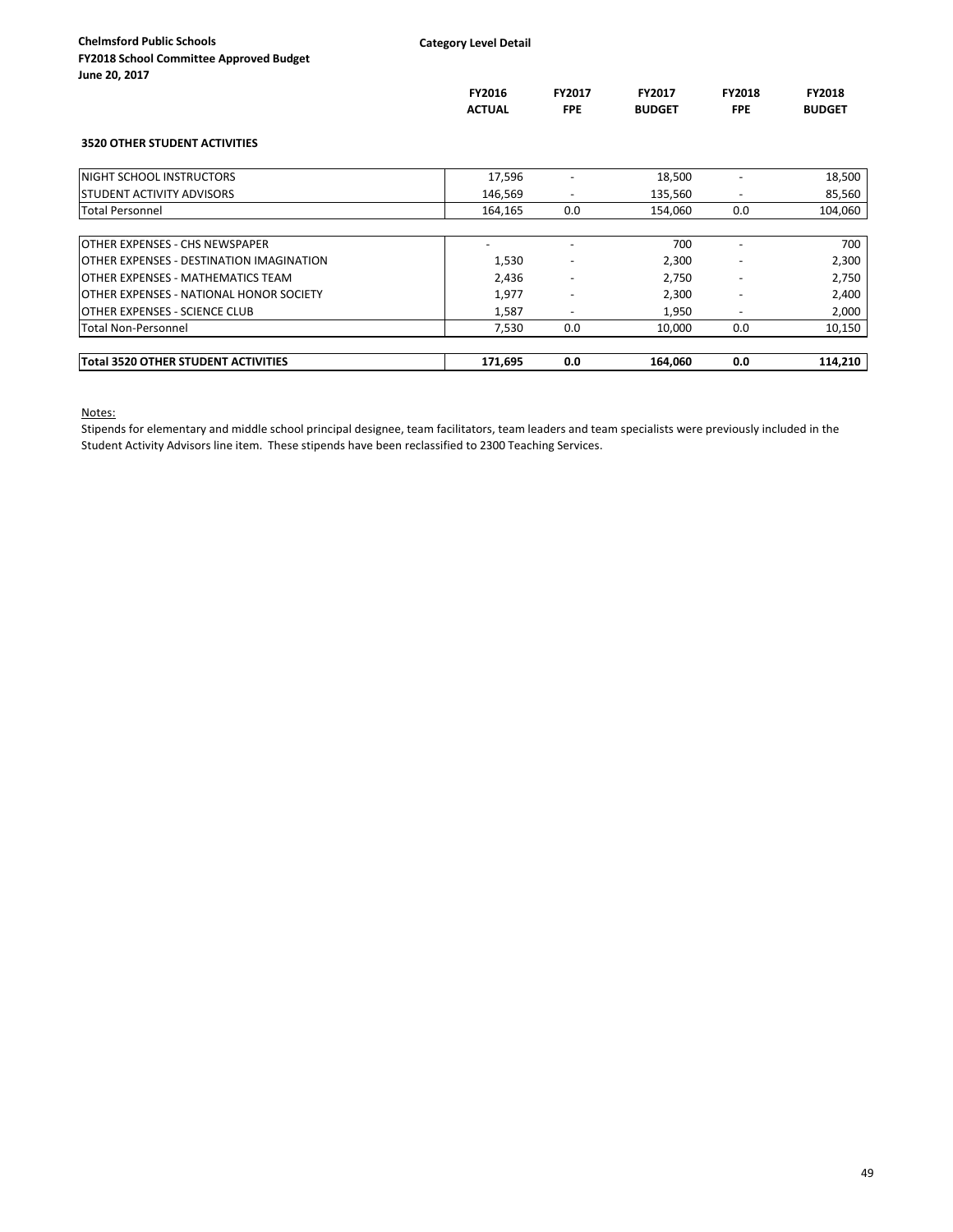| <b>Chelmsford Public Schools</b><br><b>FY2018 School Committee Approved Budget</b><br>June 20, 2017 | <b>Category Level Detail</b>   |                             |                         |                             |                                |
|-----------------------------------------------------------------------------------------------------|--------------------------------|-----------------------------|-------------------------|-----------------------------|--------------------------------|
|                                                                                                     | <b>FY2016</b><br><b>ACTUAL</b> | <b>FY2017</b><br><b>FPE</b> | FY2017<br><b>BUDGET</b> | <b>FY2018</b><br><b>FPE</b> | <b>FY2018</b><br><b>BUDGET</b> |
| <b>3600 SCHOOL SECURITY</b>                                                                         |                                |                             |                         |                             |                                |
| <b>ISUPERVISOR OF STUDENTS</b>                                                                      | 192,114                        | 4.0                         | 194,156                 | 4.0                         | 202,518                        |
| <b>Total Personnel</b>                                                                              | 192,114                        | 4.0                         | 194,156                 | 4.0                         | 202,518                        |
| <b>Total 3600 SCHOOL SECURITY</b>                                                                   | 192,114                        | 4.0                         | 194,156                 | 4.0                         | 202,518                        |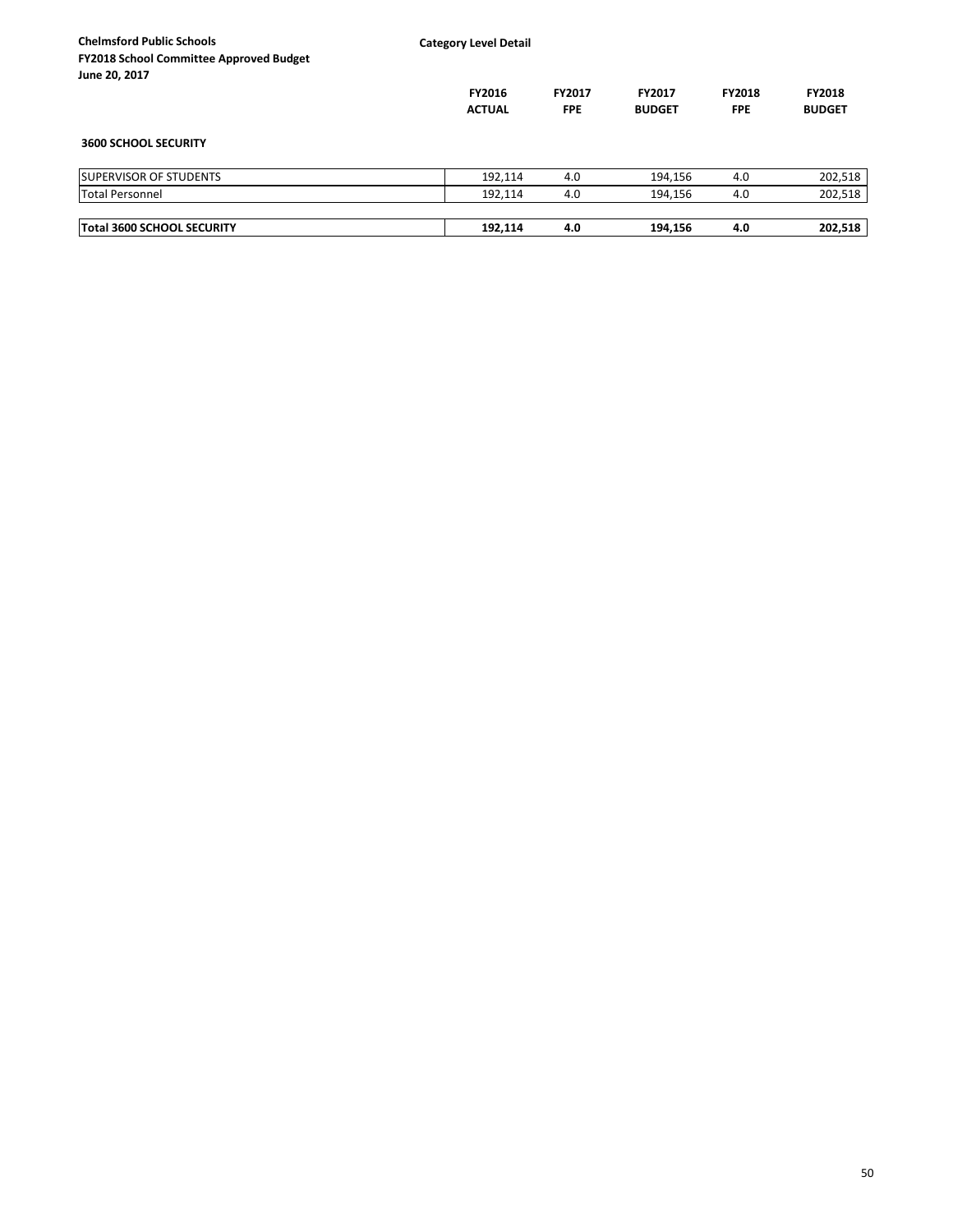|                                             | FY2016<br><b>ACTUAL</b> | FY2017<br><b>FPE</b>     | FY2017<br><b>BUDGET</b> | <b>FY2018</b><br><b>FPE</b> | <b>FY2018</b><br><b>BUDGET</b> |
|---------------------------------------------|-------------------------|--------------------------|-------------------------|-----------------------------|--------------------------------|
| 4110 - 4210 - 4230 CUSTODIAL SERVICES       |                         |                          |                         |                             |                                |
| <b>DIRECTOR OF FACILITY SERVICES</b>        | 24,584                  | 1.0                      | 95,000                  | 1.0                         | 96,900                         |
| <b>ISECRETARY - FACILITY SERVICES</b>       |                         | 0.3                      | 12,000                  | 0.3                         | 12,485                         |
| DAYTIME LEAD BUILDING CUSTODIANS            | 13,333                  | 10.0                     | 361,920                 | 10.0                        | 356,429                        |
| <b>lCUSTODIAL OVERTIME - GENERAL</b>        | 236                     | $\overline{\phantom{a}}$ | 5,000                   | $\overline{\phantom{a}}$    | 5,000                          |
| CUSTODIAL OVERTIME - SNOW & ICE REMOVAL     |                         | $\overline{\phantom{a}}$ |                         |                             | 5,063                          |
| <b>Total Personnel</b>                      | 38,153                  | 11.3                     | 473,920                 | 11.3                        | 475,877                        |
| <b>CONTRACTUAL SERVICES</b>                 | 910,723                 |                          | 733,294                 |                             | 781,775                        |
| Less: Offset to Comm Ed                     | (125, 293)              | $\overline{\phantom{a}}$ | (28, 493)               |                             | (29, 178)                      |
| ISUPPLIES - AUDITORIUM & PAC                | 1,975                   |                          | 12,000                  |                             | 12,000                         |
| <b>ISUPPLIES - CUSTODIAL</b>                | 118,857                 |                          | 170,000                 |                             | 180,200                        |
| <b>GENERAL MAINTENANCE</b>                  | 24,981                  |                          | 5,000                   |                             | 5,000                          |
| <b>EQUIPMENT</b>                            | 7,968                   | $\overline{\phantom{a}}$ | 15,000                  | $\overline{\phantom{a}}$    | 15,000                         |
| <b>Total Non-Personnel</b>                  | 939,211                 | 0.0                      | 906,801                 | 0.0                         | 964,797                        |
| Total 4110 - 4210 - 4230 CUSTODIAL SERVICES | 977,364                 | 11.3                     | 1,380,721               | 11.3                        | 1,440,674                      |

### Notes:

FY2017 is the first year of the new hybrid custodial cleaning model in the Chelmsford Public Schools (CPS). A new line item reflecting the cost for CPS building custodians to remove snow and ice at the schools has been included in the FY2018 budget.

The Contracted Services line item increase is related to the base custodial cleaning contract increase to provide for the daily modular classroom and bathroom cleaning at the Byam, Center, Harrington and South Row Elementary Schools.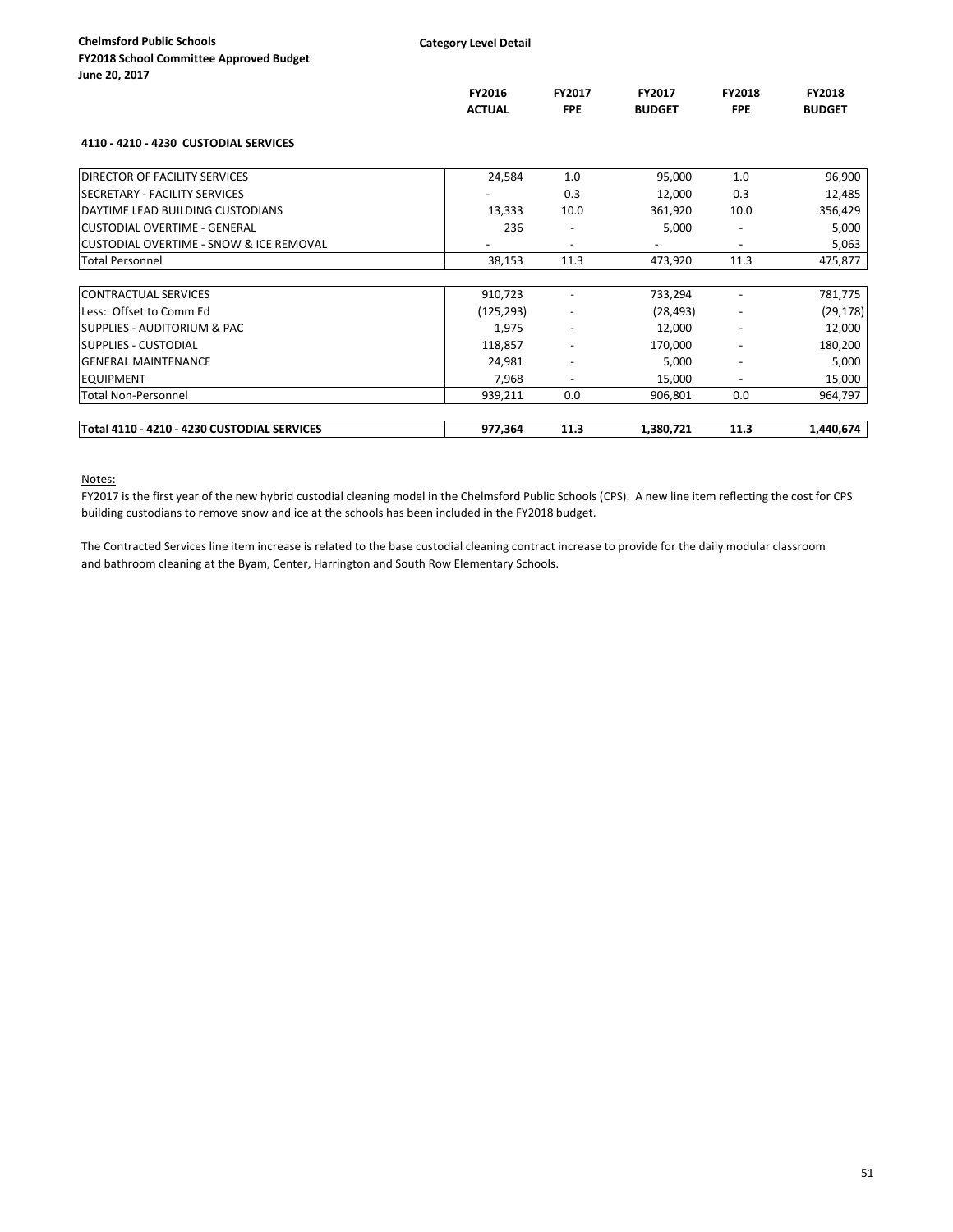| 3011C 40, 4017                                            | <b>FY2016</b><br><b>ACTUAL</b> | <b>FY2017</b><br><b>FPE</b> | <b>FY2017</b><br><b>BUDGET</b> | <b>FY2018</b><br><b>FPE</b> | <b>FY2018</b><br><b>BUDGET</b> |
|-----------------------------------------------------------|--------------------------------|-----------------------------|--------------------------------|-----------------------------|--------------------------------|
| 4120 - 4130 HEATING OF BUILDINGS & UTILITY SERVICES       |                                |                             |                                |                             |                                |
| <b>IUTILITIES - FUEL</b>                                  | 321,721                        |                             | 384,000                        |                             | 384,000                        |
| <b>UTILITIES - ELECTRICITY</b>                            | 433,146                        |                             | 469,000                        |                             | 469,000                        |
| <b>IUTILITIES - TELEPHONE</b>                             | 195,719                        |                             | 197,000                        |                             | 197,000                        |
| UTILITIES - WATER                                         | 9,223                          |                             | 11,400                         |                             | 11,400                         |
| Total Non-Personnel                                       | 959,809                        | 0.0                         | 1,061,400                      | 0.0                         | 1,061,400                      |
| Total 4120 - 4130 HEATING OF BUILDINGS & UTILITY SERVICES | 959,809                        | 0.0                         | 1,061,400                      | 0.0                         | 1,061,400                      |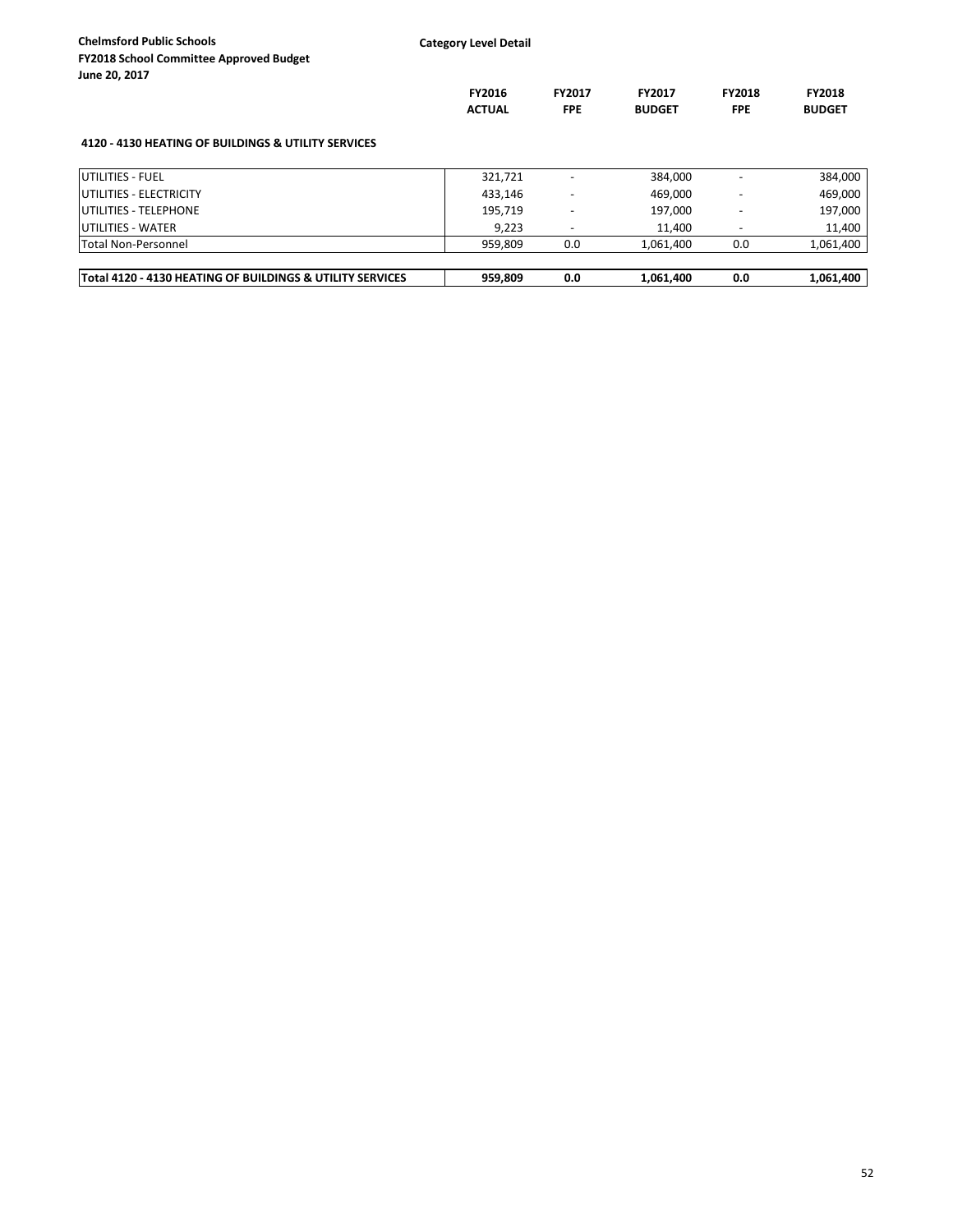| <b>Chelmsford Public Schools</b><br><b>FY2018 School Committee Approved Budget</b> | <b>Category Level Detail</b> |               |               |               |               |
|------------------------------------------------------------------------------------|------------------------------|---------------|---------------|---------------|---------------|
| June 20, 2017                                                                      |                              |               |               |               |               |
|                                                                                    | <b>FY2016</b>                | <b>FY2017</b> | <b>FY2017</b> | <b>FY2018</b> | <b>FY2018</b> |
|                                                                                    | <b>ACTUAL</b>                | <b>FPE</b>    | <b>BUDGET</b> | <b>FPE</b>    | <b>BUDGET</b> |
| <b>5150 EMPLOYEE SEPERATION COSTS</b>                                              |                              |               |               |               |               |
| RETIREMENT INCENTIVE/SICK LEAVE BUY-BACK                                           | 165,446                      |               | 209.410       |               | 234,653       |
| <b>Total Personnel</b>                                                             | 165,446                      | 0.0           | 209,410       | 0.0           | 234,653       |
|                                                                                    |                              |               |               |               | 234,653       |
| Total 5150 EMPLOYEES SEPERATION COSTS                                              | 165.446                      | 0.0           | 209,410       | 0.0           |               |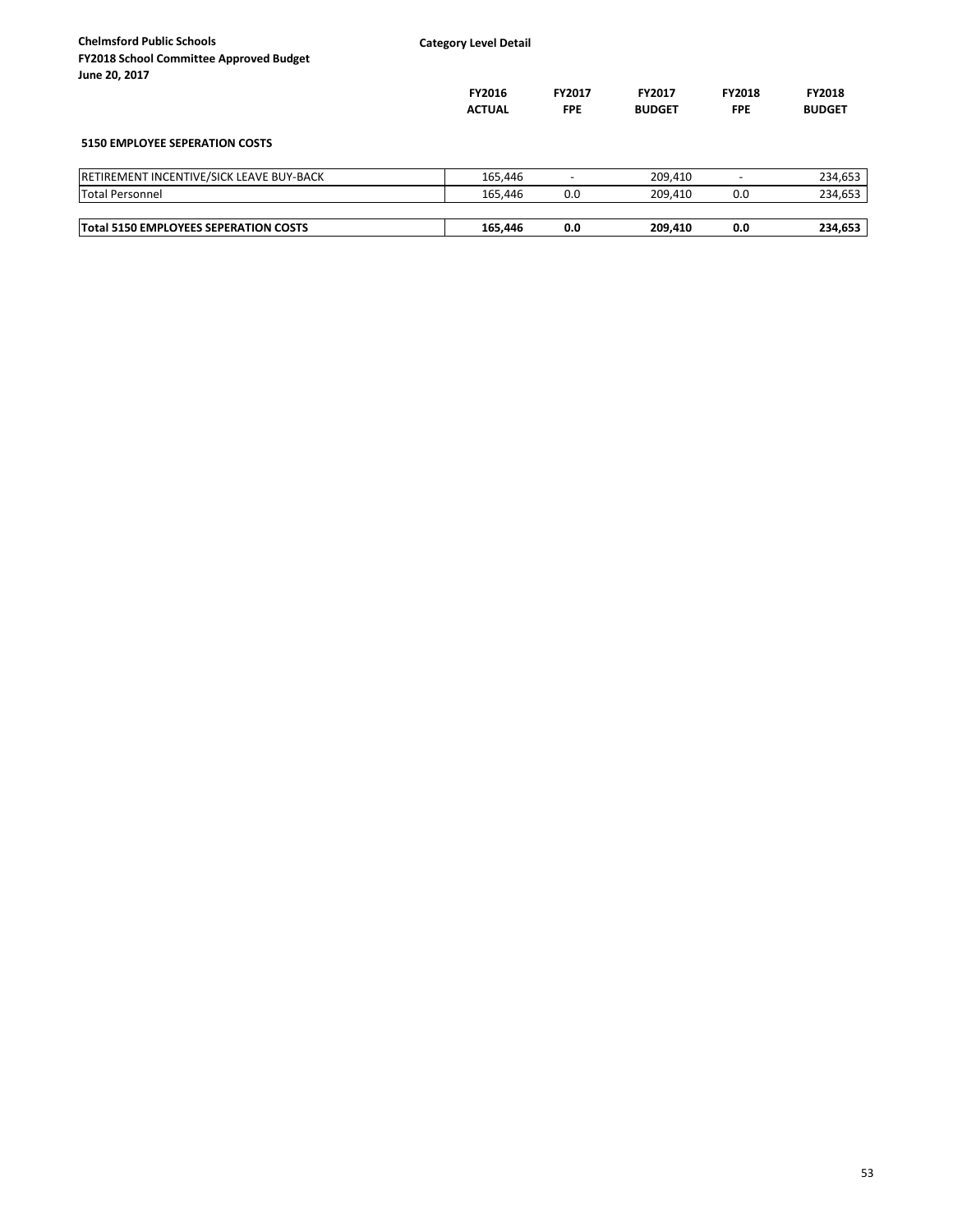**Category Level Detail**

|                                                  | <b>FY2016</b><br><b>ACTUAL</b> | <b>FY2017</b><br><b>FPE</b> | <b>FY2017</b><br><b>BUDGET</b> | <b>FY2018</b><br><b>FPE</b> | <b>FY2018</b><br><b>BUDGET</b> |
|--------------------------------------------------|--------------------------------|-----------------------------|--------------------------------|-----------------------------|--------------------------------|
| <b>9300 TUITIONS</b>                             |                                |                             |                                |                             |                                |
| <b>ITUITIONS - OUT OF DISTRICT</b>               | 7,032,053                      |                             | 6,954,039                      |                             | 7,400,000                      |
| Less: Circuit Breaker Funds                      | (2, 229, 373)                  |                             | (2,900,000)                    |                             | (2,500,000)                    |
| Less: School Choice Funds Offset                 |                                |                             | (230, 029)                     |                             | (250,000)                      |
| Less: Valley Collaborative Tuition Credit/Refund | $\overline{\phantom{a}}$       |                             |                                |                             | (200, 095)                     |
| <b>Total Non-Personnel</b>                       | 4,802,680                      | 0.0                         | 3,824,010                      | 0.0                         | 4,449,905                      |
| <b>Total 9300 TUITIONS</b>                       | 4,802,680                      | 0.0                         | 3,824,010                      | 0.0                         | 4,449,905                      |

Notes:

An additional \$19,971 of School Choice tuition is allocated to bring the total School Choice offset in FY18 to \$250,000. During the 2016/17 school year, the District tuitioned fifty (50) students from neighboring communities into the Chelmsford Public Schools. The District receives \$ 5,000 per student enrolled through the Commonwealth's School Choice Program.

The District will be receiving either a Credit or Refund from Valley Collaborative in FY18, as Valley is projecting revenue in excess of the amount they are able to retain at fiscal yearend. The amount above the allowable retainable limit must either be returned or credited to Valley's partner districts in proportion to the amount paid over the fiscal year. Chelmsford is projected to receive approximately \$ 440,000. While this funding should be considered "one time" revenue, I am comfortable recommending a portion be used to offset the FY18 local operating budget as it directly relates to special education tuition. I am recommending slightly less than half of the amount, \$ 200,095, be used to bring the FY18 budget into balance and meet the Town Manager's recommended \$ 57 million local operating budget for the Chelmsford Public Schools.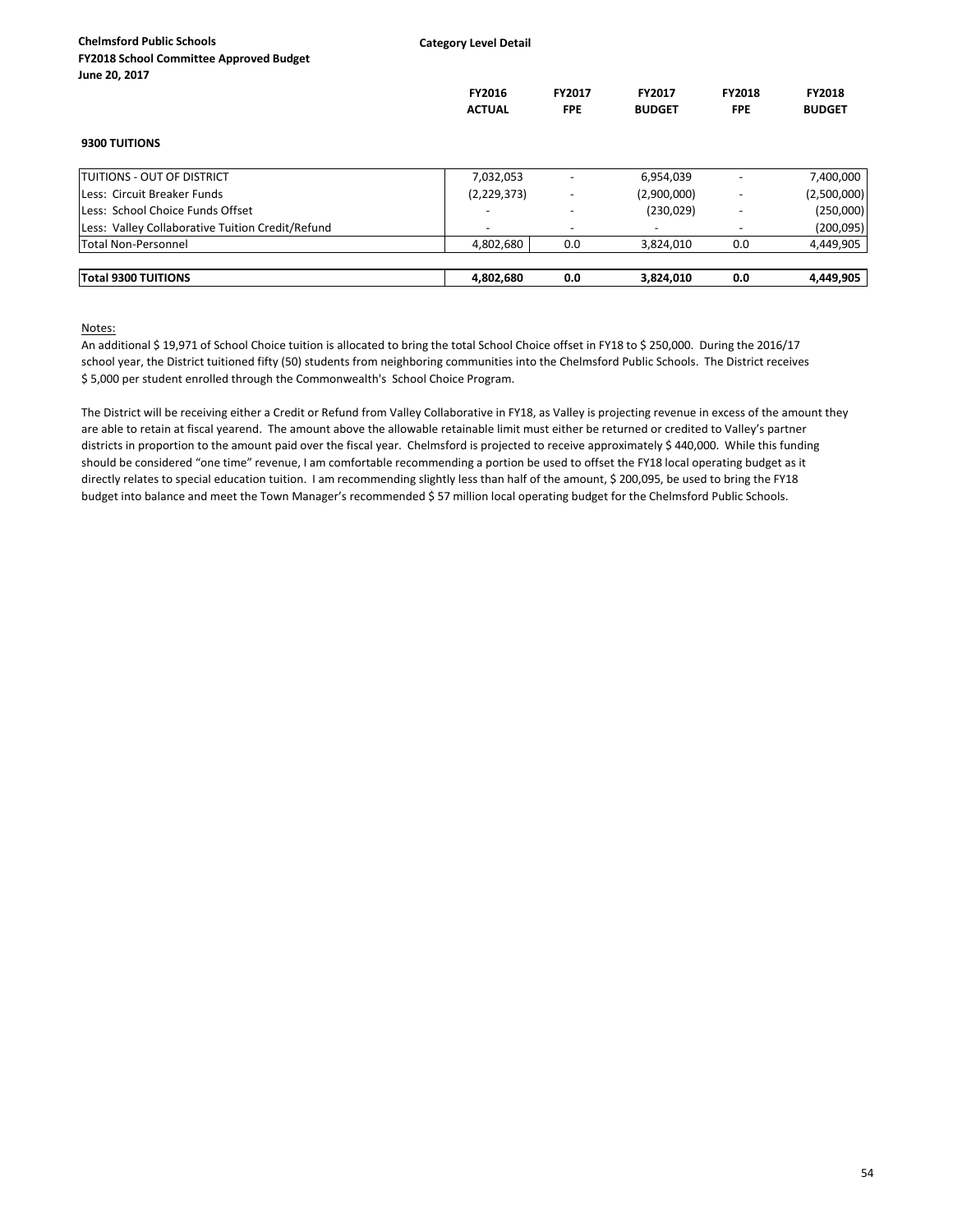| <b>Chelmsford Public Schools</b>                                | <b>Category Level Detail</b> |            |               |               |               |
|-----------------------------------------------------------------|------------------------------|------------|---------------|---------------|---------------|
| <b>FY2018 School Committee Approved Budget</b><br>June 20, 2017 |                              |            |               |               |               |
|                                                                 | FY2016                       | FY2017     | <b>FY2017</b> | <b>FY2018</b> | <b>FY2018</b> |
|                                                                 | <b>ACTUAL</b>                | <b>FPE</b> | <b>BUDGET</b> | <b>FPE</b>    | <b>BUDGET</b> |
|                                                                 |                              |            |               |               |               |
|                                                                 |                              |            |               |               |               |
| <b>Grand Total</b>                                              | 52,900,000                   | 728.8      | 54,550,000    | 752.5         | 57,000,000    |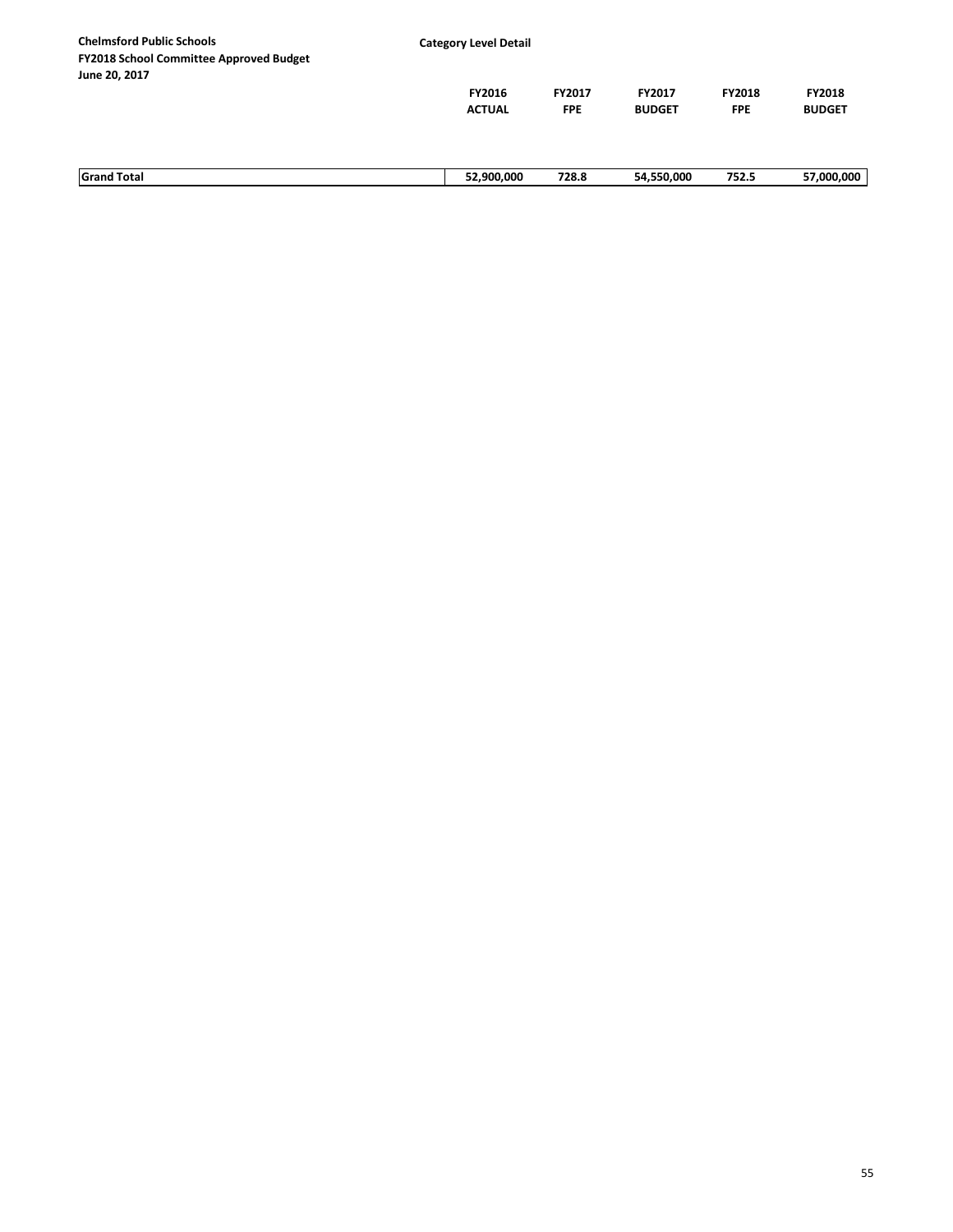**Staff Salary Book**

| <b>Last Name</b>              | <b>First Name</b>          | Position                                                                                                  | <b>FPE</b>                  | School                                                         | FY2018 Salary        |
|-------------------------------|----------------------------|-----------------------------------------------------------------------------------------------------------|-----------------------------|----------------------------------------------------------------|----------------------|
| <b>GIGLIO</b>                 | SHARON                     | Recording Secretary to the School Committee                                                               |                             | Central Administration                                         | 4,080                |
|                               |                            |                                                                                                           |                             |                                                                |                      |
| LANG                          | JAY                        | Superintendent of Schools                                                                                 | 1                           | Central Administration                                         | 180,000              |
|                               |                            |                                                                                                           |                             |                                                                |                      |
| LANG                          | JAY                        | Performance Bonus & Vacation Buyback                                                                      |                             | Central Administration                                         | 12,895               |
|                               |                            |                                                                                                           |                             |                                                                |                      |
|                               |                            |                                                                                                           |                             |                                                                |                      |
| PHILLIPS                      | <b>DEBORAH</b>             | Administrative Assistant to the Superintendent                                                            |                             | Central Administration                                         | 53,427               |
| PHILLIPS                      | <b>DEBORAH</b>             | <b>Transportation Coordinator Stipend</b>                                                                 | $\mathbf{1}$                | Central Administration                                         | 0<br>53,427          |
|                               |                            |                                                                                                           |                             |                                                                |                      |
|                               |                            |                                                                                                           |                             |                                                                |                      |
| <b>HIRSCH</b>                 | LINDA                      | Assistant Superintendent of Curriculum & Instruction                                                      | 1                           | <b>Central Administration</b>                                  | 140,000              |
|                               |                            |                                                                                                           |                             |                                                                |                      |
| <b>HIRSCH</b>                 | LINDA                      | Performance Bonus & Vacation Buyback                                                                      |                             | <b>Central Administration</b>                                  | 11,140               |
|                               |                            |                                                                                                           |                             |                                                                |                      |
| <b>MERCIER</b>                | <b>KATHERINE</b>           | Administrative Assistant to the Assistant Superintendent                                                  | 1                           | Central Administration                                         | 52,100               |
| <b>MERCIER</b>                | <b>KATHERINE</b>           | <b>Transportation Coordinator Stipend</b>                                                                 |                             | Central Administration                                         |                      |
|                               |                            |                                                                                                           |                             |                                                                | 52,100               |
| JOHNSON-COLLINS               | <b>JOANNA</b>              | Director of Business and Finance                                                                          | 1                           | <b>Central Administration</b>                                  | 117,300              |
|                               |                            |                                                                                                           |                             |                                                                |                      |
|                               |                            |                                                                                                           |                             |                                                                |                      |
| <b>BOLDUC</b>                 | LEANNE<br><b>CHRISTINE</b> | <b>Financial Analyst</b>                                                                                  | 1<br>$\mathbf{1}$           | <b>Central Administration</b><br><b>Central Administration</b> | 45,900<br>41,944     |
| DALY<br>VACANT                | VACANT                     | Accounts Payable/Receivable Specialist<br>Accounts Payable/Receivable Specialist                          | $\mathbf{1}$                | Central Administration                                         | 41,616               |
| GENNARO                       | JANE                       | Central Student Enrollment Registrar                                                                      | $\mathbf{1}$                | <b>Central Administration</b>                                  | 55,447               |
| ROSE                          | <b>WIOLETTKA</b>           | Payroll Coordinator                                                                                       | $\mathbf{1}$                | Central Administration                                         | 56,100               |
|                               |                            |                                                                                                           | 5                           |                                                                | 241,007              |
|                               |                            |                                                                                                           |                             |                                                                |                      |
| KIRKPATRICK                   | <b>CHERYL</b>              | Director of Personnel and Professional Learning                                                           | 1                           | Central Administration                                         | 120,360              |
|                               |                            |                                                                                                           |                             |                                                                |                      |
| <b>BERGLUND</b>               | <b>KAREN</b>               | Administrative Assistant                                                                                  | $\mathbf{1}$                | Central Administration                                         | 41,616               |
| WEBBER                        | <b>RUTH</b>                | Administrative Assistant                                                                                  | 1                           | Central Administration                                         | 40,800               |
|                               |                            |                                                                                                           | $\overline{\mathbf{z}}$     |                                                                | 82,416               |
|                               |                            |                                                                                                           |                             |                                                                |                      |
| <b>PANNETON</b>               | <b>SHERRI</b>              | Substitute Coordinator                                                                                    | 0.7                         | <b>Central Administration</b>                                  | 29,131               |
|                               |                            |                                                                                                           |                             |                                                                |                      |
| SILVER                        | WILLIAM                    | Director of Information, Communication and Technology Services                                            | 1                           | <b>Central Administration</b>                                  | 120,360              |
|                               |                            |                                                                                                           |                             |                                                                |                      |
|                               |                            |                                                                                                           |                             |                                                                |                      |
| <b>RIGOLI</b><br><b>WYMAN</b> | PAMELA<br><b>JOSEPH</b>    | Districtwide Data Management Officer<br>Information, Communication and Technology Service Manager         | 1<br>$\mathbf{1}$           | Central Administration                                         | 71,441<br>61,200     |
| HEFFERNAN                     | LISA                       | Database Assistant                                                                                        |                             | Central Administration<br>Central Administration               | 48,998               |
|                               |                            |                                                                                                           | 3                           |                                                                | 181,639              |
|                               |                            |                                                                                                           |                             |                                                                |                      |
| <b>HALL</b>                   | <b>MATHEW</b>              | Computer Network Manager                                                                                  | $\mathbf{1}$                | <b>Central Administration</b>                                  | 86,595               |
| ARGENZIANO                    | <b>JEFFREY</b>             | Media Technician                                                                                          | $\mathbf{1}$                | Districtwide                                                   | 47,968               |
| <b>DUCHARME</b>               | <b>CYNTHIA</b>             | Computer Technician                                                                                       | $\mathbf{1}$                | Districtwide                                                   | 46,818               |
| <b>DULCHINOS</b>              | MATTHEW                    | Computer Technician                                                                                       | $\mathbf{1}$                | Districtwide                                                   | 42,840               |
| <b>NORMANDIN</b>              | <b>STEVEN</b>              | Computer Technician                                                                                       | $\mathbf 1$<br>5            | Districtwide                                                   | 35,922<br>260,143    |
|                               |                            |                                                                                                           |                             |                                                                |                      |
|                               |                            |                                                                                                           |                             |                                                                |                      |
| VACANT<br>WRIGHT              | VACANT<br><b>THOMAS</b>    | Curriculum Coordinator - Science<br>Curriculum Coordinator - Counseling & Guidance Services               | $\mathbf{1}$<br>$\mathbf 1$ | Districtwide<br>Districtwide                                   | 96,317<br>102,413    |
| BEYRANEVAND                   | <b>MATTHEW</b>             | <b>Curriculum Coordinator - Mathematics</b>                                                               | $\mathbf{1}$                | Districtwide                                                   | 106,673              |
| WHITTLESEY                    | CHRISTINA                  | Curriculum Coordinator - Fine & Performing Arts                                                           | $\mathbf 1$                 | Districtwide                                                   | 103,673              |
| <b>SIMES</b>                  | <b>KATHRYN</b>             | Curriculum Coordinator - Physical Education & Health                                                      | $\mathbf{1}$                | Districtwide                                                   | 104,413              |
| <b>MCDERMOTT</b>              | LORI                       | Curriculum Coordinator - ELL, Reading & Title I                                                           | $\mathbf{1}$                | Districtwide                                                   | 101,194              |
| QUINN                         | STEPHANIE                  | Less: Offset to Title I Grant (30% of Annual Salary)<br>Curriculum Coordinator - English & Social Studies | $\mathbf{1}$                | Districtwide                                                   | $-30,358$<br>103,673 |
| SWEENEY                       | MARILYN                    | Curriculum Coordinator - Technology                                                                       | $\mathbf 1$                 | Districtwide                                                   | 106,673              |
|                               |                            |                                                                                                           | 8                           |                                                                | 794,670              |
|                               |                            |                                                                                                           |                             |                                                                |                      |
| QUINN                         | STEPHANIE                  | Curriculum Coordinator Stipend - English                                                                  |                             | Districtwide                                                   | 10,000               |
| BLAKLEY                       | MARGARET                   | Facilitator Stipend - English                                                                             |                             | Districtwide                                                   | 4,000                |
| TAHA                          | <b>BARBARA</b>             | Facilitator Stipend - World Language                                                                      |                             | Districtwide                                                   | 4,000                |
|                               |                            |                                                                                                           |                             |                                                                | 18,000               |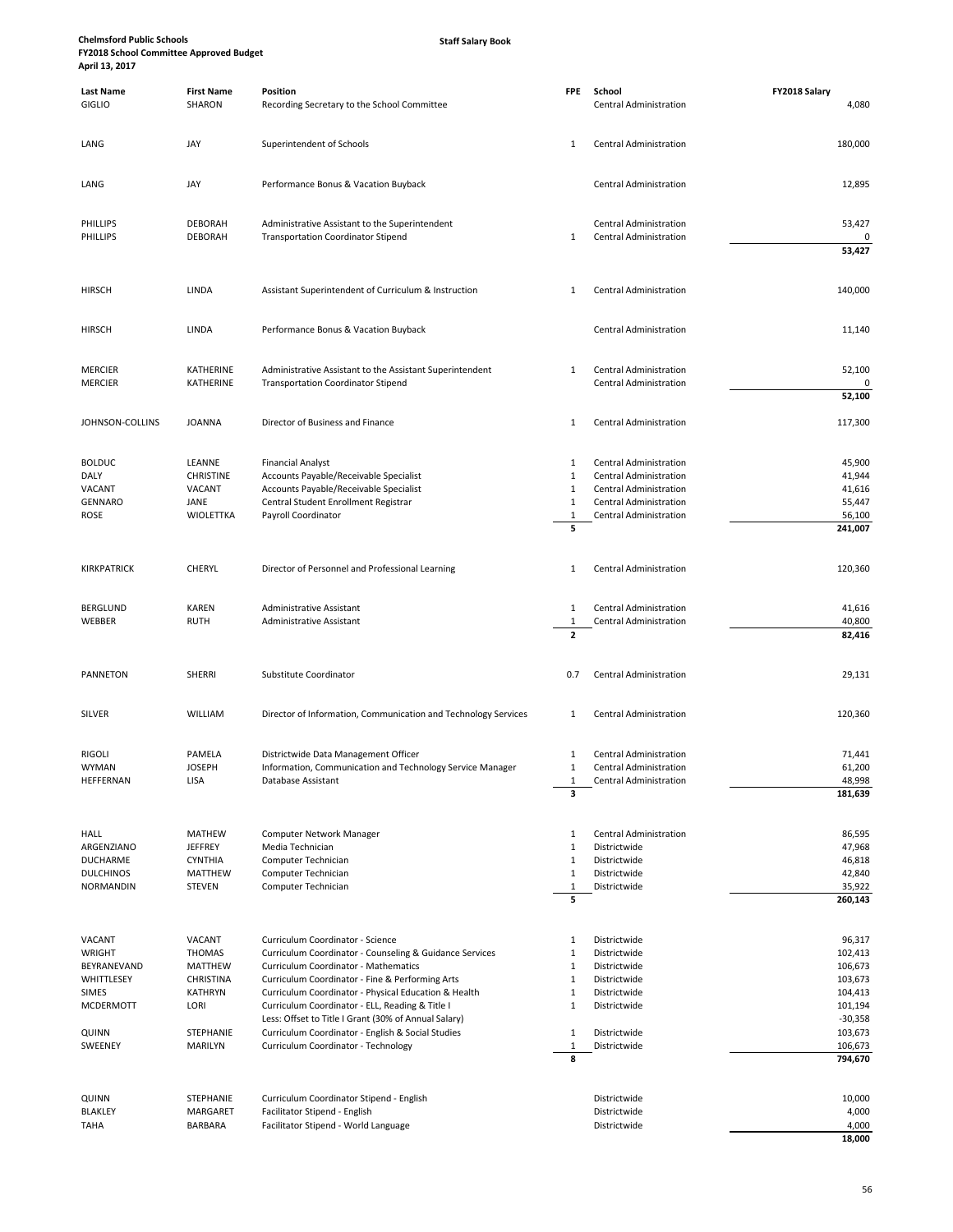| REESE<br>SULLIVAN<br>RANDOLPH<br><b>DOHERTY</b><br>LOVELAND<br><b>MCARDLE</b> | AMY<br>PEGGY<br><b>THERESA</b> | Director of Student Support Services<br>Secretary to the Director of Student Support Services<br>Secretary - Special Education | 1<br>1                       | Central Administration                                    | 120,360            |
|-------------------------------------------------------------------------------|--------------------------------|--------------------------------------------------------------------------------------------------------------------------------|------------------------------|-----------------------------------------------------------|--------------------|
|                                                                               |                                |                                                                                                                                |                              |                                                           |                    |
|                                                                               |                                |                                                                                                                                |                              | Central Administration                                    | 45,778             |
|                                                                               |                                |                                                                                                                                | $\mathbf{1}$                 | Chelmsford High School                                    | 41,249             |
|                                                                               |                                |                                                                                                                                | $\mathbf{2}$                 |                                                           | 87,027             |
|                                                                               | PATRICIA                       | Special Education Administrative Chairperson                                                                                   | 1                            | Districtwide                                              | 103,673            |
|                                                                               | <b>NICOLE</b>                  | Special Education Administrative Chairperson                                                                                   | 1                            | Districtwide                                              | 97,537             |
|                                                                               | <b>MARY JANE</b>               | Special Education Administrative Chairperson                                                                                   | 1<br>3                       | Districtwide                                              | 97,537<br>298,746  |
|                                                                               |                                |                                                                                                                                |                              |                                                           |                    |
| <b>MATSON</b>                                                                 | AMY                            | Coordinator of Integrated Pre-School                                                                                           | 1                            | <b>CHIPS Program</b>                                      | 98,755             |
| <b>FREDETTE</b>                                                               | <b>JASON</b>                   | Principal                                                                                                                      | 1                            | Byam Elementary School                                    | 113,000            |
| LACAVA                                                                        | MICHAEL                        | Principal                                                                                                                      | 1                            | Harrington Elementary School                              | 111,415            |
| <b>MCMAHON</b><br><b>MCPHEE</b>                                               | <b>MOLLY</b><br><b>KURT</b>    | Principal<br>Principal                                                                                                         | 1<br>1                       | South Row Elementary School<br>McCarthy Middle School     | 114,000<br>117,042 |
| <b>MURRAY</b>                                                                 | <b>STEPHEN</b>                 | Principal                                                                                                                      | 1                            | Chelmsford High School                                    | 133,785            |
| <b>PARKS</b>                                                                  | <b>JEFFERY</b>                 | Principal                                                                                                                      | $\mathbf{1}$                 | Parker Middle School                                      | 120,042            |
| <b>ROGERS</b>                                                                 | KELLY                          | Principal                                                                                                                      | 1                            | Center Elementary School                                  | 113,000            |
|                                                                               |                                |                                                                                                                                | $\overline{z}$               |                                                           | 822,284            |
| <b>MARTIN</b>                                                                 | <b>DONNA</b>                   | <b>Assistant Principal</b>                                                                                                     | 1                            | McCarthy Middle School                                    | 106,245            |
| SOUZA                                                                         | <b>MARK</b>                    | <b>Assistant Principal</b>                                                                                                     | 1                            | Parker Middle School                                      | 106,245            |
|                                                                               |                                |                                                                                                                                | $\overline{2}$               |                                                           | 212,490            |
| <b>BLAGG</b>                                                                  | <b>JOSHUA</b>                  | Dean - Hawthorne House                                                                                                         | 1                            | Chelmsford High School                                    | 106,141            |
| <b>LYONS</b>                                                                  | <b>ROBERT</b>                  | Dean - Emerson House                                                                                                           | 1                            | Chelmsford High School                                    | 106,633            |
| MACISAAC                                                                      | <b>JOHN</b>                    | Dean - Whittier House                                                                                                          | 1<br>3                       | Chelmsford High School                                    | 99,974<br>312,749  |
|                                                                               |                                |                                                                                                                                |                              |                                                           |                    |
| <b>DOSSIN</b><br>CAFFELLE                                                     | ANNE<br>MARY                   | School Secretary - Principal<br>School Secretary - Principal                                                                   | 1<br>$\mathbf{1}$            | <b>Byam Elementary School</b><br>Center Elementary School | 36,857<br>36,857   |
| <b>DISTASI</b>                                                                | REBECCA                        | School Secretary - Emerson House                                                                                               | 1                            | Chelmsford High School                                    | 27,598             |
| DOUKSZEWICZ                                                                   | <b>ROBERTA</b>                 | School Secretary - Hawthorne House                                                                                             | $\mathbf{1}$                 | Chelmsford High School                                    | 31,943             |
| RICK                                                                          | ELIZABETH                      | School Secretary - Principal                                                                                                   | $\mathbf{1}$                 | Chelmsford High School                                    | 40,465             |
| <b>BARALDI</b>                                                                | JENNIFER                       | School Secretary - Whittier House                                                                                              | $\mathbf{1}$                 | Chelmsford High School                                    | 31,263             |
| GARERI<br><b>MANNION</b>                                                      | MICHELLE<br>IDA                | School Secretary - Principal<br>School Secretary - Assistant Principal                                                         | $\mathbf{1}$<br>1            | Harrington Elementary School<br>McCarthy Middle School    | 36,073<br>34,400   |
| PINDARA                                                                       | CHARLENE                       | School Secretary - Principal                                                                                                   | 1                            | McCarthy Middle School                                    | 38,499             |
| <b>ROBINSON</b>                                                               | <b>DEBORAH</b>                 | School Secretary - Assistant Principal                                                                                         | 1                            | Parker Middle School                                      | 33,668             |
| LOISELLE                                                                      | SUSAN                          | School Secretary - Principal                                                                                                   | $\mathbf{1}$                 | Parker Middle School                                      | 38,499             |
| O'NEILL                                                                       | DEBORAH                        | School Secretary - Principal                                                                                                   | 1<br>12                      | South Row Elementary School                               | 34,015<br>420,140  |
|                                                                               |                                |                                                                                                                                |                              |                                                           |                    |
| <b>MURPHY</b>                                                                 | STELLA                         | School Clerk                                                                                                                   | 1                            | <b>Byam Elementary School</b>                             | 21,221             |
| MACKESSY                                                                      | <b>KRISTINE</b>                | <b>School Clerk</b>                                                                                                            | $\mathbf{1}$                 | Center Elementary School                                  | 20,995             |
| <b>FIDLER</b>                                                                 | <b>HEATHER</b>                 | School Clerk - Guidance Department                                                                                             | $\mathbf{1}$                 | Chelmsford High School                                    | 18,782             |
| <b>MOREAU</b><br>SODERSTROM                                                   | KELLEY<br>CAROLYN              | School Clerk - Information<br>School Clerk - Science Lab                                                                       | $\mathbf{1}$<br>$\mathbf{1}$ | Chelmsford High School<br>Chelmsford High School          | 33,082<br>19,221   |
| ZUKOWSKI                                                                      | <b>DAVID</b>                   | School Clerk - Substitute Teacher Coordinator                                                                                  | 1                            | Chelmsford High School                                    | 17,558             |
| <b>WOODMAN</b>                                                                | <b>KAREN</b>                   | School Clerk                                                                                                                   | $\mathbf{1}$                 | <b>CHIPS Program</b>                                      | 22,168             |
| <b>BEVINGTON</b>                                                              | <b>DIANNE</b>                  | School Clerk                                                                                                                   | $\mathbf{1}$                 | Harrington Elementary School                              | 20,995             |
| HUNT                                                                          | JAMIE                          | <b>School Clerk</b>                                                                                                            | $\mathbf{1}$                 | McCarthy Middle School                                    | 20,995             |
| <b>MASON</b><br><b>BOSHAR</b>                                                 | <b>MARCY</b><br>KELLY          | School Clerk<br>School Clerk                                                                                                   | $\mathbf{1}$<br>1            | Parker Middle School<br>South Row Elementary School       | 19,002<br>19,615   |
|                                                                               |                                |                                                                                                                                | 11                           |                                                           | 233,634            |
|                                                                               |                                |                                                                                                                                |                              |                                                           |                    |
| <b>HIGGINS</b><br>WALSH                                                       | <b>JOYCE</b><br>CHRISTINE      | Clerk - Copy Center<br>Clerk - Copy Center                                                                                     | 1<br>$\mathbf{1}$            | McCarthy Middle School<br>Parker Middle School            | 20,206<br>20,206   |
|                                                                               |                                |                                                                                                                                | $\overline{2}$               |                                                           | 40,413             |

Longevity Districtwide 48,318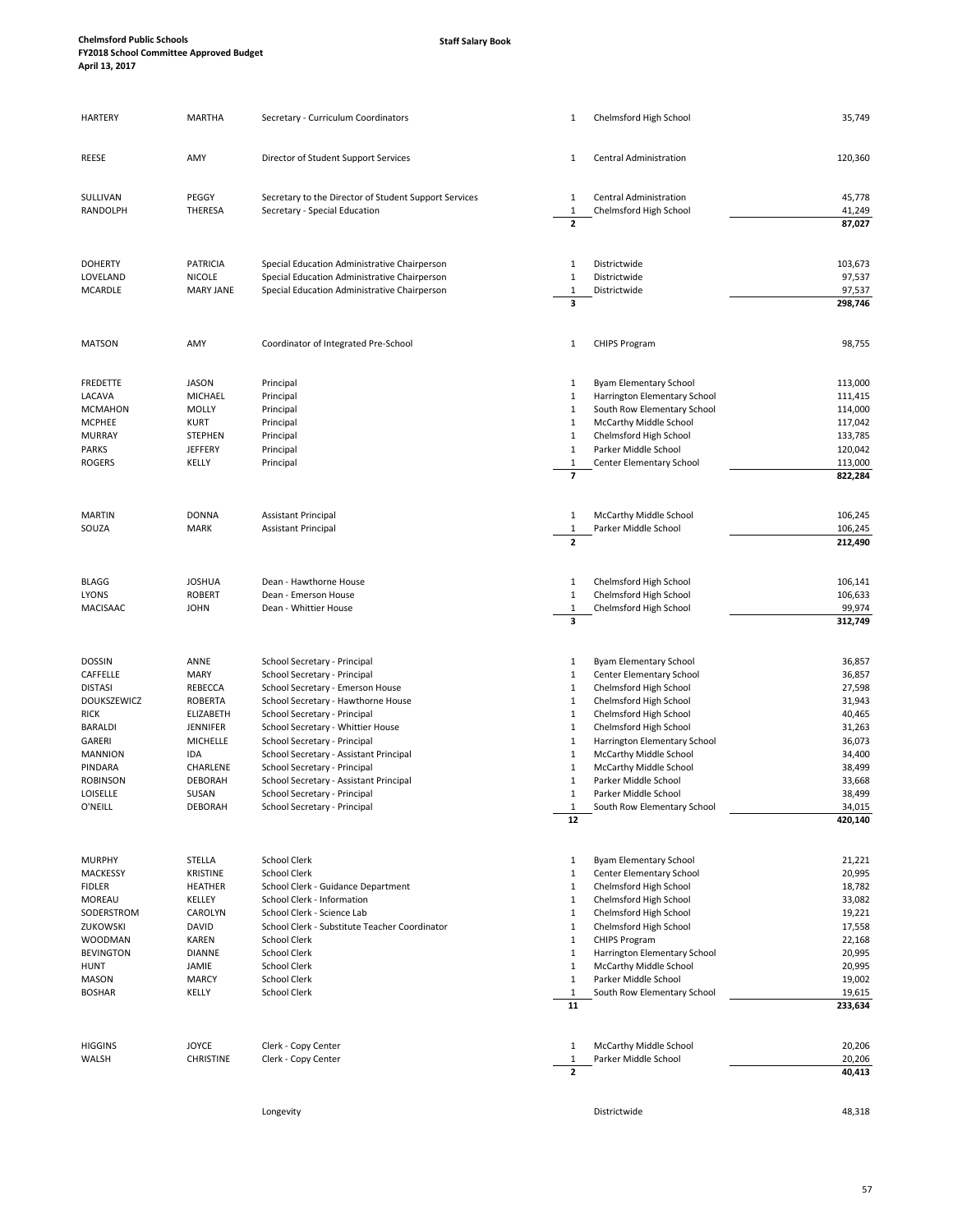Salary Reserve for Level (Lane) Changes **District Wilde** Districtwide **District Wilde** 146,890

|                           |                         | Salary Reserve for COLA                                                        |                              | Districtwide                                                   | 735,000          |
|---------------------------|-------------------------|--------------------------------------------------------------------------------|------------------------------|----------------------------------------------------------------|------------------|
| CARSON                    | SARAH                   | Elementary School Teacher (1st Grade)                                          | 1                            | Byam Elementary School                                         | 78,722           |
| <b>HICKS</b>              | MEGHANNE                | Elementary School Teacher (1st Grade)                                          | $\mathbf{1}$                 | <b>Byam Elementary School</b>                                  | 78,722           |
| <b>HOGAN</b>              | MEGHAN                  | Elementary School Teacher (1st Grade)                                          | 1                            | Byam Elementary School                                         | 78,722           |
| <b>MARCHANT</b>           | <b>KRISTINA</b>         | Elementary School Teacher (1st Grade)                                          | $\mathbf{1}$                 | Byam Elementary School                                         | 73,396           |
| <b>KOOKEN</b>             | KARLA                   | Elementary School Teacher (2nd Grade)                                          | 1                            | Byam Elementary School                                         | 68,201           |
| <b>MAGUIRE</b>            | ELEN                    | Elementary School Teacher (2nd Grade)                                          | $\mathbf{1}$                 | <b>Byam Elementary School</b>                                  | 76,059           |
| SULLIVAN                  | LAUREN                  | Elementary School Teacher (2nd Grade)                                          | $\mathbf{1}$                 | Byam Elementary School                                         | 78,722           |
| THOMAS-BOYLE              | LISA                    | Elementary School Teacher (2nd Grade)                                          | $\mathbf{1}$                 | <b>Byam Elementary School</b>                                  | 78,722           |
| <b>HOLMAN</b>             | MELISSA                 | Elementary School Teacher (3rd Grade)                                          | $\mathbf{1}$                 | Byam Elementary School                                         | 78,722           |
| STREETER<br>WALSH         | <b>KRISTY</b><br>ASHLEY | Elementary School Teacher (3rd Grade)                                          | $\mathbf{1}$<br>1            | <b>Byam Elementary School</b><br><b>Byam Elementary School</b> | 78,722<br>60,081 |
| WEBBER                    | JAMIE                   | Elementary School Teacher (3rd Grade)<br>Elementary School Teacher (3rd Grade) | $\mathbf{1}$                 | <b>Byam Elementary School</b>                                  | 57,418           |
| <b>WOOD</b>               | JAMIE                   | Elementary School Teacher (3rd Grade)                                          | $\mathbf{1}$                 | <b>Byam Elementary School</b>                                  | 52,091           |
| ABBASCIANO                | MICHELLE                | Elementary School Teacher (4th Grade)                                          | $\mathbf{1}$                 | Byam Elementary School                                         | 52,091           |
| <b>ABBOTT</b>             | <b>TAMMY</b>            | Elementary School Teacher (4th Grade)                                          | $\mathbf{1}$                 | Byam Elementary School                                         | 62,744           |
| <b>ELLITHORPE</b>         | <b>EMILY</b>            | Elementary School Teacher (4th Grade)                                          | $\mathbf{1}$                 | <b>Byam Elementary School</b>                                  | 47,064           |
| <b>GOLDSTEIN</b>          | JENNIFER                | Elementary School Teacher (4th Grade)                                          | $\mathbf{1}$                 | Byam Elementary School                                         | 78,722           |
| SEXAUER                   | ELIZABETH               | Elementary School Teacher (4th Grade)                                          | $\mathbf{1}$                 | Byam Elementary School                                         | 65,406           |
| CARTER                    | <b>KATHLEEN</b>         | Elementary School Teacher (1st Grade)                                          | $\mathbf{1}$                 | <b>Center Elementary School</b>                                | 78,722           |
| COTTER                    | <b>DIANNE</b>           | Elementary School Teacher (1st Grade)                                          | $\mathbf{1}$                 | Center Elementary School                                       | 78,722           |
| <b>DOOLEY</b>             | SUSAN                   | Elementary School Teacher (1st Grade)                                          | $\mathbf{1}$                 | Center Elementary School                                       | 78,722           |
| VACANT                    | RETIREMENT              | Elementary School Teacher (1st Grade)                                          | $\mathbf{1}$                 | Center Elementary School                                       | 55,850           |
| FAHY<br>PIERCE-CLARKE     | <b>KATHY</b>            | Elementary School Teacher (2nd Grade)                                          | $\mathbf{1}$<br>1            | Center Elementary School                                       | 78,722           |
| REINEMANN                 | KARI<br>MICHELLE        | Elementary School Teacher (2nd Grade)<br>Elementary School Teacher (2nd Grade) | $\mathbf{1}$                 | Center Elementary School<br>Center Elementary School           | 78,722<br>78,722 |
| <b>WHITE</b>              | <b>DENISE</b>           | Elementary School Teacher (2nd Grade)                                          | $\mathbf{1}$                 | Center Elementary School                                       | 83,076           |
| AYOTTE                    | <b>JENNIFER</b>         | Elementary School Teacher (3rd Grade)                                          | $\mathbf{1}$                 | Center Elementary School                                       | 62,744           |
| <b>KNIGHT</b>             | <b>BARBARA</b>          | Elementary School Teacher (3rd Grade)                                          | $\mathbf{1}$                 | Center Elementary School                                       | 78,722           |
| L'ABBE                    | <b>JEFFREY</b>          | Elementary School Teacher (3rd Grade)                                          | 1                            | Center Elementary School                                       | 78,722           |
| <b>REMICK</b>             | <b>JESSICA</b>          | Elementary School Teacher (3rd Grade)                                          | $\mathbf{1}$                 | Center Elementary School                                       | 78,722           |
| <b>BUCKLEY</b>            | SARAH                   | Elementary School Teacher (4th Grade)                                          | $\mathbf{1}$                 | Center Elementary School                                       | 68,201           |
| CUNNINGHAM                | <b>ALICIA</b>           | Elementary School Teacher (4th Grade)                                          | $\mathbf{1}$                 | <b>Center Elementary School</b>                                | 78,722           |
| <b>OLSSON</b>             | MARYELLEN               | Elementary School Teacher (4th Grade)                                          | $\mathbf{1}$                 | Center Elementary School                                       | 73,396           |
| SANTABARBARA              | SUSAN                   | Elementary School Teacher (4th Grade)                                          | $\mathbf{1}$                 | <b>Center Elementary School</b>                                | 78,722           |
| <b>ASHDOWN</b>            | LISA                    | Elementary School Teacher (1st Grade)                                          | $\mathbf{1}$                 | Harrington Elementary School                                   | 78,722           |
| <b>GILBERT</b><br>LARIVEE | <b>STACY</b><br>CAROLE  | Elementary School Teacher (1st Grade)                                          | 1<br>$\mathbf{1}$            | Harrington Elementary School                                   | 78,722<br>83,076 |
| VISNIEWSKI                | GALE                    | Elementary School Teacher (1st Grade)<br>Elementary School Teacher (1st Grade) | $\mathbf{1}$                 | Harrington Elementary School<br>Harrington Elementary School   | 72,352           |
| CODDAIRE                  | <b>ELIZABETH</b>        | Elementary School Teacher (2nd Grade)                                          | $\mathbf{1}$                 | Harrington Elementary School                                   | 78,722           |
| <b>HOFFMAN</b>            | JANET                   | Elementary School Teacher (2nd Grade)                                          | $\mathbf{1}$                 | Harrington Elementary School                                   | 78,722           |
| <b>OMOBONO</b>            | <b>DONNA</b>            | Elementary School Teacher (2nd Grade)                                          | $\mathbf{1}$                 | Harrington Elementary School                                   | 78,722           |
| <b>TORPEY</b>             | ELIZABETH               | Elementary School Teacher (2nd Grade)                                          | $\mathbf{1}$                 | Harrington Elementary School                                   | 57,418           |
| <b>WURTZLER</b>           | <b>STEVE</b>            | Elementary School Teacher (2nd Grade)                                          | 1                            | Harrington Elementary School                                   | 78,722           |
| <b>GRAHAM</b>             | <b>KRISTEN</b>          | Elementary School Teacher (3rd Grade)                                          | $\mathbf{1}$                 | Harrington Elementary School                                   | 78,722           |
| <b>KOWALIK</b>            | <b>JESSICA</b>          | Elementary School Teacher (3rd Grade)                                          | $\mathbf{1}$                 | Harrington Elementary School                                   | 78,722           |
| <b>MATHEWS</b>            | <b>BETH-ANN</b>         | Elementary School Teacher (3rd Grade)                                          | 1                            | Harrington Elementary School                                   | 78,722           |
| <b>TRAINOR</b>            | <b>TARA</b>             | Elementary School Teacher (3rd Grade)                                          | 1                            | Harrington Elementary School                                   | 83,076           |
| COTE                      | <b>KRISTINA</b>         | Elementary School Teacher (4th Grade)                                          | 1                            | Harrington Elementary School                                   | 60,081           |
| DANIELI                   | ELIZABETH               | Elementary School Teacher (4th Grade)                                          | $\mathbf{1}$                 | Harrington Elementary School                                   | 62,744           |
| MACALLISTER<br>SULLIVAN   | MARYBETH<br>KELLIE      | Elementary School Teacher (4th Grade)<br>Elementary School Teacher (4th Grade) | $\mathbf{1}$<br>$\mathbf{1}$ | Harrington Elementary School<br>Harrington Elementary School   | 68,201<br>78,722 |
| <b>BAPTISTE</b>           | HEATHER                 | Elementary School Teacher (1st Grade)                                          | 1                            | South Row Elementary School                                    | 76,059           |
| VACANT                    | RETIREMENT              | Elementary School Teacher (1st Grade)                                          | $\mathbf{1}$                 | South Row Elementary School                                    | 55,850           |
| FRASCA                    | <b>STACY</b>            | Elementary School Teacher (1st Grade)                                          | $\mathbf{1}$                 | South Row Elementary School                                    | 78,722           |
| VACANT                    | RETIREMENT              | Elementary School Teacher (1st Grade)                                          | 1                            | South Row Elementary School                                    | 55,850           |
| CONNOLLY                  | ELAINE                  | Elementary School Teacher (2nd Grade)                                          | $\mathbf{1}$                 | South Row Elementary School                                    | 78,722           |
| <b>HODGKINS</b>           | <b>JUDY</b>             | Elementary School Teacher (2nd Grade)                                          | 1                            | South Row Elementary School                                    | 78,722           |
| KELLEY                    | DEIRDRE                 | Elementary School Teacher (2nd Grade)                                          | $\mathbf{1}$                 | South Row Elementary School                                    | 68,201           |
| VACANT                    | RETIREMENT              | Elementary School Teacher (2nd Grade)                                          | $\mathbf{1}$                 | South Row Elementary School                                    | 55,850           |
| <b>KRAUCH</b>             | <b>MARTHA</b>           | Elementary School Teacher (3rd Grade)                                          | 1                            | South Row Elementary School                                    | 78,722           |
| SANBORN                   | <b>JENNIFER</b>         | Elementary School Teacher (3rd Grade)                                          | 1                            | South Row Elementary School                                    | 76,059           |
| STAGNONE                  | ANNE                    | Elementary School Teacher (3rd Grade)                                          | 1                            | South Row Elementary School                                    | 78,722           |
| VASQUEZ<br>CARNEY         | <b>AUDRA</b><br>DAVID   | Elementary School Teacher (3rd Grade)<br>Elementary School Teacher (4th Grade) | $\mathbf{1}$<br>1            | South Row Elementary School<br>South Row Elementary School     | 78,722<br>52,091 |
| DEMARY                    | <b>JACLYN</b>           | Elementary School Teacher (4th Grade)                                          | 1                            | South Row Elementary School                                    | 57,418           |
| <b>DRISCOLL</b>           | <b>TERRY</b>            | Elementary School Teacher (4th Grade)                                          | $\mathbf{1}$                 | South Row Elementary School                                    | 72,091           |
| <b>TICE</b>               | LISA                    | Elementary School Teacher (4th Grade)                                          | 1                            | South Row Elementary School                                    | 83,076           |
|                           |                         |                                                                                | 67                           |                                                                | 4,852,569        |
| CORMACK-O'DONNELL         | MARIE                   | Kindergarten Teacher                                                           | 1                            | Byam Elementary School                                         | 78,722           |
| <b>HANAFIN</b>            | <b>SHERRI</b>           | Kindergarten Teacher                                                           | 1                            | <b>Byam Elementary School</b>                                  | 73,396           |
| VACANT                    | <b>NEW POSITION</b>     | Kindergarten Teacher                                                           | $\mathbf{1}$                 | Byam Elementary School                                         | 55,850           |
| VACANT                    | <b>NEW POSITION</b>     | Kindergarten Teacher                                                           | 1                            | Byam Elementary School                                         | 55,850           |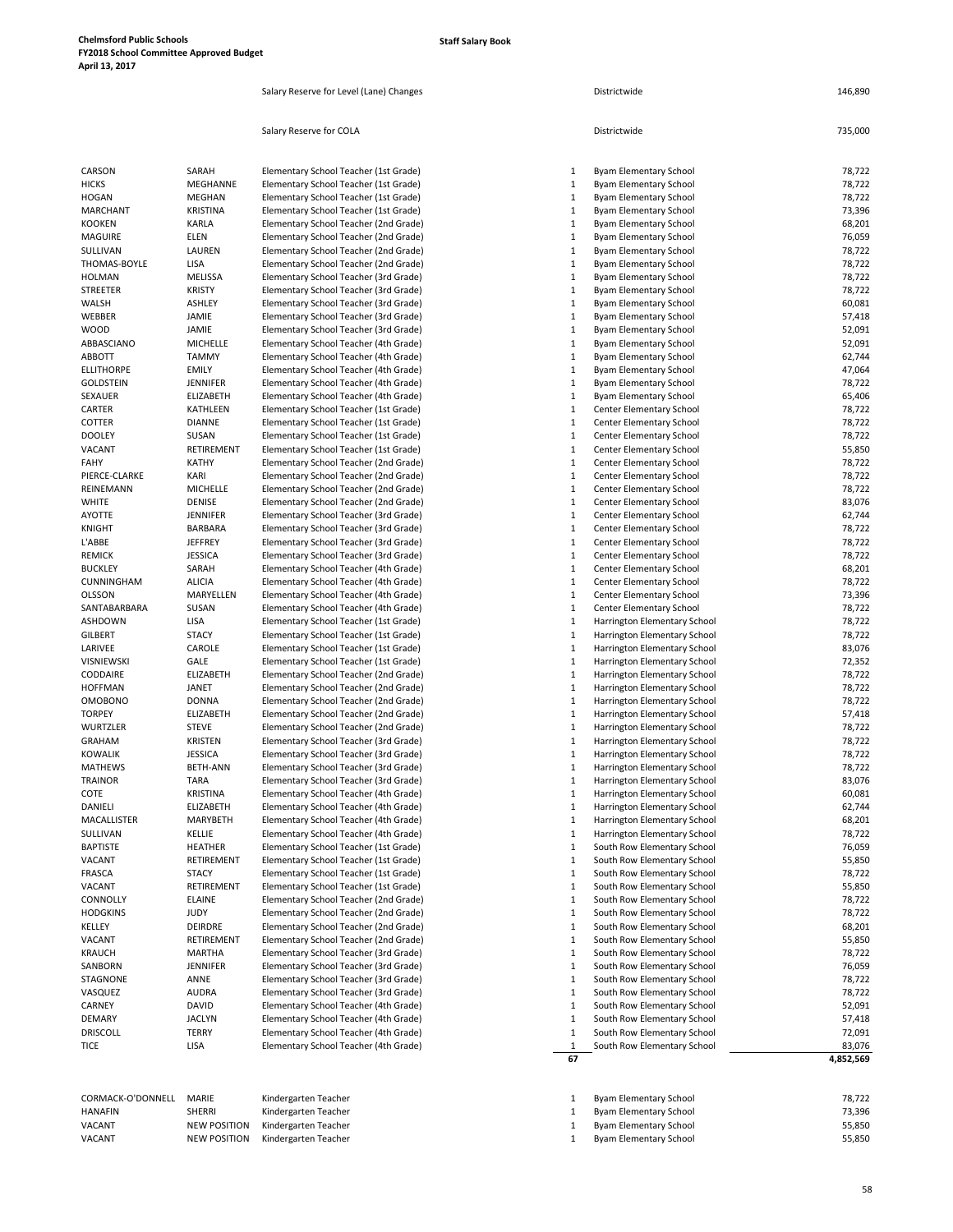## VACANT NEW POSITION Kindergarten Teacher 1 Byam Elementary School 55,850 AHEARN STEPHANIE Kindergarten Teacher 1 Center Elementary School 57,418<br>MCCONNELL BRENDA Kindergarten Teacher 1 Center Elementary School 54,755 MCCONNELL BRENDA Kindergarten Teacher 1 Center Elementary School 54,755<br>1 Center Elementary School 55,850 NACANT NEW POSITION Kindergarten Teacher VACANT NEW POSITION Kindergarten Teacher 1 Center Elementary School 55,850 55,850<br>1 Center Elementary School 55,850 55,850 55,850 55,850 55,850 55,850 55,850 55,850 55,850 55,850 55,850 55,850 VACANT 1 NEW POSITION Kindergarten Teacher 1 Center Elementary School 55,850 55,850<br>1 Harrington Elementary School 53,076 1 Narrington Elementary School 53,076 PRUSSACK 1984 AMY AMY Kindergarten Teacher 1 Harrington Elementary School 83,076<br>1 Harrington Elementary School 1 Harrington Elementary School 78,722 SAWYER ELIZABETH Kindergarten Teacher 1 Harrington Elementary School (SALEX 1 Harrington Elementary School 1 Harrington Elementary School 1 Harrington Elementary School 7 VACANT NEW POSITION Kindergarten Teacher<br>1 NEW POSITION Kindergarten Teacher

|                  |                  |                                                                                                | 17           |                               | 1,083,51.  |
|------------------|------------------|------------------------------------------------------------------------------------------------|--------------|-------------------------------|------------|
|                  |                  |                                                                                                |              |                               |            |
| BAILLARGEON      | DANIELLE         | Middle School Teacher (5th Grade)                                                              | 1            | McCarthy Middle School        | 78,722     |
| CORMIER          | KELLY            | Middle School Teacher (5th Grade)                                                              | $\mathbf{1}$ | McCarthy Middle School        | 78,722     |
| DAIGLE           | DENISE           | Middle School Teacher (5th Grade)                                                              | 1            | McCarthy Middle School        | 72,352     |
| DEVITO           | <b>KATHRYN</b>   | Middle School Teacher (5th Grade)                                                              | $\mathbf{1}$ | McCarthy Middle School        | 83,839     |
| MACPHEE          | <b>JENNIFER</b>  | Middle School Teacher (5th Grade)                                                              | 1            | McCarthy Middle School        | 78,722     |
| MURRAY           | PAMELA           | Middle School Teacher (5th Grade)                                                              | $\mathbf{1}$ | McCarthy Middle School        | 83,076     |
| OTTMAN           | RACHEL           | Middle School Teacher (5th Grade)                                                              | $\mathbf{1}$ | McCarthy Middle School        | 78,722     |
| PANAGIOTAKOS     | <b>CHRISTINE</b> | Middle School Teacher (5th Grade)                                                              | 1            | McCarthy Middle School        | 83,076     |
| SKELTON          | MARY             | Middle School Teacher (5th Grade)                                                              | $\mathbf{1}$ | McCarthy Middle School        | 78,722     |
| SZABLAK          | LINDA            | Middle School Teacher (5th Grade)                                                              | $\mathbf{1}$ | McCarthy Middle School        | 78,722     |
|                  |                  | Superintendent's Budget Recommendation: Reduce 2.0 Middle School Teacher (5th Grade) Positions | $-2$         | <b>McCarthy Middle School</b> | $-111,700$ |
| BAKER            | AMY              | Middle School Teacher (6th Grade)                                                              | $\mathbf{1}$ | McCarthy Middle School        | 73,396     |
| BROCKMYRE-MARTIN | <b>MARY</b>      | Middle School Teacher (6th Grade)                                                              | $\mathbf{1}$ | McCarthy Middle School        | 78,722     |
| FELZANI          | ADAM             | Middle School Teacher (6th Grade)                                                              | $\mathbf{1}$ | McCarthy Middle School        | 83,839     |
| FLANAGAN         | <b>JENNIFER</b>  | Middle School Teacher (6th Grade)                                                              | $\mathbf{1}$ | McCarthy Middle School        | 78,722     |
| GUERRA           | MARY             | Middle School Teacher (6th Grade)                                                              | $\mathbf{1}$ | McCarthy Middle School        | 57,418     |
| LOCOCO           | <b>KAREN</b>     | Middle School Teacher (6th Grade)                                                              | $\mathbf{1}$ | McCarthy Middle School        | 78,722     |
| MAHER            | <b>GLENN</b>     | Middle School Teacher (6th Grade)                                                              | $\mathbf{1}$ | McCarthy Middle School        | 78,722     |
| <b>MARTINES</b>  | LAURIE           | Middle School Teacher (6th Grade)                                                              | $\mathbf{1}$ | McCarthy Middle School        | 78,722     |
| <b>MORIARTY</b>  | MARY             | Middle School Teacher (6th Grade)                                                              | $\mathbf{1}$ | McCarthy Middle School        | 83,076     |
| SKAFF            | <b>LISA ANN</b>  | Middle School Teacher (6th Grade)                                                              | $\mathbf{1}$ | McCarthy Middle School        | 78,722     |
| BAIN             | <b>JACLYN</b>    | Middle School Teacher (5th Grade)                                                              | 1            | Parker Middle School          | 78,722     |
| BRIAND           | KIMBERLY         | Middle School Teacher (5th Grade)                                                              | $\mathbf{1}$ | Parker Middle School          | 78,722     |
| DAY              | SANDRA           | Middle School Teacher (5th Grade)                                                              | $\mathbf{1}$ | Parker Middle School          | 78,722     |
| EASTMAN          | <b>JENNIFER</b>  | Middle School Teacher (5th Grade)                                                              | 1            | Parker Middle School          | 78,722     |
| ENGEL            | SHANNON          | Middle School Teacher (5th Grade)                                                              | $\mathbf{1}$ | Parker Middle School          | 78,722     |
| LEONARD          | <b>NICOLE</b>    | Middle School Teacher (5th Grade)                                                              | $\mathbf{1}$ | Parker Middle School          | 78,722     |
| MERRILL          | SHANNON          | Middle School Teacher (5th Grade)                                                              | 1            | Parker Middle School          | 78,722     |
| MESITE           | <b>DAWN</b>      | Middle School Teacher (5th Grade)                                                              | 1            | Parker Middle School          | 78,722     |
| ASQUITH          | <b>BRENDAN</b>   | Middle School Teacher (6th Grade)                                                              | $\mathbf{1}$ | Parker Middle School          | 78,722     |
| AYLWARD          | <b>JENNIFER</b>  | Middle School Teacher (6th Grade)                                                              | $\mathbf{1}$ | Parker Middle School          | 78,722     |
| CODY             | <b>TRACEY</b>    | Middle School Teacher (6th Grade)                                                              | 1            | Parker Middle School          | 65,406     |
| <b>DINGWELL</b>  | LORINDA          | Middle School Teacher (6th Grade)                                                              | $\mathbf{1}$ | Parker Middle School          | 78,722     |
| HARRIS           | KATHERINE        | Middle School Teacher (6th Grade)                                                              | $\mathbf{1}$ | Parker Middle School          | 78,722     |
| MANGAN           | JULIE            | Middle School Teacher (6th Grade)                                                              | 1            | Parker Middle School          | 69,344     |
| SALMON           | <b>JENNIFER</b>  | Middle School Teacher (6th Grade)                                                              | $\mathbf{1}$ | Parker Middle School          | 83,839     |
| SULESKI          | MICHAEL          | Middle School Teacher (6th Grade)                                                              | 1            | Parker Middle School          | 83,076     |
|                  |                  |                                                                                                | 34           |                               | 2,699,35/  |
|                  |                  |                                                                                                |              |                               |            |
| CURRY            | <b>MOLLY</b>     | Art Teacher                                                                                    | $\mathbf{1}$ | <b>Byam Elementary School</b> | 52,121     |
| JOOS             | DARLEEN          | Art Teacher                                                                                    | 1            | Center Elementary School      | 83,839     |
| ALVES            | MADALENA         | Art Teacher                                                                                    | $\mathbf{1}$ | Chelmsford High School        | 83,839     |
| COGLIANO         | <b>DIANE</b>     | Art Teacher                                                                                    | 1            | Chelmsford High School        | 78,722     |
| <b>CORMACK</b>   | ASHLEY           | Art Teacher                                                                                    | $\mathbf{1}$ | Chelmsford High School        | 65,406     |
| CRAMER           | <b>VIRGINIA</b>  | Art Teacher                                                                                    | 1            | Chelmsford High School        | 83,076     |
| GOVER            | ALLISON          | Art Teacher                                                                                    | $\mathbf{1}$ | Chelmsford High School        | 62,744     |
| KARANGIOZE       | <b>TERESA</b>    | Art Teacher                                                                                    | $\mathbf{1}$ | Chelmsford High School        | 83,839     |
|                  |                  | Superintendent's Budget Recommendation: Reduce 2.0 Art Teacher Positions                       | $-2$         | <b>Chelmsford High School</b> | $-111,700$ |
| AKER             | AMY              | Art Teacher                                                                                    | $\mathbf{1}$ | Harrington Elementary School  | 72,352     |
|                  |                  |                                                                                                |              |                               |            |

| VACANT           | NEW POSITION        | Kindergarten Teacher                                                                            | 1            | Harrington Elementary School    | 55,850     |
|------------------|---------------------|-------------------------------------------------------------------------------------------------|--------------|---------------------------------|------------|
| VACANT           | <b>NEW POSITION</b> | Kindergarten Teacher                                                                            | 1            | Harrington Elementary School    | 55,850     |
| KENNEY           | <b>ROBYN</b>        | Kindergarten Teacher                                                                            | $\mathbf{1}$ | South Row Elementary School     | 78,722     |
|                  |                     |                                                                                                 |              |                                 |            |
| TODD             | MARY                | Kindergarten Teacher                                                                            | $\mathbf{1}$ | South Row Elementary School     | 76,059     |
| VACANT           | <b>NEW POSITION</b> | Kindergarten Teacher                                                                            | $\mathbf{1}$ | South Row Elementary School     | 55,850     |
| VACANT           | <b>NEW POSITION</b> | Kindergarten Teacher                                                                            | $\mathbf{1}$ | South Row Elementary School     | 55,850     |
|                  |                     |                                                                                                 | 17           |                                 | 1,083,519  |
|                  |                     |                                                                                                 |              |                                 |            |
|                  |                     |                                                                                                 |              |                                 |            |
|                  |                     |                                                                                                 |              |                                 |            |
| BAILLARGEON      | DANIELLE            | Middle School Teacher (5th Grade)                                                               | $\mathbf{1}$ | McCarthy Middle School          | 78,722     |
| CORMIER          | KELLY               | Middle School Teacher (5th Grade)                                                               | $\mathbf{1}$ | McCarthy Middle School          | 78,722     |
| DAIGLE           | DENISE              | Middle School Teacher (5th Grade)                                                               | $\mathbf{1}$ | McCarthy Middle School          | 72,352     |
| DEVITO           | <b>KATHRYN</b>      | Middle School Teacher (5th Grade)                                                               | $\mathbf{1}$ | McCarthy Middle School          | 83,839     |
| MACPHEE          | <b>JENNIFER</b>     | Middle School Teacher (5th Grade)                                                               | $\mathbf{1}$ | McCarthy Middle School          | 78,722     |
| MURRAY           | PAMELA              | Middle School Teacher (5th Grade)                                                               | $\mathbf{1}$ | <b>McCarthy Middle School</b>   | 83,076     |
|                  |                     |                                                                                                 |              |                                 |            |
| OTTMAN           | RACHEL              | Middle School Teacher (5th Grade)                                                               | $\mathbf{1}$ | McCarthy Middle School          | 78,722     |
| PANAGIOTAKOS     | <b>CHRISTINE</b>    | Middle School Teacher (5th Grade)                                                               | 1            | McCarthy Middle School          | 83,076     |
| SKELTON          | <b>MARY</b>         | Middle School Teacher (5th Grade)                                                               | $\mathbf{1}$ | McCarthy Middle School          | 78,722     |
| SZABLAK          | LINDA               | Middle School Teacher (5th Grade)                                                               | $\mathbf{1}$ | McCarthy Middle School          | 78,722     |
|                  |                     | Superintendent's Budget Recommendation:  Reduce 2.0 Middle School Teacher (5th Grade) Positions | $-2$         | <b>McCarthy Middle School</b>   | $-111,700$ |
| BAKER            | AMY                 | Middle School Teacher (6th Grade)                                                               | 1            | McCarthy Middle School          | 73,396     |
| BROCKMYRE-MARTIN | <b>MARY</b>         | Middle School Teacher (6th Grade)                                                               | $\mathbf{1}$ | McCarthy Middle School          | 78,722     |
|                  |                     |                                                                                                 |              |                                 |            |
| FELZANI          | ADAM                | Middle School Teacher (6th Grade)                                                               | $\mathbf{1}$ | McCarthy Middle School          | 83,839     |
| FLANAGAN         | <b>JENNIFER</b>     | Middle School Teacher (6th Grade)                                                               | $\mathbf{1}$ | McCarthy Middle School          | 78,722     |
| GUERRA           | <b>MARY</b>         | Middle School Teacher (6th Grade)                                                               | $\mathbf{1}$ | McCarthy Middle School          | 57,418     |
| LOCOCO           | <b>KAREN</b>        | Middle School Teacher (6th Grade)                                                               | $\mathbf{1}$ | McCarthy Middle School          | 78,722     |
| MAHER            | <b>GLENN</b>        | Middle School Teacher (6th Grade)                                                               | $\mathbf{1}$ | McCarthy Middle School          | 78,722     |
| MARTINES         | LAURIE              | Middle School Teacher (6th Grade)                                                               | $\mathbf{1}$ | McCarthy Middle School          | 78,722     |
| MORIARTY         | MARY                | Middle School Teacher (6th Grade)                                                               | $\mathbf{1}$ | McCarthy Middle School          | 83,076     |
|                  | <b>LISA ANN</b>     |                                                                                                 | $\mathbf{1}$ |                                 |            |
| SKAFF            |                     | Middle School Teacher (6th Grade)                                                               |              | McCarthy Middle School          | 78,722     |
| BAIN             | <b>JACLYN</b>       | Middle School Teacher (5th Grade)                                                               | $\mathbf{1}$ | Parker Middle School            | 78,722     |
| BRIAND           | KIMBERLY            | Middle School Teacher (5th Grade)                                                               | $\mathbf{1}$ | Parker Middle School            | 78,722     |
| DAY              | SANDRA              | Middle School Teacher (5th Grade)                                                               | $\mathbf{1}$ | Parker Middle School            | 78,722     |
| EASTMAN          | <b>JENNIFER</b>     | Middle School Teacher (5th Grade)                                                               | 1            | Parker Middle School            | 78,722     |
| ENGEL            | SHANNON             | Middle School Teacher (5th Grade)                                                               | $\mathbf{1}$ | Parker Middle School            | 78,722     |
| LEONARD          | <b>NICOLE</b>       | Middle School Teacher (5th Grade)                                                               | $\mathbf{1}$ | Parker Middle School            | 78,722     |
| MERRILL          | SHANNON             | Middle School Teacher (5th Grade)                                                               | $\mathbf{1}$ | Parker Middle School            | 78,722     |
| MESITE           | <b>DAWN</b>         | Middle School Teacher (5th Grade)                                                               | $\mathbf{1}$ | Parker Middle School            | 78,722     |
| ASQUITH          | <b>BRENDAN</b>      | Middle School Teacher (6th Grade)                                                               | 1            | Parker Middle School            | 78,722     |
|                  |                     |                                                                                                 |              |                                 |            |
| AYLWARD          | <b>JENNIFER</b>     | Middle School Teacher (6th Grade)                                                               | $\mathbf{1}$ | Parker Middle School            | 78,722     |
| CODY             | TRACEY              | Middle School Teacher (6th Grade)                                                               | $\mathbf{1}$ | Parker Middle School            | 65,406     |
| DINGWELL         | LORINDA             | Middle School Teacher (6th Grade)                                                               | $\mathbf{1}$ | Parker Middle School            | 78,722     |
| HARRIS           | KATHERINE           | Middle School Teacher (6th Grade)                                                               | $\mathbf{1}$ | Parker Middle School            | 78,722     |
| MANGAN           | JULIE               | Middle School Teacher (6th Grade)                                                               | $\mathbf{1}$ | Parker Middle School            | 69,344     |
| SALMON           | <b>JENNIFER</b>     | Middle School Teacher (6th Grade)                                                               | $\mathbf{1}$ | Parker Middle School            | 83,839     |
| SULESKI          | MICHAEL             | Middle School Teacher (6th Grade)                                                               | 1            | Parker Middle School            | 83,076     |
|                  |                     |                                                                                                 | 34           |                                 | 2,699,354  |
|                  |                     |                                                                                                 |              |                                 |            |
|                  |                     |                                                                                                 |              |                                 |            |
|                  |                     |                                                                                                 |              |                                 |            |
| CURRY            | <b>MOLLY</b>        | Art Teacher                                                                                     | 1            | Byam Elementary School          | 52,121     |
| JOOS             | DARLEEN             | Art Teacher                                                                                     | 1            | <b>Center Elementary School</b> | 83,839     |
| ALVES            | MADALENA            | Art Teacher                                                                                     | 1            | Chelmsford High School          | 83,839     |
| COGLIANO         | <b>DIANE</b>        | Art Teacher                                                                                     | $\mathbf{1}$ | Chelmsford High School          | 78,722     |
| CORMACK          | ASHLEY              | Art Teacher                                                                                     | 1            | Chelmsford High School          | 65,406     |
| CRAMER           | <b>VIRGINIA</b>     | Art Teacher                                                                                     | $\mathbf{1}$ | Chelmsford High School          | 83,076     |
|                  |                     |                                                                                                 |              |                                 |            |
| GOVER            | <b>ALLISON</b>      | Art Teacher                                                                                     | $\mathbf{1}$ | Chelmsford High School          | 62,744     |
| KARANGIOZE       | TERESA              | Art Teacher                                                                                     | 1            | Chelmsford High School          | 83,839     |
|                  |                     | Superintendent's Budget Recommendation: Reduce 2.0 Art Teacher Positions                        | $-2$         | <b>Chelmsford High School</b>   | $-111,700$ |
| AKER             | AMY                 | Art Teacher                                                                                     | $\mathbf{1}$ | Harrington Elementary School    | 72,352     |
| VACANT           | RETIREMENT          | Art Teacher                                                                                     | $\mathbf{1}$ | <b>McCarthy Middle School</b>   | 55,850     |
| KILEY            | SARAH               | Art Teacher                                                                                     | $\mathbf{1}$ | McCarthy Middle School          | 72,352     |
| ADLER            | ANITA               | Art Teacher                                                                                     | $\mathbf{1}$ | Parker Middle School            | 83,076     |
| BUCK             | <b>RHONDA</b>       | Art Teacher                                                                                     | 0.4          | Parker Middle School            | 21,860     |
| CRISTANTIELLO    | JANE                | Art Teacher                                                                                     | 1            | South Row Elementary School     | 78,722     |
|                  |                     |                                                                                                 | 11.4         |                                 | 866,097    |
|                  |                     |                                                                                                 |              |                                 |            |
|                  |                     |                                                                                                 |              |                                 |            |
|                  |                     |                                                                                                 |              |                                 |            |
| <b>SHUPE</b>     | ANDREW              | <b>Business Teacher</b>                                                                         | 1            | Chelmsford High School          | 72,352     |
| SOUSA            | <b>THOMAS</b>       | <b>Business Teacher</b>                                                                         | $\mathbf{1}$ | Chelmsford High School          | 78,722     |

**3 211,154**

### **Staff Salary Book**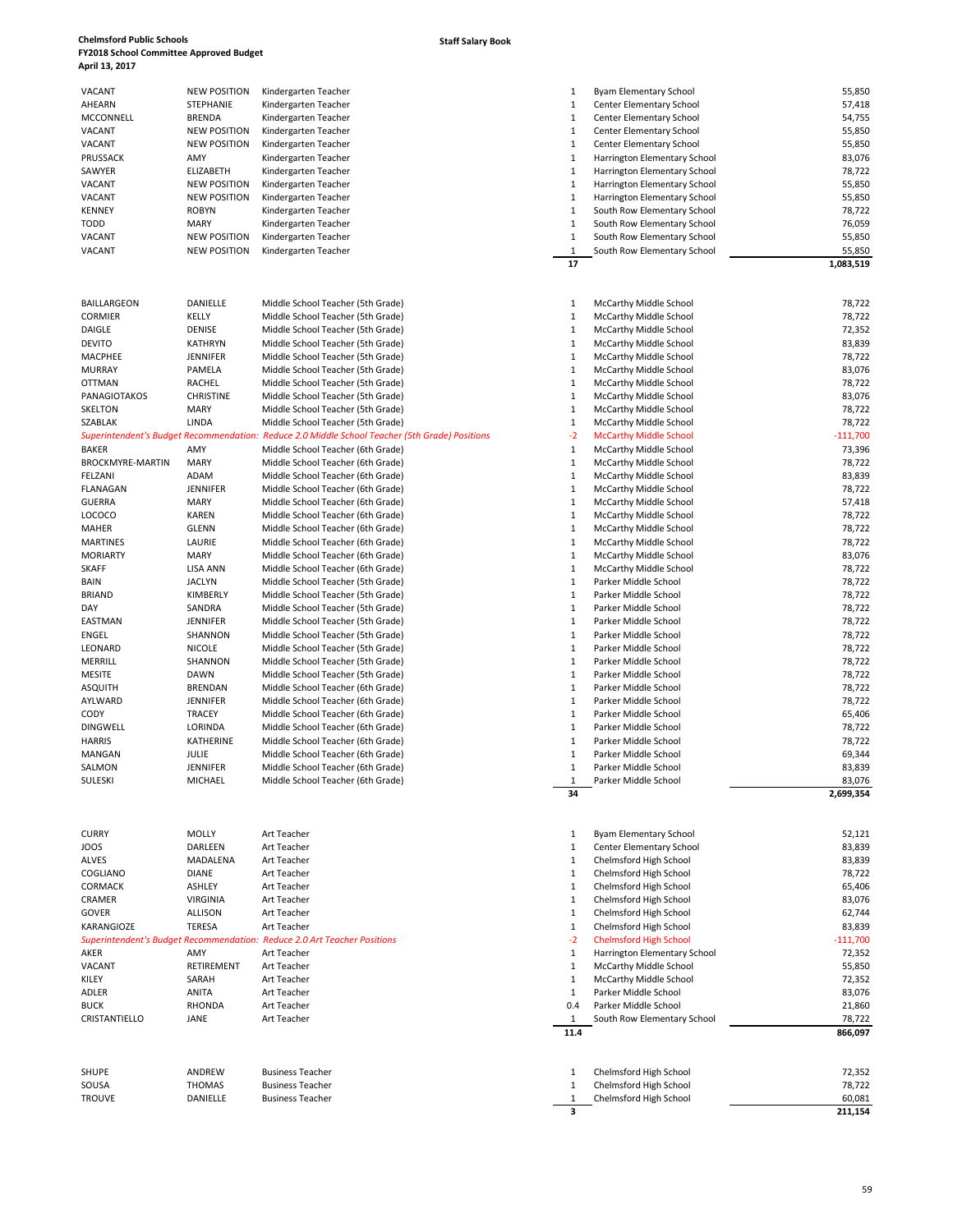### **Staff Salary Book**

| ABOELSAAD             | DAWN            | English Teacher                                                                 | 1              | Chelmsford High School        | 78,722    |
|-----------------------|-----------------|---------------------------------------------------------------------------------|----------------|-------------------------------|-----------|
| ARENA                 | <b>NANCY</b>    | English Teacher                                                                 | 1              | Chelmsford High School        | 83,076    |
| <b>BARTOS</b>         | <b>MATTHEW</b>  | English Teacher                                                                 | 1              | Chelmsford High School        | 83,839    |
| <b>BLAKLEY</b>        | MARGARET        | English Teacher                                                                 | 1              | Chelmsford High School        | 83,839    |
|                       |                 |                                                                                 |                |                               |           |
| CARPENITO             | SAMUEL          | English Teacher                                                                 | $\mathbf{1}$   | Chelmsford High School        | 62,744    |
| COURTEMANCHE          | <b>STEVEN</b>   | English Teacher                                                                 | $\mathbf{1}$   | Chelmsford High School        | 83,839    |
| <b>KAVERUD</b>        | <b>KRISTINA</b> | <b>English Teacher</b>                                                          | $\mathbf{1}$   | Chelmsford High School        | 83,076    |
| <b>PARATO</b>         | LISA            | English Teacher                                                                 | $\mathbf{1}$   | Chelmsford High School        | 78,722    |
| PARSONS               | <b>RYAN</b>     | English Teacher                                                                 | $\mathbf{1}$   | Chelmsford High School        | 68,201    |
| SANDERS               | <b>CLAYTON</b>  | English Teacher                                                                 | $\mathbf{1}$   | Chelmsford High School        | 65,406    |
| SANDHOLM              | <b>CYNTHIA</b>  | English Teacher                                                                 | $\mathbf{1}$   | Chelmsford High School        | 83,076    |
|                       |                 |                                                                                 |                |                               |           |
| SHEA                  | MICHAEL         | English Teacher                                                                 | $\mathbf{1}$   | Chelmsford High School        | 78,722    |
| SHEEHAN               | <b>JUDITH</b>   | English Teacher                                                                 | $\mathbf{1}$   | Chelmsford High School        | 83,076    |
| <b>VAN BLARCOM</b>    | IAN             | English Teacher                                                                 | $\mathbf{1}$   | Chelmsford High School        | 78,722    |
| VARGA                 | ERIK            | English Teacher                                                                 | $\mathbf{1}$   | Chelmsford High School        | 76,059    |
| VACANT                | RETIREMENT      | English Teacher                                                                 | 1              | Chelmsford High School        | 55,850    |
| <b>COURTNEY</b>       | DANA            | English Teacher                                                                 | $\mathbf{1}$   | McCarthy Middle School        | 68,201    |
| <b>HOULE</b>          | KATHERINE       | English Teacher                                                                 | $\mathbf{1}$   | McCarthy Middle School        | 65,406    |
|                       | <b>JOANNE</b>   |                                                                                 | $\mathbf{1}$   |                               |           |
| <b>KALABOKIS</b>      |                 | English Teacher                                                                 |                | McCarthy Middle School        | 71,144    |
| <b>MCMAHON</b>        | MELISSA         | English Teacher                                                                 | $\mathbf{1}$   | McCarthy Middle School        | 76,059    |
| REGAN                 | SUSAN           | English Teacher                                                                 | 1              | McCarthy Middle School        | 76,059    |
| COURTEMANCHE          | KARA            | English Teacher                                                                 | 1              | Parker Middle School          | 60,081    |
| <b>DENSON</b>         | MICHELE         | English Teacher                                                                 | 1              | Parker Middle School          | 83,839    |
| <b>KISH</b>           | SHEILA          | English Teacher                                                                 | $\mathbf{1}$   | Parker Middle School          | 76,059    |
| <b>MCCLURE</b>        | <b>STEPHEN</b>  | English Teacher                                                                 | 1              | Parker Middle School          | 78,722    |
|                       |                 |                                                                                 |                |                               |           |
|                       |                 |                                                                                 | 25             |                               | 1,882,539 |
|                       |                 |                                                                                 |                |                               |           |
|                       |                 |                                                                                 |                |                               |           |
| <b>MURPHY</b>         | <b>JOAN</b>     | Family Life Consumer Science Teacher                                            | 1              | Chelmsford High School        | 78,722    |
|                       |                 |                                                                                 |                |                               |           |
|                       |                 |                                                                                 |                |                               |           |
|                       | <b>MAURA</b>    | <b>Health Teacher</b>                                                           |                |                               | 72,352    |
| <b>DEVANEY</b>        |                 |                                                                                 | 1              | Chelmsford High School        |           |
| <b>DIBBLE</b>         | <b>MATTHEW</b>  | <b>Health Teacher</b>                                                           | $\mathbf{1}$   | Chelmsford High School        | 78,722    |
| <b>KOBRENSKI</b>      | <b>REBECCA</b>  | <b>Health Teacher</b>                                                           | $\mathbf{1}$   | Chelmsford High School        | 78,722    |
| <b>GERMAIN</b>        | <b>TRACEY</b>   | <b>Health Teacher</b>                                                           | 1              | McCarthy Middle School        | 78,722    |
| <b>LYONS</b>          | <b>KRISTEN</b>  | <b>Health Teacher</b>                                                           | $\mathbf{1}$   | McCarthy Middle School        | 78,722    |
| <b>PARKS</b>          | ANGELA          | <b>Health Teacher</b>                                                           | $\mathbf{1}$   | Parker Middle School          | 78,722    |
| SULLIVAN              | MICHAEL         | <b>Health Teacher</b>                                                           | $\mathbf{1}$   | Parker Middle School          | 62,744    |
|                       |                 |                                                                                 |                |                               |           |
|                       |                 |                                                                                 |                |                               |           |
|                       |                 |                                                                                 | $\overline{ }$ |                               | 528,704   |
|                       |                 |                                                                                 |                |                               |           |
|                       |                 |                                                                                 |                |                               |           |
|                       |                 |                                                                                 |                |                               |           |
| ARRINGTON             | <b>ERICA</b>    | <b>Mathematics Teacher</b>                                                      | 1              | Chelmsford High School        | 83,076    |
| <b>BEATO</b>          | <b>EDUARDO</b>  | <b>Mathematics Teacher</b>                                                      | $\mathbf{1}$   | Chelmsford High School        | 52,121    |
| BLAGG                 | <b>KAREN</b>    | <b>Mathematics Teacher</b>                                                      | $\mathbf{1}$   | Chelmsford High School        | 78,722    |
| <b>DESHLER</b>        | <b>BRYAN</b>    | <b>Mathematics Teacher</b>                                                      | $\mathbf{1}$   | Chelmsford High School        | 62,744    |
| <b>DOULAMIS</b>       | KATHERINE       | <b>Mathematics Teacher</b>                                                      | $\mathbf{1}$   | Chelmsford High School        | 78,722    |
| <b>DUSSAULT</b>       | <b>JENNIFER</b> | <b>Mathematics Teacher</b>                                                      | $\mathbf{1}$   | Chelmsford High School        | 60,475    |
| <b>GAFFNEY</b>        | LEAH            | <b>Mathematics Teacher</b>                                                      | $\mathbf{1}$   | Chelmsford High School        | 78,722    |
|                       |                 |                                                                                 |                |                               |           |
| <b>HUNT</b>           | <b>ILYSSA</b>   | <b>Mathematics Teacher</b>                                                      | 1              | Chelmsford High School        | 78,722    |
| KIERNAN-BELL          | <b>NANCY</b>    | <b>Mathematics Teacher</b>                                                      | $\mathbf{1}$   | Chelmsford High School        | 78,722    |
| MARSHALL              | ERIN            | <b>Mathematics Teacher</b>                                                      | $\mathbf{1}$   | Chelmsford High School        | 83,076    |
| <b>MCINTYRE</b>       | ZACHARY         | <b>Mathematics Teacher</b>                                                      | 1              | Chelmsford High School        | 78,722    |
| MCMANUS               | JENNIFER        | Mathematics Teacher                                                             |                | Chelmsford High School        | 78,722    |
| <b>ROBERTS</b>        | <b>PATRICIA</b> | <b>Mathematics Teacher</b>                                                      | 1              | Chelmsford High School        | 83,076    |
|                       |                 |                                                                                 |                |                               |           |
| <b>ROBILLARD</b>      | SCOTT           | <b>Mathematics Teacher</b>                                                      | $\mathbf{1}$   | Chelmsford High School        | 78,722    |
| <b>SILK</b>           | LINDSEY         | <b>Mathematics Teacher</b>                                                      | $\mathbf{1}$   | Chelmsford High School        | 66,597    |
| SWANSON               | ALEXANDRA       | <b>Mathematics Teacher</b>                                                      | $\mathbf{1}$   | Chelmsford High School        | 65,406    |
| <b>VITALE</b>         | <b>JACLYN</b>   | <b>Mathematics Teacher</b>                                                      | 1              | Chelmsford High School        | 65,406    |
| WILLIAMS              | DANIEL          | <b>Mathematics Teacher</b>                                                      | 1              | Chelmsford High School        | 65,406    |
| <b>WITTE</b>          | <b>MATTHEW</b>  | <b>Mathematics Teacher</b>                                                      | 1              | Chelmsford High School        | 78,722    |
|                       |                 | Superintendent's Budget Recommendation: Reduce 1.0 Mathematics Teacher Position | $-1$           |                               |           |
|                       |                 |                                                                                 |                | <b>Chelmsford High School</b> | $-55,850$ |
| GALLAGHER             | <b>THOMAS</b>   | <b>Mathematics Teacher</b>                                                      | $\mathbf{1}$   | McCarthy Middle School        | 72,352    |
| <b>HESLIN</b>         | <b>JACKELYN</b> | <b>Mathematics Teacher</b>                                                      | 1              | McCarthy Middle School        | 76,059    |
| LUCENTE               | <b>KATHRYN</b>  | <b>Mathematics Teacher</b>                                                      | $\mathbf{1}$   | McCarthy Middle School        | 83,076    |
| <b>MEANEY</b>         | DANIELLE        | <b>Mathematics Teacher</b>                                                      | $\mathbf{1}$   | McCarthy Middle School        | 73,396    |
| SCHEINBART            | CAROL           | <b>Mathematics Teacher</b>                                                      | 1              | McCarthy Middle School        | 83,839    |
| VACANT                | RETIREMENT      | <b>Mathematics Teacher</b>                                                      | 1              | Parker Middle School          | 55,850    |
|                       |                 |                                                                                 |                |                               |           |
| <b>DALTON</b>         | AMANDA          | <b>Mathematics Teacher</b>                                                      | 1              | Parker Middle School          | 65,406    |
| <b>KEOHANE</b>        | THERESE         | <b>Mathematics Teacher</b>                                                      | $\mathbf{1}$   | Parker Middle School          | 78,722    |
| <b>WING</b>           | PAUL            | <b>Mathematics Teacher</b>                                                      | 1              | Parker Middle School          | 80,330    |
|                       |                 |                                                                                 | 27             |                               | 2,009,058 |
|                       |                 |                                                                                 |                |                               |           |
|                       |                 |                                                                                 |                |                               |           |
| GRABER                | <b>MATTHEW</b>  | Music Teacher                                                                   | 1              | Byam Elementary School        | 60,081    |
|                       |                 |                                                                                 |                |                               |           |
| <b>ERRGONG-WEIDER</b> | MEGAN           | Music Teacher                                                                   | 1              | Center Elementary School      | 78,722    |
| <b>COCHRAN</b>        | LAUREN          | Music Teacher                                                                   | 1              | Chelmsford High School        | 83,076    |
| COMEAU                | KATE            | Music Teacher                                                                   | 1              | Chelmsford High School        | 78,722    |
| <b>ROEDER</b>         | AMANDA          | Music Teacher                                                                   | 1              | Chelmsford High School        | 76,059    |
| SEXAUER               | MATTHEW         | Music Teacher                                                                   | 1              | Chelmsford High School        | 78,722    |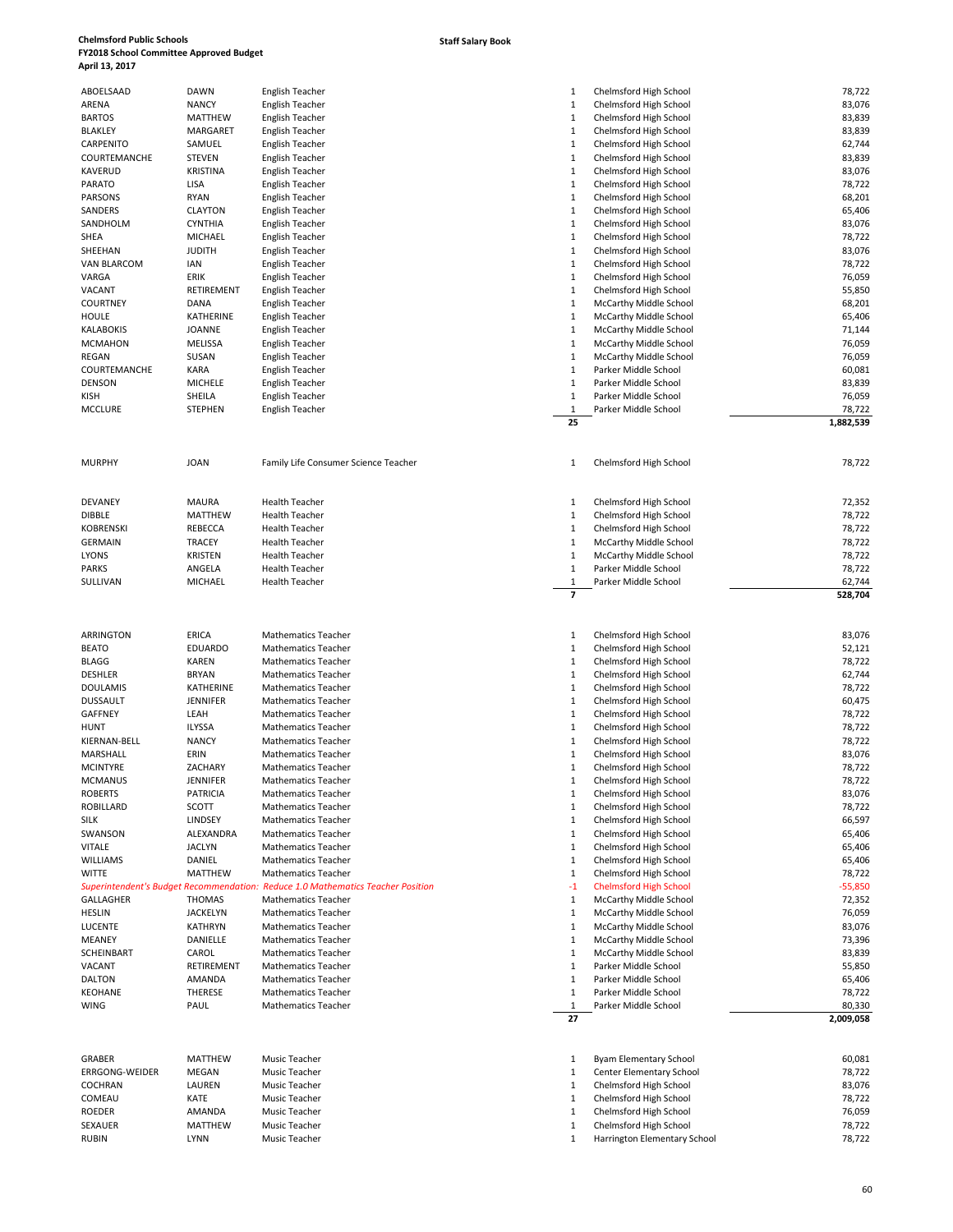**Staff Salary Book**

| <b>AQUILINA</b>        | <b>DAVID</b>            | Music Teacher                      | 0.5                         | McCarthy Middle School                           | 26,046           |
|------------------------|-------------------------|------------------------------------|-----------------------------|--------------------------------------------------|------------------|
| LACASSE                | <b>ALLISON</b>          | Music Teacher                      | $\mathbf{1}$                | McCarthy Middle School                           | 78,722           |
| RICHARDSON             | <b>JODI</b>             | Music Teacher                      | 1                           | McCarthy Middle School                           | 78,722           |
| <b>SLOCUM</b>          | SUSAN                   | Music Teacher                      | $\mathbf{1}$                | McCarthy Middle School                           | 83,076           |
| <b>WRIGHT</b>          | SEAN                    | Music Teacher                      | 1                           | McCarthy Middle School                           | 68,201           |
| LINSNER                | ERIC                    | Music Teacher                      | $\mathbf{1}$                | Parker Middle School                             | 72,352           |
| TIANO                  | LISA                    | Music Teacher                      | 0.9                         | Parker Middle School                             | 61,211           |
| <b>COOPER</b>          | AMANDA                  | Music Teacher                      | 1                           | South Row Elementary School                      | 57,546           |
|                        |                         |                                    | 14.4                        |                                                  | 1,059,978        |
|                        |                         |                                    |                             |                                                  |                  |
| D'AMATO                | CONCETTA                | <b>Physical Education Teacher</b>  | 0.2                         | Byam Elementary School                           | 9,413            |
| MCELROY-YEIDER         | <b>COURTNEY</b>         | Physical Education Teacher         | $\mathbf{1}$                | Byam Elementary School                           | 65,406           |
| <b>GARTNER</b>         | <b>DONALD</b>           | Physical Education Teacher         | $\mathbf{1}$                | Center Elementary School                         | 60,081           |
| <b>GRAHAM</b>          | <b>REBECCA</b>          | Physical Education Teacher         | $\mathbf{1}$                | Chelmsford High School                           | 68,013           |
| <b>GUARENTE</b>        | <b>MATTHEW</b>          | <b>Physical Education Teacher</b>  | $\mathbf{1}$                | Chelmsford High School                           | 52,091           |
| MARSHALL               | MICHAEL                 | Physical Education Teacher         | $\mathbf{1}$                | Chelmsford High School                           | 78,722           |
| SLOAN                  | MICHELE                 | Physical Education Teacher         | $\mathbf{1}$                | Chelmsford High School                           | 83,076           |
| KIVI                   | <b>TANYA</b>            | <b>Physical Education Teacher</b>  | $\mathbf{1}$                | Harrington Elementary School                     | 83,839           |
| GRAHAM                 | <b>PATRICK</b>          | Physical Education Teacher         | $\mathbf{1}$                | McCarthy Middle School                           | 78,722           |
| <b>KLICK-MCHUGH</b>    | <b>CAITLIN</b>          | Physical Education Teacher         | $\mathbf{1}$                | McCarthy Middle School                           | 83,076           |
| <b>SHERLOCK</b>        | <b>JOHN</b>             | <b>Physical Education Teacher</b>  | $1\,$                       | McCarthy Middle School                           | 78,722           |
| <b>JOWETT</b>          | LINDA                   | Physical Education Teacher         | $\mathbf 1$                 | Parker Middle School                             | 72,352           |
| <b>MCCARTHY</b>        | GARRETT                 | Physical Education Teacher         | $\mathbf{1}$                | Parker Middle School                             | 78,722           |
| <b>BROWN</b>           | <b>REBECCA</b>          | Physical Education Teacher         | $\mathbf{1}$                | South Row Elementary School                      | 54.650           |
|                        |                         |                                    | 13.2                        |                                                  | 946,883          |
|                        |                         |                                    |                             |                                                  |                  |
| <b>ACHESON</b>         | <b>BRIAN</b>            | Science Teacher                    | 1                           | Chelmsford High School                           | 81,091           |
| <b>BRUELL</b>          | CAROL                   | Science Teacher                    | 1<br>$\mathbf{1}$           | Chelmsford High School                           | 83,076           |
| <b>COLLINS</b>         | DEBRA                   | Science Teacher                    |                             | Chelmsford High School                           | 83,076           |
| <b>DEMERS</b>          | <b>MICHAEL</b>          | Science Teacher                    | $\mathbf{1}$                | Chelmsford High School                           | 69,823           |
| <b>DUSSAULT</b>        | <b>JASON</b><br>COLLEEN | Science Teacher<br>Science Teacher | $\mathbf{1}$<br>$\mathbf 1$ | Chelmsford High School<br>Chelmsford High School | 78,722<br>71,144 |
| KELLY<br><b>KENDER</b> | MICHELLE                | Science Teacher                    | $\mathbf 1$                 |                                                  | 78,722           |
| PECORA                 | <b>JOHN</b>             | Science Teacher                    | $\mathbf{1}$                | Chelmsford High School<br>Chelmsford High School | 78,722           |
| PIERSON                | ABIGAIL                 | Science Teacher                    | $\mathbf{1}$                | Chelmsford High School                           | 68,201           |
| <b>RONKIN</b>          | MIKHAIL                 | Science Teacher                    | $\mathbf{1}$                | Chelmsford High School                           | 57,418           |
| SCOTT                  | <b>GORDON</b>           | Science Teacher                    | $\mathbf{1}$                | Chelmsford High School                           | 78,722           |
| <b>STEEVES</b>         | <b>DAVID</b>            | Science Teacher                    | $\mathbf 1$                 | Chelmsford High School                           | 83,076           |
| TANINI                 | LINDA                   | Science Teacher                    | $\mathbf 1$                 | Chelmsford High School                           | 87,938           |
| TYLENDA                | <b>JESSICA</b>          | Science Teacher                    | $\mathbf{1}$                | Chelmsford High School                           | 83,076           |
| WARD                   | <b>JASON</b>            | Science Teacher                    | $\mathbf{1}$                | Chelmsford High School                           | 72,091           |
| <b>WICKHAM</b>         | LUCAS                   | Science Teacher                    | 1                           | Chelmsford High School                           | 69,823           |
| VACANT                 | VACANT                  | Science Safety Supervisor Stipend  |                             | Chelmsford High School                           | 900              |
| BIBBER-DELTRECCO       | CAROLINE                | Science Teacher                    | 1                           | McCarthy Middle School                           | 83,076           |
| <b>BONNAR</b>          | <b>ROSLYN</b>           | Science Teacher                    | $\mathbf{1}$                | McCarthy Middle School                           | 78,722           |
| <b>GUERRA</b>          | WILLIAM                 | Science Teacher                    | $\mathbf{1}$                | McCarthy Middle School                           | 65,406           |
| HILL                   | KATHERINE               | Science Teacher                    | $\mathbf{1}$                | McCarthy Middle School                           | 57,418           |
| <b>MCCARTHY</b>        | JACQUELINE              | Science Teacher                    | 1                           | McCarthy Middle School                           | 78,722           |
| <b>BRUYN</b>           | PETER                   | Science Teacher                    | $\mathbf{1}$                | Parker Middle School                             | 78,722           |
| CARLSON                | <b>CHRISTINE</b>        | Science Teacher                    | 1                           | Parker Middle School                             | 57,418           |
| MAYOTTE                | BARBARA                 | Science Teacher                    | 1                           | Parker Middle School                             | 72,352           |
| <b>MORTON</b>          | LISA                    | Science Teacher                    | $\mathbf{1}$                | Parker Middle School                             | 78,722           |
|                        |                         |                                    | 25                          |                                                  | 1,876,175        |
|                        |                         |                                    |                             |                                                  |                  |
| <b>ANTETOMASO</b>      | MARY                    | Social Studies Teacher             | $\mathbf{1}$                | Chelmsford High School                           | 78,722           |
| <b>BURLAND</b>         | <b>JASON</b>            | Social Studies Teacher             | $\mathbf{1}$                | Chelmsford High School                           | 71,144           |
| COLE                   | <b>BENJAMIN</b>         | Social Studies Teacher             | $\mathbf{1}$                | Chelmsford High School                           | 78,722           |
| <b>DOAK</b>            | <b>JENNIFER</b>         | Social Studies Teacher             | $\mathbf{1}$                | Chelmsford High School                           | 78,722           |
| <b>DURKIN</b>          | <b>JULIE</b>            | Social Studies Teacher             | $\mathbf{1}$                | Chelmsford High School                           | 68,201           |
| <b>GILBERT</b>         | STEPHANIE               | Social Studies Teacher             | $\mathbf{1}$                | Chelmsford High School                           | 80,330           |
| GREENE                 | JEREMY                  | Social Studies Teacher             | $\mathbf{1}$                | Chelmsford High School                           | 83,076           |
| LAFLAMME               | <b>KATHRYN</b>          | Social Studies Teacher             | $\mathbf{1}$                | Chelmsford High School                           | 78,722           |
| O'KEEFE                | <b>MICHAEL</b>          | Social Studies Teacher             | $\mathbf{1}$                | Chelmsford High School                           | 78,722           |
| <b>RICHTER</b>         | DANIEL                  | Social Studies Teacher             | $\mathbf{1}$                | Chelmsford High School                           | 68,201           |
| SHOLDS                 | KIMBERLY                | Social Studies Teacher             | $\mathbf{1}$                | Chelmsford High School                           | 57,418           |
| STAVELEY               | <b>JONATHAN</b>         | Social Studies Teacher             | $\mathbf{1}$                | Chelmsford High School                           | 78,722           |
| SULLIVAN               | <b>KATHRYN</b>          | Social Studies Teacher             | $\mathbf{1}$                | Chelmsford High School                           | 83,076           |
| <b>VITALE</b>          | CRAIG                   | Social Studies Teacher             | $\mathbf{1}$                | Chelmsford High School                           | 73,396           |
| ZOPES                  | PETER                   | Social Studies Teacher             | $\mathbf{1}$                | Chelmsford High School                           | 83,076           |
| CARUSO                 | PAUL                    | Social Studies Teacher             | $\mathbf{1}$                | McCarthy Middle School                           | 78,722           |
| LANOUETTE              | CATHERINE               | Social Studies Teacher             | $\mathbf{1}$                | McCarthy Middle School                           | 78,722           |
| <b>LIVINGSTON</b>      | SHAUN                   | Social Studies Teacher             | $\mathbf{1}$                | McCarthy Middle School                           | 73,396           |

### AQUILINA DAVID Music Teacher 0.5 McCarthy Middle School 26,046 LACASSE ALLISON Music Teacher 1 McCarthy Middle School 78,722 RICHARDSON JODI Music Teacher 1 McCarthy Middle School 78,722<br>1 McCarthy Middle School 1 McCarthy Middle School 83,076 McCarthy Middle School 83,076<br>
McCarthy Middle School 68,201 MRIGHT SEAN Music Teacher (1989) SEAN Music Teacher 1 McCarthy Middle School 68,201<br>1 McCarthy Middle School 68,201 68,201 Searcher 1 McCarthy Middle School 68,201 72.352 LINSNER ERIC Music Teacher 1 Parker Middle School 72,352 TIANO LISA Music Teacher 0.9 Parker Middle School 61,211  $\frac{1}{14.4}$  South Row Elementary School **14.4 1,059,978** D'AMATO CONCETTA Physical Education Teacher enterty and the material of the SAM Elementary School 1.<br>1 Byam Elementary School 1 Byam Elementary School 65,406 65,406 1 Byam Elementary School 65,406<br>1 Center Elementary School 60,081 GRAHAM REBECCA Physical Education Teacher 1 Chelmsford High School 68,013 GUARENTE MATTHEW Physical Education Teacher 1 Chelmsford High School 52,091 Chelmsford High School 78,722<br>Chelmsford High School 78,722 SLOAN 1992 MICHELE Physical Education Teacher 1 Chelms 1 Chelmsford High School 83,076<br>1 Marrington Flementary School 83,839 Microsoft Research 1 Chelmsford High School 83,839<br>1 Marrington Flementary School 83,839 Microsof KIVI TANYA Physical Education Teacher 1 Harrington Elementary School 83,839 GRAHAM PATRICK Physical Education Teacher 1 McCarthy Middle School 78,722 1 McCarthy Middle School 83,076<br>1 McCarthy Middle School 83,076 McCarthy Middle School JOWETT LINDA Physical Education Teacher 1 Parker Middle School 72,352 MCCARTHY GARRETT Physical Education Teacher 1 Parker Middle School 78,722 BROWN REBECCA Physical Education Teacher 1 South Row Elementary School 54,650<br>13.2 **13.2 946,883** ACHESON BRIAN Science Teacher المستخدم المستخدم والمستخدم المستخدم المستخدم المستخدم المستخدم المستخدم المستخدم ال<br>1 Chelmsford High School 83,076 (183,076 مستخدم المستخدم المستخدم المستخدم المستخدم المستخدم المستخدم المس BRUELL CAROL Science Teacher 1 Chelmsford High School 83,076 Chelmsford High School 83,076<br>Chelmsford High School 83,076<br>69.823 DEMERS MICHAEL Science Teacher 1 Chelmsford High School 69,823 DUSSAULT JASON Science Teacher 1 Chelmsford High School 78,722 1 Chelmsford High School 71,144<br>1 Chelmsford High School 78,722 Chelmsford High School 78,722<br>Chelmsford High School 78,722 PECORA JOHN Science Teacher 1 Chelmsford High School 78,722 1 Chelmsford High School 68,201 1 Chelmsford High School 57,418<br>1 Chelmsford High School 578,722 1 Chelmsford High School 78,722<br>1 Chelmsford High School 78,076 Chelmsford High School 83,076<br>Chelmsford High School 87.938 TANINI LINDA Science Teacher 1 Chelmsford High School 87,938 Tylenda 1 Chelmsford High School 83,076<br>1 Chelmsford High School 83,076 83,076 1 Chelmsford High School 72,091<br>1 Chelmsford High School 72,091 69,823 Chelmsford High School VACANT VACANT Science Safety Supervisor Stipend Chelmsford High School 900 BIBBER-DELTRECCO CAROLINE Science Teacher 1 McCarthy Middle School 83,076 1 McCarthy Middle School 78,722<br>1 McCarthy Middle School 76,406 McCarthy Middle School 65,406<br>McCarthy Middle School 67,418 1 McCarthy Middle School 1 McCarthy Middle School 78,722 BRUYN PETER Science Teacher 1 Parker Middle School 1 Parker Middle School 78,722 1 Parker Middle School 57,418 MAYOTTE BARBARA Science Teacher 1 Parker Middle School 72,352 MORTON LISA Science Teacher 1 Parker Middle School 78,722 **25 1,876,175** ANTETOMASO MARY Social Studies Teacher 1 Chelmsford High School 78,722 BURLAND JASON Social Studies Teacher 1 Chelmsford High School 71,144 COLE BENJAMIN Social Studies Teacher 1 Chelmsford High School 78,722 1 Chelmsford High School 78,722<br>1 Chelmsford High School 78,201 DURKIN JULIE Social Studies Teacher 1 Chelmsford High School 68,201 GILBERT STEPHANIE Social Studies Teacher 1 Chelmsford High School 80,330 and 80,330 GREENE JEREMY Social Studies Teacher 1 Chelmsford High School 83,076 1 Chelmsford High School 1 Chelmsford High School 1 Chelmsford High School 1 Chelmsford High School 28,722 1 Chelmsford High School 1 Chelmsford High School 68,201<br>1 Chelmsford High School 67 418 1 Chelmsford High School 78,722

LIVINGSTON SHAUN Social Studies Teacher 1 McCarthy Middle School 73,396

SWEENEY BRITNI Social Studies Teacher 1 McCarthy Middle School 60,081 CASEY LAURA Social Studies Teacher 1 Parker Middle School 78,722 JEAN ASHLEY Social Studies Teacher 1 Parker Middle School 54,755 KENNEDY JEAN Social Studies Teacher 1 Parker Middle School 83,076

Social Studies Teacher 1 May 2012 1 May 2014 1 May 2014 1 May 2014 1 May 2014 1 May 2014 1 May 2014 1 May 2014 1 May 2014 1 May 2014 1 May 2014 1 May 2014 1 May 2014 1 May 2014 1 May 2014 1 May 2014 1 May 2014 1 May 2014 1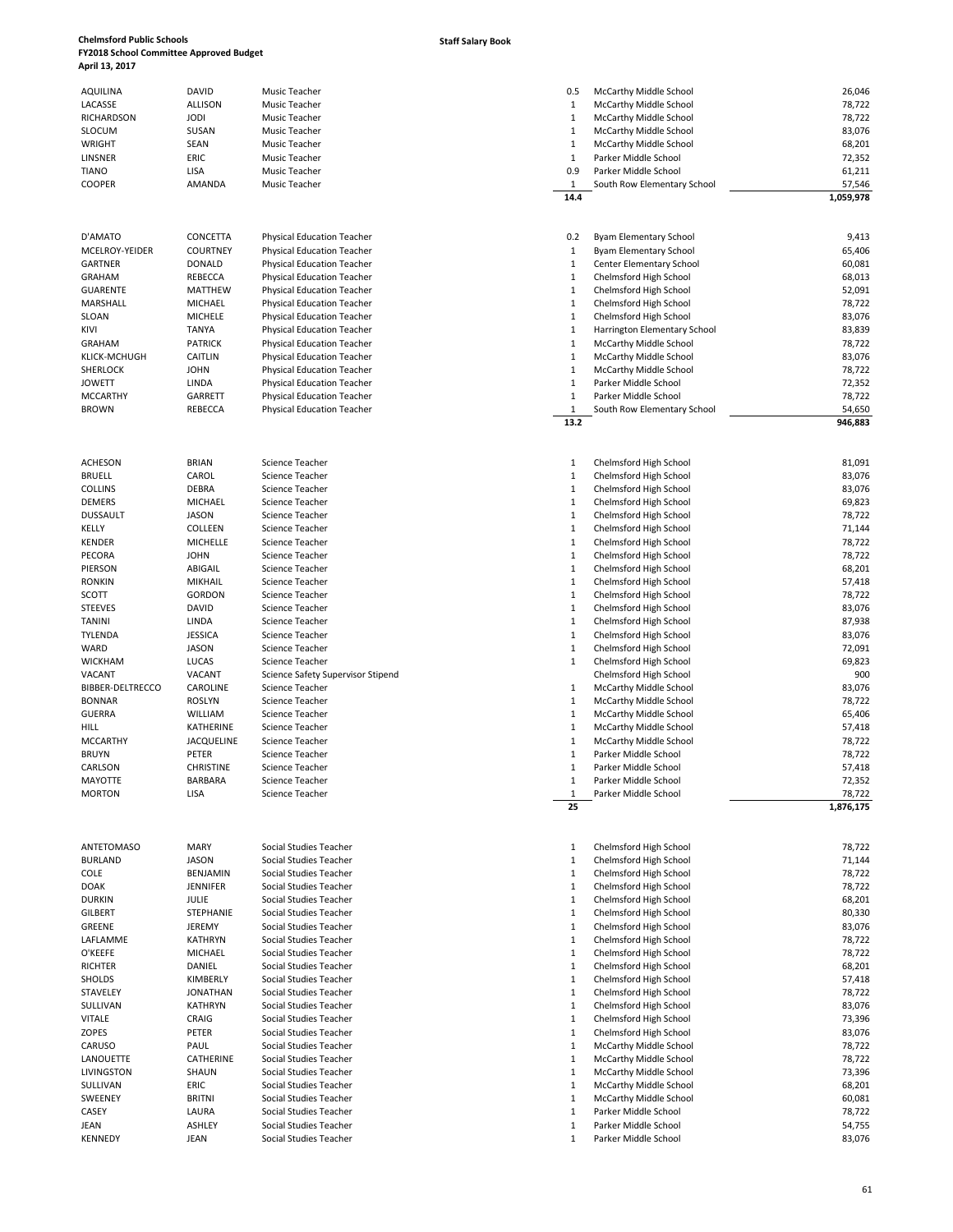**Staff Salary Book**

| <b>MCAULIFFE</b>                     | DANIEL                      | Social Studies Teacher                                                     | 1<br>24           | Parker Middle School                                           | 78,722<br>1,794,643 |
|--------------------------------------|-----------------------------|----------------------------------------------------------------------------|-------------------|----------------------------------------------------------------|---------------------|
|                                      |                             |                                                                            |                   |                                                                |                     |
| VACANT                               | RETIREMENT                  | <b>Technology Engineering Teacher</b>                                      | 1                 | Chelmsford High School                                         | 55,850              |
| KING<br>SALOMAA                      | <b>JOHN</b><br>JOANNE FAGAN | Technology Engineering Teacher                                             | $\mathbf{1}$<br>1 | Chelmsford High School<br>Chelmsford High School               | 78,722<br>54,755    |
| O'MEARA                              | PAMELA                      | Technology Integration Specialist<br><b>Technology Engineering Teacher</b> | 1                 | McCarthy Middle School                                         | 57,418              |
| VENUGOPAL                            | <b>DEVI</b>                 | <b>Technology Integration Specialist</b>                                   | 1                 | McCarthy Middle School                                         | 68,201              |
| DENNY-BROWN                          | ANN                         | <b>Technology Integration Specialist</b>                                   | $\mathbf{1}$      | Parker Middle School                                           | 60,081              |
| <b>MCFARLAND</b>                     | <b>KEVIN</b>                | <b>Technology Engineering Teacher</b>                                      | $\mathbf{1}$      | Parker Middle School                                           | 66,331              |
| YOUNG                                | EILEEN                      | <b>Technology Integration Specialist</b>                                   | $\mathbf{1}$      | <b>Elementary Schools</b>                                      | 68,201              |
|                                      |                             |                                                                            | 8                 |                                                                | 509,558             |
| CHAGNON                              | <b>MAIRIN</b>               | World Language Teacher (French)                                            | 1.2               | Chelmsford High School                                         | 68,201              |
| <b>FUGATE</b>                        | SHAWNTEL                    | World Language Teacher (Latin)                                             | $\mathbf{1}$      | Chelmsford High School                                         | 65,406              |
| <b>GAUTHIER</b>                      | SUSAN                       | World Language Teacher (Spanish)                                           | 1                 | Chelmsford High School                                         | 83,076              |
| LOISELLE                             | ELIZABETH                   | World Language Teacher (Spanish)                                           | $\mathbf{1}$      | Chelmsford High School                                         | 83,076              |
| MEDVED                               | ANDREA                      | World Language Teacher (French)                                            | 1                 | Chelmsford High School                                         | 60,081              |
| <b>MOSTOW</b>                        | <b>KATHRYN</b>              | World Language Teacher (Spanish)                                           | $\mathbf{1}$      | Chelmsford High School                                         | 54,755              |
| <b>MULROONEY</b>                     | <b>MATTHEW</b>              | World Language Teacher (Spanish)                                           | $\mathbf{1}$      | Chelmsford High School                                         | 76,059              |
| PRATT HERMAN                         | <b>JENNIFER</b>             | World Language Teacher (Spanish)                                           | 1                 | Chelmsford High School                                         | 72,352              |
| SANCHEZ                              | PATRICIA                    | World Language Teacher (Spanish)                                           | $\mathbf{1}$      | Chelmsford High School                                         | 65,406              |
| TAHA                                 | BARBARA                     | World Language Teacher (Spanish)                                           | $1\,$             | Chelmsford High School                                         | 78,722              |
| EPSTEIN                              | <b>SHELLEY LYNN</b>         | World Language Teacher (Spanish)                                           | $\mathbf{1}$      | McCarthy Middle School                                         | 83,076              |
| <b>GADBOIS</b>                       | <b>VERONICA</b>             | World Language Teacher (French)                                            | 1                 | <b>McCarthy Middle School</b>                                  | 78,722              |
| KELLY-SULESKI                        | CAROL                       | World Language Teacher (Spanish)                                           | $\mathbf{1}$      | McCarthy Middle School                                         | 72,352              |
| <b>BOUCHER</b><br><b>DRAGOUMANOS</b> | MARC<br><b>ELIZABETH</b>    | World Language Teacher (Spanish)                                           | 1                 | Parker Middle School                                           | 57,418              |
| PACZKOWSKI                           | ANNEMARIE                   | World Language Teacher (Spanish)                                           | 0.8               | Parker Middle School<br>Parker Middle School                   | 62,977<br>62,977    |
|                                      |                             | World Language Teacher (French)                                            | 0.8<br>15.8       |                                                                | 1,124,656           |
|                                      |                             |                                                                            |                   |                                                                |                     |
|                                      |                             | Stipends - Principal Designee (Elementary & Middle Schools)                |                   |                                                                | 6,936               |
|                                      |                             | Stipends - Team Leaders & Specialists (Elementary Schools)                 |                   |                                                                | 27,744              |
|                                      |                             | Stipends - Team Leaders & Facilitators (Middle Schools)                    |                   |                                                                | 25,432              |
|                                      |                             | Tutoring                                                                   |                   | Districtwide                                                   | 15,000              |
| <b>BRAZIL</b>                        | KATHLEEN                    | English Language Learner Teacher                                           | 1                 | McCarthy / Parker                                              | 52,091              |
| <b>DOIRON</b>                        | CATHERINE                   | English Language Learner Teacher                                           | 1                 | South Row Elementary School                                    | 57,418              |
| <b>HUGUET</b>                        | ALESSANDRA                  | English Language Learner Teacher                                           | 1                 | Center Elementary School                                       | 71,144              |
| LOEW                                 | CATHERINE                   | English Language Learner Teacher                                           | $\mathbf{1}$      | Byam Elementary School                                         | 65,406              |
| <b>MARMO</b>                         | ANDREA                      | English Language Learner Teacher                                           | $\mathbf{1}$      | Harrington Elementary School                                   | 78,722              |
| <b>MORRILL</b>                       | COLLEEN                     | English Language Learner Teacher                                           | 1<br>6            | Chelmsford High School                                         | 52,091<br>376,873   |
|                                      |                             |                                                                            |                   |                                                                |                     |
| <b>BLUMBERG</b><br>VACANT            | JANE<br>RETIREMENT          | Reading Teacher<br>Reading Teacher                                         | 1<br>$\mathbf{1}$ | <b>Byam Elementary School</b><br><b>Byam Elementary School</b> | 78,722<br>55,850    |
| MARA                                 | KIMBERLY                    | Reading Teacher                                                            | 1                 | Center Elementary School                                       | 78,722              |
| OLSON                                | <b>KRISTEN</b>              | Reading Teacher                                                            | $\mathbf{1}$      | Center Elementary School                                       | 78,722              |
| <b>SMITH</b>                         | <b>MARIAN</b>               | <b>Reading Teacher</b>                                                     | $\mathbf{1}$      | Chelmsford High School                                         | 78,722              |
| <b>DOBSKI</b>                        | AMY                         | Reading Teacher                                                            | $\mathbf{1}$      | Harrington Elementary School                                   | 78,722              |
| VACANT                               | RETIREMENT                  | Reading Teacher                                                            | 1                 | Harrington Elementary School                                   | 55,850              |
| <b>BELANGER</b>                      | <b>NANCY</b>                | <b>Reading Teacher</b>                                                     | $\mathbf{1}$      | <b>McCarthy Middle School</b>                                  | 83,076              |
| SORRENTINO                           | LINDA                       | Reading Teacher                                                            | $\mathbf{1}$      | McCarthy Middle School                                         | 75,596              |
| MAGNUSON                             | REBECCA                     | Reading Teacher                                                            | $\mathbf{1}$      | Parker Middle School                                           | 78,722              |
| PIAZZA                               | SUSAN                       | Reading Teacher                                                            | $\mathbf{1}$      | Parker Middle School                                           | 78,344              |
| CRAIG                                | ANNE                        | Reading Teacher                                                            | $\mathbf{1}$      | South Row Elementary School                                    | 78,722              |
| <b>HOGAN</b>                         | SARAH                       | <b>Reading Teacher</b>                                                     | 1<br>13           | South Row Elementary School                                    | 78,722<br>978,489   |
|                                      |                             |                                                                            |                   |                                                                |                     |
| <b>MORGAN</b>                        | RENEE                       | Out-of-District Coordinator                                                | 1                 | Districtwide                                                   | 78,722              |
|                                      |                             | Out-of-District Coordinator - Extended Year                                |                   |                                                                | 17,595<br>96,317    |
|                                      |                             |                                                                            |                   |                                                                |                     |
| <b>DESCHENES</b>                     | <b>KATHRYN</b>              | Board Certified Behavior Specialist (BCBA)                                 | 1                 | <b>CHIPS Program</b>                                           | 78,722              |
| <b>MATSON-DURKIN</b>                 | <b>HOLLY</b>                | Board Certified Behavior Specialist (BCBA)                                 | 1                 | Byam Elementary School                                         | 78,722              |
|                                      |                             |                                                                            | $\overline{2}$    |                                                                | 157,443             |
| <b>BERRY</b>                         | ABBY                        | Integrated Pre-School Teacher                                              | 1                 | <b>CHIPS Program</b>                                           | 78,722              |
| COPP                                 | <b>LYNN</b>                 | Integrated Pre-School Teacher                                              | $\mathbf{1}$      | <b>CHIPS Program</b>                                           | 73,396              |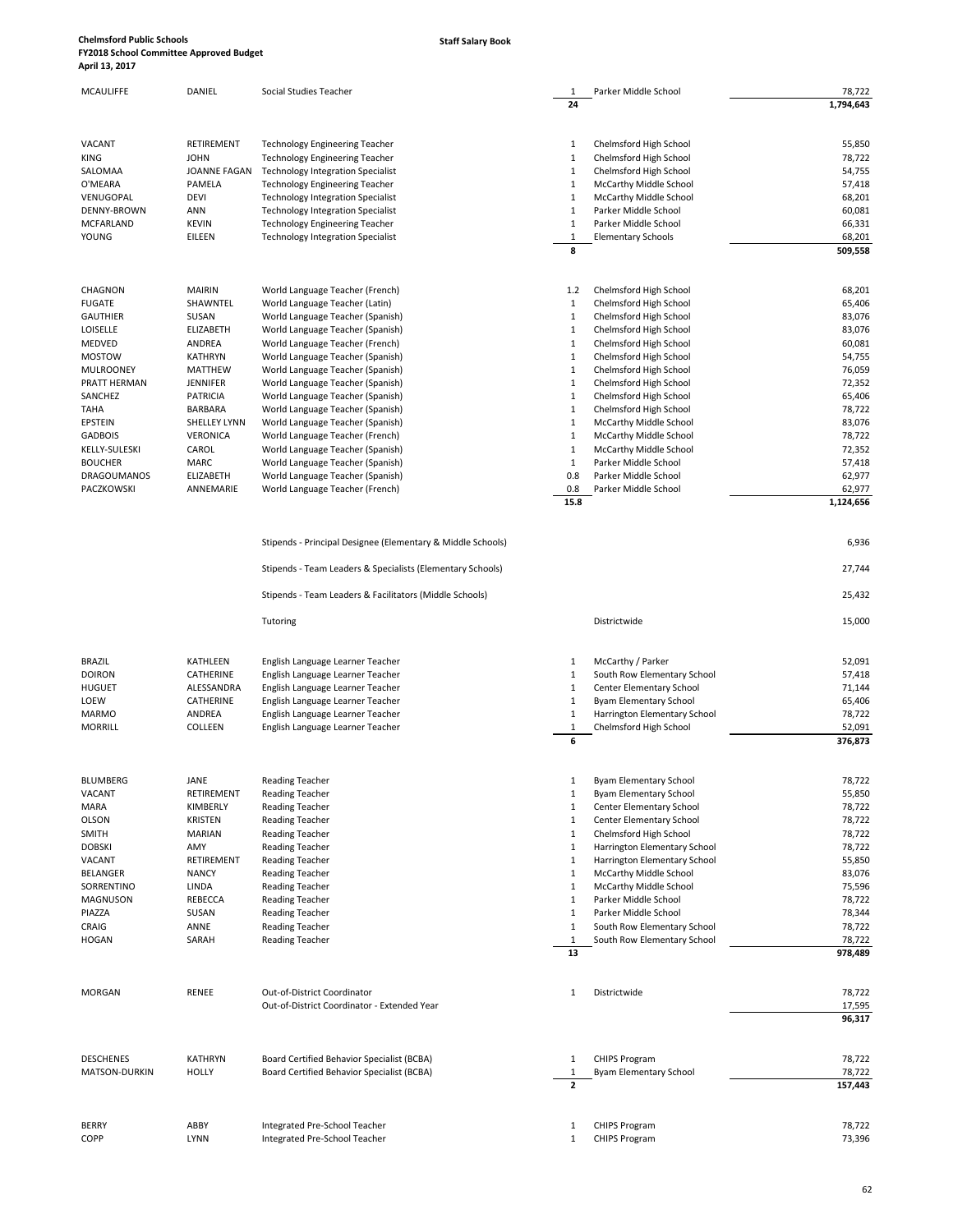### **Staff Salary Book**

|                 |                   |                               |                      | 493,781 |
|-----------------|-------------------|-------------------------------|----------------------|---------|
| SCOTT           | LAUREN            | Integrated Pre-School Teacher | <b>CHIPS Program</b> | 66,597  |
| <b>NICOLOSI</b> | LAUREN            | Integrated Pre-School Teacher | <b>CHIPS Program</b> | 69.344  |
| <b>HENNIG</b>   | AMELIA            | Integrated Pre-School Teacher | <b>CHIPS Program</b> | 54,650  |
| <b>FORTY</b>    | <b>MARY ELLEN</b> | Integrated Pre-School Teacher | <b>CHIPS Program</b> | 78,722  |
| <b>CROWELL</b>  | CHERYL            | Integrated Pre-School Teacher | <b>CHIPS Program</b> | 72,352  |

| ARORA                | ANUPAMA             | <b>Special Education Teacher</b> |
|----------------------|---------------------|----------------------------------|
| <b>ATKINSON</b>      | KIMBERLY            | <b>Special Education Teacher</b> |
| <b>BURGESS</b>       | CATHERINE           | <b>Special Education Teacher</b> |
| <b>FERRONETTI</b>    | SUSAN               | <b>Special Education Teacher</b> |
| <b>GIANOPOULOS</b>   | FAYE                | <b>Special Education Teacher</b> |
| <b>KLIX</b>          | <b>ROBERTA</b>      | <b>Special Education Teacher</b> |
| <b>TICHES</b>        | <b>RENEE</b>        | <b>Special Education Teacher</b> |
| <b>BARRETT</b>       | <b>ERICA</b>        | <b>Special Education Teacher</b> |
| <b>KRAFSIG</b>       | <b>JENNIFER</b>     | <b>Special Education Teacher</b> |
| VACANT               | RETIREMENT          | <b>Special Education Teacher</b> |
| <b>MELLUS</b>        | <b>CLAIRE</b>       | <b>Special Education Teacher</b> |
| <b>TRAGER</b>        | <b>STACIE</b>       | <b>Special Education Teacher</b> |
| AYLWARD              | <b>JAMES</b>        | <b>Special Education Teacher</b> |
| <b>FARRELL</b>       | <b>COURTNEY</b>     | <b>Special Education Teacher</b> |
| <b>GRAY-WILLIAMS</b> | <b>MANDY</b>        | <b>Special Education Teacher</b> |
| <b>HOLLERAN</b>      | <b>JEFFREY</b>      | <b>Special Education Teacher</b> |
| LAGRANGE             | <b>DONNA</b>        | <b>Special Education Teacher</b> |
| MARSETTA             | LAUREN              | <b>Special Education Teacher</b> |
| MOUSSEAU             | <b>DEREK</b>        | <b>Special Education Teacher</b> |
| VACANT               | RETIREMENT          | <b>Special Education Teacher</b> |
| SULLIVAN             | KATELYN             | <b>Special Education Teacher</b> |
|                      |                     |                                  |
| <b>TARPINIAN</b>     | PETER               | <b>Special Education Teacher</b> |
| VECCHI               | <b>NICOLE</b>       | <b>Special Education Teacher</b> |
| <b>BROWN</b>         | E DIANE             | <b>Special Education Teacher</b> |
| CAREY                | <b>JANET</b>        | <b>Special Education Teacher</b> |
| <b>GAMBON</b>        | SUSAN               | <b>Special Education Teacher</b> |
| <b>IMBRIACO</b>      | ANDREA              | <b>Special Education Teacher</b> |
| AJIKUTIRA            | SANGEETHA           | <b>Special Education Teacher</b> |
| <b>ATHANAS</b>       | DOROTHEA            | <b>Special Education Teacher</b> |
| <b>BERUBE</b>        | <b>BENJAMIN</b>     | <b>Special Education Teacher</b> |
| <b>CURRAN</b>        | LISA                | <b>Special Education Teacher</b> |
| <b>HUBERT</b>        | MATTHEW             | <b>Special Education Teacher</b> |
| <b>ISAACS</b>        | KELLY               | <b>Special Education Teacher</b> |
| KOMPERDA             | <b>JENNIFER</b>     | <b>Special Education Teacher</b> |
| <b>MASCIA</b>        | LYNNE               | <b>Special Education Teacher</b> |
| <b>PORTEN</b>        | <b>EMILY</b>        | <b>Special Education Teacher</b> |
| <b>SCHWAMB</b>       | <b>EUGENE</b>       | <b>Special Education Teacher</b> |
| SILVA                | CATHARINE           | <b>Special Education Teacher</b> |
| CORBO                | <b>STACY</b>        | <b>Special Education Teacher</b> |
| <b>GIORDANO</b>      | LAUREN              | <b>Special Education Teacher</b> |
| <b>HORAN</b>         | <b>KRISTIN</b>      | <b>Special Education Teacher</b> |
| NOYES                | <b>JESSICA</b>      | <b>Special Education Teacher</b> |
| <b>POLLICELLI</b>    | <b>MARICLARE</b>    | <b>Special Education Teacher</b> |
| <b>REINERTSON</b>    | <b>DIANE</b>        | <b>Special Education Teacher</b> |
| <b>SEXTON</b>        | ELIZABETH           | <b>Special Education Teacher</b> |
| SIMON                | STEVEN              | <b>Special Education Teacher</b> |
| THORP-DUSSOURD       | <b>KAREN</b>        | <b>Special Education Teacher</b> |
| VACANT               | <b>NEW POSITION</b> | <b>Special Education Teacher</b> |
| <b>HEVEY</b>         | <b>ALLISON</b>      | <b>Special Education Teacher</b> |
| <b>KENNEDY</b>       | <b>MEGHAN</b>       | <b>Special Education Teacher</b> |
| <b>ROBINSON</b>      | <b>KATF</b>         |                                  |
|                      |                     | <b>Special Education Teacher</b> |
| <b>RUHMANN</b>       | <b>MICHELLE</b>     | <b>Special Education Teacher</b> |
|                      |                     |                                  |
| <b>BARRETT</b>       | ELIZABETH           | Speech & Language Pathol         |
| <b>BROOKS</b>        | HEATHER             | Speech & Language Pathol         |
| <b>DOAK</b>          | ERICA               | Speech & Language Pathol         |
| <b>HENRY-COLE</b>    | SALLY               | Speech & Language Pathol         |
| LALLY                | ERIN                | Speech & Language Pathol         |
| LAROSE-YORK          | RENEE               | Speech & Language Pathol         |
| LEBLANC              | JULIE               | Speech & Language Pathol         |
| LEONI                | <b>MIRANDA</b>      | Speech & Language Pathol         |
| <b>MCMENIMAN</b>     | PAMELA              | Speech & Language Pathol         |
|                      |                     |                                  |

| SULLIVAN          | KATELYN             | <b>Special Education Teacher</b> | $\mathbf{1}$ | Chelmsford High School          | 52,091    |
|-------------------|---------------------|----------------------------------|--------------|---------------------------------|-----------|
| <b>TARPINIAN</b>  | PETER               | <b>Special Education Teacher</b> | $\mathbf{1}$ | Chelmsford High School          | 71,144    |
| <b>VECCHI</b>     | <b>NICOLE</b>       | <b>Special Education Teacher</b> | $\mathbf{1}$ | Chelmsford High School          | 54,650    |
| <b>BROWN</b>      | E DIANE             | <b>Special Education Teacher</b> | $\mathbf{1}$ | Harrington Elementary School    | 78,722    |
| CAREY             | JANET               | <b>Special Education Teacher</b> | $\,1\,$      | Harrington Elementary School    | 78,722    |
| <b>GAMBON</b>     | SUSAN               | <b>Special Education Teacher</b> | $\mathbf 1$  | Harrington Elementary School    | 78,722    |
| <b>IMBRIACO</b>   | ANDREA              | <b>Special Education Teacher</b> | $\mathbf{1}$ | Harrington Elementary School    | 78,722    |
| <b>AJIKUTIRA</b>  | SANGEETHA           | <b>Special Education Teacher</b> | $\mathbf{1}$ | McCarthy Middle School          | 62,744    |
| <b>ATHANAS</b>    | <b>DOROTHEA</b>     | <b>Special Education Teacher</b> | $1\,$        | McCarthy Middle School          | 78,722    |
| <b>BERUBE</b>     | <b>BENJAMIN</b>     | <b>Special Education Teacher</b> | $\mathbf 1$  | McCarthy Middle School          | 76,059    |
| <b>CURRAN</b>     | LISA                | <b>Special Education Teacher</b> | $\mathbf{1}$ | McCarthy Middle School          | 78,722    |
| <b>HUBERT</b>     | <b>MATTHEW</b>      | <b>Special Education Teacher</b> | $\mathbf{1}$ | McCarthy Middle School          | 62,744    |
| <b>ISAACS</b>     | KELLY               | <b>Special Education Teacher</b> | $1\,$        | McCarthy Middle School          | 57,418    |
| <b>KOMPERDA</b>   | <b>JENNIFER</b>     | <b>Special Education Teacher</b> | $\mathbf 1$  | McCarthy Middle School          | 78,722    |
| <b>MASCIA</b>     | LYNNE               | <b>Special Education Teacher</b> | $\mathbf{1}$ | McCarthy Middle School          | 71,144    |
| <b>PORTEN</b>     | <b>EMILY</b>        | <b>Special Education Teacher</b> | $\mathbf{1}$ | McCarthy Middle School          | 74,836    |
| <b>SCHWAMB</b>    | <b>EUGENE</b>       | <b>Special Education Teacher</b> | $1\,$        | McCarthy Middle School          | 58,357    |
| SILVA             | CATHARINE           | <b>Special Education Teacher</b> | $\mathbf{1}$ | McCarthy Middle School          | 62,744    |
| CORBO             | <b>STACY</b>        | <b>Special Education Teacher</b> | $\mathbf{1}$ | Parker Middle School            | 78,722    |
| <b>GIORDANO</b>   | LAUREN              | <b>Special Education Teacher</b> | $\mathbf{1}$ | Parker Middle School            | 62,744    |
| <b>HORAN</b>      | <b>KRISTIN</b>      | <b>Special Education Teacher</b> | $\mathbf{1}$ | Parker Middle School            | 60,081    |
| <b>NOYES</b>      | <b>JESSICA</b>      | <b>Special Education Teacher</b> | $\mathbf{1}$ | Parker Middle School            | 54,755    |
| <b>POLLICELLI</b> | MARICLARE           | <b>Special Education Teacher</b> | $\mathbf{1}$ | Parker Middle School            | 54,650    |
| <b>REINERTSON</b> | <b>DIANE</b>        | <b>Special Education Teacher</b> | $\mathbf{1}$ | Parker Middle School            | 78,722    |
| <b>SEXTON</b>     | <b>ELIZABETH</b>    | <b>Special Education Teacher</b> | $\mathbf{1}$ | Parker Middle School            | 83,076    |
| SIMON             | <b>STEVEN</b>       | <b>Special Education Teacher</b> | $\mathbf{1}$ | Parker Middle School            | 63,400    |
| THORP-DUSSOURD    | <b>KAREN</b>        | <b>Special Education Teacher</b> | 0.5          | Parker Middle School            | 23,532    |
| VACANT            | <b>NEW POSITION</b> | Special Education Teacher        | $\mathbf 1$  | Parker Middle School            | 55,850    |
| <b>HEVEY</b>      | <b>ALLISON</b>      | <b>Special Education Teacher</b> | $\mathbf{1}$ | South Row Elementary School     | 73,396    |
| <b>KENNEDY</b>    | <b>MEGHAN</b>       | <b>Special Education Teacher</b> | $\mathbf{1}$ | South Row Elementary School     | 75,596    |
| <b>ROBINSON</b>   | KATE                | <b>Special Education Teacher</b> | $\mathbf{1}$ | South Row Elementary School     | 57,418    |
| RUHMANN           | MICHELLE            | <b>Special Education Teacher</b> | $1\,$        | South Row Elementary School     | 78,722    |
|                   |                     |                                  | 51.5         |                                 | 3,587,467 |
|                   |                     |                                  |              |                                 |           |
| <b>BARRETT</b>    | <b>ELIZABETH</b>    | Speech & Language Pathologist    | 1            | <b>CHIPS Program</b>            | 71,144    |
| <b>BROOKS</b>     | <b>HEATHER</b>      | Speech & Language Pathologist    | $\mathbf{1}$ | Byam Elementary School          | 57,418    |
| DOAK              | <b>ERICA</b>        | Speech & Language Pathologist    | $\mathbf{1}$ | <b>CHIPS Program</b>            | 54,755    |
| <b>HENRY-COLE</b> | SALLY               | Speech & Language Pathologist    | $\mathbf{1}$ | <b>Center Elementary School</b> | 83,076    |
| LALLY             | ERIN                | Speech & Language Pathologist    | $\,1\,$      | Byam Elementary School          | 83,076    |
| LAROSE-YORK       | RENEE               | Speech & Language Pathologist    | $\mathbf{1}$ | Districtwide                    | 78,722    |
| LEBLANC           | <b>JULIE</b>        | Speech & Language Pathologist    | $\mathbf{1}$ | Districtwide                    | 69,344    |
| LEONI             | <b>MIRANDA</b>      | Speech & Language Pathologist    | $\mathbf{1}$ | Districtwide                    | 52,091    |
| <b>MCMENIMAN</b>  | PAMELA              | Speech & Language Pathologist    | $\mathbf 1$  | Harrington Elementary School    | 78,722    |
| <b>NUTT</b>       | TAMMIE              | Speech & Language Pathologist    | $\mathbf{1}$ | McCarthy / CHIPS                | 83,839    |
| RATTE             | LISA                | Speech & Language Pathologist    | $\mathbf{1}$ | Chelmsford High School          | 74,836    |
| <b>TESTA</b>      | <b>CYNTHIA</b>      | Speech & Language Pathologist    | $\mathbf 1$  | McCarthy Middle School          | 74,836    |
| <b>THOMPSON</b>   | SUSAN               | Speech & Language Pathologist    | $1\,$        | South Row Elementary School     | 78,722    |
| <b>WEICK</b>      | <b>DENA</b>         | Speech & Language Pathologist    | 1            | Parker Middle School            | 83,839    |
|                   |                     |                                  | 14           |                                 | 1,024,419 |
|                   |                     |                                  |              |                                 |           |

|                      |                             |                                                                |                              |                                                              | 493,781             |
|----------------------|-----------------------------|----------------------------------------------------------------|------------------------------|--------------------------------------------------------------|---------------------|
| ARORA                | ANUPAMA                     | Special Education Teacher                                      | 1                            | <b>Byam Elementary School</b>                                | 77,583              |
| ATKINSON             | KIMBERLY                    | Special Education Teacher                                      | $\mathbf{1}$                 | <b>Byam Elementary School</b>                                | 78,722              |
| BURGESS              | CATHERINE                   | Special Education Teacher                                      | 1                            | <b>Byam Elementary School</b>                                | 78,722              |
| FERRONETTI           | SUSAN                       | Special Education Teacher                                      | 1                            | <b>Byam Elementary School</b>                                | 57,418              |
| GIANOPOULOS          | FAYE                        | Special Education Teacher                                      | 1                            | <b>Byam Elementary School</b>                                | 54,755              |
| KLIX                 | <b>ROBERTA</b>              | Special Education Teacher                                      | $\mathbf{1}$                 | <b>Byam Elementary School</b>                                | 78,722              |
| TICHES               | RENEE                       | Special Education Teacher                                      | $\mathbf{1}$                 | <b>Byam Elementary School</b>                                | 78,722              |
| BARRETT              | ERICA                       | Special Education Teacher                                      | $\mathbf{1}$                 | Center Elementary School                                     | 69,344              |
| KRAFSIG              | <b>JENNIFER</b>             | Special Education Teacher                                      | $\mathbf{1}$                 | <b>Center Elementary School</b>                              | 78,722              |
| VACANT<br>MELLUS     | RETIREMENT<br><b>CLAIRE</b> | Special Education Teacher<br>Special Education Teacher         | 1<br>$\mathbf{1}$            | <b>Center Elementary School</b><br>Center Elementary School  | 55,850<br>60,081    |
| TRAGER               | <b>STACIE</b>               | Special Education Teacher                                      | 1                            | Center Elementary School                                     | 62,744              |
| AYLWARD              | JAMES                       | Special Education Teacher                                      | $\mathbf{1}$                 | Chelmsford High School                                       | 78,722              |
| FARRELL              | <b>COURTNEY</b>             | <b>Special Education Teacher</b>                               | $\mathbf{1}$                 | Chelmsford High School                                       | 76,059              |
| <b>GRAY-WILLIAMS</b> | <b>MANDY</b>                | Special Education Teacher                                      | $\mathbf{1}$                 | Chelmsford High School                                       | 76,059              |
| HOLLERAN             | <b>JEFFREY</b>              | Special Education Teacher                                      | $\mathbf{1}$                 | Chelmsford High School                                       | 78,722              |
| LAGRANGE             | <b>DONNA</b>                | Special Education Teacher                                      | 1                            | Chelmsford High School                                       | 78,722              |
| MARSETTA             | LAUREN                      | Special Education Teacher                                      | $\mathbf{1}$                 | Chelmsford High School                                       | 77,583              |
| MOUSSEAU             | <b>DEREK</b>                | Special Education Teacher                                      | $\mathbf{1}$                 | Chelmsford High School                                       | 78,722              |
| VACANT               | RETIREMENT                  | Special Education Teacher                                      | $\mathbf{1}$                 | Chelmsford High School                                       | 55,850              |
| SULLIVAN             | <b>KATELYN</b>              | Special Education Teacher                                      | $\mathbf{1}$                 | Chelmsford High School                                       | 52,091              |
| TARPINIAN            | PETER                       | Special Education Teacher                                      | $\mathbf{1}$                 | Chelmsford High School                                       | 71,144              |
| VECCHI               | <b>NICOLE</b>               | Special Education Teacher                                      | $\mathbf{1}$                 | Chelmsford High School                                       | 54,650              |
| <b>BROWN</b>         | E DIANE                     | Special Education Teacher                                      | 1                            | Harrington Elementary School                                 | 78,722              |
| CAREY<br>GAMBON      | JANET<br>SUSAN              | Special Education Teacher<br>Special Education Teacher         | $\mathbf{1}$<br>$\mathbf{1}$ | Harrington Elementary School<br>Harrington Elementary School | 78,722<br>78,722    |
| IMBRIACO             | ANDREA                      | Special Education Teacher                                      | $\mathbf{1}$                 | Harrington Elementary School                                 | 78,722              |
| AJIKUTIRA            | SANGEETHA                   | Special Education Teacher                                      | $\mathbf{1}$                 | McCarthy Middle School                                       | 62,744              |
| ATHANAS              | <b>DOROTHEA</b>             | Special Education Teacher                                      | 1                            | McCarthy Middle School                                       | 78,722              |
| BERUBE               | <b>BENJAMIN</b>             | Special Education Teacher                                      | $\mathbf{1}$                 | McCarthy Middle School                                       | 76,059              |
| CURRAN               | LISA                        | Special Education Teacher                                      | 1                            | McCarthy Middle School                                       | 78,722              |
| HUBERT               | <b>MATTHEW</b>              | Special Education Teacher                                      | $\mathbf{1}$                 | McCarthy Middle School                                       | 62,744              |
| ISAACS               | KELLY                       | Special Education Teacher                                      | $\mathbf{1}$                 | McCarthy Middle School                                       | 57,418              |
| KOMPERDA             | <b>JENNIFER</b>             | Special Education Teacher                                      | $\mathbf{1}$                 | McCarthy Middle School                                       | 78,722              |
| MASCIA               | LYNNE                       | Special Education Teacher                                      | $\mathbf{1}$                 | McCarthy Middle School                                       | 71,144              |
| PORTEN               | <b>EMILY</b>                | Special Education Teacher                                      | 1                            | McCarthy Middle School                                       | 74,836              |
| <b>SCHWAMB</b>       | <b>EUGENE</b>               | Special Education Teacher                                      | $\mathbf{1}$                 | McCarthy Middle School                                       | 58,357              |
| SILVA                | CATHARINE                   | Special Education Teacher                                      | $\mathbf{1}$                 | McCarthy Middle School                                       | 62,744              |
| CORBO<br>GIORDANO    | <b>STACY</b><br>LAUREN      | Special Education Teacher<br>Special Education Teacher         | $\mathbf{1}$<br>$\mathbf{1}$ | Parker Middle School<br>Parker Middle School                 | 78,722<br>62,744    |
| HORAN                | <b>KRISTIN</b>              | Special Education Teacher                                      | $\mathbf{1}$                 | Parker Middle School                                         | 60,081              |
| NOYES                | <b>JESSICA</b>              | Special Education Teacher                                      | $\mathbf{1}$                 | Parker Middle School                                         | 54,755              |
| POLLICELLI           | <b>MARICLARE</b>            | Special Education Teacher                                      | $\mathbf{1}$                 | Parker Middle School                                         | 54,650              |
| REINERTSON           | <b>DIANE</b>                | Special Education Teacher                                      | $\mathbf{1}$                 | Parker Middle School                                         | 78,722              |
| SEXTON               | ELIZABETH                   | Special Education Teacher                                      | $\mathbf{1}$                 | Parker Middle School                                         | 83,076              |
| SIMON                | <b>STEVEN</b>               | Special Education Teacher                                      | $\mathbf{1}$                 | Parker Middle School                                         | 63,400              |
| THORP-DUSSOURD       | <b>KAREN</b>                | Special Education Teacher                                      | 0.5                          | Parker Middle School                                         | 23,532              |
| VACANT               | <b>NEW POSITION</b>         | Special Education Teacher                                      | $\mathbf{1}$                 | Parker Middle School                                         | 55,850              |
| HEVEY                | ALLISON                     | <b>Special Education Teacher</b>                               | $\mathbf{1}$                 | South Row Elementary School                                  | 73,396              |
| KENNEDY              | <b>MEGHAN</b>               | Special Education Teacher                                      | $\mathbf{1}$                 | South Row Elementary School                                  | 75,596              |
| ROBINSON             | KATE<br>MICHELLE            | Special Education Teacher                                      | 1                            | South Row Elementary School                                  | 57,418              |
| RUHMANN              |                             | <b>Special Education Teacher</b>                               | $\mathbf{1}$<br>51.5         | South Row Elementary School                                  | 78,722<br>3,587,467 |
| BARRETT              | ELIZABETH                   | Speech & Language Pathologist                                  | $\mathbf{1}$                 | <b>CHIPS Program</b>                                         | 71,144              |
| <b>BROOKS</b>        | <b>HEATHER</b>              | Speech & Language Pathologist                                  | 1                            | <b>Byam Elementary School</b>                                | 57,418              |
| DOAK                 | <b>ERICA</b>                | Speech & Language Pathologist                                  | 1                            | <b>CHIPS Program</b>                                         | 54,755              |
| HENRY-COLE           | SALLY                       | Speech & Language Pathologist                                  | $\mathbf{1}$                 | Center Elementary School                                     | 83,076              |
| LALLY                | ERIN                        | Speech & Language Pathologist                                  | $\mathbf{1}$                 | Byam Elementary School                                       | 83,076              |
| LAROSE-YORK          | RENEE                       | Speech & Language Pathologist                                  | 1                            | Districtwide                                                 | 78,722              |
| LEBLANC              | <b>JULIE</b>                | Speech & Language Pathologist                                  | $\mathbf{1}$                 | Districtwide                                                 | 69,344              |
| LEONI                | MIRANDA                     | Speech & Language Pathologist                                  | 1                            | Districtwide                                                 | 52,091              |
| <b>MCMENIMAN</b>     | PAMELA                      | Speech & Language Pathologist                                  | 1                            | Harrington Elementary School                                 | 78,722              |
| NUTT<br>RATTE        | TAMMIE<br>LISA              | Speech & Language Pathologist<br>Speech & Language Pathologist | $\mathbf{1}$<br>$\mathbf{1}$ | McCarthy / CHIPS<br>Chelmsford High School                   | 83,839<br>74,836    |
| TESTA                | <b>CYNTHIA</b>              | Speech & Language Pathologist                                  | 1                            | McCarthy Middle School                                       | 74,836              |
|                      |                             |                                                                |                              |                                                              |                     |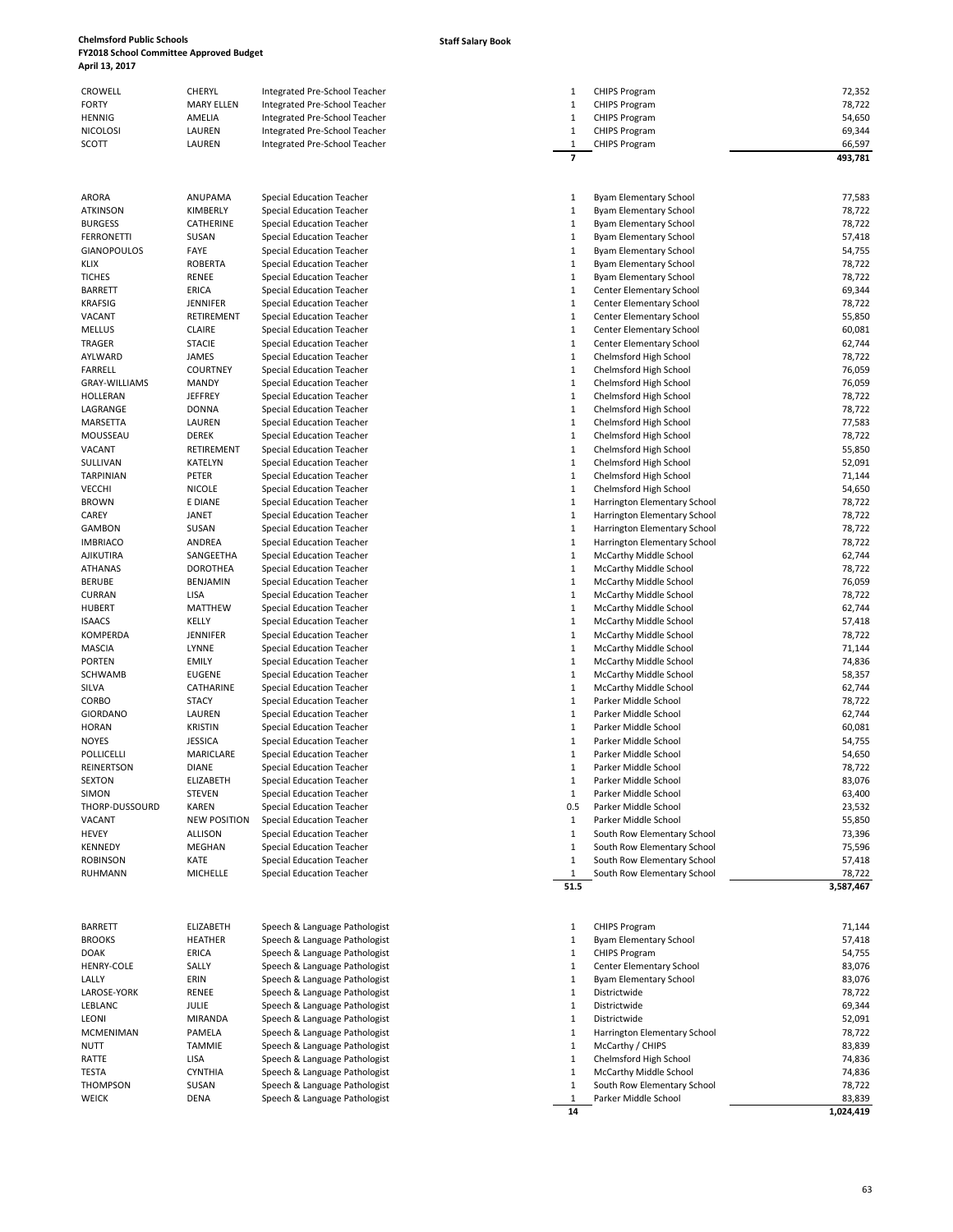Summer School Teachers

| MAZARES              | MELANIE                                    | Physical Therapist                   | 1                            | <b>CHIPS Program</b>                             | 67,980           |
|----------------------|--------------------------------------------|--------------------------------------|------------------------------|--------------------------------------------------|------------------|
| <b>ROCHE</b>         | MARIANNE                                   | Physical Therapist                   | 0.4                          | Byam Elementary School                           | 28,458           |
|                      |                                            |                                      | 1.4                          |                                                  | 96,438           |
|                      |                                            |                                      |                              |                                                  |                  |
| LABOSSIERE           | CAROLYN                                    | Occupational Therapist               | 1                            | Harrington Elementary School                     | 72,352           |
| <b>MARTIN</b>        | LISA                                       | <b>Occupational Therapist</b>        | $\mathbf{1}$                 | <b>CHIPS Program</b>                             | 60,081           |
| <b>MCCALL</b>        | CARRIE                                     | Occupational Therapist               | 1                            | Byam Elementary School                           | 72,352           |
|                      |                                            |                                      | 3                            |                                                  | 204,784          |
|                      |                                            |                                      |                              |                                                  |                  |
| <b>WEAVER-MORRIS</b> | LISA                                       | Occupational Therapist (COTA)        | 1                            | <b>CHIPS Program</b>                             | 44,300           |
|                      |                                            |                                      |                              |                                                  |                  |
| <b>BREAULT</b>       | <b>MELISSA</b>                             | <b>Recess Aide</b>                   | 1                            | Byam Elementary School                           | 7,857            |
| <b>DUFRESNE</b>      | <b>TARA</b>                                | <b>Recess Aide</b>                   | $\mathbf{1}$                 | <b>Byam Elementary School</b>                    | 7,857            |
| <b>DWYER</b>         | <b>KERRI</b>                               | <b>Recess Aide</b>                   | 1                            | Byam Elementary School                           | 10,477           |
| <b>HAYWARD</b>       | <b>CHRISTOPHER</b>                         | <b>Recess Aide</b>                   | 1                            | Byam Elementary School                           | 7,857            |
| PAROYIAN             | <b>EMMA</b>                                | Recess Aide                          | $\mathbf{1}$                 | Byam Elementary School                           | 8,019            |
| VACANT<br>VACANT     | <b>NEW POSITION</b><br><b>NEW POSITION</b> | Recess Aide<br>Recess Aide           | $\mathbf{1}$<br>$\mathbf{1}$ | Byam Elementary School                           | 7,857<br>7,857   |
| WILLIAMS             | PHANI                                      | <b>Recess Aide</b>                   | $\mathbf{1}$                 | Byam Elementary School<br>Byam Elementary School | 7,857            |
| <b>FANNON</b>        | LISA                                       | <b>Recess Aide</b>                   | $\mathbf{1}$                 | Center Elementary School                         | 7,857            |
| <b>FYTEN</b>         | <b>ANN MARIE</b>                           | <b>Recess Aide</b>                   | $\mathbf{1}$                 | Center Elementary School                         | 7,857            |
| GRAFF                | <b>PATRICIA</b>                            | Recess Aide                          | $\mathbf{1}$                 | Center Elementary School                         | 8,180            |
| <b>LOCONTE</b>       | JULIE                                      | Recess Aide                          | $\mathbf{1}$                 | Center Elementary School                         | 7,857            |
| <b>MCDONALD</b>      | TRACEY-LEE                                 | <b>Recess Aide</b>                   | $\mathbf{1}$                 | Center Elementary School                         | 7,857            |
| MCELHINNEY           | <b>DONNA</b>                               | <b>Recess Aide</b>                   | $\mathbf{1}$                 | Center Elementary School                         | 8,180            |
| VACANT               | <b>NEW POSITION</b>                        | Recess Aide                          | $\mathbf{1}$                 | Center Elementary School                         | 7,857            |
| VACANT               | <b>NEW POSITION</b>                        | <b>Recess Aide</b>                   | 1                            | Center Elementary School                         | 7,857            |
| <b>BRENNAN</b>       | JILL                                       | <b>Recess Aide</b>                   | $\mathbf{1}$                 | Chelmsford High School                           | 6,682            |
| <b>HARDY</b>         | <b>MARY</b>                                | Recess Aide                          | $\mathbf{1}$                 | Chelmsford High School                           | 6,548            |
| <b>DREW</b>          | KELLI                                      | <b>Recess Aide</b>                   | $\mathbf{1}$                 | Harrington Elementary School                     | 8,019            |
| LEBLANC              | DEBRA                                      | <b>Recess Aide</b>                   | $\mathbf{1}$                 | Harrington Elementary School                     | 7,857            |
| <b>MARSON</b>        | ELLEN                                      | <b>Recess Aide</b>                   | $\mathbf{1}$                 | Harrington Elementary School                     | 7,857            |
| <b>MISHERFI</b>      | KATHLEEN                                   | <b>Recess Aide</b>                   | $\mathbf{1}$                 | Harrington Elementary School                     | 8,019            |
| <b>RUGGIERO</b>      | MARGARET                                   | <b>Recess Aide</b>                   | $\mathbf{1}$                 | Harrington Elementary School                     | 7,857            |
| <b>RUSSO</b>         | JANINE                                     | Recess Aide                          | $\mathbf{1}$                 | Harrington Elementary School                     | 7,857            |
| VACANT               | <b>NEW POSITION</b>                        | Recess Aide                          | $\mathbf{1}$                 | Harrington Elementary School                     | 7,857            |
| VACANT               | <b>NEW POSITION</b>                        | <b>Recess Aide</b>                   | $\mathbf{1}$                 | Harrington Elementary School                     | 7,857            |
| <b>BOLTON</b>        | CAROLYN                                    | Recess Aide                          | $\mathbf{1}$                 | McCarthy Middle School                           | 9,167            |
| <b>BONGIORNO</b>     | <b>ELAINE</b>                              | <b>Recess Aide</b>                   | $\mathbf{1}$                 | McCarthy Middle School                           | 9,543            |
| DECHIARA             | KAREN                                      | <b>Recess Aide</b>                   | $\mathbf{1}$                 | McCarthy Middle School                           | 9,167            |
| <b>DOHERTY</b>       | <b>ROBIN</b>                               | Recess Aide                          | 1                            | McCarthy Middle School                           | 9,167            |
| <b>HOULE</b>         | KAREN                                      | Recess Aide                          | $\mathbf{1}$                 | McCarthy Middle School                           | 9,355            |
| <b>JOHNSON</b>       | SHEILA                                     | <b>Recess Aide</b>                   | $\mathbf{1}$                 | McCarthy Middle School                           | 9,355            |
| <b>MARTIN</b>        | SANDRA                                     | Recess Aide                          | $\mathbf{1}$                 | McCarthy Middle School                           | 9,167            |
| SPINAZOLA            | MARGARET                                   | <b>Recess Aide</b>                   | $\mathbf{1}$                 | McCarthy Middle School                           | 9,167            |
| VACANT               | VACANT                                     | <b>Recess Aide</b>                   | 1                            | McCarthy Middle School                           | 10,477           |
| <b>CORMIER</b>       | MARGARET                                   | <b>Recess Aide</b>                   | $\mathbf{1}$                 | Parker Middle School                             | 8,019            |
| HILBERG              | <b>KERRI</b>                               | Recess Aide                          | $\mathbf{1}$                 | Parker Middle School                             | 10,477           |
| PERSICHETTI          | MARGARET                                   | Recess Aide                          | 1                            | Parker Middle School                             | 9,355            |
| PREES                | <b>HOLLY</b>                               | <b>Recess Aide</b>                   | $\mathbf{1}$                 | Parker Middle School                             | 9,167            |
| RAJI                 | <b>PATRICIA</b>                            | Recess Aide                          | $\mathbf{1}$                 | Parker Middle School                             | 9,167            |
| REYNOLDS             | <b>MELISSA</b>                             | Recess Aide                          | $\mathbf{1}$                 | Parker Middle School                             | 9,355            |
| WALSH                | <b>JANICE</b>                              | Recess Aide                          | $\mathbf{1}$                 | Parker Middle School                             | 9,167            |
| AMENKOWICZ           | MARYANNE                                   | Recess Aide                          | $\mathbf{1}$                 | South Row Elementary School                      | 7,857            |
| <b>BROWN</b>         | LAURA                                      | <b>Recess Aide</b>                   | $\mathbf{1}$                 | South Row Elementary School                      | 10,477           |
| <b>CLARK</b>         | JENNIFER                                   | <b>Recess Aide</b>                   | $\mathbf{1}$                 | South Row Elementary School                      | 10,477           |
| CRUZ                 | CHRISTINA                                  | Recess Aide                          | $\mathbf{1}$                 | South Row Elementary School                      | 9,167            |
| <b>DODDS</b>         | MARSHA                                     | Recess Aide                          | $\mathbf{1}$                 | South Row Elementary School                      | 10,477           |
| VACANT               | <b>NEW POSITION</b>                        | <b>Recess Aide</b>                   | $\mathbf{1}$                 | South Row Elementary School                      | 7,857            |
| VACANT               | <b>NEW POSITION</b>                        | Recess Aide                          | $\mathbf{1}$                 | South Row Elementary School                      | 7,857            |
| VACANT               | VACANT                                     | Recess Aide                          | $\mathbf{1}$<br>50           | South Row Elementary School                      | 7,857<br>426,851 |
|                      |                                            |                                      |                              |                                                  |                  |
| CASTONGUAY           | MARY                                       | Paraprofessional (Special Education) | 1                            | Byam Elementary School                           | 20,645           |
| CELLA                | <b>ALLISON</b>                             | Paraprofessional (Special Education) | $\mathbf{1}$                 | Byam Elementary School                           | 21,068           |
| <b>CURRAN</b>        | SHAILAGH                                   | Paraprofessional (Special Education) | 1                            | Byam Elementary School                           | 20,833           |
| DALEY                | ALEXANDRA                                  | Paraprofessional (Special Education) | $\mathbf{1}$                 | Byam Elementary School                           | 21,068           |
| <b>GAUDINO</b>       | <b>DIANE</b>                               | Paraprofessional (Special Education) | $\mathbf{1}$                 | Byam Elementary School                           | 21,068           |
| GOFF                 | MICHAEL                                    | Paraprofessional (Special Education) | $\mathbf{1}$                 | Byam Elementary School                           | 21,068           |
| <b>JOYCE</b>         | ALANA                                      | Paraprofessional (Special Education) | $\mathbf{1}$                 | Byam Elementary School                           | 19,428           |
| <b>KEHOE</b>         | <b>TERRY</b>                               | Paraprofessional (Special Education) | $\mathbf{1}$                 | Byam Elementary School                           | 19,826           |
| <b>KIMSOUNG</b>      | PAULINE                                    | Paraprofessional (Special Education) | $\mathbf{1}$                 | Byam Elementary School                           | 19,002           |
| LAMBERT              | <b>DONNA</b>                               | Paraprofessional (Special Education) | $\mathbf{1}$                 | Byam Elementary School                           | 21,068           |
|                      |                                            |                                      |                              |                                                  |                  |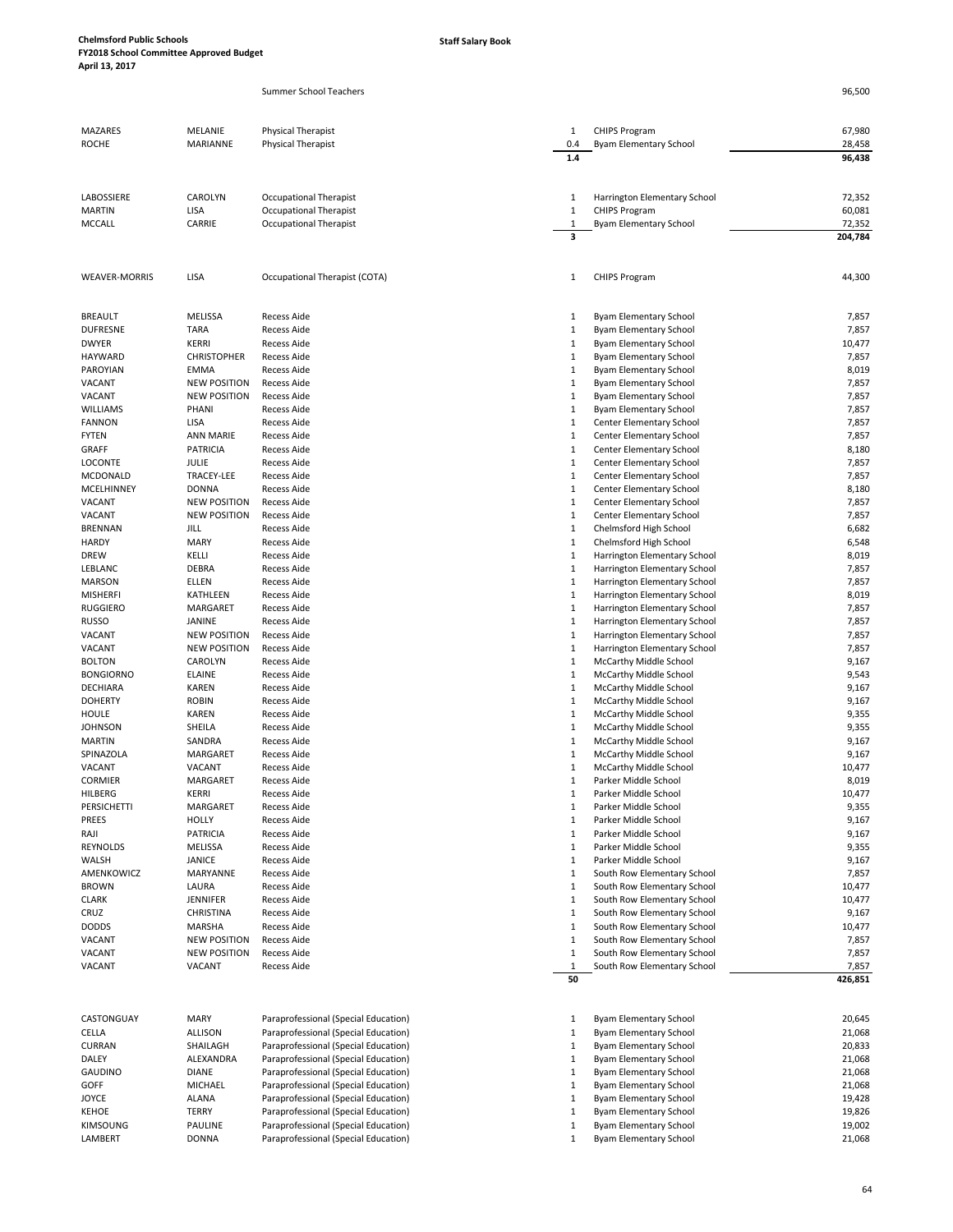|    | Paraprofessional (Special Educati |  |
|----|-----------------------------------|--|
|    | Paraprofessional (Special Educati |  |
|    | Paraprofessional (Special Educati |  |
|    | Paraprofessional (Special Educati |  |
|    | Paraprofessional (Special Educati |  |
|    | Paraprofessional (Special Educati |  |
|    | Paraprofessional (Special Educati |  |
|    | Paraprofessional (Special Educati |  |
|    | Paraprofessional (Special Educati |  |
|    | Paraprofessional (Special Educati |  |
|    | Paraprofessional (Special Educati |  |
|    | Paraprofessional (Special Educati |  |
|    | Paraprofessional (Special Educati |  |
|    | Paraprofessional (Special Educati |  |
|    | Paraprofessional (Special Educati |  |
|    | Paraprofessional (Special Educati |  |
|    | Paraprofessional (Special Educati |  |
|    |                                   |  |
|    | Paraprofessional (Special Educati |  |
|    | Paraprofessional (Special Educati |  |
|    | Paraprofessional (Special Educati |  |
|    | Paraprofessional (Special Educati |  |
|    | Paraprofessional (Special Educati |  |
|    | Paraprofessional (Special Educati |  |
|    | Paraprofessional (Special Educati |  |
|    | Paraprofessional (Special Educati |  |
|    | Paraprofessional (Special Educati |  |
|    | Paraprofessional (Special Educati |  |
|    | Paraprofessional (Special Educati |  |
|    | Paraprofessional (Special Educati |  |
|    | Paraprofessional (Special Educati |  |
|    | Paraprofessional (Special Educati |  |
|    | Paraprofessional (Special Educati |  |
|    | Paraprofessional (Special Educati |  |
|    | Paraprofessional (Special Educati |  |
|    | Paraprofessional (Special Educati |  |
|    | Paraprofessional (Special Educati |  |
|    | Paraprofessional (Special Educati |  |
|    | Paraprofessional (Special Educati |  |
|    | Paraprofessional (Special Educati |  |
|    | Paraprofessional (Special Educati |  |
|    | Paraprofessional (Special Educati |  |
|    | Paraprofessional (Special Educati |  |
| E  | Paraprofessional (Special Educati |  |
|    | Paraprofessional (Special Educati |  |
|    | Paraprofessional (Special Educati |  |
|    | Paraprofessional (Special Educati |  |
|    | Paraprofessional (Special Educati |  |
|    | Paraprofessional (Special Educati |  |
|    |                                   |  |
|    | Paraprofessional (Special Educati |  |
|    | Paraprofessional (Special Educati |  |
|    | Paraprofessional (Special Educati |  |
|    | Paraprofessional (Special Educati |  |
|    | Paraprofessional (Special Educati |  |
|    | Paraprofessional (Special Educati |  |
|    | Paraprofessional (Special Educati |  |
|    | Paraprofessional (Special Educati |  |
|    | Paraprofessional (Special Educati |  |
|    | Paraprofessional (Special Educati |  |
|    | Paraprofessional (Special Educati |  |
|    | Paraprofessional (Special Educati |  |
|    | Paraprofessional (Special Educati |  |
|    | Paraprofessional (Special Educati |  |
|    | Paraprofessional (Special Educati |  |
|    | Paraprofessional (Special Educati |  |
| 'N | Paraprofessional (Special Educati |  |
| ١R | Paraprofessional (Special Educati |  |
|    | Paraprofessional (Special Educati |  |
|    | Paraprofessional (Special Educati |  |
|    | Paraprofessional (Special Educati |  |
|    | Paraprofessional (Special Educati |  |
|    | Paraprofessional (Special Educati |  |
|    | Paraprofessional (Special Educati |  |
|    | Paraprofessional (Special Educati |  |
|    | Paraprofessional (Special Educati |  |
|    | Paraprofessional (Special Educati |  |
|    | Paraprofessional (Special Educati |  |
|    | Paraprofessional (Special Educati |  |
|    | Paraprofessional (Special Educati |  |
|    | Paraprofessional (Special Educati |  |
|    |                                   |  |

| 19,826<br>MACDONALD<br>CAROL<br>Paraprofessional (Special Education)<br>$\mathbf{1}$<br>Byam Elementary School<br>MADDEN<br><b>BARBARA</b><br>Paraprofessional (Special Education)<br>$\mathbf{1}$<br>Byam Elementary School<br>21,492<br>$\mathbf 1$<br><b>MARKHAM</b><br>19,428<br>JILL<br>Paraprofessional (Special Education)<br>Byam Elementary School<br><b>MATHEWS</b><br>LEANNE<br>Paraprofessional (Special Education)<br>0.5<br>Byam Elementary School<br>9,391<br><b>JENNIFER</b><br>Paraprofessional (Special Education)<br>$\mathbf{1}$<br>Byam Elementary School<br>20,645<br>$\mathbf{1}$<br>19,002<br>NATHALIE<br>Paraprofessional (Special Education)<br>Byam Elementary School<br>0.5<br>9,391<br>PICCA<br><b>DAWN</b><br>Paraprofessional (Special Education)<br>Byam Elementary School<br><b>MONICA</b><br>Paraprofessional (Special Education)<br>Byam Elementary School<br>19,826<br>RILEY<br>1<br>$\mathbf{1}$<br>20,000<br>SANAM<br>SHEETHAL<br>Paraprofessional (Special Education)<br>Byam Elementary School<br>20,225<br>SAPIENZA<br>KIMBERLY<br>$\mathbf{1}$<br>Paraprofessional (Special Education)<br>Byam Elementary School<br><b>STUART</b><br><b>DIANNE</b><br>Paraprofessional (Special Education)<br>$\mathbf{1}$<br><b>Byam Elementary School</b><br>20,225<br><b>ALYCE</b><br>0.5<br>19,002<br>TULLY<br>Paraprofessional (Special Education)<br>Byam Elementary School<br>20,219<br>VACANT<br>$\mathbf{1}$<br>Paraprofessional (Special Education)<br>Byam Elementary School<br>VACANT<br>VACANT<br>Paraprofessional (Special Education)<br>$\mathbf{1}$<br><b>Byam Elementary School</b><br>19,002<br>VERMOT-GAUD<br>ALEXANDRA<br>Paraprofessional (Special Education)<br>$\mathbf{1}$<br>Byam Elementary School<br>20,833<br><b>WYNN</b><br>DEBBIE<br>$\mathbf{1}$<br>21,068<br>Paraprofessional (Special Education)<br>Byam Elementary School<br>ZOUZAS<br>DESPENA<br>Paraprofessional (Special Education)<br>$\mathbf{1}$<br>20,833<br>Byam Elementary School<br>19,002<br><b>COLBERT</b><br><b>JENNIFER</b><br>Paraprofessional (Special Education)<br>1<br>Center Elementary School<br>19,428<br><b>DARWIN</b><br>$\mathbf{1}$<br>LISA<br>Paraprofessional (Special Education)<br>Center Elementary School<br>9,391<br><b>JESSICA</b><br>Paraprofessional (Special Education)<br>0.5<br>Center Elementary School<br>STEPHANIE<br>Paraprofessional (Special Education)<br>$\mathbf{1}$<br>Center Elementary School<br>20,000<br>$\mathbf{1}$<br>19,002<br><b>FULTZ</b><br>KIMBERLEY<br>Paraprofessional (Special Education)<br>Center Elementary School<br>KIMBERLY<br>$\mathbf{1}$<br>19,428<br>HILL<br>Paraprofessional (Special Education)<br>Center Elementary School<br><b>KINNEY</b><br><b>ALICIA</b><br>$\mathbf{1}$<br>Center Elementary School<br>19,002<br>Paraprofessional (Special Education)<br>$\mathbf{1}$<br>LEFEBVRE<br>KIM<br>19,428<br>Paraprofessional (Special Education)<br>Center Elementary School<br>$\mathbf{1}$<br>20,225<br>LOMICKA<br><b>BARBARA</b><br>Paraprofessional (Special Education)<br>Center Elementary School<br>REBECCA<br>Paraprofessional (Special Education)<br>0.5<br>9,714<br>Center Elementary School<br>MARCOTTE<br>SHARON<br>$\mathbf{1}$<br>20,225<br>Paraprofessional (Special Education)<br>Center Elementary School<br><b>MCCARTIN</b><br>SALLY<br>$\mathbf{1}$<br>Center Elementary School<br>19,428<br>Paraprofessional (Special Education)<br>PETROPOULOS<br><b>CHRISTINA</b><br>Paraprofessional (Special Education)<br>$\mathbf{1}$<br>Center Elementary School<br>18,782<br>19,428<br><b>POPKIN</b><br><b>JANIS</b><br>$\mathbf{1}$<br>Paraprofessional (Special Education)<br>Center Elementary School<br><b>DEBORAH</b><br>Paraprofessional (Special Education)<br>$\mathbf{1}$<br>Center Elementary School<br>19,428<br>ROSS-MYERS<br><b>KRISTIN</b><br>Paraprofessional (Special Education)<br>$\mathbf{1}$<br>Center Elementary School<br>19,221<br>$\mathbf{1}$<br>19,565<br>KELLEY<br>Paraprofessional (Special Education)<br>Center Elementary School<br>SULLIVAN<br><b>LYNN</b><br>$\mathbf{1}$<br>20,645<br>Paraprofessional (Special Education)<br>Center Elementary School<br><b>TRUDEL</b><br><b>CYNTHIA</b><br>Paraprofessional (Special Education)<br>$\mathbf{1}$<br>Center Elementary School<br>20,225<br>COE<br>PAMELA<br>Paraprofessional (Special Education)<br>1<br>Chelmsford High School<br>19,428<br>CONNELLY<br>DARLENE<br>$\mathbf{1}$<br>19,826<br>Paraprofessional (Special Education)<br>Chelmsford High School<br><b>DASCOLI</b><br><b>BRIDGET</b><br>Paraprofessional (Special Education)<br>$\mathbf{1}$<br>Chelmsford High School<br>19,826<br><b>JONATHAN</b><br>Paraprofessional (Special Education)<br>$\mathbf{1}$<br>Chelmsford High School<br>19,002<br>$\mathbf{1}$<br>19,826<br>MARGARET<br>Paraprofessional (Special Education)<br>Chelmsford High School<br><b>ELLIS</b><br><b>JEAN-MARIE</b><br>$\mathbf{1}$<br>19,002<br>Paraprofessional (Special Education)<br>Chelmsford High School<br><b>FLORES</b><br><b>NICHOLE</b><br>Paraprofessional (Special Education)<br>$\mathbf{1}$<br>Chelmsford High School<br>20,237<br><b>GORSKI</b><br><b>KERRI</b><br>1<br>32,576<br>Paraprofessional (Special Education)<br>Chelmsford High School<br><b>HOWARD</b><br>KATHERINE<br>Paraprofessional (Special Education)<br>$\mathbf{1}$<br>19,565<br>Chelmsford High School<br>KAIZER<br><b>DAVID</b><br>$\mathbf{1}$<br>18,782<br>Paraprofessional (Special Education)<br>Chelmsford High School<br>$\mathbf{1}$<br>LESLIE<br><b>KATHLEEN</b><br>19,826<br>Paraprofessional (Special Education)<br>Chelmsford High School<br>20,225<br>LINDSTROM<br>CAROLYN<br>Paraprofessional (Special Education)<br>$\mathbf{1}$<br>Chelmsford High School<br>LOTTO<br>MARGERY<br>$\mathbf{1}$<br>20,225<br>Paraprofessional (Special Education)<br>Chelmsford High School<br>$\mathbf{1}$<br>18,782<br>MARKHAM<br>LISA<br>Chelmsford High School<br>Paraprofessional (Special Education)<br>21,290<br>MENEZES<br><b>JUDITH</b><br>Paraprofessional (Special Education)<br>1<br>Chelmsford High School<br>20,022<br><b>MOHANRAJ</b><br><b>DEVIUMA</b><br>Paraprofessional (Special Education)<br>$\mathbf{1}$<br>Chelmsford High School<br>19,565<br><b>NOYES</b><br>Paraprofessional (Special Education)<br>$\mathbf{1}$<br>Chelmsford High School<br>MICHAEL<br>PELLAND<br>DENISE<br>Paraprofessional (Special Education)<br>1<br>19,826<br>Chelmsford High School<br><b>DONNA</b><br>Paraprofessional (Special Education)<br>$\mathbf{1}$<br>Chelmsford High School<br>19,826<br><b>SCARFO</b><br><b>KERRY ANN</b><br>Paraprofessional (Special Education)<br>$\mathbf{1}$<br>Chelmsford High School<br>19,826<br>SIMARD<br>JULIANNE<br>Paraprofessional (Special Education)<br>$\mathbf{1}$<br>19,565<br>Chelmsford High School<br><b>KRISTEN</b><br>Paraprofessional (Special Education)<br>$\mathbf{1}$<br>Chelmsford High School<br>19,826<br>TRUE<br><b>UPADHYAY</b><br><b>BINA</b><br>Paraprofessional (Special Education)<br>$\mathbf{1}$<br>Chelmsford High School<br>19,565<br>VACANT<br>Paraprofessional (Special Education)<br>$\mathbf{1}$<br>19,428<br>VACANT<br>Chelmsford High School<br>VACANT<br>VACANT<br>Paraprofessional (Special Education)<br>$\mathbf{1}$<br>Chelmsford High School<br>19,002<br>SUSAN<br>Paraprofessional (Special Education)<br>$\mathbf{1}$<br>Chelmsford High School<br>20,225<br>MARY<br>Paraprofessional (Special Education)<br>$\mathbf{1}$<br>Chelmsford High School<br>19,826<br><b>BURKE</b><br><b>GWENDOLYN</b><br>Paraprofessional (Special Education)<br>$\mathbf{1}$<br><b>CHIPS Program</b><br>19,826<br>SOKORNTEAR<br>Paraprofessional (Special Education)<br>$\mathbf{1}$<br><b>CHIPS Program</b><br>20,833<br><b>CHHIM</b><br>$\mathbf{1}$<br>19,826<br><b>DICROCE</b><br>JODY<br>Paraprofessional (Special Education)<br><b>CHIPS Program</b><br>20,225<br><b>DUNBAR</b><br>DENISE<br>Paraprofessional (Special Education)<br>$\mathbf{1}$<br><b>CHIPS Program</b><br>REBECCA<br>Paraprofessional (Special Education)<br>CHIPS Program<br>20,645<br>1<br><b>STASIA</b><br>Paraprofessional (Special Education)<br>$\mathbf{1}$<br>20,219<br><b>CHIPS Program</b><br>DEIRDRE<br>Paraprofessional (Special Education)<br>$\mathbf{1}$<br><b>CHIPS Program</b><br>19,826<br>HECK<br>SUSAN<br>Paraprofessional (Special Education)<br>19,826<br>1<br><b>CHIPS Program</b><br>$\mathbf{1}$<br>20,833<br><b>ITRATO</b><br><b>NICOLE</b><br>Paraprofessional (Special Education)<br><b>CHIPS Program</b><br><b>JOYCE</b><br><b>FRANCES</b><br>Paraprofessional (Special Education)<br>$\mathbf{1}$<br><b>CHIPS Program</b><br>20,225<br>MARAZZI<br>MICHELE<br>Paraprofessional (Special Education)<br>$\mathbf{1}$<br><b>CHIPS Program</b><br>20,833<br><b>MOREHOUSE</b><br><b>NICOLE</b><br>1<br>21,505<br>Paraprofessional (Special Education)<br><b>CHIPS Program</b><br><b>LESLIE</b><br>Paraprofessional (Special Education)<br>$\mathbf{1}$<br>19,826<br><b>CHIPS Program</b><br>19,002<br><b>TANYA</b><br>Paraprofessional (Special Education)<br>$\mathbf{1}$<br><b>CHIPS Program</b><br>STEPHANIE<br>Paraprofessional (Special Education)<br>$\mathbf{1}$<br><b>CHIPS Program</b><br>21,290 | LEHAN                | DANIELLE | Paraprofessional (Special Education) | $\mathbf{1}$ | <b>Byam Elementary School</b> | 19,565 |
|-----------------------------------------------------------------------------------------------------------------------------------------------------------------------------------------------------------------------------------------------------------------------------------------------------------------------------------------------------------------------------------------------------------------------------------------------------------------------------------------------------------------------------------------------------------------------------------------------------------------------------------------------------------------------------------------------------------------------------------------------------------------------------------------------------------------------------------------------------------------------------------------------------------------------------------------------------------------------------------------------------------------------------------------------------------------------------------------------------------------------------------------------------------------------------------------------------------------------------------------------------------------------------------------------------------------------------------------------------------------------------------------------------------------------------------------------------------------------------------------------------------------------------------------------------------------------------------------------------------------------------------------------------------------------------------------------------------------------------------------------------------------------------------------------------------------------------------------------------------------------------------------------------------------------------------------------------------------------------------------------------------------------------------------------------------------------------------------------------------------------------------------------------------------------------------------------------------------------------------------------------------------------------------------------------------------------------------------------------------------------------------------------------------------------------------------------------------------------------------------------------------------------------------------------------------------------------------------------------------------------------------------------------------------------------------------------------------------------------------------------------------------------------------------------------------------------------------------------------------------------------------------------------------------------------------------------------------------------------------------------------------------------------------------------------------------------------------------------------------------------------------------------------------------------------------------------------------------------------------------------------------------------------------------------------------------------------------------------------------------------------------------------------------------------------------------------------------------------------------------------------------------------------------------------------------------------------------------------------------------------------------------------------------------------------------------------------------------------------------------------------------------------------------------------------------------------------------------------------------------------------------------------------------------------------------------------------------------------------------------------------------------------------------------------------------------------------------------------------------------------------------------------------------------------------------------------------------------------------------------------------------------------------------------------------------------------------------------------------------------------------------------------------------------------------------------------------------------------------------------------------------------------------------------------------------------------------------------------------------------------------------------------------------------------------------------------------------------------------------------------------------------------------------------------------------------------------------------------------------------------------------------------------------------------------------------------------------------------------------------------------------------------------------------------------------------------------------------------------------------------------------------------------------------------------------------------------------------------------------------------------------------------------------------------------------------------------------------------------------------------------------------------------------------------------------------------------------------------------------------------------------------------------------------------------------------------------------------------------------------------------------------------------------------------------------------------------------------------------------------------------------------------------------------------------------------------------------------------------------------------------------------------------------------------------------------------------------------------------------------------------------------------------------------------------------------------------------------------------------------------------------------------------------------------------------------------------------------------------------------------------------------------------------------------------------------------------------------------------------------------------------------------------------------------------------------------------------------------------------------------------------------------------------------------------------------------------------------------------------------------------------------------------------------------------------------------------------------------------------------------------------------------------------------------------------------------------------------------------------------------------------------------------------------------------------------------------------------------------------------------------------------------------------------------------------------------------------------------------------------------------------------------------------------------------------------------------------------------------------------------------------------------------------------------------------------------------------------------------------------------------------------------------------------------------------------------------------------------------------------------------------------------------------------------------------------------------------------------------------------------------------------------------------------------------------------------------------------------------------------------------------------------------------------------------------------------------------------------------------------------------------------------------------------------------------------------------------------------------------------------------------------------------------------------------------------------------------------------------------------------------------------------------------------------------------------------------------------------------------------------------------------------------------------------------------------------------------------------------------------------------------------------------------------------------------------------------------------------------------------------------------------------------------------------------------------------------------------------------------------------------------------------------------------------------------------------------------------------------------------------------------------------------------------------------------------------------------------------------------------------------------------------------------------------------------------------------------------------------------------------------------------------------------------------------------------------------------------------------------------------------------------------------------------------------------------------------------------------------------------------------------------------------------------|----------------------|----------|--------------------------------------|--------------|-------------------------------|--------|
|                                                                                                                                                                                                                                                                                                                                                                                                                                                                                                                                                                                                                                                                                                                                                                                                                                                                                                                                                                                                                                                                                                                                                                                                                                                                                                                                                                                                                                                                                                                                                                                                                                                                                                                                                                                                                                                                                                                                                                                                                                                                                                                                                                                                                                                                                                                                                                                                                                                                                                                                                                                                                                                                                                                                                                                                                                                                                                                                                                                                                                                                                                                                                                                                                                                                                                                                                                                                                                                                                                                                                                                                                                                                                                                                                                                                                                                                                                                                                                                                                                                                                                                                                                                                                                                                                                                                                                                                                                                                                                                                                                                                                                                                                                                                                                                                                                                                                                                                                                                                                                                                                                                                                                                                                                                                                                                                                                                                                                                                                                                                                                                                                                                                                                                                                                                                                                                                                                                                                                                                                                                                                                                                                                                                                                                                                                                                                                                                                                                                                                                                                                                                                                                                                                                                                                                                                                                                                                                                                                                                                                                                                                                                                                                                                                                                                                                                                                                                                                                                                                                                                                                                                                                                                                                                                                                                                                                                                                                                                                                                                                                                                                                                                                                                                                                                                                                                                                                                                                                                                                                                                                                                                                                                                                                                                                                                                                                                                                                                                                                                                                                                                                                                                                                                                                                                                         |                      |          |                                      |              |                               |        |
|                                                                                                                                                                                                                                                                                                                                                                                                                                                                                                                                                                                                                                                                                                                                                                                                                                                                                                                                                                                                                                                                                                                                                                                                                                                                                                                                                                                                                                                                                                                                                                                                                                                                                                                                                                                                                                                                                                                                                                                                                                                                                                                                                                                                                                                                                                                                                                                                                                                                                                                                                                                                                                                                                                                                                                                                                                                                                                                                                                                                                                                                                                                                                                                                                                                                                                                                                                                                                                                                                                                                                                                                                                                                                                                                                                                                                                                                                                                                                                                                                                                                                                                                                                                                                                                                                                                                                                                                                                                                                                                                                                                                                                                                                                                                                                                                                                                                                                                                                                                                                                                                                                                                                                                                                                                                                                                                                                                                                                                                                                                                                                                                                                                                                                                                                                                                                                                                                                                                                                                                                                                                                                                                                                                                                                                                                                                                                                                                                                                                                                                                                                                                                                                                                                                                                                                                                                                                                                                                                                                                                                                                                                                                                                                                                                                                                                                                                                                                                                                                                                                                                                                                                                                                                                                                                                                                                                                                                                                                                                                                                                                                                                                                                                                                                                                                                                                                                                                                                                                                                                                                                                                                                                                                                                                                                                                                                                                                                                                                                                                                                                                                                                                                                                                                                                                                                         |                      |          |                                      |              |                               |        |
|                                                                                                                                                                                                                                                                                                                                                                                                                                                                                                                                                                                                                                                                                                                                                                                                                                                                                                                                                                                                                                                                                                                                                                                                                                                                                                                                                                                                                                                                                                                                                                                                                                                                                                                                                                                                                                                                                                                                                                                                                                                                                                                                                                                                                                                                                                                                                                                                                                                                                                                                                                                                                                                                                                                                                                                                                                                                                                                                                                                                                                                                                                                                                                                                                                                                                                                                                                                                                                                                                                                                                                                                                                                                                                                                                                                                                                                                                                                                                                                                                                                                                                                                                                                                                                                                                                                                                                                                                                                                                                                                                                                                                                                                                                                                                                                                                                                                                                                                                                                                                                                                                                                                                                                                                                                                                                                                                                                                                                                                                                                                                                                                                                                                                                                                                                                                                                                                                                                                                                                                                                                                                                                                                                                                                                                                                                                                                                                                                                                                                                                                                                                                                                                                                                                                                                                                                                                                                                                                                                                                                                                                                                                                                                                                                                                                                                                                                                                                                                                                                                                                                                                                                                                                                                                                                                                                                                                                                                                                                                                                                                                                                                                                                                                                                                                                                                                                                                                                                                                                                                                                                                                                                                                                                                                                                                                                                                                                                                                                                                                                                                                                                                                                                                                                                                                                                         |                      |          |                                      |              |                               |        |
|                                                                                                                                                                                                                                                                                                                                                                                                                                                                                                                                                                                                                                                                                                                                                                                                                                                                                                                                                                                                                                                                                                                                                                                                                                                                                                                                                                                                                                                                                                                                                                                                                                                                                                                                                                                                                                                                                                                                                                                                                                                                                                                                                                                                                                                                                                                                                                                                                                                                                                                                                                                                                                                                                                                                                                                                                                                                                                                                                                                                                                                                                                                                                                                                                                                                                                                                                                                                                                                                                                                                                                                                                                                                                                                                                                                                                                                                                                                                                                                                                                                                                                                                                                                                                                                                                                                                                                                                                                                                                                                                                                                                                                                                                                                                                                                                                                                                                                                                                                                                                                                                                                                                                                                                                                                                                                                                                                                                                                                                                                                                                                                                                                                                                                                                                                                                                                                                                                                                                                                                                                                                                                                                                                                                                                                                                                                                                                                                                                                                                                                                                                                                                                                                                                                                                                                                                                                                                                                                                                                                                                                                                                                                                                                                                                                                                                                                                                                                                                                                                                                                                                                                                                                                                                                                                                                                                                                                                                                                                                                                                                                                                                                                                                                                                                                                                                                                                                                                                                                                                                                                                                                                                                                                                                                                                                                                                                                                                                                                                                                                                                                                                                                                                                                                                                                                                         |                      |          |                                      |              |                               |        |
|                                                                                                                                                                                                                                                                                                                                                                                                                                                                                                                                                                                                                                                                                                                                                                                                                                                                                                                                                                                                                                                                                                                                                                                                                                                                                                                                                                                                                                                                                                                                                                                                                                                                                                                                                                                                                                                                                                                                                                                                                                                                                                                                                                                                                                                                                                                                                                                                                                                                                                                                                                                                                                                                                                                                                                                                                                                                                                                                                                                                                                                                                                                                                                                                                                                                                                                                                                                                                                                                                                                                                                                                                                                                                                                                                                                                                                                                                                                                                                                                                                                                                                                                                                                                                                                                                                                                                                                                                                                                                                                                                                                                                                                                                                                                                                                                                                                                                                                                                                                                                                                                                                                                                                                                                                                                                                                                                                                                                                                                                                                                                                                                                                                                                                                                                                                                                                                                                                                                                                                                                                                                                                                                                                                                                                                                                                                                                                                                                                                                                                                                                                                                                                                                                                                                                                                                                                                                                                                                                                                                                                                                                                                                                                                                                                                                                                                                                                                                                                                                                                                                                                                                                                                                                                                                                                                                                                                                                                                                                                                                                                                                                                                                                                                                                                                                                                                                                                                                                                                                                                                                                                                                                                                                                                                                                                                                                                                                                                                                                                                                                                                                                                                                                                                                                                                                                         |                      |          |                                      |              |                               |        |
|                                                                                                                                                                                                                                                                                                                                                                                                                                                                                                                                                                                                                                                                                                                                                                                                                                                                                                                                                                                                                                                                                                                                                                                                                                                                                                                                                                                                                                                                                                                                                                                                                                                                                                                                                                                                                                                                                                                                                                                                                                                                                                                                                                                                                                                                                                                                                                                                                                                                                                                                                                                                                                                                                                                                                                                                                                                                                                                                                                                                                                                                                                                                                                                                                                                                                                                                                                                                                                                                                                                                                                                                                                                                                                                                                                                                                                                                                                                                                                                                                                                                                                                                                                                                                                                                                                                                                                                                                                                                                                                                                                                                                                                                                                                                                                                                                                                                                                                                                                                                                                                                                                                                                                                                                                                                                                                                                                                                                                                                                                                                                                                                                                                                                                                                                                                                                                                                                                                                                                                                                                                                                                                                                                                                                                                                                                                                                                                                                                                                                                                                                                                                                                                                                                                                                                                                                                                                                                                                                                                                                                                                                                                                                                                                                                                                                                                                                                                                                                                                                                                                                                                                                                                                                                                                                                                                                                                                                                                                                                                                                                                                                                                                                                                                                                                                                                                                                                                                                                                                                                                                                                                                                                                                                                                                                                                                                                                                                                                                                                                                                                                                                                                                                                                                                                                                                         | <b>MEADOWS</b>       |          |                                      |              |                               |        |
|                                                                                                                                                                                                                                                                                                                                                                                                                                                                                                                                                                                                                                                                                                                                                                                                                                                                                                                                                                                                                                                                                                                                                                                                                                                                                                                                                                                                                                                                                                                                                                                                                                                                                                                                                                                                                                                                                                                                                                                                                                                                                                                                                                                                                                                                                                                                                                                                                                                                                                                                                                                                                                                                                                                                                                                                                                                                                                                                                                                                                                                                                                                                                                                                                                                                                                                                                                                                                                                                                                                                                                                                                                                                                                                                                                                                                                                                                                                                                                                                                                                                                                                                                                                                                                                                                                                                                                                                                                                                                                                                                                                                                                                                                                                                                                                                                                                                                                                                                                                                                                                                                                                                                                                                                                                                                                                                                                                                                                                                                                                                                                                                                                                                                                                                                                                                                                                                                                                                                                                                                                                                                                                                                                                                                                                                                                                                                                                                                                                                                                                                                                                                                                                                                                                                                                                                                                                                                                                                                                                                                                                                                                                                                                                                                                                                                                                                                                                                                                                                                                                                                                                                                                                                                                                                                                                                                                                                                                                                                                                                                                                                                                                                                                                                                                                                                                                                                                                                                                                                                                                                                                                                                                                                                                                                                                                                                                                                                                                                                                                                                                                                                                                                                                                                                                                                                         | <b>MITRI</b>         |          |                                      |              |                               |        |
|                                                                                                                                                                                                                                                                                                                                                                                                                                                                                                                                                                                                                                                                                                                                                                                                                                                                                                                                                                                                                                                                                                                                                                                                                                                                                                                                                                                                                                                                                                                                                                                                                                                                                                                                                                                                                                                                                                                                                                                                                                                                                                                                                                                                                                                                                                                                                                                                                                                                                                                                                                                                                                                                                                                                                                                                                                                                                                                                                                                                                                                                                                                                                                                                                                                                                                                                                                                                                                                                                                                                                                                                                                                                                                                                                                                                                                                                                                                                                                                                                                                                                                                                                                                                                                                                                                                                                                                                                                                                                                                                                                                                                                                                                                                                                                                                                                                                                                                                                                                                                                                                                                                                                                                                                                                                                                                                                                                                                                                                                                                                                                                                                                                                                                                                                                                                                                                                                                                                                                                                                                                                                                                                                                                                                                                                                                                                                                                                                                                                                                                                                                                                                                                                                                                                                                                                                                                                                                                                                                                                                                                                                                                                                                                                                                                                                                                                                                                                                                                                                                                                                                                                                                                                                                                                                                                                                                                                                                                                                                                                                                                                                                                                                                                                                                                                                                                                                                                                                                                                                                                                                                                                                                                                                                                                                                                                                                                                                                                                                                                                                                                                                                                                                                                                                                                                                         |                      |          |                                      |              |                               |        |
|                                                                                                                                                                                                                                                                                                                                                                                                                                                                                                                                                                                                                                                                                                                                                                                                                                                                                                                                                                                                                                                                                                                                                                                                                                                                                                                                                                                                                                                                                                                                                                                                                                                                                                                                                                                                                                                                                                                                                                                                                                                                                                                                                                                                                                                                                                                                                                                                                                                                                                                                                                                                                                                                                                                                                                                                                                                                                                                                                                                                                                                                                                                                                                                                                                                                                                                                                                                                                                                                                                                                                                                                                                                                                                                                                                                                                                                                                                                                                                                                                                                                                                                                                                                                                                                                                                                                                                                                                                                                                                                                                                                                                                                                                                                                                                                                                                                                                                                                                                                                                                                                                                                                                                                                                                                                                                                                                                                                                                                                                                                                                                                                                                                                                                                                                                                                                                                                                                                                                                                                                                                                                                                                                                                                                                                                                                                                                                                                                                                                                                                                                                                                                                                                                                                                                                                                                                                                                                                                                                                                                                                                                                                                                                                                                                                                                                                                                                                                                                                                                                                                                                                                                                                                                                                                                                                                                                                                                                                                                                                                                                                                                                                                                                                                                                                                                                                                                                                                                                                                                                                                                                                                                                                                                                                                                                                                                                                                                                                                                                                                                                                                                                                                                                                                                                                                                         |                      |          |                                      |              |                               |        |
|                                                                                                                                                                                                                                                                                                                                                                                                                                                                                                                                                                                                                                                                                                                                                                                                                                                                                                                                                                                                                                                                                                                                                                                                                                                                                                                                                                                                                                                                                                                                                                                                                                                                                                                                                                                                                                                                                                                                                                                                                                                                                                                                                                                                                                                                                                                                                                                                                                                                                                                                                                                                                                                                                                                                                                                                                                                                                                                                                                                                                                                                                                                                                                                                                                                                                                                                                                                                                                                                                                                                                                                                                                                                                                                                                                                                                                                                                                                                                                                                                                                                                                                                                                                                                                                                                                                                                                                                                                                                                                                                                                                                                                                                                                                                                                                                                                                                                                                                                                                                                                                                                                                                                                                                                                                                                                                                                                                                                                                                                                                                                                                                                                                                                                                                                                                                                                                                                                                                                                                                                                                                                                                                                                                                                                                                                                                                                                                                                                                                                                                                                                                                                                                                                                                                                                                                                                                                                                                                                                                                                                                                                                                                                                                                                                                                                                                                                                                                                                                                                                                                                                                                                                                                                                                                                                                                                                                                                                                                                                                                                                                                                                                                                                                                                                                                                                                                                                                                                                                                                                                                                                                                                                                                                                                                                                                                                                                                                                                                                                                                                                                                                                                                                                                                                                                                                         |                      |          |                                      |              |                               |        |
|                                                                                                                                                                                                                                                                                                                                                                                                                                                                                                                                                                                                                                                                                                                                                                                                                                                                                                                                                                                                                                                                                                                                                                                                                                                                                                                                                                                                                                                                                                                                                                                                                                                                                                                                                                                                                                                                                                                                                                                                                                                                                                                                                                                                                                                                                                                                                                                                                                                                                                                                                                                                                                                                                                                                                                                                                                                                                                                                                                                                                                                                                                                                                                                                                                                                                                                                                                                                                                                                                                                                                                                                                                                                                                                                                                                                                                                                                                                                                                                                                                                                                                                                                                                                                                                                                                                                                                                                                                                                                                                                                                                                                                                                                                                                                                                                                                                                                                                                                                                                                                                                                                                                                                                                                                                                                                                                                                                                                                                                                                                                                                                                                                                                                                                                                                                                                                                                                                                                                                                                                                                                                                                                                                                                                                                                                                                                                                                                                                                                                                                                                                                                                                                                                                                                                                                                                                                                                                                                                                                                                                                                                                                                                                                                                                                                                                                                                                                                                                                                                                                                                                                                                                                                                                                                                                                                                                                                                                                                                                                                                                                                                                                                                                                                                                                                                                                                                                                                                                                                                                                                                                                                                                                                                                                                                                                                                                                                                                                                                                                                                                                                                                                                                                                                                                                                                         |                      |          |                                      |              |                               |        |
|                                                                                                                                                                                                                                                                                                                                                                                                                                                                                                                                                                                                                                                                                                                                                                                                                                                                                                                                                                                                                                                                                                                                                                                                                                                                                                                                                                                                                                                                                                                                                                                                                                                                                                                                                                                                                                                                                                                                                                                                                                                                                                                                                                                                                                                                                                                                                                                                                                                                                                                                                                                                                                                                                                                                                                                                                                                                                                                                                                                                                                                                                                                                                                                                                                                                                                                                                                                                                                                                                                                                                                                                                                                                                                                                                                                                                                                                                                                                                                                                                                                                                                                                                                                                                                                                                                                                                                                                                                                                                                                                                                                                                                                                                                                                                                                                                                                                                                                                                                                                                                                                                                                                                                                                                                                                                                                                                                                                                                                                                                                                                                                                                                                                                                                                                                                                                                                                                                                                                                                                                                                                                                                                                                                                                                                                                                                                                                                                                                                                                                                                                                                                                                                                                                                                                                                                                                                                                                                                                                                                                                                                                                                                                                                                                                                                                                                                                                                                                                                                                                                                                                                                                                                                                                                                                                                                                                                                                                                                                                                                                                                                                                                                                                                                                                                                                                                                                                                                                                                                                                                                                                                                                                                                                                                                                                                                                                                                                                                                                                                                                                                                                                                                                                                                                                                                                         |                      |          |                                      |              |                               |        |
|                                                                                                                                                                                                                                                                                                                                                                                                                                                                                                                                                                                                                                                                                                                                                                                                                                                                                                                                                                                                                                                                                                                                                                                                                                                                                                                                                                                                                                                                                                                                                                                                                                                                                                                                                                                                                                                                                                                                                                                                                                                                                                                                                                                                                                                                                                                                                                                                                                                                                                                                                                                                                                                                                                                                                                                                                                                                                                                                                                                                                                                                                                                                                                                                                                                                                                                                                                                                                                                                                                                                                                                                                                                                                                                                                                                                                                                                                                                                                                                                                                                                                                                                                                                                                                                                                                                                                                                                                                                                                                                                                                                                                                                                                                                                                                                                                                                                                                                                                                                                                                                                                                                                                                                                                                                                                                                                                                                                                                                                                                                                                                                                                                                                                                                                                                                                                                                                                                                                                                                                                                                                                                                                                                                                                                                                                                                                                                                                                                                                                                                                                                                                                                                                                                                                                                                                                                                                                                                                                                                                                                                                                                                                                                                                                                                                                                                                                                                                                                                                                                                                                                                                                                                                                                                                                                                                                                                                                                                                                                                                                                                                                                                                                                                                                                                                                                                                                                                                                                                                                                                                                                                                                                                                                                                                                                                                                                                                                                                                                                                                                                                                                                                                                                                                                                                                                         |                      |          |                                      |              |                               |        |
|                                                                                                                                                                                                                                                                                                                                                                                                                                                                                                                                                                                                                                                                                                                                                                                                                                                                                                                                                                                                                                                                                                                                                                                                                                                                                                                                                                                                                                                                                                                                                                                                                                                                                                                                                                                                                                                                                                                                                                                                                                                                                                                                                                                                                                                                                                                                                                                                                                                                                                                                                                                                                                                                                                                                                                                                                                                                                                                                                                                                                                                                                                                                                                                                                                                                                                                                                                                                                                                                                                                                                                                                                                                                                                                                                                                                                                                                                                                                                                                                                                                                                                                                                                                                                                                                                                                                                                                                                                                                                                                                                                                                                                                                                                                                                                                                                                                                                                                                                                                                                                                                                                                                                                                                                                                                                                                                                                                                                                                                                                                                                                                                                                                                                                                                                                                                                                                                                                                                                                                                                                                                                                                                                                                                                                                                                                                                                                                                                                                                                                                                                                                                                                                                                                                                                                                                                                                                                                                                                                                                                                                                                                                                                                                                                                                                                                                                                                                                                                                                                                                                                                                                                                                                                                                                                                                                                                                                                                                                                                                                                                                                                                                                                                                                                                                                                                                                                                                                                                                                                                                                                                                                                                                                                                                                                                                                                                                                                                                                                                                                                                                                                                                                                                                                                                                                                         |                      |          |                                      |              |                               |        |
|                                                                                                                                                                                                                                                                                                                                                                                                                                                                                                                                                                                                                                                                                                                                                                                                                                                                                                                                                                                                                                                                                                                                                                                                                                                                                                                                                                                                                                                                                                                                                                                                                                                                                                                                                                                                                                                                                                                                                                                                                                                                                                                                                                                                                                                                                                                                                                                                                                                                                                                                                                                                                                                                                                                                                                                                                                                                                                                                                                                                                                                                                                                                                                                                                                                                                                                                                                                                                                                                                                                                                                                                                                                                                                                                                                                                                                                                                                                                                                                                                                                                                                                                                                                                                                                                                                                                                                                                                                                                                                                                                                                                                                                                                                                                                                                                                                                                                                                                                                                                                                                                                                                                                                                                                                                                                                                                                                                                                                                                                                                                                                                                                                                                                                                                                                                                                                                                                                                                                                                                                                                                                                                                                                                                                                                                                                                                                                                                                                                                                                                                                                                                                                                                                                                                                                                                                                                                                                                                                                                                                                                                                                                                                                                                                                                                                                                                                                                                                                                                                                                                                                                                                                                                                                                                                                                                                                                                                                                                                                                                                                                                                                                                                                                                                                                                                                                                                                                                                                                                                                                                                                                                                                                                                                                                                                                                                                                                                                                                                                                                                                                                                                                                                                                                                                                                                         | VACANT               |          |                                      |              |                               |        |
|                                                                                                                                                                                                                                                                                                                                                                                                                                                                                                                                                                                                                                                                                                                                                                                                                                                                                                                                                                                                                                                                                                                                                                                                                                                                                                                                                                                                                                                                                                                                                                                                                                                                                                                                                                                                                                                                                                                                                                                                                                                                                                                                                                                                                                                                                                                                                                                                                                                                                                                                                                                                                                                                                                                                                                                                                                                                                                                                                                                                                                                                                                                                                                                                                                                                                                                                                                                                                                                                                                                                                                                                                                                                                                                                                                                                                                                                                                                                                                                                                                                                                                                                                                                                                                                                                                                                                                                                                                                                                                                                                                                                                                                                                                                                                                                                                                                                                                                                                                                                                                                                                                                                                                                                                                                                                                                                                                                                                                                                                                                                                                                                                                                                                                                                                                                                                                                                                                                                                                                                                                                                                                                                                                                                                                                                                                                                                                                                                                                                                                                                                                                                                                                                                                                                                                                                                                                                                                                                                                                                                                                                                                                                                                                                                                                                                                                                                                                                                                                                                                                                                                                                                                                                                                                                                                                                                                                                                                                                                                                                                                                                                                                                                                                                                                                                                                                                                                                                                                                                                                                                                                                                                                                                                                                                                                                                                                                                                                                                                                                                                                                                                                                                                                                                                                                                                         |                      |          |                                      |              |                               |        |
|                                                                                                                                                                                                                                                                                                                                                                                                                                                                                                                                                                                                                                                                                                                                                                                                                                                                                                                                                                                                                                                                                                                                                                                                                                                                                                                                                                                                                                                                                                                                                                                                                                                                                                                                                                                                                                                                                                                                                                                                                                                                                                                                                                                                                                                                                                                                                                                                                                                                                                                                                                                                                                                                                                                                                                                                                                                                                                                                                                                                                                                                                                                                                                                                                                                                                                                                                                                                                                                                                                                                                                                                                                                                                                                                                                                                                                                                                                                                                                                                                                                                                                                                                                                                                                                                                                                                                                                                                                                                                                                                                                                                                                                                                                                                                                                                                                                                                                                                                                                                                                                                                                                                                                                                                                                                                                                                                                                                                                                                                                                                                                                                                                                                                                                                                                                                                                                                                                                                                                                                                                                                                                                                                                                                                                                                                                                                                                                                                                                                                                                                                                                                                                                                                                                                                                                                                                                                                                                                                                                                                                                                                                                                                                                                                                                                                                                                                                                                                                                                                                                                                                                                                                                                                                                                                                                                                                                                                                                                                                                                                                                                                                                                                                                                                                                                                                                                                                                                                                                                                                                                                                                                                                                                                                                                                                                                                                                                                                                                                                                                                                                                                                                                                                                                                                                                                         |                      |          |                                      |              |                               |        |
|                                                                                                                                                                                                                                                                                                                                                                                                                                                                                                                                                                                                                                                                                                                                                                                                                                                                                                                                                                                                                                                                                                                                                                                                                                                                                                                                                                                                                                                                                                                                                                                                                                                                                                                                                                                                                                                                                                                                                                                                                                                                                                                                                                                                                                                                                                                                                                                                                                                                                                                                                                                                                                                                                                                                                                                                                                                                                                                                                                                                                                                                                                                                                                                                                                                                                                                                                                                                                                                                                                                                                                                                                                                                                                                                                                                                                                                                                                                                                                                                                                                                                                                                                                                                                                                                                                                                                                                                                                                                                                                                                                                                                                                                                                                                                                                                                                                                                                                                                                                                                                                                                                                                                                                                                                                                                                                                                                                                                                                                                                                                                                                                                                                                                                                                                                                                                                                                                                                                                                                                                                                                                                                                                                                                                                                                                                                                                                                                                                                                                                                                                                                                                                                                                                                                                                                                                                                                                                                                                                                                                                                                                                                                                                                                                                                                                                                                                                                                                                                                                                                                                                                                                                                                                                                                                                                                                                                                                                                                                                                                                                                                                                                                                                                                                                                                                                                                                                                                                                                                                                                                                                                                                                                                                                                                                                                                                                                                                                                                                                                                                                                                                                                                                                                                                                                                                         |                      |          |                                      |              |                               |        |
|                                                                                                                                                                                                                                                                                                                                                                                                                                                                                                                                                                                                                                                                                                                                                                                                                                                                                                                                                                                                                                                                                                                                                                                                                                                                                                                                                                                                                                                                                                                                                                                                                                                                                                                                                                                                                                                                                                                                                                                                                                                                                                                                                                                                                                                                                                                                                                                                                                                                                                                                                                                                                                                                                                                                                                                                                                                                                                                                                                                                                                                                                                                                                                                                                                                                                                                                                                                                                                                                                                                                                                                                                                                                                                                                                                                                                                                                                                                                                                                                                                                                                                                                                                                                                                                                                                                                                                                                                                                                                                                                                                                                                                                                                                                                                                                                                                                                                                                                                                                                                                                                                                                                                                                                                                                                                                                                                                                                                                                                                                                                                                                                                                                                                                                                                                                                                                                                                                                                                                                                                                                                                                                                                                                                                                                                                                                                                                                                                                                                                                                                                                                                                                                                                                                                                                                                                                                                                                                                                                                                                                                                                                                                                                                                                                                                                                                                                                                                                                                                                                                                                                                                                                                                                                                                                                                                                                                                                                                                                                                                                                                                                                                                                                                                                                                                                                                                                                                                                                                                                                                                                                                                                                                                                                                                                                                                                                                                                                                                                                                                                                                                                                                                                                                                                                                                                         |                      |          |                                      |              |                               |        |
|                                                                                                                                                                                                                                                                                                                                                                                                                                                                                                                                                                                                                                                                                                                                                                                                                                                                                                                                                                                                                                                                                                                                                                                                                                                                                                                                                                                                                                                                                                                                                                                                                                                                                                                                                                                                                                                                                                                                                                                                                                                                                                                                                                                                                                                                                                                                                                                                                                                                                                                                                                                                                                                                                                                                                                                                                                                                                                                                                                                                                                                                                                                                                                                                                                                                                                                                                                                                                                                                                                                                                                                                                                                                                                                                                                                                                                                                                                                                                                                                                                                                                                                                                                                                                                                                                                                                                                                                                                                                                                                                                                                                                                                                                                                                                                                                                                                                                                                                                                                                                                                                                                                                                                                                                                                                                                                                                                                                                                                                                                                                                                                                                                                                                                                                                                                                                                                                                                                                                                                                                                                                                                                                                                                                                                                                                                                                                                                                                                                                                                                                                                                                                                                                                                                                                                                                                                                                                                                                                                                                                                                                                                                                                                                                                                                                                                                                                                                                                                                                                                                                                                                                                                                                                                                                                                                                                                                                                                                                                                                                                                                                                                                                                                                                                                                                                                                                                                                                                                                                                                                                                                                                                                                                                                                                                                                                                                                                                                                                                                                                                                                                                                                                                                                                                                                                                         |                      |          |                                      |              |                               |        |
|                                                                                                                                                                                                                                                                                                                                                                                                                                                                                                                                                                                                                                                                                                                                                                                                                                                                                                                                                                                                                                                                                                                                                                                                                                                                                                                                                                                                                                                                                                                                                                                                                                                                                                                                                                                                                                                                                                                                                                                                                                                                                                                                                                                                                                                                                                                                                                                                                                                                                                                                                                                                                                                                                                                                                                                                                                                                                                                                                                                                                                                                                                                                                                                                                                                                                                                                                                                                                                                                                                                                                                                                                                                                                                                                                                                                                                                                                                                                                                                                                                                                                                                                                                                                                                                                                                                                                                                                                                                                                                                                                                                                                                                                                                                                                                                                                                                                                                                                                                                                                                                                                                                                                                                                                                                                                                                                                                                                                                                                                                                                                                                                                                                                                                                                                                                                                                                                                                                                                                                                                                                                                                                                                                                                                                                                                                                                                                                                                                                                                                                                                                                                                                                                                                                                                                                                                                                                                                                                                                                                                                                                                                                                                                                                                                                                                                                                                                                                                                                                                                                                                                                                                                                                                                                                                                                                                                                                                                                                                                                                                                                                                                                                                                                                                                                                                                                                                                                                                                                                                                                                                                                                                                                                                                                                                                                                                                                                                                                                                                                                                                                                                                                                                                                                                                                                                         |                      |          |                                      |              |                               |        |
|                                                                                                                                                                                                                                                                                                                                                                                                                                                                                                                                                                                                                                                                                                                                                                                                                                                                                                                                                                                                                                                                                                                                                                                                                                                                                                                                                                                                                                                                                                                                                                                                                                                                                                                                                                                                                                                                                                                                                                                                                                                                                                                                                                                                                                                                                                                                                                                                                                                                                                                                                                                                                                                                                                                                                                                                                                                                                                                                                                                                                                                                                                                                                                                                                                                                                                                                                                                                                                                                                                                                                                                                                                                                                                                                                                                                                                                                                                                                                                                                                                                                                                                                                                                                                                                                                                                                                                                                                                                                                                                                                                                                                                                                                                                                                                                                                                                                                                                                                                                                                                                                                                                                                                                                                                                                                                                                                                                                                                                                                                                                                                                                                                                                                                                                                                                                                                                                                                                                                                                                                                                                                                                                                                                                                                                                                                                                                                                                                                                                                                                                                                                                                                                                                                                                                                                                                                                                                                                                                                                                                                                                                                                                                                                                                                                                                                                                                                                                                                                                                                                                                                                                                                                                                                                                                                                                                                                                                                                                                                                                                                                                                                                                                                                                                                                                                                                                                                                                                                                                                                                                                                                                                                                                                                                                                                                                                                                                                                                                                                                                                                                                                                                                                                                                                                                                                         |                      |          |                                      |              |                               |        |
|                                                                                                                                                                                                                                                                                                                                                                                                                                                                                                                                                                                                                                                                                                                                                                                                                                                                                                                                                                                                                                                                                                                                                                                                                                                                                                                                                                                                                                                                                                                                                                                                                                                                                                                                                                                                                                                                                                                                                                                                                                                                                                                                                                                                                                                                                                                                                                                                                                                                                                                                                                                                                                                                                                                                                                                                                                                                                                                                                                                                                                                                                                                                                                                                                                                                                                                                                                                                                                                                                                                                                                                                                                                                                                                                                                                                                                                                                                                                                                                                                                                                                                                                                                                                                                                                                                                                                                                                                                                                                                                                                                                                                                                                                                                                                                                                                                                                                                                                                                                                                                                                                                                                                                                                                                                                                                                                                                                                                                                                                                                                                                                                                                                                                                                                                                                                                                                                                                                                                                                                                                                                                                                                                                                                                                                                                                                                                                                                                                                                                                                                                                                                                                                                                                                                                                                                                                                                                                                                                                                                                                                                                                                                                                                                                                                                                                                                                                                                                                                                                                                                                                                                                                                                                                                                                                                                                                                                                                                                                                                                                                                                                                                                                                                                                                                                                                                                                                                                                                                                                                                                                                                                                                                                                                                                                                                                                                                                                                                                                                                                                                                                                                                                                                                                                                                                                         | DEMAMBRO             |          |                                      |              |                               |        |
|                                                                                                                                                                                                                                                                                                                                                                                                                                                                                                                                                                                                                                                                                                                                                                                                                                                                                                                                                                                                                                                                                                                                                                                                                                                                                                                                                                                                                                                                                                                                                                                                                                                                                                                                                                                                                                                                                                                                                                                                                                                                                                                                                                                                                                                                                                                                                                                                                                                                                                                                                                                                                                                                                                                                                                                                                                                                                                                                                                                                                                                                                                                                                                                                                                                                                                                                                                                                                                                                                                                                                                                                                                                                                                                                                                                                                                                                                                                                                                                                                                                                                                                                                                                                                                                                                                                                                                                                                                                                                                                                                                                                                                                                                                                                                                                                                                                                                                                                                                                                                                                                                                                                                                                                                                                                                                                                                                                                                                                                                                                                                                                                                                                                                                                                                                                                                                                                                                                                                                                                                                                                                                                                                                                                                                                                                                                                                                                                                                                                                                                                                                                                                                                                                                                                                                                                                                                                                                                                                                                                                                                                                                                                                                                                                                                                                                                                                                                                                                                                                                                                                                                                                                                                                                                                                                                                                                                                                                                                                                                                                                                                                                                                                                                                                                                                                                                                                                                                                                                                                                                                                                                                                                                                                                                                                                                                                                                                                                                                                                                                                                                                                                                                                                                                                                                                                         | <b>DOUGLAS</b>       |          |                                      |              |                               |        |
|                                                                                                                                                                                                                                                                                                                                                                                                                                                                                                                                                                                                                                                                                                                                                                                                                                                                                                                                                                                                                                                                                                                                                                                                                                                                                                                                                                                                                                                                                                                                                                                                                                                                                                                                                                                                                                                                                                                                                                                                                                                                                                                                                                                                                                                                                                                                                                                                                                                                                                                                                                                                                                                                                                                                                                                                                                                                                                                                                                                                                                                                                                                                                                                                                                                                                                                                                                                                                                                                                                                                                                                                                                                                                                                                                                                                                                                                                                                                                                                                                                                                                                                                                                                                                                                                                                                                                                                                                                                                                                                                                                                                                                                                                                                                                                                                                                                                                                                                                                                                                                                                                                                                                                                                                                                                                                                                                                                                                                                                                                                                                                                                                                                                                                                                                                                                                                                                                                                                                                                                                                                                                                                                                                                                                                                                                                                                                                                                                                                                                                                                                                                                                                                                                                                                                                                                                                                                                                                                                                                                                                                                                                                                                                                                                                                                                                                                                                                                                                                                                                                                                                                                                                                                                                                                                                                                                                                                                                                                                                                                                                                                                                                                                                                                                                                                                                                                                                                                                                                                                                                                                                                                                                                                                                                                                                                                                                                                                                                                                                                                                                                                                                                                                                                                                                                                                         |                      |          |                                      |              |                               |        |
|                                                                                                                                                                                                                                                                                                                                                                                                                                                                                                                                                                                                                                                                                                                                                                                                                                                                                                                                                                                                                                                                                                                                                                                                                                                                                                                                                                                                                                                                                                                                                                                                                                                                                                                                                                                                                                                                                                                                                                                                                                                                                                                                                                                                                                                                                                                                                                                                                                                                                                                                                                                                                                                                                                                                                                                                                                                                                                                                                                                                                                                                                                                                                                                                                                                                                                                                                                                                                                                                                                                                                                                                                                                                                                                                                                                                                                                                                                                                                                                                                                                                                                                                                                                                                                                                                                                                                                                                                                                                                                                                                                                                                                                                                                                                                                                                                                                                                                                                                                                                                                                                                                                                                                                                                                                                                                                                                                                                                                                                                                                                                                                                                                                                                                                                                                                                                                                                                                                                                                                                                                                                                                                                                                                                                                                                                                                                                                                                                                                                                                                                                                                                                                                                                                                                                                                                                                                                                                                                                                                                                                                                                                                                                                                                                                                                                                                                                                                                                                                                                                                                                                                                                                                                                                                                                                                                                                                                                                                                                                                                                                                                                                                                                                                                                                                                                                                                                                                                                                                                                                                                                                                                                                                                                                                                                                                                                                                                                                                                                                                                                                                                                                                                                                                                                                                                                         |                      |          |                                      |              |                               |        |
|                                                                                                                                                                                                                                                                                                                                                                                                                                                                                                                                                                                                                                                                                                                                                                                                                                                                                                                                                                                                                                                                                                                                                                                                                                                                                                                                                                                                                                                                                                                                                                                                                                                                                                                                                                                                                                                                                                                                                                                                                                                                                                                                                                                                                                                                                                                                                                                                                                                                                                                                                                                                                                                                                                                                                                                                                                                                                                                                                                                                                                                                                                                                                                                                                                                                                                                                                                                                                                                                                                                                                                                                                                                                                                                                                                                                                                                                                                                                                                                                                                                                                                                                                                                                                                                                                                                                                                                                                                                                                                                                                                                                                                                                                                                                                                                                                                                                                                                                                                                                                                                                                                                                                                                                                                                                                                                                                                                                                                                                                                                                                                                                                                                                                                                                                                                                                                                                                                                                                                                                                                                                                                                                                                                                                                                                                                                                                                                                                                                                                                                                                                                                                                                                                                                                                                                                                                                                                                                                                                                                                                                                                                                                                                                                                                                                                                                                                                                                                                                                                                                                                                                                                                                                                                                                                                                                                                                                                                                                                                                                                                                                                                                                                                                                                                                                                                                                                                                                                                                                                                                                                                                                                                                                                                                                                                                                                                                                                                                                                                                                                                                                                                                                                                                                                                                                                         |                      |          |                                      |              |                               |        |
|                                                                                                                                                                                                                                                                                                                                                                                                                                                                                                                                                                                                                                                                                                                                                                                                                                                                                                                                                                                                                                                                                                                                                                                                                                                                                                                                                                                                                                                                                                                                                                                                                                                                                                                                                                                                                                                                                                                                                                                                                                                                                                                                                                                                                                                                                                                                                                                                                                                                                                                                                                                                                                                                                                                                                                                                                                                                                                                                                                                                                                                                                                                                                                                                                                                                                                                                                                                                                                                                                                                                                                                                                                                                                                                                                                                                                                                                                                                                                                                                                                                                                                                                                                                                                                                                                                                                                                                                                                                                                                                                                                                                                                                                                                                                                                                                                                                                                                                                                                                                                                                                                                                                                                                                                                                                                                                                                                                                                                                                                                                                                                                                                                                                                                                                                                                                                                                                                                                                                                                                                                                                                                                                                                                                                                                                                                                                                                                                                                                                                                                                                                                                                                                                                                                                                                                                                                                                                                                                                                                                                                                                                                                                                                                                                                                                                                                                                                                                                                                                                                                                                                                                                                                                                                                                                                                                                                                                                                                                                                                                                                                                                                                                                                                                                                                                                                                                                                                                                                                                                                                                                                                                                                                                                                                                                                                                                                                                                                                                                                                                                                                                                                                                                                                                                                                                                         |                      |          |                                      |              |                               |        |
|                                                                                                                                                                                                                                                                                                                                                                                                                                                                                                                                                                                                                                                                                                                                                                                                                                                                                                                                                                                                                                                                                                                                                                                                                                                                                                                                                                                                                                                                                                                                                                                                                                                                                                                                                                                                                                                                                                                                                                                                                                                                                                                                                                                                                                                                                                                                                                                                                                                                                                                                                                                                                                                                                                                                                                                                                                                                                                                                                                                                                                                                                                                                                                                                                                                                                                                                                                                                                                                                                                                                                                                                                                                                                                                                                                                                                                                                                                                                                                                                                                                                                                                                                                                                                                                                                                                                                                                                                                                                                                                                                                                                                                                                                                                                                                                                                                                                                                                                                                                                                                                                                                                                                                                                                                                                                                                                                                                                                                                                                                                                                                                                                                                                                                                                                                                                                                                                                                                                                                                                                                                                                                                                                                                                                                                                                                                                                                                                                                                                                                                                                                                                                                                                                                                                                                                                                                                                                                                                                                                                                                                                                                                                                                                                                                                                                                                                                                                                                                                                                                                                                                                                                                                                                                                                                                                                                                                                                                                                                                                                                                                                                                                                                                                                                                                                                                                                                                                                                                                                                                                                                                                                                                                                                                                                                                                                                                                                                                                                                                                                                                                                                                                                                                                                                                                                                         |                      |          |                                      |              |                               |        |
|                                                                                                                                                                                                                                                                                                                                                                                                                                                                                                                                                                                                                                                                                                                                                                                                                                                                                                                                                                                                                                                                                                                                                                                                                                                                                                                                                                                                                                                                                                                                                                                                                                                                                                                                                                                                                                                                                                                                                                                                                                                                                                                                                                                                                                                                                                                                                                                                                                                                                                                                                                                                                                                                                                                                                                                                                                                                                                                                                                                                                                                                                                                                                                                                                                                                                                                                                                                                                                                                                                                                                                                                                                                                                                                                                                                                                                                                                                                                                                                                                                                                                                                                                                                                                                                                                                                                                                                                                                                                                                                                                                                                                                                                                                                                                                                                                                                                                                                                                                                                                                                                                                                                                                                                                                                                                                                                                                                                                                                                                                                                                                                                                                                                                                                                                                                                                                                                                                                                                                                                                                                                                                                                                                                                                                                                                                                                                                                                                                                                                                                                                                                                                                                                                                                                                                                                                                                                                                                                                                                                                                                                                                                                                                                                                                                                                                                                                                                                                                                                                                                                                                                                                                                                                                                                                                                                                                                                                                                                                                                                                                                                                                                                                                                                                                                                                                                                                                                                                                                                                                                                                                                                                                                                                                                                                                                                                                                                                                                                                                                                                                                                                                                                                                                                                                                                                         |                      |          |                                      |              |                               |        |
|                                                                                                                                                                                                                                                                                                                                                                                                                                                                                                                                                                                                                                                                                                                                                                                                                                                                                                                                                                                                                                                                                                                                                                                                                                                                                                                                                                                                                                                                                                                                                                                                                                                                                                                                                                                                                                                                                                                                                                                                                                                                                                                                                                                                                                                                                                                                                                                                                                                                                                                                                                                                                                                                                                                                                                                                                                                                                                                                                                                                                                                                                                                                                                                                                                                                                                                                                                                                                                                                                                                                                                                                                                                                                                                                                                                                                                                                                                                                                                                                                                                                                                                                                                                                                                                                                                                                                                                                                                                                                                                                                                                                                                                                                                                                                                                                                                                                                                                                                                                                                                                                                                                                                                                                                                                                                                                                                                                                                                                                                                                                                                                                                                                                                                                                                                                                                                                                                                                                                                                                                                                                                                                                                                                                                                                                                                                                                                                                                                                                                                                                                                                                                                                                                                                                                                                                                                                                                                                                                                                                                                                                                                                                                                                                                                                                                                                                                                                                                                                                                                                                                                                                                                                                                                                                                                                                                                                                                                                                                                                                                                                                                                                                                                                                                                                                                                                                                                                                                                                                                                                                                                                                                                                                                                                                                                                                                                                                                                                                                                                                                                                                                                                                                                                                                                                                                         | MALONE               |          |                                      |              |                               |        |
|                                                                                                                                                                                                                                                                                                                                                                                                                                                                                                                                                                                                                                                                                                                                                                                                                                                                                                                                                                                                                                                                                                                                                                                                                                                                                                                                                                                                                                                                                                                                                                                                                                                                                                                                                                                                                                                                                                                                                                                                                                                                                                                                                                                                                                                                                                                                                                                                                                                                                                                                                                                                                                                                                                                                                                                                                                                                                                                                                                                                                                                                                                                                                                                                                                                                                                                                                                                                                                                                                                                                                                                                                                                                                                                                                                                                                                                                                                                                                                                                                                                                                                                                                                                                                                                                                                                                                                                                                                                                                                                                                                                                                                                                                                                                                                                                                                                                                                                                                                                                                                                                                                                                                                                                                                                                                                                                                                                                                                                                                                                                                                                                                                                                                                                                                                                                                                                                                                                                                                                                                                                                                                                                                                                                                                                                                                                                                                                                                                                                                                                                                                                                                                                                                                                                                                                                                                                                                                                                                                                                                                                                                                                                                                                                                                                                                                                                                                                                                                                                                                                                                                                                                                                                                                                                                                                                                                                                                                                                                                                                                                                                                                                                                                                                                                                                                                                                                                                                                                                                                                                                                                                                                                                                                                                                                                                                                                                                                                                                                                                                                                                                                                                                                                                                                                                                                         |                      |          |                                      |              |                               |        |
|                                                                                                                                                                                                                                                                                                                                                                                                                                                                                                                                                                                                                                                                                                                                                                                                                                                                                                                                                                                                                                                                                                                                                                                                                                                                                                                                                                                                                                                                                                                                                                                                                                                                                                                                                                                                                                                                                                                                                                                                                                                                                                                                                                                                                                                                                                                                                                                                                                                                                                                                                                                                                                                                                                                                                                                                                                                                                                                                                                                                                                                                                                                                                                                                                                                                                                                                                                                                                                                                                                                                                                                                                                                                                                                                                                                                                                                                                                                                                                                                                                                                                                                                                                                                                                                                                                                                                                                                                                                                                                                                                                                                                                                                                                                                                                                                                                                                                                                                                                                                                                                                                                                                                                                                                                                                                                                                                                                                                                                                                                                                                                                                                                                                                                                                                                                                                                                                                                                                                                                                                                                                                                                                                                                                                                                                                                                                                                                                                                                                                                                                                                                                                                                                                                                                                                                                                                                                                                                                                                                                                                                                                                                                                                                                                                                                                                                                                                                                                                                                                                                                                                                                                                                                                                                                                                                                                                                                                                                                                                                                                                                                                                                                                                                                                                                                                                                                                                                                                                                                                                                                                                                                                                                                                                                                                                                                                                                                                                                                                                                                                                                                                                                                                                                                                                                                                         |                      |          |                                      |              |                               |        |
|                                                                                                                                                                                                                                                                                                                                                                                                                                                                                                                                                                                                                                                                                                                                                                                                                                                                                                                                                                                                                                                                                                                                                                                                                                                                                                                                                                                                                                                                                                                                                                                                                                                                                                                                                                                                                                                                                                                                                                                                                                                                                                                                                                                                                                                                                                                                                                                                                                                                                                                                                                                                                                                                                                                                                                                                                                                                                                                                                                                                                                                                                                                                                                                                                                                                                                                                                                                                                                                                                                                                                                                                                                                                                                                                                                                                                                                                                                                                                                                                                                                                                                                                                                                                                                                                                                                                                                                                                                                                                                                                                                                                                                                                                                                                                                                                                                                                                                                                                                                                                                                                                                                                                                                                                                                                                                                                                                                                                                                                                                                                                                                                                                                                                                                                                                                                                                                                                                                                                                                                                                                                                                                                                                                                                                                                                                                                                                                                                                                                                                                                                                                                                                                                                                                                                                                                                                                                                                                                                                                                                                                                                                                                                                                                                                                                                                                                                                                                                                                                                                                                                                                                                                                                                                                                                                                                                                                                                                                                                                                                                                                                                                                                                                                                                                                                                                                                                                                                                                                                                                                                                                                                                                                                                                                                                                                                                                                                                                                                                                                                                                                                                                                                                                                                                                                                                         |                      |          |                                      |              |                               |        |
|                                                                                                                                                                                                                                                                                                                                                                                                                                                                                                                                                                                                                                                                                                                                                                                                                                                                                                                                                                                                                                                                                                                                                                                                                                                                                                                                                                                                                                                                                                                                                                                                                                                                                                                                                                                                                                                                                                                                                                                                                                                                                                                                                                                                                                                                                                                                                                                                                                                                                                                                                                                                                                                                                                                                                                                                                                                                                                                                                                                                                                                                                                                                                                                                                                                                                                                                                                                                                                                                                                                                                                                                                                                                                                                                                                                                                                                                                                                                                                                                                                                                                                                                                                                                                                                                                                                                                                                                                                                                                                                                                                                                                                                                                                                                                                                                                                                                                                                                                                                                                                                                                                                                                                                                                                                                                                                                                                                                                                                                                                                                                                                                                                                                                                                                                                                                                                                                                                                                                                                                                                                                                                                                                                                                                                                                                                                                                                                                                                                                                                                                                                                                                                                                                                                                                                                                                                                                                                                                                                                                                                                                                                                                                                                                                                                                                                                                                                                                                                                                                                                                                                                                                                                                                                                                                                                                                                                                                                                                                                                                                                                                                                                                                                                                                                                                                                                                                                                                                                                                                                                                                                                                                                                                                                                                                                                                                                                                                                                                                                                                                                                                                                                                                                                                                                                                                         |                      |          |                                      |              |                               |        |
|                                                                                                                                                                                                                                                                                                                                                                                                                                                                                                                                                                                                                                                                                                                                                                                                                                                                                                                                                                                                                                                                                                                                                                                                                                                                                                                                                                                                                                                                                                                                                                                                                                                                                                                                                                                                                                                                                                                                                                                                                                                                                                                                                                                                                                                                                                                                                                                                                                                                                                                                                                                                                                                                                                                                                                                                                                                                                                                                                                                                                                                                                                                                                                                                                                                                                                                                                                                                                                                                                                                                                                                                                                                                                                                                                                                                                                                                                                                                                                                                                                                                                                                                                                                                                                                                                                                                                                                                                                                                                                                                                                                                                                                                                                                                                                                                                                                                                                                                                                                                                                                                                                                                                                                                                                                                                                                                                                                                                                                                                                                                                                                                                                                                                                                                                                                                                                                                                                                                                                                                                                                                                                                                                                                                                                                                                                                                                                                                                                                                                                                                                                                                                                                                                                                                                                                                                                                                                                                                                                                                                                                                                                                                                                                                                                                                                                                                                                                                                                                                                                                                                                                                                                                                                                                                                                                                                                                                                                                                                                                                                                                                                                                                                                                                                                                                                                                                                                                                                                                                                                                                                                                                                                                                                                                                                                                                                                                                                                                                                                                                                                                                                                                                                                                                                                                                                         |                      |          |                                      |              |                               |        |
|                                                                                                                                                                                                                                                                                                                                                                                                                                                                                                                                                                                                                                                                                                                                                                                                                                                                                                                                                                                                                                                                                                                                                                                                                                                                                                                                                                                                                                                                                                                                                                                                                                                                                                                                                                                                                                                                                                                                                                                                                                                                                                                                                                                                                                                                                                                                                                                                                                                                                                                                                                                                                                                                                                                                                                                                                                                                                                                                                                                                                                                                                                                                                                                                                                                                                                                                                                                                                                                                                                                                                                                                                                                                                                                                                                                                                                                                                                                                                                                                                                                                                                                                                                                                                                                                                                                                                                                                                                                                                                                                                                                                                                                                                                                                                                                                                                                                                                                                                                                                                                                                                                                                                                                                                                                                                                                                                                                                                                                                                                                                                                                                                                                                                                                                                                                                                                                                                                                                                                                                                                                                                                                                                                                                                                                                                                                                                                                                                                                                                                                                                                                                                                                                                                                                                                                                                                                                                                                                                                                                                                                                                                                                                                                                                                                                                                                                                                                                                                                                                                                                                                                                                                                                                                                                                                                                                                                                                                                                                                                                                                                                                                                                                                                                                                                                                                                                                                                                                                                                                                                                                                                                                                                                                                                                                                                                                                                                                                                                                                                                                                                                                                                                                                                                                                                                                         |                      |          |                                      |              |                               |        |
|                                                                                                                                                                                                                                                                                                                                                                                                                                                                                                                                                                                                                                                                                                                                                                                                                                                                                                                                                                                                                                                                                                                                                                                                                                                                                                                                                                                                                                                                                                                                                                                                                                                                                                                                                                                                                                                                                                                                                                                                                                                                                                                                                                                                                                                                                                                                                                                                                                                                                                                                                                                                                                                                                                                                                                                                                                                                                                                                                                                                                                                                                                                                                                                                                                                                                                                                                                                                                                                                                                                                                                                                                                                                                                                                                                                                                                                                                                                                                                                                                                                                                                                                                                                                                                                                                                                                                                                                                                                                                                                                                                                                                                                                                                                                                                                                                                                                                                                                                                                                                                                                                                                                                                                                                                                                                                                                                                                                                                                                                                                                                                                                                                                                                                                                                                                                                                                                                                                                                                                                                                                                                                                                                                                                                                                                                                                                                                                                                                                                                                                                                                                                                                                                                                                                                                                                                                                                                                                                                                                                                                                                                                                                                                                                                                                                                                                                                                                                                                                                                                                                                                                                                                                                                                                                                                                                                                                                                                                                                                                                                                                                                                                                                                                                                                                                                                                                                                                                                                                                                                                                                                                                                                                                                                                                                                                                                                                                                                                                                                                                                                                                                                                                                                                                                                                                                         | SHERWOOD             |          |                                      |              |                               |        |
|                                                                                                                                                                                                                                                                                                                                                                                                                                                                                                                                                                                                                                                                                                                                                                                                                                                                                                                                                                                                                                                                                                                                                                                                                                                                                                                                                                                                                                                                                                                                                                                                                                                                                                                                                                                                                                                                                                                                                                                                                                                                                                                                                                                                                                                                                                                                                                                                                                                                                                                                                                                                                                                                                                                                                                                                                                                                                                                                                                                                                                                                                                                                                                                                                                                                                                                                                                                                                                                                                                                                                                                                                                                                                                                                                                                                                                                                                                                                                                                                                                                                                                                                                                                                                                                                                                                                                                                                                                                                                                                                                                                                                                                                                                                                                                                                                                                                                                                                                                                                                                                                                                                                                                                                                                                                                                                                                                                                                                                                                                                                                                                                                                                                                                                                                                                                                                                                                                                                                                                                                                                                                                                                                                                                                                                                                                                                                                                                                                                                                                                                                                                                                                                                                                                                                                                                                                                                                                                                                                                                                                                                                                                                                                                                                                                                                                                                                                                                                                                                                                                                                                                                                                                                                                                                                                                                                                                                                                                                                                                                                                                                                                                                                                                                                                                                                                                                                                                                                                                                                                                                                                                                                                                                                                                                                                                                                                                                                                                                                                                                                                                                                                                                                                                                                                                                                         | SPILLER              |          |                                      |              |                               |        |
|                                                                                                                                                                                                                                                                                                                                                                                                                                                                                                                                                                                                                                                                                                                                                                                                                                                                                                                                                                                                                                                                                                                                                                                                                                                                                                                                                                                                                                                                                                                                                                                                                                                                                                                                                                                                                                                                                                                                                                                                                                                                                                                                                                                                                                                                                                                                                                                                                                                                                                                                                                                                                                                                                                                                                                                                                                                                                                                                                                                                                                                                                                                                                                                                                                                                                                                                                                                                                                                                                                                                                                                                                                                                                                                                                                                                                                                                                                                                                                                                                                                                                                                                                                                                                                                                                                                                                                                                                                                                                                                                                                                                                                                                                                                                                                                                                                                                                                                                                                                                                                                                                                                                                                                                                                                                                                                                                                                                                                                                                                                                                                                                                                                                                                                                                                                                                                                                                                                                                                                                                                                                                                                                                                                                                                                                                                                                                                                                                                                                                                                                                                                                                                                                                                                                                                                                                                                                                                                                                                                                                                                                                                                                                                                                                                                                                                                                                                                                                                                                                                                                                                                                                                                                                                                                                                                                                                                                                                                                                                                                                                                                                                                                                                                                                                                                                                                                                                                                                                                                                                                                                                                                                                                                                                                                                                                                                                                                                                                                                                                                                                                                                                                                                                                                                                                                                         |                      |          |                                      |              |                               |        |
|                                                                                                                                                                                                                                                                                                                                                                                                                                                                                                                                                                                                                                                                                                                                                                                                                                                                                                                                                                                                                                                                                                                                                                                                                                                                                                                                                                                                                                                                                                                                                                                                                                                                                                                                                                                                                                                                                                                                                                                                                                                                                                                                                                                                                                                                                                                                                                                                                                                                                                                                                                                                                                                                                                                                                                                                                                                                                                                                                                                                                                                                                                                                                                                                                                                                                                                                                                                                                                                                                                                                                                                                                                                                                                                                                                                                                                                                                                                                                                                                                                                                                                                                                                                                                                                                                                                                                                                                                                                                                                                                                                                                                                                                                                                                                                                                                                                                                                                                                                                                                                                                                                                                                                                                                                                                                                                                                                                                                                                                                                                                                                                                                                                                                                                                                                                                                                                                                                                                                                                                                                                                                                                                                                                                                                                                                                                                                                                                                                                                                                                                                                                                                                                                                                                                                                                                                                                                                                                                                                                                                                                                                                                                                                                                                                                                                                                                                                                                                                                                                                                                                                                                                                                                                                                                                                                                                                                                                                                                                                                                                                                                                                                                                                                                                                                                                                                                                                                                                                                                                                                                                                                                                                                                                                                                                                                                                                                                                                                                                                                                                                                                                                                                                                                                                                                                                         |                      |          |                                      |              |                               |        |
|                                                                                                                                                                                                                                                                                                                                                                                                                                                                                                                                                                                                                                                                                                                                                                                                                                                                                                                                                                                                                                                                                                                                                                                                                                                                                                                                                                                                                                                                                                                                                                                                                                                                                                                                                                                                                                                                                                                                                                                                                                                                                                                                                                                                                                                                                                                                                                                                                                                                                                                                                                                                                                                                                                                                                                                                                                                                                                                                                                                                                                                                                                                                                                                                                                                                                                                                                                                                                                                                                                                                                                                                                                                                                                                                                                                                                                                                                                                                                                                                                                                                                                                                                                                                                                                                                                                                                                                                                                                                                                                                                                                                                                                                                                                                                                                                                                                                                                                                                                                                                                                                                                                                                                                                                                                                                                                                                                                                                                                                                                                                                                                                                                                                                                                                                                                                                                                                                                                                                                                                                                                                                                                                                                                                                                                                                                                                                                                                                                                                                                                                                                                                                                                                                                                                                                                                                                                                                                                                                                                                                                                                                                                                                                                                                                                                                                                                                                                                                                                                                                                                                                                                                                                                                                                                                                                                                                                                                                                                                                                                                                                                                                                                                                                                                                                                                                                                                                                                                                                                                                                                                                                                                                                                                                                                                                                                                                                                                                                                                                                                                                                                                                                                                                                                                                                                                         |                      |          |                                      |              |                               |        |
|                                                                                                                                                                                                                                                                                                                                                                                                                                                                                                                                                                                                                                                                                                                                                                                                                                                                                                                                                                                                                                                                                                                                                                                                                                                                                                                                                                                                                                                                                                                                                                                                                                                                                                                                                                                                                                                                                                                                                                                                                                                                                                                                                                                                                                                                                                                                                                                                                                                                                                                                                                                                                                                                                                                                                                                                                                                                                                                                                                                                                                                                                                                                                                                                                                                                                                                                                                                                                                                                                                                                                                                                                                                                                                                                                                                                                                                                                                                                                                                                                                                                                                                                                                                                                                                                                                                                                                                                                                                                                                                                                                                                                                                                                                                                                                                                                                                                                                                                                                                                                                                                                                                                                                                                                                                                                                                                                                                                                                                                                                                                                                                                                                                                                                                                                                                                                                                                                                                                                                                                                                                                                                                                                                                                                                                                                                                                                                                                                                                                                                                                                                                                                                                                                                                                                                                                                                                                                                                                                                                                                                                                                                                                                                                                                                                                                                                                                                                                                                                                                                                                                                                                                                                                                                                                                                                                                                                                                                                                                                                                                                                                                                                                                                                                                                                                                                                                                                                                                                                                                                                                                                                                                                                                                                                                                                                                                                                                                                                                                                                                                                                                                                                                                                                                                                                                                         |                      |          |                                      |              |                               |        |
|                                                                                                                                                                                                                                                                                                                                                                                                                                                                                                                                                                                                                                                                                                                                                                                                                                                                                                                                                                                                                                                                                                                                                                                                                                                                                                                                                                                                                                                                                                                                                                                                                                                                                                                                                                                                                                                                                                                                                                                                                                                                                                                                                                                                                                                                                                                                                                                                                                                                                                                                                                                                                                                                                                                                                                                                                                                                                                                                                                                                                                                                                                                                                                                                                                                                                                                                                                                                                                                                                                                                                                                                                                                                                                                                                                                                                                                                                                                                                                                                                                                                                                                                                                                                                                                                                                                                                                                                                                                                                                                                                                                                                                                                                                                                                                                                                                                                                                                                                                                                                                                                                                                                                                                                                                                                                                                                                                                                                                                                                                                                                                                                                                                                                                                                                                                                                                                                                                                                                                                                                                                                                                                                                                                                                                                                                                                                                                                                                                                                                                                                                                                                                                                                                                                                                                                                                                                                                                                                                                                                                                                                                                                                                                                                                                                                                                                                                                                                                                                                                                                                                                                                                                                                                                                                                                                                                                                                                                                                                                                                                                                                                                                                                                                                                                                                                                                                                                                                                                                                                                                                                                                                                                                                                                                                                                                                                                                                                                                                                                                                                                                                                                                                                                                                                                                                                         |                      |          |                                      |              |                               |        |
|                                                                                                                                                                                                                                                                                                                                                                                                                                                                                                                                                                                                                                                                                                                                                                                                                                                                                                                                                                                                                                                                                                                                                                                                                                                                                                                                                                                                                                                                                                                                                                                                                                                                                                                                                                                                                                                                                                                                                                                                                                                                                                                                                                                                                                                                                                                                                                                                                                                                                                                                                                                                                                                                                                                                                                                                                                                                                                                                                                                                                                                                                                                                                                                                                                                                                                                                                                                                                                                                                                                                                                                                                                                                                                                                                                                                                                                                                                                                                                                                                                                                                                                                                                                                                                                                                                                                                                                                                                                                                                                                                                                                                                                                                                                                                                                                                                                                                                                                                                                                                                                                                                                                                                                                                                                                                                                                                                                                                                                                                                                                                                                                                                                                                                                                                                                                                                                                                                                                                                                                                                                                                                                                                                                                                                                                                                                                                                                                                                                                                                                                                                                                                                                                                                                                                                                                                                                                                                                                                                                                                                                                                                                                                                                                                                                                                                                                                                                                                                                                                                                                                                                                                                                                                                                                                                                                                                                                                                                                                                                                                                                                                                                                                                                                                                                                                                                                                                                                                                                                                                                                                                                                                                                                                                                                                                                                                                                                                                                                                                                                                                                                                                                                                                                                                                                                                         |                      |          |                                      |              |                               |        |
|                                                                                                                                                                                                                                                                                                                                                                                                                                                                                                                                                                                                                                                                                                                                                                                                                                                                                                                                                                                                                                                                                                                                                                                                                                                                                                                                                                                                                                                                                                                                                                                                                                                                                                                                                                                                                                                                                                                                                                                                                                                                                                                                                                                                                                                                                                                                                                                                                                                                                                                                                                                                                                                                                                                                                                                                                                                                                                                                                                                                                                                                                                                                                                                                                                                                                                                                                                                                                                                                                                                                                                                                                                                                                                                                                                                                                                                                                                                                                                                                                                                                                                                                                                                                                                                                                                                                                                                                                                                                                                                                                                                                                                                                                                                                                                                                                                                                                                                                                                                                                                                                                                                                                                                                                                                                                                                                                                                                                                                                                                                                                                                                                                                                                                                                                                                                                                                                                                                                                                                                                                                                                                                                                                                                                                                                                                                                                                                                                                                                                                                                                                                                                                                                                                                                                                                                                                                                                                                                                                                                                                                                                                                                                                                                                                                                                                                                                                                                                                                                                                                                                                                                                                                                                                                                                                                                                                                                                                                                                                                                                                                                                                                                                                                                                                                                                                                                                                                                                                                                                                                                                                                                                                                                                                                                                                                                                                                                                                                                                                                                                                                                                                                                                                                                                                                                                         | <b>DOHERTY</b>       |          |                                      |              |                               |        |
|                                                                                                                                                                                                                                                                                                                                                                                                                                                                                                                                                                                                                                                                                                                                                                                                                                                                                                                                                                                                                                                                                                                                                                                                                                                                                                                                                                                                                                                                                                                                                                                                                                                                                                                                                                                                                                                                                                                                                                                                                                                                                                                                                                                                                                                                                                                                                                                                                                                                                                                                                                                                                                                                                                                                                                                                                                                                                                                                                                                                                                                                                                                                                                                                                                                                                                                                                                                                                                                                                                                                                                                                                                                                                                                                                                                                                                                                                                                                                                                                                                                                                                                                                                                                                                                                                                                                                                                                                                                                                                                                                                                                                                                                                                                                                                                                                                                                                                                                                                                                                                                                                                                                                                                                                                                                                                                                                                                                                                                                                                                                                                                                                                                                                                                                                                                                                                                                                                                                                                                                                                                                                                                                                                                                                                                                                                                                                                                                                                                                                                                                                                                                                                                                                                                                                                                                                                                                                                                                                                                                                                                                                                                                                                                                                                                                                                                                                                                                                                                                                                                                                                                                                                                                                                                                                                                                                                                                                                                                                                                                                                                                                                                                                                                                                                                                                                                                                                                                                                                                                                                                                                                                                                                                                                                                                                                                                                                                                                                                                                                                                                                                                                                                                                                                                                                                                         | EASTMAN              |          |                                      |              |                               |        |
|                                                                                                                                                                                                                                                                                                                                                                                                                                                                                                                                                                                                                                                                                                                                                                                                                                                                                                                                                                                                                                                                                                                                                                                                                                                                                                                                                                                                                                                                                                                                                                                                                                                                                                                                                                                                                                                                                                                                                                                                                                                                                                                                                                                                                                                                                                                                                                                                                                                                                                                                                                                                                                                                                                                                                                                                                                                                                                                                                                                                                                                                                                                                                                                                                                                                                                                                                                                                                                                                                                                                                                                                                                                                                                                                                                                                                                                                                                                                                                                                                                                                                                                                                                                                                                                                                                                                                                                                                                                                                                                                                                                                                                                                                                                                                                                                                                                                                                                                                                                                                                                                                                                                                                                                                                                                                                                                                                                                                                                                                                                                                                                                                                                                                                                                                                                                                                                                                                                                                                                                                                                                                                                                                                                                                                                                                                                                                                                                                                                                                                                                                                                                                                                                                                                                                                                                                                                                                                                                                                                                                                                                                                                                                                                                                                                                                                                                                                                                                                                                                                                                                                                                                                                                                                                                                                                                                                                                                                                                                                                                                                                                                                                                                                                                                                                                                                                                                                                                                                                                                                                                                                                                                                                                                                                                                                                                                                                                                                                                                                                                                                                                                                                                                                                                                                                                                         |                      |          |                                      |              |                               |        |
|                                                                                                                                                                                                                                                                                                                                                                                                                                                                                                                                                                                                                                                                                                                                                                                                                                                                                                                                                                                                                                                                                                                                                                                                                                                                                                                                                                                                                                                                                                                                                                                                                                                                                                                                                                                                                                                                                                                                                                                                                                                                                                                                                                                                                                                                                                                                                                                                                                                                                                                                                                                                                                                                                                                                                                                                                                                                                                                                                                                                                                                                                                                                                                                                                                                                                                                                                                                                                                                                                                                                                                                                                                                                                                                                                                                                                                                                                                                                                                                                                                                                                                                                                                                                                                                                                                                                                                                                                                                                                                                                                                                                                                                                                                                                                                                                                                                                                                                                                                                                                                                                                                                                                                                                                                                                                                                                                                                                                                                                                                                                                                                                                                                                                                                                                                                                                                                                                                                                                                                                                                                                                                                                                                                                                                                                                                                                                                                                                                                                                                                                                                                                                                                                                                                                                                                                                                                                                                                                                                                                                                                                                                                                                                                                                                                                                                                                                                                                                                                                                                                                                                                                                                                                                                                                                                                                                                                                                                                                                                                                                                                                                                                                                                                                                                                                                                                                                                                                                                                                                                                                                                                                                                                                                                                                                                                                                                                                                                                                                                                                                                                                                                                                                                                                                                                                                         |                      |          |                                      |              |                               |        |
|                                                                                                                                                                                                                                                                                                                                                                                                                                                                                                                                                                                                                                                                                                                                                                                                                                                                                                                                                                                                                                                                                                                                                                                                                                                                                                                                                                                                                                                                                                                                                                                                                                                                                                                                                                                                                                                                                                                                                                                                                                                                                                                                                                                                                                                                                                                                                                                                                                                                                                                                                                                                                                                                                                                                                                                                                                                                                                                                                                                                                                                                                                                                                                                                                                                                                                                                                                                                                                                                                                                                                                                                                                                                                                                                                                                                                                                                                                                                                                                                                                                                                                                                                                                                                                                                                                                                                                                                                                                                                                                                                                                                                                                                                                                                                                                                                                                                                                                                                                                                                                                                                                                                                                                                                                                                                                                                                                                                                                                                                                                                                                                                                                                                                                                                                                                                                                                                                                                                                                                                                                                                                                                                                                                                                                                                                                                                                                                                                                                                                                                                                                                                                                                                                                                                                                                                                                                                                                                                                                                                                                                                                                                                                                                                                                                                                                                                                                                                                                                                                                                                                                                                                                                                                                                                                                                                                                                                                                                                                                                                                                                                                                                                                                                                                                                                                                                                                                                                                                                                                                                                                                                                                                                                                                                                                                                                                                                                                                                                                                                                                                                                                                                                                                                                                                                                                         |                      |          |                                      |              |                               |        |
|                                                                                                                                                                                                                                                                                                                                                                                                                                                                                                                                                                                                                                                                                                                                                                                                                                                                                                                                                                                                                                                                                                                                                                                                                                                                                                                                                                                                                                                                                                                                                                                                                                                                                                                                                                                                                                                                                                                                                                                                                                                                                                                                                                                                                                                                                                                                                                                                                                                                                                                                                                                                                                                                                                                                                                                                                                                                                                                                                                                                                                                                                                                                                                                                                                                                                                                                                                                                                                                                                                                                                                                                                                                                                                                                                                                                                                                                                                                                                                                                                                                                                                                                                                                                                                                                                                                                                                                                                                                                                                                                                                                                                                                                                                                                                                                                                                                                                                                                                                                                                                                                                                                                                                                                                                                                                                                                                                                                                                                                                                                                                                                                                                                                                                                                                                                                                                                                                                                                                                                                                                                                                                                                                                                                                                                                                                                                                                                                                                                                                                                                                                                                                                                                                                                                                                                                                                                                                                                                                                                                                                                                                                                                                                                                                                                                                                                                                                                                                                                                                                                                                                                                                                                                                                                                                                                                                                                                                                                                                                                                                                                                                                                                                                                                                                                                                                                                                                                                                                                                                                                                                                                                                                                                                                                                                                                                                                                                                                                                                                                                                                                                                                                                                                                                                                                                                         |                      |          |                                      |              |                               |        |
|                                                                                                                                                                                                                                                                                                                                                                                                                                                                                                                                                                                                                                                                                                                                                                                                                                                                                                                                                                                                                                                                                                                                                                                                                                                                                                                                                                                                                                                                                                                                                                                                                                                                                                                                                                                                                                                                                                                                                                                                                                                                                                                                                                                                                                                                                                                                                                                                                                                                                                                                                                                                                                                                                                                                                                                                                                                                                                                                                                                                                                                                                                                                                                                                                                                                                                                                                                                                                                                                                                                                                                                                                                                                                                                                                                                                                                                                                                                                                                                                                                                                                                                                                                                                                                                                                                                                                                                                                                                                                                                                                                                                                                                                                                                                                                                                                                                                                                                                                                                                                                                                                                                                                                                                                                                                                                                                                                                                                                                                                                                                                                                                                                                                                                                                                                                                                                                                                                                                                                                                                                                                                                                                                                                                                                                                                                                                                                                                                                                                                                                                                                                                                                                                                                                                                                                                                                                                                                                                                                                                                                                                                                                                                                                                                                                                                                                                                                                                                                                                                                                                                                                                                                                                                                                                                                                                                                                                                                                                                                                                                                                                                                                                                                                                                                                                                                                                                                                                                                                                                                                                                                                                                                                                                                                                                                                                                                                                                                                                                                                                                                                                                                                                                                                                                                                                                         |                      |          |                                      |              |                               |        |
|                                                                                                                                                                                                                                                                                                                                                                                                                                                                                                                                                                                                                                                                                                                                                                                                                                                                                                                                                                                                                                                                                                                                                                                                                                                                                                                                                                                                                                                                                                                                                                                                                                                                                                                                                                                                                                                                                                                                                                                                                                                                                                                                                                                                                                                                                                                                                                                                                                                                                                                                                                                                                                                                                                                                                                                                                                                                                                                                                                                                                                                                                                                                                                                                                                                                                                                                                                                                                                                                                                                                                                                                                                                                                                                                                                                                                                                                                                                                                                                                                                                                                                                                                                                                                                                                                                                                                                                                                                                                                                                                                                                                                                                                                                                                                                                                                                                                                                                                                                                                                                                                                                                                                                                                                                                                                                                                                                                                                                                                                                                                                                                                                                                                                                                                                                                                                                                                                                                                                                                                                                                                                                                                                                                                                                                                                                                                                                                                                                                                                                                                                                                                                                                                                                                                                                                                                                                                                                                                                                                                                                                                                                                                                                                                                                                                                                                                                                                                                                                                                                                                                                                                                                                                                                                                                                                                                                                                                                                                                                                                                                                                                                                                                                                                                                                                                                                                                                                                                                                                                                                                                                                                                                                                                                                                                                                                                                                                                                                                                                                                                                                                                                                                                                                                                                                                                         |                      |          |                                      |              |                               |        |
|                                                                                                                                                                                                                                                                                                                                                                                                                                                                                                                                                                                                                                                                                                                                                                                                                                                                                                                                                                                                                                                                                                                                                                                                                                                                                                                                                                                                                                                                                                                                                                                                                                                                                                                                                                                                                                                                                                                                                                                                                                                                                                                                                                                                                                                                                                                                                                                                                                                                                                                                                                                                                                                                                                                                                                                                                                                                                                                                                                                                                                                                                                                                                                                                                                                                                                                                                                                                                                                                                                                                                                                                                                                                                                                                                                                                                                                                                                                                                                                                                                                                                                                                                                                                                                                                                                                                                                                                                                                                                                                                                                                                                                                                                                                                                                                                                                                                                                                                                                                                                                                                                                                                                                                                                                                                                                                                                                                                                                                                                                                                                                                                                                                                                                                                                                                                                                                                                                                                                                                                                                                                                                                                                                                                                                                                                                                                                                                                                                                                                                                                                                                                                                                                                                                                                                                                                                                                                                                                                                                                                                                                                                                                                                                                                                                                                                                                                                                                                                                                                                                                                                                                                                                                                                                                                                                                                                                                                                                                                                                                                                                                                                                                                                                                                                                                                                                                                                                                                                                                                                                                                                                                                                                                                                                                                                                                                                                                                                                                                                                                                                                                                                                                                                                                                                                                                         |                      |          |                                      |              |                               |        |
|                                                                                                                                                                                                                                                                                                                                                                                                                                                                                                                                                                                                                                                                                                                                                                                                                                                                                                                                                                                                                                                                                                                                                                                                                                                                                                                                                                                                                                                                                                                                                                                                                                                                                                                                                                                                                                                                                                                                                                                                                                                                                                                                                                                                                                                                                                                                                                                                                                                                                                                                                                                                                                                                                                                                                                                                                                                                                                                                                                                                                                                                                                                                                                                                                                                                                                                                                                                                                                                                                                                                                                                                                                                                                                                                                                                                                                                                                                                                                                                                                                                                                                                                                                                                                                                                                                                                                                                                                                                                                                                                                                                                                                                                                                                                                                                                                                                                                                                                                                                                                                                                                                                                                                                                                                                                                                                                                                                                                                                                                                                                                                                                                                                                                                                                                                                                                                                                                                                                                                                                                                                                                                                                                                                                                                                                                                                                                                                                                                                                                                                                                                                                                                                                                                                                                                                                                                                                                                                                                                                                                                                                                                                                                                                                                                                                                                                                                                                                                                                                                                                                                                                                                                                                                                                                                                                                                                                                                                                                                                                                                                                                                                                                                                                                                                                                                                                                                                                                                                                                                                                                                                                                                                                                                                                                                                                                                                                                                                                                                                                                                                                                                                                                                                                                                                                                                         |                      |          |                                      |              |                               |        |
|                                                                                                                                                                                                                                                                                                                                                                                                                                                                                                                                                                                                                                                                                                                                                                                                                                                                                                                                                                                                                                                                                                                                                                                                                                                                                                                                                                                                                                                                                                                                                                                                                                                                                                                                                                                                                                                                                                                                                                                                                                                                                                                                                                                                                                                                                                                                                                                                                                                                                                                                                                                                                                                                                                                                                                                                                                                                                                                                                                                                                                                                                                                                                                                                                                                                                                                                                                                                                                                                                                                                                                                                                                                                                                                                                                                                                                                                                                                                                                                                                                                                                                                                                                                                                                                                                                                                                                                                                                                                                                                                                                                                                                                                                                                                                                                                                                                                                                                                                                                                                                                                                                                                                                                                                                                                                                                                                                                                                                                                                                                                                                                                                                                                                                                                                                                                                                                                                                                                                                                                                                                                                                                                                                                                                                                                                                                                                                                                                                                                                                                                                                                                                                                                                                                                                                                                                                                                                                                                                                                                                                                                                                                                                                                                                                                                                                                                                                                                                                                                                                                                                                                                                                                                                                                                                                                                                                                                                                                                                                                                                                                                                                                                                                                                                                                                                                                                                                                                                                                                                                                                                                                                                                                                                                                                                                                                                                                                                                                                                                                                                                                                                                                                                                                                                                                                                         |                      |          |                                      |              |                               |        |
|                                                                                                                                                                                                                                                                                                                                                                                                                                                                                                                                                                                                                                                                                                                                                                                                                                                                                                                                                                                                                                                                                                                                                                                                                                                                                                                                                                                                                                                                                                                                                                                                                                                                                                                                                                                                                                                                                                                                                                                                                                                                                                                                                                                                                                                                                                                                                                                                                                                                                                                                                                                                                                                                                                                                                                                                                                                                                                                                                                                                                                                                                                                                                                                                                                                                                                                                                                                                                                                                                                                                                                                                                                                                                                                                                                                                                                                                                                                                                                                                                                                                                                                                                                                                                                                                                                                                                                                                                                                                                                                                                                                                                                                                                                                                                                                                                                                                                                                                                                                                                                                                                                                                                                                                                                                                                                                                                                                                                                                                                                                                                                                                                                                                                                                                                                                                                                                                                                                                                                                                                                                                                                                                                                                                                                                                                                                                                                                                                                                                                                                                                                                                                                                                                                                                                                                                                                                                                                                                                                                                                                                                                                                                                                                                                                                                                                                                                                                                                                                                                                                                                                                                                                                                                                                                                                                                                                                                                                                                                                                                                                                                                                                                                                                                                                                                                                                                                                                                                                                                                                                                                                                                                                                                                                                                                                                                                                                                                                                                                                                                                                                                                                                                                                                                                                                                                         |                      |          |                                      |              |                               |        |
|                                                                                                                                                                                                                                                                                                                                                                                                                                                                                                                                                                                                                                                                                                                                                                                                                                                                                                                                                                                                                                                                                                                                                                                                                                                                                                                                                                                                                                                                                                                                                                                                                                                                                                                                                                                                                                                                                                                                                                                                                                                                                                                                                                                                                                                                                                                                                                                                                                                                                                                                                                                                                                                                                                                                                                                                                                                                                                                                                                                                                                                                                                                                                                                                                                                                                                                                                                                                                                                                                                                                                                                                                                                                                                                                                                                                                                                                                                                                                                                                                                                                                                                                                                                                                                                                                                                                                                                                                                                                                                                                                                                                                                                                                                                                                                                                                                                                                                                                                                                                                                                                                                                                                                                                                                                                                                                                                                                                                                                                                                                                                                                                                                                                                                                                                                                                                                                                                                                                                                                                                                                                                                                                                                                                                                                                                                                                                                                                                                                                                                                                                                                                                                                                                                                                                                                                                                                                                                                                                                                                                                                                                                                                                                                                                                                                                                                                                                                                                                                                                                                                                                                                                                                                                                                                                                                                                                                                                                                                                                                                                                                                                                                                                                                                                                                                                                                                                                                                                                                                                                                                                                                                                                                                                                                                                                                                                                                                                                                                                                                                                                                                                                                                                                                                                                                                                         |                      |          |                                      |              |                               |        |
|                                                                                                                                                                                                                                                                                                                                                                                                                                                                                                                                                                                                                                                                                                                                                                                                                                                                                                                                                                                                                                                                                                                                                                                                                                                                                                                                                                                                                                                                                                                                                                                                                                                                                                                                                                                                                                                                                                                                                                                                                                                                                                                                                                                                                                                                                                                                                                                                                                                                                                                                                                                                                                                                                                                                                                                                                                                                                                                                                                                                                                                                                                                                                                                                                                                                                                                                                                                                                                                                                                                                                                                                                                                                                                                                                                                                                                                                                                                                                                                                                                                                                                                                                                                                                                                                                                                                                                                                                                                                                                                                                                                                                                                                                                                                                                                                                                                                                                                                                                                                                                                                                                                                                                                                                                                                                                                                                                                                                                                                                                                                                                                                                                                                                                                                                                                                                                                                                                                                                                                                                                                                                                                                                                                                                                                                                                                                                                                                                                                                                                                                                                                                                                                                                                                                                                                                                                                                                                                                                                                                                                                                                                                                                                                                                                                                                                                                                                                                                                                                                                                                                                                                                                                                                                                                                                                                                                                                                                                                                                                                                                                                                                                                                                                                                                                                                                                                                                                                                                                                                                                                                                                                                                                                                                                                                                                                                                                                                                                                                                                                                                                                                                                                                                                                                                                                                         |                      |          |                                      |              |                               |        |
|                                                                                                                                                                                                                                                                                                                                                                                                                                                                                                                                                                                                                                                                                                                                                                                                                                                                                                                                                                                                                                                                                                                                                                                                                                                                                                                                                                                                                                                                                                                                                                                                                                                                                                                                                                                                                                                                                                                                                                                                                                                                                                                                                                                                                                                                                                                                                                                                                                                                                                                                                                                                                                                                                                                                                                                                                                                                                                                                                                                                                                                                                                                                                                                                                                                                                                                                                                                                                                                                                                                                                                                                                                                                                                                                                                                                                                                                                                                                                                                                                                                                                                                                                                                                                                                                                                                                                                                                                                                                                                                                                                                                                                                                                                                                                                                                                                                                                                                                                                                                                                                                                                                                                                                                                                                                                                                                                                                                                                                                                                                                                                                                                                                                                                                                                                                                                                                                                                                                                                                                                                                                                                                                                                                                                                                                                                                                                                                                                                                                                                                                                                                                                                                                                                                                                                                                                                                                                                                                                                                                                                                                                                                                                                                                                                                                                                                                                                                                                                                                                                                                                                                                                                                                                                                                                                                                                                                                                                                                                                                                                                                                                                                                                                                                                                                                                                                                                                                                                                                                                                                                                                                                                                                                                                                                                                                                                                                                                                                                                                                                                                                                                                                                                                                                                                                                                         |                      |          |                                      |              |                               |        |
|                                                                                                                                                                                                                                                                                                                                                                                                                                                                                                                                                                                                                                                                                                                                                                                                                                                                                                                                                                                                                                                                                                                                                                                                                                                                                                                                                                                                                                                                                                                                                                                                                                                                                                                                                                                                                                                                                                                                                                                                                                                                                                                                                                                                                                                                                                                                                                                                                                                                                                                                                                                                                                                                                                                                                                                                                                                                                                                                                                                                                                                                                                                                                                                                                                                                                                                                                                                                                                                                                                                                                                                                                                                                                                                                                                                                                                                                                                                                                                                                                                                                                                                                                                                                                                                                                                                                                                                                                                                                                                                                                                                                                                                                                                                                                                                                                                                                                                                                                                                                                                                                                                                                                                                                                                                                                                                                                                                                                                                                                                                                                                                                                                                                                                                                                                                                                                                                                                                                                                                                                                                                                                                                                                                                                                                                                                                                                                                                                                                                                                                                                                                                                                                                                                                                                                                                                                                                                                                                                                                                                                                                                                                                                                                                                                                                                                                                                                                                                                                                                                                                                                                                                                                                                                                                                                                                                                                                                                                                                                                                                                                                                                                                                                                                                                                                                                                                                                                                                                                                                                                                                                                                                                                                                                                                                                                                                                                                                                                                                                                                                                                                                                                                                                                                                                                                                         |                      |          |                                      |              |                               |        |
|                                                                                                                                                                                                                                                                                                                                                                                                                                                                                                                                                                                                                                                                                                                                                                                                                                                                                                                                                                                                                                                                                                                                                                                                                                                                                                                                                                                                                                                                                                                                                                                                                                                                                                                                                                                                                                                                                                                                                                                                                                                                                                                                                                                                                                                                                                                                                                                                                                                                                                                                                                                                                                                                                                                                                                                                                                                                                                                                                                                                                                                                                                                                                                                                                                                                                                                                                                                                                                                                                                                                                                                                                                                                                                                                                                                                                                                                                                                                                                                                                                                                                                                                                                                                                                                                                                                                                                                                                                                                                                                                                                                                                                                                                                                                                                                                                                                                                                                                                                                                                                                                                                                                                                                                                                                                                                                                                                                                                                                                                                                                                                                                                                                                                                                                                                                                                                                                                                                                                                                                                                                                                                                                                                                                                                                                                                                                                                                                                                                                                                                                                                                                                                                                                                                                                                                                                                                                                                                                                                                                                                                                                                                                                                                                                                                                                                                                                                                                                                                                                                                                                                                                                                                                                                                                                                                                                                                                                                                                                                                                                                                                                                                                                                                                                                                                                                                                                                                                                                                                                                                                                                                                                                                                                                                                                                                                                                                                                                                                                                                                                                                                                                                                                                                                                                                                                         |                      |          |                                      |              |                               |        |
|                                                                                                                                                                                                                                                                                                                                                                                                                                                                                                                                                                                                                                                                                                                                                                                                                                                                                                                                                                                                                                                                                                                                                                                                                                                                                                                                                                                                                                                                                                                                                                                                                                                                                                                                                                                                                                                                                                                                                                                                                                                                                                                                                                                                                                                                                                                                                                                                                                                                                                                                                                                                                                                                                                                                                                                                                                                                                                                                                                                                                                                                                                                                                                                                                                                                                                                                                                                                                                                                                                                                                                                                                                                                                                                                                                                                                                                                                                                                                                                                                                                                                                                                                                                                                                                                                                                                                                                                                                                                                                                                                                                                                                                                                                                                                                                                                                                                                                                                                                                                                                                                                                                                                                                                                                                                                                                                                                                                                                                                                                                                                                                                                                                                                                                                                                                                                                                                                                                                                                                                                                                                                                                                                                                                                                                                                                                                                                                                                                                                                                                                                                                                                                                                                                                                                                                                                                                                                                                                                                                                                                                                                                                                                                                                                                                                                                                                                                                                                                                                                                                                                                                                                                                                                                                                                                                                                                                                                                                                                                                                                                                                                                                                                                                                                                                                                                                                                                                                                                                                                                                                                                                                                                                                                                                                                                                                                                                                                                                                                                                                                                                                                                                                                                                                                                                                                         | <b>RIVARD</b>        |          |                                      |              |                               |        |
|                                                                                                                                                                                                                                                                                                                                                                                                                                                                                                                                                                                                                                                                                                                                                                                                                                                                                                                                                                                                                                                                                                                                                                                                                                                                                                                                                                                                                                                                                                                                                                                                                                                                                                                                                                                                                                                                                                                                                                                                                                                                                                                                                                                                                                                                                                                                                                                                                                                                                                                                                                                                                                                                                                                                                                                                                                                                                                                                                                                                                                                                                                                                                                                                                                                                                                                                                                                                                                                                                                                                                                                                                                                                                                                                                                                                                                                                                                                                                                                                                                                                                                                                                                                                                                                                                                                                                                                                                                                                                                                                                                                                                                                                                                                                                                                                                                                                                                                                                                                                                                                                                                                                                                                                                                                                                                                                                                                                                                                                                                                                                                                                                                                                                                                                                                                                                                                                                                                                                                                                                                                                                                                                                                                                                                                                                                                                                                                                                                                                                                                                                                                                                                                                                                                                                                                                                                                                                                                                                                                                                                                                                                                                                                                                                                                                                                                                                                                                                                                                                                                                                                                                                                                                                                                                                                                                                                                                                                                                                                                                                                                                                                                                                                                                                                                                                                                                                                                                                                                                                                                                                                                                                                                                                                                                                                                                                                                                                                                                                                                                                                                                                                                                                                                                                                                                                         |                      |          |                                      |              |                               |        |
|                                                                                                                                                                                                                                                                                                                                                                                                                                                                                                                                                                                                                                                                                                                                                                                                                                                                                                                                                                                                                                                                                                                                                                                                                                                                                                                                                                                                                                                                                                                                                                                                                                                                                                                                                                                                                                                                                                                                                                                                                                                                                                                                                                                                                                                                                                                                                                                                                                                                                                                                                                                                                                                                                                                                                                                                                                                                                                                                                                                                                                                                                                                                                                                                                                                                                                                                                                                                                                                                                                                                                                                                                                                                                                                                                                                                                                                                                                                                                                                                                                                                                                                                                                                                                                                                                                                                                                                                                                                                                                                                                                                                                                                                                                                                                                                                                                                                                                                                                                                                                                                                                                                                                                                                                                                                                                                                                                                                                                                                                                                                                                                                                                                                                                                                                                                                                                                                                                                                                                                                                                                                                                                                                                                                                                                                                                                                                                                                                                                                                                                                                                                                                                                                                                                                                                                                                                                                                                                                                                                                                                                                                                                                                                                                                                                                                                                                                                                                                                                                                                                                                                                                                                                                                                                                                                                                                                                                                                                                                                                                                                                                                                                                                                                                                                                                                                                                                                                                                                                                                                                                                                                                                                                                                                                                                                                                                                                                                                                                                                                                                                                                                                                                                                                                                                                                                         |                      |          |                                      |              |                               |        |
|                                                                                                                                                                                                                                                                                                                                                                                                                                                                                                                                                                                                                                                                                                                                                                                                                                                                                                                                                                                                                                                                                                                                                                                                                                                                                                                                                                                                                                                                                                                                                                                                                                                                                                                                                                                                                                                                                                                                                                                                                                                                                                                                                                                                                                                                                                                                                                                                                                                                                                                                                                                                                                                                                                                                                                                                                                                                                                                                                                                                                                                                                                                                                                                                                                                                                                                                                                                                                                                                                                                                                                                                                                                                                                                                                                                                                                                                                                                                                                                                                                                                                                                                                                                                                                                                                                                                                                                                                                                                                                                                                                                                                                                                                                                                                                                                                                                                                                                                                                                                                                                                                                                                                                                                                                                                                                                                                                                                                                                                                                                                                                                                                                                                                                                                                                                                                                                                                                                                                                                                                                                                                                                                                                                                                                                                                                                                                                                                                                                                                                                                                                                                                                                                                                                                                                                                                                                                                                                                                                                                                                                                                                                                                                                                                                                                                                                                                                                                                                                                                                                                                                                                                                                                                                                                                                                                                                                                                                                                                                                                                                                                                                                                                                                                                                                                                                                                                                                                                                                                                                                                                                                                                                                                                                                                                                                                                                                                                                                                                                                                                                                                                                                                                                                                                                                                                         |                      |          |                                      |              |                               |        |
|                                                                                                                                                                                                                                                                                                                                                                                                                                                                                                                                                                                                                                                                                                                                                                                                                                                                                                                                                                                                                                                                                                                                                                                                                                                                                                                                                                                                                                                                                                                                                                                                                                                                                                                                                                                                                                                                                                                                                                                                                                                                                                                                                                                                                                                                                                                                                                                                                                                                                                                                                                                                                                                                                                                                                                                                                                                                                                                                                                                                                                                                                                                                                                                                                                                                                                                                                                                                                                                                                                                                                                                                                                                                                                                                                                                                                                                                                                                                                                                                                                                                                                                                                                                                                                                                                                                                                                                                                                                                                                                                                                                                                                                                                                                                                                                                                                                                                                                                                                                                                                                                                                                                                                                                                                                                                                                                                                                                                                                                                                                                                                                                                                                                                                                                                                                                                                                                                                                                                                                                                                                                                                                                                                                                                                                                                                                                                                                                                                                                                                                                                                                                                                                                                                                                                                                                                                                                                                                                                                                                                                                                                                                                                                                                                                                                                                                                                                                                                                                                                                                                                                                                                                                                                                                                                                                                                                                                                                                                                                                                                                                                                                                                                                                                                                                                                                                                                                                                                                                                                                                                                                                                                                                                                                                                                                                                                                                                                                                                                                                                                                                                                                                                                                                                                                                                                         |                      |          |                                      |              |                               |        |
|                                                                                                                                                                                                                                                                                                                                                                                                                                                                                                                                                                                                                                                                                                                                                                                                                                                                                                                                                                                                                                                                                                                                                                                                                                                                                                                                                                                                                                                                                                                                                                                                                                                                                                                                                                                                                                                                                                                                                                                                                                                                                                                                                                                                                                                                                                                                                                                                                                                                                                                                                                                                                                                                                                                                                                                                                                                                                                                                                                                                                                                                                                                                                                                                                                                                                                                                                                                                                                                                                                                                                                                                                                                                                                                                                                                                                                                                                                                                                                                                                                                                                                                                                                                                                                                                                                                                                                                                                                                                                                                                                                                                                                                                                                                                                                                                                                                                                                                                                                                                                                                                                                                                                                                                                                                                                                                                                                                                                                                                                                                                                                                                                                                                                                                                                                                                                                                                                                                                                                                                                                                                                                                                                                                                                                                                                                                                                                                                                                                                                                                                                                                                                                                                                                                                                                                                                                                                                                                                                                                                                                                                                                                                                                                                                                                                                                                                                                                                                                                                                                                                                                                                                                                                                                                                                                                                                                                                                                                                                                                                                                                                                                                                                                                                                                                                                                                                                                                                                                                                                                                                                                                                                                                                                                                                                                                                                                                                                                                                                                                                                                                                                                                                                                                                                                                                                         |                      |          |                                      |              |                               |        |
|                                                                                                                                                                                                                                                                                                                                                                                                                                                                                                                                                                                                                                                                                                                                                                                                                                                                                                                                                                                                                                                                                                                                                                                                                                                                                                                                                                                                                                                                                                                                                                                                                                                                                                                                                                                                                                                                                                                                                                                                                                                                                                                                                                                                                                                                                                                                                                                                                                                                                                                                                                                                                                                                                                                                                                                                                                                                                                                                                                                                                                                                                                                                                                                                                                                                                                                                                                                                                                                                                                                                                                                                                                                                                                                                                                                                                                                                                                                                                                                                                                                                                                                                                                                                                                                                                                                                                                                                                                                                                                                                                                                                                                                                                                                                                                                                                                                                                                                                                                                                                                                                                                                                                                                                                                                                                                                                                                                                                                                                                                                                                                                                                                                                                                                                                                                                                                                                                                                                                                                                                                                                                                                                                                                                                                                                                                                                                                                                                                                                                                                                                                                                                                                                                                                                                                                                                                                                                                                                                                                                                                                                                                                                                                                                                                                                                                                                                                                                                                                                                                                                                                                                                                                                                                                                                                                                                                                                                                                                                                                                                                                                                                                                                                                                                                                                                                                                                                                                                                                                                                                                                                                                                                                                                                                                                                                                                                                                                                                                                                                                                                                                                                                                                                                                                                                                                         |                      |          |                                      |              |                               |        |
|                                                                                                                                                                                                                                                                                                                                                                                                                                                                                                                                                                                                                                                                                                                                                                                                                                                                                                                                                                                                                                                                                                                                                                                                                                                                                                                                                                                                                                                                                                                                                                                                                                                                                                                                                                                                                                                                                                                                                                                                                                                                                                                                                                                                                                                                                                                                                                                                                                                                                                                                                                                                                                                                                                                                                                                                                                                                                                                                                                                                                                                                                                                                                                                                                                                                                                                                                                                                                                                                                                                                                                                                                                                                                                                                                                                                                                                                                                                                                                                                                                                                                                                                                                                                                                                                                                                                                                                                                                                                                                                                                                                                                                                                                                                                                                                                                                                                                                                                                                                                                                                                                                                                                                                                                                                                                                                                                                                                                                                                                                                                                                                                                                                                                                                                                                                                                                                                                                                                                                                                                                                                                                                                                                                                                                                                                                                                                                                                                                                                                                                                                                                                                                                                                                                                                                                                                                                                                                                                                                                                                                                                                                                                                                                                                                                                                                                                                                                                                                                                                                                                                                                                                                                                                                                                                                                                                                                                                                                                                                                                                                                                                                                                                                                                                                                                                                                                                                                                                                                                                                                                                                                                                                                                                                                                                                                                                                                                                                                                                                                                                                                                                                                                                                                                                                                                                         |                      |          |                                      |              |                               |        |
|                                                                                                                                                                                                                                                                                                                                                                                                                                                                                                                                                                                                                                                                                                                                                                                                                                                                                                                                                                                                                                                                                                                                                                                                                                                                                                                                                                                                                                                                                                                                                                                                                                                                                                                                                                                                                                                                                                                                                                                                                                                                                                                                                                                                                                                                                                                                                                                                                                                                                                                                                                                                                                                                                                                                                                                                                                                                                                                                                                                                                                                                                                                                                                                                                                                                                                                                                                                                                                                                                                                                                                                                                                                                                                                                                                                                                                                                                                                                                                                                                                                                                                                                                                                                                                                                                                                                                                                                                                                                                                                                                                                                                                                                                                                                                                                                                                                                                                                                                                                                                                                                                                                                                                                                                                                                                                                                                                                                                                                                                                                                                                                                                                                                                                                                                                                                                                                                                                                                                                                                                                                                                                                                                                                                                                                                                                                                                                                                                                                                                                                                                                                                                                                                                                                                                                                                                                                                                                                                                                                                                                                                                                                                                                                                                                                                                                                                                                                                                                                                                                                                                                                                                                                                                                                                                                                                                                                                                                                                                                                                                                                                                                                                                                                                                                                                                                                                                                                                                                                                                                                                                                                                                                                                                                                                                                                                                                                                                                                                                                                                                                                                                                                                                                                                                                                                                         | <b>WILCOX-HARRIS</b> |          |                                      |              |                               |        |
|                                                                                                                                                                                                                                                                                                                                                                                                                                                                                                                                                                                                                                                                                                                                                                                                                                                                                                                                                                                                                                                                                                                                                                                                                                                                                                                                                                                                                                                                                                                                                                                                                                                                                                                                                                                                                                                                                                                                                                                                                                                                                                                                                                                                                                                                                                                                                                                                                                                                                                                                                                                                                                                                                                                                                                                                                                                                                                                                                                                                                                                                                                                                                                                                                                                                                                                                                                                                                                                                                                                                                                                                                                                                                                                                                                                                                                                                                                                                                                                                                                                                                                                                                                                                                                                                                                                                                                                                                                                                                                                                                                                                                                                                                                                                                                                                                                                                                                                                                                                                                                                                                                                                                                                                                                                                                                                                                                                                                                                                                                                                                                                                                                                                                                                                                                                                                                                                                                                                                                                                                                                                                                                                                                                                                                                                                                                                                                                                                                                                                                                                                                                                                                                                                                                                                                                                                                                                                                                                                                                                                                                                                                                                                                                                                                                                                                                                                                                                                                                                                                                                                                                                                                                                                                                                                                                                                                                                                                                                                                                                                                                                                                                                                                                                                                                                                                                                                                                                                                                                                                                                                                                                                                                                                                                                                                                                                                                                                                                                                                                                                                                                                                                                                                                                                                                                                         | <b>WILSON</b>        |          |                                      |              |                               |        |
|                                                                                                                                                                                                                                                                                                                                                                                                                                                                                                                                                                                                                                                                                                                                                                                                                                                                                                                                                                                                                                                                                                                                                                                                                                                                                                                                                                                                                                                                                                                                                                                                                                                                                                                                                                                                                                                                                                                                                                                                                                                                                                                                                                                                                                                                                                                                                                                                                                                                                                                                                                                                                                                                                                                                                                                                                                                                                                                                                                                                                                                                                                                                                                                                                                                                                                                                                                                                                                                                                                                                                                                                                                                                                                                                                                                                                                                                                                                                                                                                                                                                                                                                                                                                                                                                                                                                                                                                                                                                                                                                                                                                                                                                                                                                                                                                                                                                                                                                                                                                                                                                                                                                                                                                                                                                                                                                                                                                                                                                                                                                                                                                                                                                                                                                                                                                                                                                                                                                                                                                                                                                                                                                                                                                                                                                                                                                                                                                                                                                                                                                                                                                                                                                                                                                                                                                                                                                                                                                                                                                                                                                                                                                                                                                                                                                                                                                                                                                                                                                                                                                                                                                                                                                                                                                                                                                                                                                                                                                                                                                                                                                                                                                                                                                                                                                                                                                                                                                                                                                                                                                                                                                                                                                                                                                                                                                                                                                                                                                                                                                                                                                                                                                                                                                                                                                                         |                      |          |                                      |              |                               |        |
|                                                                                                                                                                                                                                                                                                                                                                                                                                                                                                                                                                                                                                                                                                                                                                                                                                                                                                                                                                                                                                                                                                                                                                                                                                                                                                                                                                                                                                                                                                                                                                                                                                                                                                                                                                                                                                                                                                                                                                                                                                                                                                                                                                                                                                                                                                                                                                                                                                                                                                                                                                                                                                                                                                                                                                                                                                                                                                                                                                                                                                                                                                                                                                                                                                                                                                                                                                                                                                                                                                                                                                                                                                                                                                                                                                                                                                                                                                                                                                                                                                                                                                                                                                                                                                                                                                                                                                                                                                                                                                                                                                                                                                                                                                                                                                                                                                                                                                                                                                                                                                                                                                                                                                                                                                                                                                                                                                                                                                                                                                                                                                                                                                                                                                                                                                                                                                                                                                                                                                                                                                                                                                                                                                                                                                                                                                                                                                                                                                                                                                                                                                                                                                                                                                                                                                                                                                                                                                                                                                                                                                                                                                                                                                                                                                                                                                                                                                                                                                                                                                                                                                                                                                                                                                                                                                                                                                                                                                                                                                                                                                                                                                                                                                                                                                                                                                                                                                                                                                                                                                                                                                                                                                                                                                                                                                                                                                                                                                                                                                                                                                                                                                                                                                                                                                                                                         |                      |          |                                      |              |                               |        |
|                                                                                                                                                                                                                                                                                                                                                                                                                                                                                                                                                                                                                                                                                                                                                                                                                                                                                                                                                                                                                                                                                                                                                                                                                                                                                                                                                                                                                                                                                                                                                                                                                                                                                                                                                                                                                                                                                                                                                                                                                                                                                                                                                                                                                                                                                                                                                                                                                                                                                                                                                                                                                                                                                                                                                                                                                                                                                                                                                                                                                                                                                                                                                                                                                                                                                                                                                                                                                                                                                                                                                                                                                                                                                                                                                                                                                                                                                                                                                                                                                                                                                                                                                                                                                                                                                                                                                                                                                                                                                                                                                                                                                                                                                                                                                                                                                                                                                                                                                                                                                                                                                                                                                                                                                                                                                                                                                                                                                                                                                                                                                                                                                                                                                                                                                                                                                                                                                                                                                                                                                                                                                                                                                                                                                                                                                                                                                                                                                                                                                                                                                                                                                                                                                                                                                                                                                                                                                                                                                                                                                                                                                                                                                                                                                                                                                                                                                                                                                                                                                                                                                                                                                                                                                                                                                                                                                                                                                                                                                                                                                                                                                                                                                                                                                                                                                                                                                                                                                                                                                                                                                                                                                                                                                                                                                                                                                                                                                                                                                                                                                                                                                                                                                                                                                                                                                         |                      |          |                                      |              |                               |        |
|                                                                                                                                                                                                                                                                                                                                                                                                                                                                                                                                                                                                                                                                                                                                                                                                                                                                                                                                                                                                                                                                                                                                                                                                                                                                                                                                                                                                                                                                                                                                                                                                                                                                                                                                                                                                                                                                                                                                                                                                                                                                                                                                                                                                                                                                                                                                                                                                                                                                                                                                                                                                                                                                                                                                                                                                                                                                                                                                                                                                                                                                                                                                                                                                                                                                                                                                                                                                                                                                                                                                                                                                                                                                                                                                                                                                                                                                                                                                                                                                                                                                                                                                                                                                                                                                                                                                                                                                                                                                                                                                                                                                                                                                                                                                                                                                                                                                                                                                                                                                                                                                                                                                                                                                                                                                                                                                                                                                                                                                                                                                                                                                                                                                                                                                                                                                                                                                                                                                                                                                                                                                                                                                                                                                                                                                                                                                                                                                                                                                                                                                                                                                                                                                                                                                                                                                                                                                                                                                                                                                                                                                                                                                                                                                                                                                                                                                                                                                                                                                                                                                                                                                                                                                                                                                                                                                                                                                                                                                                                                                                                                                                                                                                                                                                                                                                                                                                                                                                                                                                                                                                                                                                                                                                                                                                                                                                                                                                                                                                                                                                                                                                                                                                                                                                                                                                         |                      |          |                                      |              |                               |        |
|                                                                                                                                                                                                                                                                                                                                                                                                                                                                                                                                                                                                                                                                                                                                                                                                                                                                                                                                                                                                                                                                                                                                                                                                                                                                                                                                                                                                                                                                                                                                                                                                                                                                                                                                                                                                                                                                                                                                                                                                                                                                                                                                                                                                                                                                                                                                                                                                                                                                                                                                                                                                                                                                                                                                                                                                                                                                                                                                                                                                                                                                                                                                                                                                                                                                                                                                                                                                                                                                                                                                                                                                                                                                                                                                                                                                                                                                                                                                                                                                                                                                                                                                                                                                                                                                                                                                                                                                                                                                                                                                                                                                                                                                                                                                                                                                                                                                                                                                                                                                                                                                                                                                                                                                                                                                                                                                                                                                                                                                                                                                                                                                                                                                                                                                                                                                                                                                                                                                                                                                                                                                                                                                                                                                                                                                                                                                                                                                                                                                                                                                                                                                                                                                                                                                                                                                                                                                                                                                                                                                                                                                                                                                                                                                                                                                                                                                                                                                                                                                                                                                                                                                                                                                                                                                                                                                                                                                                                                                                                                                                                                                                                                                                                                                                                                                                                                                                                                                                                                                                                                                                                                                                                                                                                                                                                                                                                                                                                                                                                                                                                                                                                                                                                                                                                                                                         |                      |          |                                      |              |                               |        |
|                                                                                                                                                                                                                                                                                                                                                                                                                                                                                                                                                                                                                                                                                                                                                                                                                                                                                                                                                                                                                                                                                                                                                                                                                                                                                                                                                                                                                                                                                                                                                                                                                                                                                                                                                                                                                                                                                                                                                                                                                                                                                                                                                                                                                                                                                                                                                                                                                                                                                                                                                                                                                                                                                                                                                                                                                                                                                                                                                                                                                                                                                                                                                                                                                                                                                                                                                                                                                                                                                                                                                                                                                                                                                                                                                                                                                                                                                                                                                                                                                                                                                                                                                                                                                                                                                                                                                                                                                                                                                                                                                                                                                                                                                                                                                                                                                                                                                                                                                                                                                                                                                                                                                                                                                                                                                                                                                                                                                                                                                                                                                                                                                                                                                                                                                                                                                                                                                                                                                                                                                                                                                                                                                                                                                                                                                                                                                                                                                                                                                                                                                                                                                                                                                                                                                                                                                                                                                                                                                                                                                                                                                                                                                                                                                                                                                                                                                                                                                                                                                                                                                                                                                                                                                                                                                                                                                                                                                                                                                                                                                                                                                                                                                                                                                                                                                                                                                                                                                                                                                                                                                                                                                                                                                                                                                                                                                                                                                                                                                                                                                                                                                                                                                                                                                                                                                         | GALLAGHER            |          |                                      |              |                               |        |
|                                                                                                                                                                                                                                                                                                                                                                                                                                                                                                                                                                                                                                                                                                                                                                                                                                                                                                                                                                                                                                                                                                                                                                                                                                                                                                                                                                                                                                                                                                                                                                                                                                                                                                                                                                                                                                                                                                                                                                                                                                                                                                                                                                                                                                                                                                                                                                                                                                                                                                                                                                                                                                                                                                                                                                                                                                                                                                                                                                                                                                                                                                                                                                                                                                                                                                                                                                                                                                                                                                                                                                                                                                                                                                                                                                                                                                                                                                                                                                                                                                                                                                                                                                                                                                                                                                                                                                                                                                                                                                                                                                                                                                                                                                                                                                                                                                                                                                                                                                                                                                                                                                                                                                                                                                                                                                                                                                                                                                                                                                                                                                                                                                                                                                                                                                                                                                                                                                                                                                                                                                                                                                                                                                                                                                                                                                                                                                                                                                                                                                                                                                                                                                                                                                                                                                                                                                                                                                                                                                                                                                                                                                                                                                                                                                                                                                                                                                                                                                                                                                                                                                                                                                                                                                                                                                                                                                                                                                                                                                                                                                                                                                                                                                                                                                                                                                                                                                                                                                                                                                                                                                                                                                                                                                                                                                                                                                                                                                                                                                                                                                                                                                                                                                                                                                                                                         | <b>GERARDI</b>       |          |                                      |              |                               |        |
|                                                                                                                                                                                                                                                                                                                                                                                                                                                                                                                                                                                                                                                                                                                                                                                                                                                                                                                                                                                                                                                                                                                                                                                                                                                                                                                                                                                                                                                                                                                                                                                                                                                                                                                                                                                                                                                                                                                                                                                                                                                                                                                                                                                                                                                                                                                                                                                                                                                                                                                                                                                                                                                                                                                                                                                                                                                                                                                                                                                                                                                                                                                                                                                                                                                                                                                                                                                                                                                                                                                                                                                                                                                                                                                                                                                                                                                                                                                                                                                                                                                                                                                                                                                                                                                                                                                                                                                                                                                                                                                                                                                                                                                                                                                                                                                                                                                                                                                                                                                                                                                                                                                                                                                                                                                                                                                                                                                                                                                                                                                                                                                                                                                                                                                                                                                                                                                                                                                                                                                                                                                                                                                                                                                                                                                                                                                                                                                                                                                                                                                                                                                                                                                                                                                                                                                                                                                                                                                                                                                                                                                                                                                                                                                                                                                                                                                                                                                                                                                                                                                                                                                                                                                                                                                                                                                                                                                                                                                                                                                                                                                                                                                                                                                                                                                                                                                                                                                                                                                                                                                                                                                                                                                                                                                                                                                                                                                                                                                                                                                                                                                                                                                                                                                                                                                                                         |                      |          |                                      |              |                               |        |
|                                                                                                                                                                                                                                                                                                                                                                                                                                                                                                                                                                                                                                                                                                                                                                                                                                                                                                                                                                                                                                                                                                                                                                                                                                                                                                                                                                                                                                                                                                                                                                                                                                                                                                                                                                                                                                                                                                                                                                                                                                                                                                                                                                                                                                                                                                                                                                                                                                                                                                                                                                                                                                                                                                                                                                                                                                                                                                                                                                                                                                                                                                                                                                                                                                                                                                                                                                                                                                                                                                                                                                                                                                                                                                                                                                                                                                                                                                                                                                                                                                                                                                                                                                                                                                                                                                                                                                                                                                                                                                                                                                                                                                                                                                                                                                                                                                                                                                                                                                                                                                                                                                                                                                                                                                                                                                                                                                                                                                                                                                                                                                                                                                                                                                                                                                                                                                                                                                                                                                                                                                                                                                                                                                                                                                                                                                                                                                                                                                                                                                                                                                                                                                                                                                                                                                                                                                                                                                                                                                                                                                                                                                                                                                                                                                                                                                                                                                                                                                                                                                                                                                                                                                                                                                                                                                                                                                                                                                                                                                                                                                                                                                                                                                                                                                                                                                                                                                                                                                                                                                                                                                                                                                                                                                                                                                                                                                                                                                                                                                                                                                                                                                                                                                                                                                                                                         | HOAR                 |          |                                      |              |                               |        |
|                                                                                                                                                                                                                                                                                                                                                                                                                                                                                                                                                                                                                                                                                                                                                                                                                                                                                                                                                                                                                                                                                                                                                                                                                                                                                                                                                                                                                                                                                                                                                                                                                                                                                                                                                                                                                                                                                                                                                                                                                                                                                                                                                                                                                                                                                                                                                                                                                                                                                                                                                                                                                                                                                                                                                                                                                                                                                                                                                                                                                                                                                                                                                                                                                                                                                                                                                                                                                                                                                                                                                                                                                                                                                                                                                                                                                                                                                                                                                                                                                                                                                                                                                                                                                                                                                                                                                                                                                                                                                                                                                                                                                                                                                                                                                                                                                                                                                                                                                                                                                                                                                                                                                                                                                                                                                                                                                                                                                                                                                                                                                                                                                                                                                                                                                                                                                                                                                                                                                                                                                                                                                                                                                                                                                                                                                                                                                                                                                                                                                                                                                                                                                                                                                                                                                                                                                                                                                                                                                                                                                                                                                                                                                                                                                                                                                                                                                                                                                                                                                                                                                                                                                                                                                                                                                                                                                                                                                                                                                                                                                                                                                                                                                                                                                                                                                                                                                                                                                                                                                                                                                                                                                                                                                                                                                                                                                                                                                                                                                                                                                                                                                                                                                                                                                                                                                         |                      |          |                                      |              |                               |        |
|                                                                                                                                                                                                                                                                                                                                                                                                                                                                                                                                                                                                                                                                                                                                                                                                                                                                                                                                                                                                                                                                                                                                                                                                                                                                                                                                                                                                                                                                                                                                                                                                                                                                                                                                                                                                                                                                                                                                                                                                                                                                                                                                                                                                                                                                                                                                                                                                                                                                                                                                                                                                                                                                                                                                                                                                                                                                                                                                                                                                                                                                                                                                                                                                                                                                                                                                                                                                                                                                                                                                                                                                                                                                                                                                                                                                                                                                                                                                                                                                                                                                                                                                                                                                                                                                                                                                                                                                                                                                                                                                                                                                                                                                                                                                                                                                                                                                                                                                                                                                                                                                                                                                                                                                                                                                                                                                                                                                                                                                                                                                                                                                                                                                                                                                                                                                                                                                                                                                                                                                                                                                                                                                                                                                                                                                                                                                                                                                                                                                                                                                                                                                                                                                                                                                                                                                                                                                                                                                                                                                                                                                                                                                                                                                                                                                                                                                                                                                                                                                                                                                                                                                                                                                                                                                                                                                                                                                                                                                                                                                                                                                                                                                                                                                                                                                                                                                                                                                                                                                                                                                                                                                                                                                                                                                                                                                                                                                                                                                                                                                                                                                                                                                                                                                                                                                                         |                      |          |                                      |              |                               |        |
|                                                                                                                                                                                                                                                                                                                                                                                                                                                                                                                                                                                                                                                                                                                                                                                                                                                                                                                                                                                                                                                                                                                                                                                                                                                                                                                                                                                                                                                                                                                                                                                                                                                                                                                                                                                                                                                                                                                                                                                                                                                                                                                                                                                                                                                                                                                                                                                                                                                                                                                                                                                                                                                                                                                                                                                                                                                                                                                                                                                                                                                                                                                                                                                                                                                                                                                                                                                                                                                                                                                                                                                                                                                                                                                                                                                                                                                                                                                                                                                                                                                                                                                                                                                                                                                                                                                                                                                                                                                                                                                                                                                                                                                                                                                                                                                                                                                                                                                                                                                                                                                                                                                                                                                                                                                                                                                                                                                                                                                                                                                                                                                                                                                                                                                                                                                                                                                                                                                                                                                                                                                                                                                                                                                                                                                                                                                                                                                                                                                                                                                                                                                                                                                                                                                                                                                                                                                                                                                                                                                                                                                                                                                                                                                                                                                                                                                                                                                                                                                                                                                                                                                                                                                                                                                                                                                                                                                                                                                                                                                                                                                                                                                                                                                                                                                                                                                                                                                                                                                                                                                                                                                                                                                                                                                                                                                                                                                                                                                                                                                                                                                                                                                                                                                                                                                                                         |                      |          |                                      |              |                               |        |
|                                                                                                                                                                                                                                                                                                                                                                                                                                                                                                                                                                                                                                                                                                                                                                                                                                                                                                                                                                                                                                                                                                                                                                                                                                                                                                                                                                                                                                                                                                                                                                                                                                                                                                                                                                                                                                                                                                                                                                                                                                                                                                                                                                                                                                                                                                                                                                                                                                                                                                                                                                                                                                                                                                                                                                                                                                                                                                                                                                                                                                                                                                                                                                                                                                                                                                                                                                                                                                                                                                                                                                                                                                                                                                                                                                                                                                                                                                                                                                                                                                                                                                                                                                                                                                                                                                                                                                                                                                                                                                                                                                                                                                                                                                                                                                                                                                                                                                                                                                                                                                                                                                                                                                                                                                                                                                                                                                                                                                                                                                                                                                                                                                                                                                                                                                                                                                                                                                                                                                                                                                                                                                                                                                                                                                                                                                                                                                                                                                                                                                                                                                                                                                                                                                                                                                                                                                                                                                                                                                                                                                                                                                                                                                                                                                                                                                                                                                                                                                                                                                                                                                                                                                                                                                                                                                                                                                                                                                                                                                                                                                                                                                                                                                                                                                                                                                                                                                                                                                                                                                                                                                                                                                                                                                                                                                                                                                                                                                                                                                                                                                                                                                                                                                                                                                                                                         |                      |          |                                      |              |                               |        |
|                                                                                                                                                                                                                                                                                                                                                                                                                                                                                                                                                                                                                                                                                                                                                                                                                                                                                                                                                                                                                                                                                                                                                                                                                                                                                                                                                                                                                                                                                                                                                                                                                                                                                                                                                                                                                                                                                                                                                                                                                                                                                                                                                                                                                                                                                                                                                                                                                                                                                                                                                                                                                                                                                                                                                                                                                                                                                                                                                                                                                                                                                                                                                                                                                                                                                                                                                                                                                                                                                                                                                                                                                                                                                                                                                                                                                                                                                                                                                                                                                                                                                                                                                                                                                                                                                                                                                                                                                                                                                                                                                                                                                                                                                                                                                                                                                                                                                                                                                                                                                                                                                                                                                                                                                                                                                                                                                                                                                                                                                                                                                                                                                                                                                                                                                                                                                                                                                                                                                                                                                                                                                                                                                                                                                                                                                                                                                                                                                                                                                                                                                                                                                                                                                                                                                                                                                                                                                                                                                                                                                                                                                                                                                                                                                                                                                                                                                                                                                                                                                                                                                                                                                                                                                                                                                                                                                                                                                                                                                                                                                                                                                                                                                                                                                                                                                                                                                                                                                                                                                                                                                                                                                                                                                                                                                                                                                                                                                                                                                                                                                                                                                                                                                                                                                                                                                         |                      |          |                                      |              |                               |        |
|                                                                                                                                                                                                                                                                                                                                                                                                                                                                                                                                                                                                                                                                                                                                                                                                                                                                                                                                                                                                                                                                                                                                                                                                                                                                                                                                                                                                                                                                                                                                                                                                                                                                                                                                                                                                                                                                                                                                                                                                                                                                                                                                                                                                                                                                                                                                                                                                                                                                                                                                                                                                                                                                                                                                                                                                                                                                                                                                                                                                                                                                                                                                                                                                                                                                                                                                                                                                                                                                                                                                                                                                                                                                                                                                                                                                                                                                                                                                                                                                                                                                                                                                                                                                                                                                                                                                                                                                                                                                                                                                                                                                                                                                                                                                                                                                                                                                                                                                                                                                                                                                                                                                                                                                                                                                                                                                                                                                                                                                                                                                                                                                                                                                                                                                                                                                                                                                                                                                                                                                                                                                                                                                                                                                                                                                                                                                                                                                                                                                                                                                                                                                                                                                                                                                                                                                                                                                                                                                                                                                                                                                                                                                                                                                                                                                                                                                                                                                                                                                                                                                                                                                                                                                                                                                                                                                                                                                                                                                                                                                                                                                                                                                                                                                                                                                                                                                                                                                                                                                                                                                                                                                                                                                                                                                                                                                                                                                                                                                                                                                                                                                                                                                                                                                                                                                                         | O'DONNELL            |          |                                      |              |                               |        |
|                                                                                                                                                                                                                                                                                                                                                                                                                                                                                                                                                                                                                                                                                                                                                                                                                                                                                                                                                                                                                                                                                                                                                                                                                                                                                                                                                                                                                                                                                                                                                                                                                                                                                                                                                                                                                                                                                                                                                                                                                                                                                                                                                                                                                                                                                                                                                                                                                                                                                                                                                                                                                                                                                                                                                                                                                                                                                                                                                                                                                                                                                                                                                                                                                                                                                                                                                                                                                                                                                                                                                                                                                                                                                                                                                                                                                                                                                                                                                                                                                                                                                                                                                                                                                                                                                                                                                                                                                                                                                                                                                                                                                                                                                                                                                                                                                                                                                                                                                                                                                                                                                                                                                                                                                                                                                                                                                                                                                                                                                                                                                                                                                                                                                                                                                                                                                                                                                                                                                                                                                                                                                                                                                                                                                                                                                                                                                                                                                                                                                                                                                                                                                                                                                                                                                                                                                                                                                                                                                                                                                                                                                                                                                                                                                                                                                                                                                                                                                                                                                                                                                                                                                                                                                                                                                                                                                                                                                                                                                                                                                                                                                                                                                                                                                                                                                                                                                                                                                                                                                                                                                                                                                                                                                                                                                                                                                                                                                                                                                                                                                                                                                                                                                                                                                                                                                         | <b>PONTES</b>        |          |                                      |              |                               |        |
|                                                                                                                                                                                                                                                                                                                                                                                                                                                                                                                                                                                                                                                                                                                                                                                                                                                                                                                                                                                                                                                                                                                                                                                                                                                                                                                                                                                                                                                                                                                                                                                                                                                                                                                                                                                                                                                                                                                                                                                                                                                                                                                                                                                                                                                                                                                                                                                                                                                                                                                                                                                                                                                                                                                                                                                                                                                                                                                                                                                                                                                                                                                                                                                                                                                                                                                                                                                                                                                                                                                                                                                                                                                                                                                                                                                                                                                                                                                                                                                                                                                                                                                                                                                                                                                                                                                                                                                                                                                                                                                                                                                                                                                                                                                                                                                                                                                                                                                                                                                                                                                                                                                                                                                                                                                                                                                                                                                                                                                                                                                                                                                                                                                                                                                                                                                                                                                                                                                                                                                                                                                                                                                                                                                                                                                                                                                                                                                                                                                                                                                                                                                                                                                                                                                                                                                                                                                                                                                                                                                                                                                                                                                                                                                                                                                                                                                                                                                                                                                                                                                                                                                                                                                                                                                                                                                                                                                                                                                                                                                                                                                                                                                                                                                                                                                                                                                                                                                                                                                                                                                                                                                                                                                                                                                                                                                                                                                                                                                                                                                                                                                                                                                                                                                                                                                                                         | ROLLO                |          |                                      |              |                               |        |
|                                                                                                                                                                                                                                                                                                                                                                                                                                                                                                                                                                                                                                                                                                                                                                                                                                                                                                                                                                                                                                                                                                                                                                                                                                                                                                                                                                                                                                                                                                                                                                                                                                                                                                                                                                                                                                                                                                                                                                                                                                                                                                                                                                                                                                                                                                                                                                                                                                                                                                                                                                                                                                                                                                                                                                                                                                                                                                                                                                                                                                                                                                                                                                                                                                                                                                                                                                                                                                                                                                                                                                                                                                                                                                                                                                                                                                                                                                                                                                                                                                                                                                                                                                                                                                                                                                                                                                                                                                                                                                                                                                                                                                                                                                                                                                                                                                                                                                                                                                                                                                                                                                                                                                                                                                                                                                                                                                                                                                                                                                                                                                                                                                                                                                                                                                                                                                                                                                                                                                                                                                                                                                                                                                                                                                                                                                                                                                                                                                                                                                                                                                                                                                                                                                                                                                                                                                                                                                                                                                                                                                                                                                                                                                                                                                                                                                                                                                                                                                                                                                                                                                                                                                                                                                                                                                                                                                                                                                                                                                                                                                                                                                                                                                                                                                                                                                                                                                                                                                                                                                                                                                                                                                                                                                                                                                                                                                                                                                                                                                                                                                                                                                                                                                                                                                                                                         | RUSZKOWSKI           | WENDY    | Paraprofessional (Special Education) | 1            | <b>CHIPS Program</b>          | 19,826 |

### **Staff Salary Book**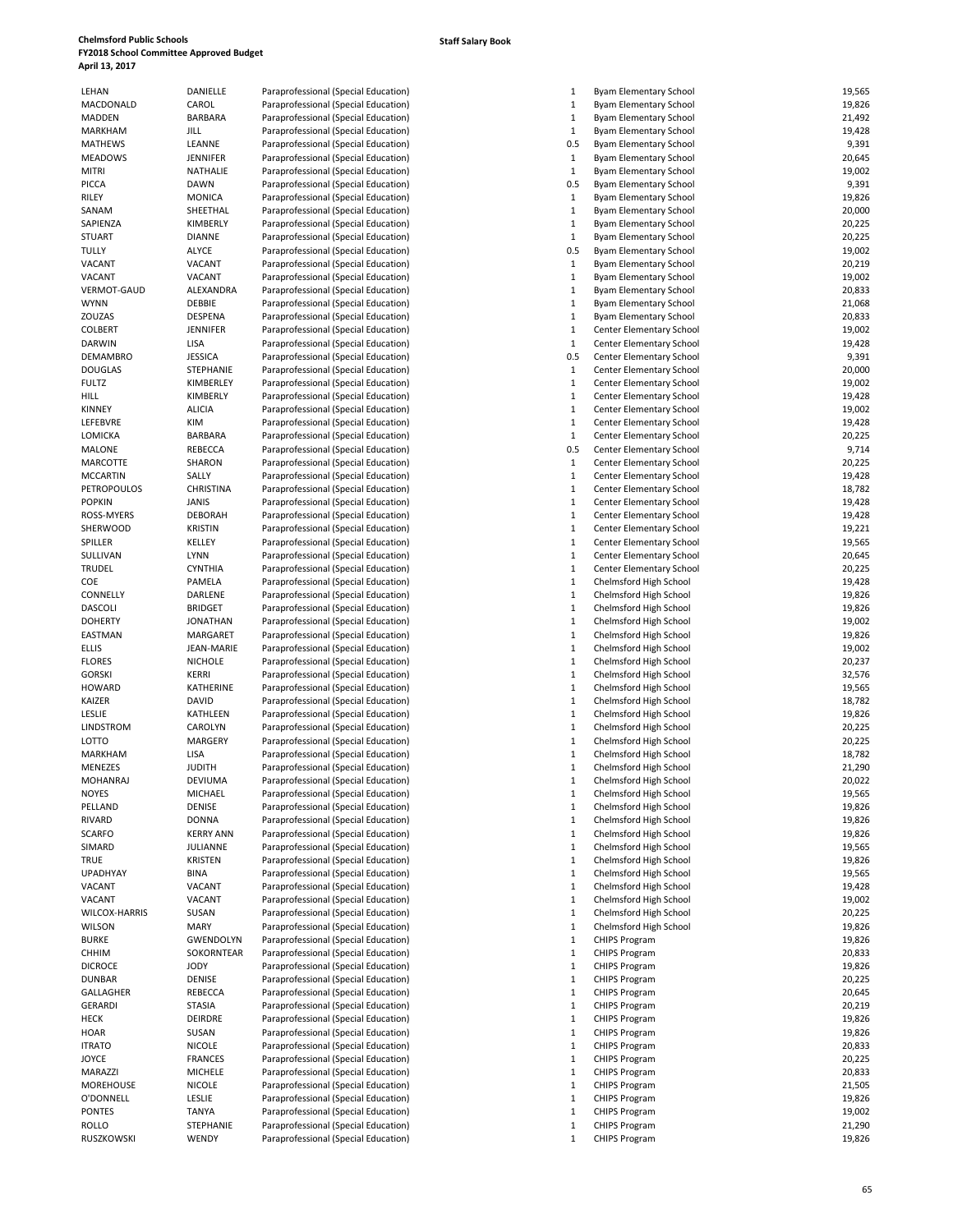| <b>SLAVICH</b>         | DONNA           | Paraprofessional (Special Education) |
|------------------------|-----------------|--------------------------------------|
| <b>ABBOTT</b>          | KATHLEEN        | Paraprofessional (Special Education) |
| <b>BLAKE</b>           | SARAH           | Paraprofessional (Special Education) |
| CASSELS                | <b>KATHLEEN</b> | Paraprofessional (Special Education) |
| CHARBONNEAU            | <b>KERRY</b>    | Paraprofessional (Special Education) |
| <b>CLAPP</b>           | SUSAN           | Paraprofessional (Special Education) |
| COLE                   | <b>IAN</b>      | Paraprofessional (Special Education) |
| FLANAGAN               | AMY             | Paraprofessional (Special Education) |
| <b>HOBBY</b>           | <b>AUDREY</b>   | Paraprofessional (Special Education) |
|                        | <b>ALYSSA</b>   |                                      |
| <b>KINGSTON</b>        |                 | Paraprofessional (Special Education) |
| <b>KINGSTON</b>        | TAMMY LEE       | Paraprofessional (Special Education) |
| LAFLAMME               | <b>KATHLEEN</b> | Paraprofessional (Special Education) |
| <b>LISCIOTTO</b>       | KATHLEEN        | Paraprofessional (Special Education) |
| MAHER                  | H LISA          | Paraprofessional (Special Education) |
| MCCORMACK              | SUSAN           | Paraprofessional (Special Education) |
| <b>OTTO</b>            | SUSAN           | Paraprofessional (Special Education) |
| TREDEAU                | MARY            | Paraprofessional (Special Education) |
| AVILA                  | LINDA           | Paraprofessional (Special Education) |
| CHEMALY                | <b>JEFFREY</b>  | Paraprofessional (Special Education) |
| <b>CROCKER</b>         | CATHERINE       | Paraprofessional (Special Education) |
| DALY                   | <b>VIRGINIA</b> | Paraprofessional (Special Education) |
| DEMIRDAG               | <b>MUGE</b>     | Paraprofessional (Special Education) |
| <b>DENTY</b>           | <b>IRENE</b>    | Paraprofessional (Special Education) |
| <b>DRISCOLL</b>        | KELLEY          | Paraprofessional (Special Education) |
| <b>FINN</b>            | KATHLEEN        | Paraprofessional (Special Education) |
| <b>FIPPHEN</b>         | ELIZABETH       | Paraprofessional (Special Education) |
|                        |                 |                                      |
| <b>HERLIHY</b>         | JODIE           | Paraprofessional (Special Education) |
| <b>HOLLAND</b>         | KELLEY          | Paraprofessional (Special Education) |
| <b>MCCORMICK</b>       | <b>VIRGINIA</b> | Paraprofessional (Special Education) |
| MIAN                   | AAMINA          | Paraprofessional (Special Education) |
| PIVONKA                | <b>SHARON</b>   | Paraprofessional (Special Education) |
| SAVARESE               | KELLY           | Paraprofessional (Special Education) |
| <b>SCHILLE</b>         | JAYNE           | Paraprofessional (Special Education) |
| SEMENTELLI             | <b>KATHY</b>    | Paraprofessional (Special Education) |
| <b>STAFFORD</b>        | <b>MARIA</b>    | Paraprofessional (Special Education) |
| <b>STUART</b>          | PATRICIA        | Paraprofessional (Special Education) |
| <b>SYKES</b>           | <b>RUSSELL</b>  | Paraprofessional (Special Education) |
| <b>TAYLOR</b>          | <b>LISA</b>     | Paraprofessional (Special Education) |
| WU-MARSHALL            | JANNIS          | Paraprofessional (Special Education) |
| ZOUZAS                 | HARIKLIA        | Paraprofessional (Special Education) |
| ZWART                  | RENEE           | Paraprofessional (Special Education) |
| <b>BARRON</b>          | <b>TALAN</b>    |                                      |
|                        |                 | Paraprofessional (Special Education) |
| BARTLEMAN              | JENNIFER        | Paraprofessional (Special Education) |
| <b>BOUDREAU</b>        | <b>KATHLEEN</b> | Paraprofessional (Special Education) |
| <b>COHAN</b>           | <b>MARCIA</b>   | Paraprofessional (Special Education) |
| <b>DEDINSKY</b>        | <b>ELAINE</b>   | Paraprofessional (Special Education) |
| <b>FRENETTE</b>        | MARY            | Paraprofessional (Special Education) |
| GAUGHAN                | <b>NICOLE</b>   | Paraprofessional (Special Education) |
| <b>GILLIES</b>         | KIMBERLY        | Paraprofessional (Special Education) |
| <b>GLOVER</b>          | AMY             | Paraprofessional (Special Education) |
| <b>GOSELIN</b>         | <b>RYAN</b>     | Paraprofessional (Special Education) |
| <b>HAVENER</b>         | <b>LYNN</b>     | Paraprofessional (Special Education) |
| HICKEY                 | <b>PATRICK</b>  | Paraprofessional (Special Education) |
| OLSON                  | JUSTIN          | Paraprofessional (Special Education) |
| PAUL                   | <b>LYNN</b>     | Paraprofessional (Special Education) |
| QUINN                  | KAREN           | Paraprofessional (Special Education) |
| SAHOO                  | <b>MAMATA</b>   | Paraprofessional (Special Education) |
| SPINALE                | KIMBERLY        | Paraprofessional (Special Education) |
|                        |                 |                                      |
| SUNDERMANN             | ERIK            | Paraprofessional (Special Education) |
| <b>TAYLOR</b>          | <b>DONNA</b>    | Paraprofessional (Special Education) |
| ARMAGOST               | WENDY           | Paraprofessional (Special Education) |
| ARONIAN                | <b>NANCY</b>    | Paraprofessional (Special Education) |
| <b>BACON</b>           | PHYLLIS         | Paraprofessional (Special Education) |
| <b>BRENNAN</b>         | <b>VICKI</b>    | Paraprofessional (Special Education) |
| BURLAMACHI             | ELIZABETH       | Paraprofessional (Special Education) |
| <b>HAMILTON</b>        | LORETTA         | Paraprofessional (Special Education) |
| <b>HEATER</b>          | <b>JENNIFER</b> | Paraprofessional (Special Education) |
| LOPEZ                  | CATHLEEN        | Paraprofessional (Special Education) |
| LTS - Paraprofessional |                 | Paraprofessional (Special Education) |
| MAIN                   | SUSAN           | Paraprofessional (Special Education) |
| REIDY                  | <b>DIANE</b>    | Paraprofessional (Special Education) |
| SCRIVANI               | OLIVIA          | Paraprofessional (Special Education) |
| SHANAHAN               | SANDRA          | Paraprofessional (Special Education) |
|                        |                 |                                      |

| SLAVICH                | <b>DONNA</b>     | Paraprofessional (Special Education) | 1<br><b>CHIPS Program</b>                     | 21,946    |
|------------------------|------------------|--------------------------------------|-----------------------------------------------|-----------|
| ABBOTT                 | KATHLEEN         | Paraprofessional (Special Education) | $\mathbf{1}$<br>Harrington Elementary School  | 20,225    |
| BLAKE                  | SARAH            | Paraprofessional (Special Education) | $\mathbf{1}$<br>Harrington Elementary School  | 19,428    |
| CASSELS                | KATHLEEN         | Paraprofessional (Special Education) | $\mathbf{1}$<br>Harrington Elementary School  | 19,826    |
| CHARBONNEAU            | <b>KERRY</b>     | Paraprofessional (Special Education) | Harrington Elementary School<br>1             | 18,782    |
| CLAPP                  | SUSAN            | Paraprofessional (Special Education) | $\mathbf{1}$<br>Harrington Elementary School  | 20,225    |
| COLE                   | IAN              | Paraprofessional (Special Education) | 1<br>Harrington Elementary School             | 19,428    |
| FLANAGAN               | AMY              | Paraprofessional (Special Education) | Harrington Elementary School<br>1             | 18,782    |
| HOBBY                  | <b>AUDREY</b>    | Paraprofessional (Special Education) | $\mathbf{1}$<br>Harrington Elementary School  | 19,391    |
| KINGSTON               | ALYSSA           |                                      | $\mathbf 1$<br>Harrington Elementary School   | 19,002    |
|                        |                  | Paraprofessional (Special Education) |                                               |           |
| KINGSTON               | <b>TAMMY LEE</b> | Paraprofessional (Special Education) | $\mathbf{1}$<br>Harrington Elementary School  | 19,826    |
| LAFLAMME               | KATHLEEN         | Paraprofessional (Special Education) | 1<br>Harrington Elementary School             | 19,826    |
| LISCIOTTO              | <b>KATHLEEN</b>  | Paraprofessional (Special Education) | $\mathbf 1$<br>Harrington Elementary School   | 19,428    |
| MAHER                  | H LISA           | Paraprofessional (Special Education) | 1<br>Harrington Elementary School             | 20,225    |
| MCCORMACK              | SUSAN            | Paraprofessional (Special Education) | $\mathbf{1}$<br>Harrington Elementary School  | 19,826    |
| отто                   | SUSAN            | Paraprofessional (Special Education) | $\mathbf{1}$<br>Harrington Elementary School  | 20,225    |
| TREDEAU                | MARY             | Paraprofessional (Special Education) | Harrington Elementary School<br>1             | 19,826    |
| AVILA                  | LINDA            | Paraprofessional (Special Education) | 1<br>McCarthy Middle School                   | 20,225    |
| CHEMALY                | <b>JEFFREY</b>   | Paraprofessional (Special Education) | 1<br>McCarthy Middle School                   | 19,826    |
| CROCKER                | CATHERINE        | Paraprofessional (Special Education) | 1<br>McCarthy Middle School                   | 20,225    |
| DALY                   | <b>VIRGINIA</b>  | Paraprofessional (Special Education) | $\mathbf{1}$<br>McCarthy Middle School        | 19,826    |
|                        | <b>MUGE</b>      | Paraprofessional (Special Education) | $\mathbf 1$                                   | 19,002    |
| DEMIRDAG               |                  |                                      | McCarthy Middle School                        |           |
| DENTY                  | <b>IRENE</b>     | Paraprofessional (Special Education) | $\mathbf{1}$<br>McCarthy Middle School        | 19,002    |
| DRISCOLL               | KELLEY           | Paraprofessional (Special Education) | 1<br>McCarthy Middle School                   | 19,826    |
| FINN                   | KATHLEEN         | Paraprofessional (Special Education) | $\mathbf{1}$<br><b>McCarthy Middle School</b> | 19,002    |
| <b>FIPPHEN</b>         | <b>ELIZABETH</b> | Paraprofessional (Special Education) | 1<br><b>McCarthy Middle School</b>            | 19,221    |
| HERLIHY                | <b>JODIE</b>     | Paraprofessional (Special Education) | $\mathbf 1$<br>McCarthy Middle School         | 19,826    |
| HOLLAND                | KELLEY           | Paraprofessional (Special Education) | $\mathbf{1}$<br>McCarthy Middle School        | 19,826    |
| MCCORMICK              | <b>VIRGINIA</b>  | Paraprofessional (Special Education) | $\mathbf{1}$<br>McCarthy Middle School        | 19,002    |
| MIAN                   | <b>AAMINA</b>    | Paraprofessional (Special Education) | $\mathbf{1}$<br>McCarthy Middle School        | 19,002    |
| PIVONKA                | SHARON           | Paraprofessional (Special Education) | $\mathbf{1}$<br>McCarthy Middle School        | 19,826    |
| SAVARESE               | KELLY            | Paraprofessional (Special Education) | 1<br>McCarthy Middle School                   | 18,782    |
| SCHILLE                | JAYNE            | Paraprofessional (Special Education) | McCarthy Middle School                        |           |
|                        |                  |                                      | 1                                             | 19,428    |
| SEMENTELLI             | KATHY            | Paraprofessional (Special Education) | $\mathbf{1}$<br>McCarthy Middle School        | 19,826    |
| STAFFORD               | MARIA            | Paraprofessional (Special Education) | $\mathbf{1}$<br>McCarthy Middle School        | 20,225    |
| STUART                 | <b>PATRICIA</b>  | Paraprofessional (Special Education) | 1<br>McCarthy Middle School                   | 20,225    |
| SYKES                  | <b>RUSSELL</b>   | Paraprofessional (Special Education) | $\mathbf{1}$<br>McCarthy Middle School        | 20,225    |
| TAYLOR                 | LISA             | Paraprofessional (Special Education) | 1<br>McCarthy Middle School                   | 20,225    |
| WU-MARSHALL            | JANNIS           | Paraprofessional (Special Education) | 1<br>McCarthy Middle School                   | 19,428    |
| ZOUZAS                 | <b>HARIKLIA</b>  | Paraprofessional (Special Education) | $\mathbf{1}$<br>McCarthy Middle School        | 20,225    |
| ZWART                  | RENEE            | Paraprofessional (Special Education) | $\mathbf 1$<br>McCarthy Middle School         | 19,826    |
| <b>BARRON</b>          | TALAN            | Paraprofessional (Special Education) | $\mathbf{1}$<br>Parker Middle School          | 20,000    |
| BARTLEMAN              | JENNIFER         | Paraprofessional (Special Education) | 1<br>Parker Middle School                     | 19,428    |
| BOUDREAU               | KATHLEEN         | Paraprofessional (Special Education) | $\mathbf 1$<br>Parker Middle School           | 19,428    |
| COHAN                  | <b>MARCIA</b>    | Paraprofessional (Special Education) | 1<br>Parker Middle School                     | 19,428    |
| DEDINSKY               | <b>ELAINE</b>    | Paraprofessional (Special Education) | 1<br>Parker Middle School                     | 19,826    |
| FRENETTE               | MARY             |                                      | $\mathbf{1}$<br>Parker Middle School          | 20,225    |
|                        |                  | Paraprofessional (Special Education) |                                               |           |
| GAUGHAN                | <b>NICOLE</b>    | Paraprofessional (Special Education) | $\mathbf{1}$<br>Parker Middle School          | 24,580    |
| <b>GILLIES</b>         | KIMBERLY         | Paraprofessional (Special Education) | $\mathbf{1}$<br>Parker Middle School          | 20,225    |
| GLOVER                 | AMY              | Paraprofessional (Special Education) | 1<br>Parker Middle School                     | 19,002    |
| GOSELIN                | <b>RYAN</b>      | Paraprofessional (Special Education) | $\mathbf 1$<br>Parker Middle School           | 21,061    |
| HAVENER                | <b>LYNN</b>      | Paraprofessional (Special Education) | $\mathbf{1}$<br>Parker Middle School          | 19,826    |
| <b>HICKEY</b>          | <b>PATRICK</b>   | Paraprofessional (Special Education) | Parker Middle School                          | 18,782    |
| OLSON                  | <b>JUSTIN</b>    | Paraprofessional (Special Education) | $\mathbf{1}$<br>Parker Middle School          | 20,000    |
| PAUL                   | <b>LYNN</b>      | Paraprofessional (Special Education) | $\mathbf{1}$<br>Parker Middle School          | 19,826    |
| QUINN                  | KAREN            | Paraprofessional (Special Education) | $\mathbf{1}$<br>Parker Middle School          | 22,666    |
| SAHOO                  | MAMATA           | Paraprofessional (Special Education) | 1<br>Parker Middle School                     | 23,589    |
| SPINALE                | KIMBERLY         | Paraprofessional (Special Education) | 1<br>Parker Middle School                     | 23,333    |
| SUNDERMANN             | ERIK             | Paraprofessional (Special Education) | $\mathbf{1}$<br>Parker Middle School          | 20,438    |
|                        |                  |                                      |                                               |           |
| TAYLOR                 | <b>DONNA</b>     | Paraprofessional (Special Education) | $\mathbf 1$<br>Parker Middle School           | 20,225    |
| ARMAGOST               | WENDY            | Paraprofessional (Special Education) | 1<br>South Row Elementary School              | 19,428    |
| ARONIAN                | <b>NANCY</b>     | Paraprofessional (Special Education) | 1<br>South Row Elementary School              | 20,225    |
| BACON                  | PHYLLIS          | Paraprofessional (Special Education) | $\mathbf{1}$<br>South Row Elementary School   | 20,225    |
| BRENNAN                | <b>VICKI</b>     | Paraprofessional (Special Education) | South Row Elementary School<br>1              | 20,225    |
| BURLAMACHI             | <b>ELIZABETH</b> | Paraprofessional (Special Education) | 1<br>South Row Elementary School              | 19,826    |
| HAMILTON               | LORETTA          | Paraprofessional (Special Education) | $\mathbf{1}$<br>South Row Elementary School   | 20,225    |
| HEATER                 | <b>JENNIFER</b>  | Paraprofessional (Special Education) | $\mathbf 1$<br>South Row Elementary School    | 18,782    |
| LOPEZ                  | CATHLEEN         | Paraprofessional (Special Education) | $\mathbf{1}$<br>South Row Elementary School   | 18,782    |
| LTS - Paraprofessional |                  | Paraprofessional (Special Education) | 1<br>South Row Elementary School              | 19,002    |
| MAIN                   | SUSAN            | Paraprofessional (Special Education) | $\mathbf 1$<br>South Row Elementary School    | 19,221    |
| REIDY                  | <b>DIANE</b>     | Paraprofessional (Special Education) | $\mathbf 1$<br>South Row Elementary School    | 19,826    |
| SCRIVANI               | OLIVIA           | Paraprofessional (Special Education) | $\mathbf{1}$<br>South Row Elementary School   | 19,221    |
|                        |                  |                                      | $\mathbf{1}$                                  |           |
| SHANAHAN               | SANDRA           | Paraprofessional (Special Education) | South Row Elementary School                   | 19,428    |
|                        |                  |                                      | 160.5                                         | 3,220,652 |

Toileting Stipend 3,000 and 3,000 and 3,000 and 3,000 and 3,000 and 3,000 and 3,000 and 3,000 and 3,000 and 3,000 and 3,000 and 3,000 and 3,000 and 3,000 and 3,000 and 3,000 and 3,000 and 3,000 and 3,000 and 3,000 and 3,00

BARRICELLI ROBERTA Librarian 1 Parker Middle School 78,722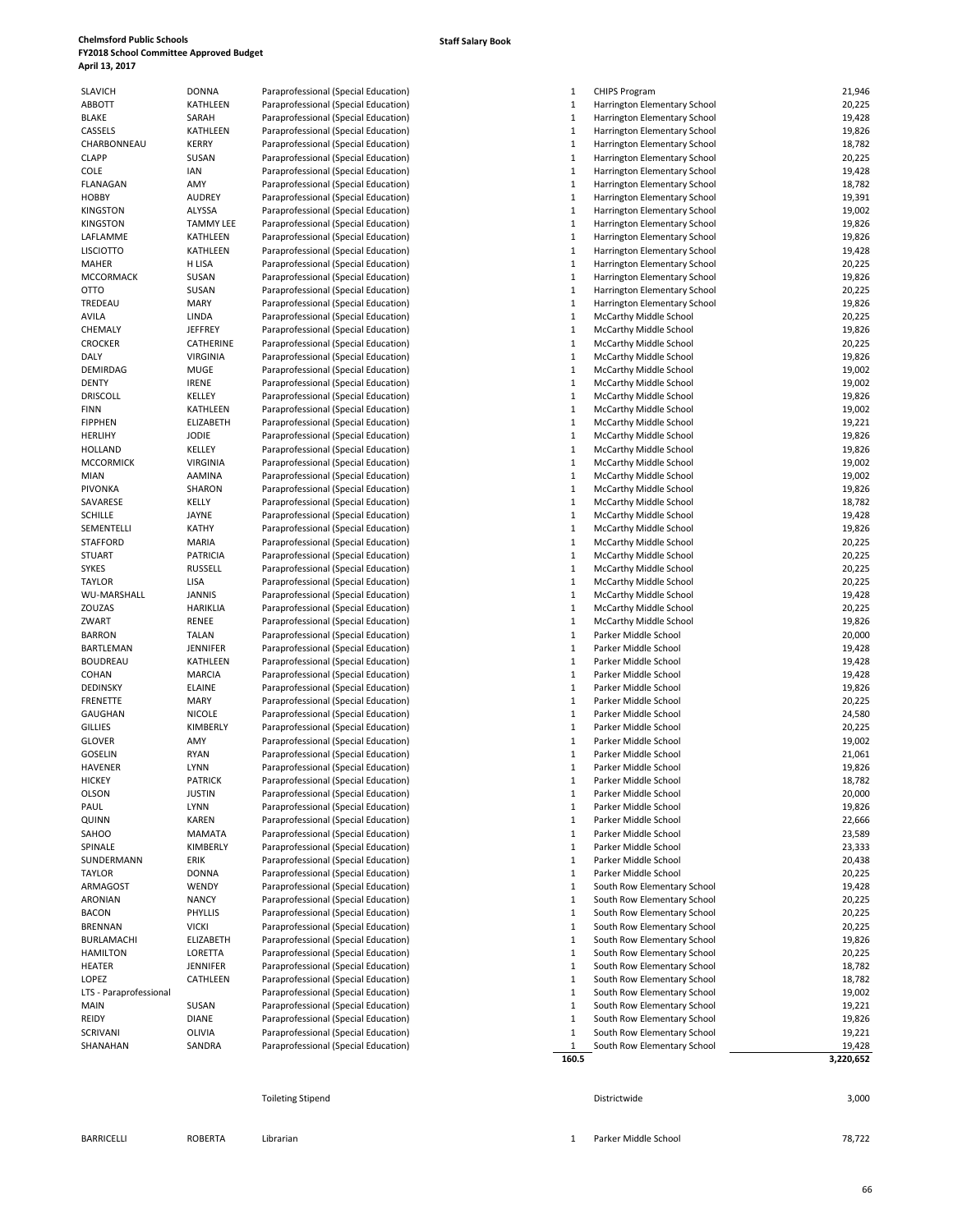### **Staff Salary Book**

| LARRABEE<br>O'SULLIVAN               | TERRIE<br><b>JOHN</b>        | Librarian<br>Librarian                                                    | 1<br>1<br>3                  | McCarthy Middle School<br>Chelmsford High School         | 54,650<br>83,076<br>216,447 |
|--------------------------------------|------------------------------|---------------------------------------------------------------------------|------------------------------|----------------------------------------------------------|-----------------------------|
|                                      |                              |                                                                           |                              |                                                          |                             |
|                                      |                              |                                                                           |                              |                                                          |                             |
| <b>BARRETT</b>                       | <b>BEVERLY</b>               | Library Assistant                                                         | 1                            | <b>Byam Elementary School</b>                            | 43,720                      |
| <b>DEFREITAS</b><br><b>ENGDAHL</b>   | <b>BARBARA</b><br>MEAGHAN    | Library Assistant<br>Library Assistant                                    | 1<br>1                       | Harrington Elementary School<br>Center Elementary School | 43,720<br>43,720            |
| RANKIN                               | <b>BONNIE</b>                | Library Assistant                                                         | 1                            | South Row Elementary School                              | 41,697                      |
|                                      |                              |                                                                           | 4                            |                                                          | 172,857                     |
|                                      |                              |                                                                           |                              |                                                          |                             |
| <b>DESILVIO</b>                      | <b>CHRISTINE</b>             | Library Clerk - Circulation                                               | 1                            | Chelmsford High School                                   | 19,615                      |
| <b>TRAVERS</b>                       | <b>GWEYN</b>                 | Library Clerk - Circulation                                               | 1                            | Chelmsford High School                                   | 19,002                      |
|                                      |                              |                                                                           | $\overline{2}$               |                                                          | 38,616                      |
|                                      |                              |                                                                           |                              |                                                          |                             |
| <b>BUCKLEY</b><br><b>DILLMAN</b>     | DENISE<br>SUSAN              | <b>Technology Assistant</b><br><b>Technology Assistant</b>                | 1<br>$\mathbf{1}$            | Harrington Elementary School<br>Byam Elementary School   | 43,720<br>43,720            |
| LAMSON                               | KARIN                        | <b>Technology Assistant</b>                                               | 1                            | Center Elementary School                                 | 43,720                      |
| WARREN                               | SALLY                        | <b>Technology Assistant</b>                                               | 1                            | South Row Elementary School                              | 43,720                      |
|                                      |                              |                                                                           | 4                            |                                                          | 174,881                     |
|                                      |                              | <b>Mentor Stipends</b>                                                    |                              | Districtwide                                             | 28,000                      |
|                                      |                              |                                                                           |                              |                                                          |                             |
| CHARIG                               | MOYA                         | Guidance Counselor                                                        | 1                            | McCarthy Middle School                                   | 52,091                      |
| <b>DOLAN</b>                         | <b>AUTUMN</b>                | Guidance Counselor                                                        | 1                            | Parker Middle School                                     | 83,839                      |
| <b>GESUALDI</b>                      | <b>DAWN</b>                  | Guidance Counselor                                                        | 1                            | <b>Byam Elementary School</b>                            | 78,722                      |
| HILL<br>KELLEY                       | JAMIE<br>KARA                | Guidance Counselor - Whittier House<br>Guidance Counselor - Emerson House | $\mathbf{1}$<br>1            | Chelmsford High School<br>Chelmsford High School         | 52,091<br>54,755            |
| LALLAS                               | CATHERINE                    | Guidance Counselor                                                        | $\mathbf{1}$                 | Center Elementary School                                 | 78,722                      |
| LEARY                                | <b>TAMMY</b>                 | Guidance Counselor - Hawthorne House                                      | 1                            | Chelmsford High School                                   | 83,839                      |
| LIMA                                 | <b>CHRISTINE</b>             | Guidance Counselor - Hawthorne House                                      | $\mathbf{1}$                 | Chelmsford High School                                   | 78,722                      |
| <b>MACISAAC</b>                      | <b>MELISSA</b>               | Guidance Counselor                                                        | $\mathbf{1}$                 | Parker Middle School                                     | 65,406                      |
| MORRISSETTE                          | JENNA                        | Guidance Counselor - STEP Program                                         | $\mathbf{1}$                 | Chelmsford High School                                   | 60,081                      |
| O'NEAL<br><b>ORSINI</b>              | <b>MARICLARE</b><br>JENNIFER | Guidance Counselor - Emerson House<br>Guidance Counselor - Whittier House | $\mathbf{1}$<br>1            | Chelmsford High School                                   | 65,406<br>62,744            |
| <b>OZANIAN</b>                       | ANN                          | Guidance Counselor                                                        | $\mathbf{1}$                 | Chelmsford High School<br>Harrington Elementary School   | 69,344                      |
| RICH                                 | LINDA                        | Guidance Counselor                                                        | $\mathbf{1}$                 | South Row Elementary School                              | 87,938                      |
| SEERO                                | ELYSE                        | Guidance Counselor                                                        | $\mathbf{1}$                 | McCarthy Middle School                                   | 62,744                      |
| <b>VINING</b>                        | <b>JESSICA</b>               | Guidance Counselor                                                        | 1                            | McCarthy Middle School                                   | 83,839                      |
|                                      |                              |                                                                           | 16                           |                                                          | 1,120,283                   |
|                                      |                              | Guidance Counselor - Stipends - Extended Year CHS                         |                              | Chelmsford High School                                   | 10,800                      |
|                                      |                              |                                                                           |                              |                                                          |                             |
| <b>ACHESON</b>                       | <b>CYNTHIA</b>               | Secretary - Student Support Services                                      | 1                            | Chelmsford High School                                   | 34,400                      |
| <b>EMANOUIL</b>                      | CATHERINE                    | Secretary - Main Office                                                   | 1                            | Chelmsford High School                                   | 41,249                      |
|                                      |                              |                                                                           | $\mathbf{2}$                 |                                                          | 75,649                      |
| LAFORTUNE                            | <b>JOSHUA</b>                | School Psychologist                                                       | 1                            | Byam / Harrington                                        | 76,534                      |
| <b>BROGAN</b>                        | DEIRDRE                      | School Psychologist                                                       | $\mathbf{1}$                 | Center / South Row                                       | 87,938                      |
| LEARY                                | VANESSA                      | School Psychologist - Whittier House                                      | $\mathbf{1}$                 | Chelmsford High School                                   | 70,832                      |
| <b>ROSA</b>                          | DANIEL<br>VACANT             | School Psychologist - Emerson House                                       | $\mathbf{1}$<br>$\mathbf{1}$ | Chelmsford High School                                   | 87,938<br>69,340            |
| VACANT<br>LILJEGREN                  | <b>STEVEN</b>                | School Psychologist - Hawthorne House<br>School Psychologist              | 1                            | Chelmsford High School<br>McCarthy Middle School         | 87,938                      |
| O'BRIEN INZ                          | SUSAN                        | School Psychologist                                                       | $\mathbf{1}$                 | Parker Middle School                                     | 87,938                      |
| VACANT                               | <b>NEW POSITION</b>          | School Psychologist                                                       | $\mathbf{1}$                 | Byam / Harrington                                        | 55,850                      |
| VACANT                               | <b>NEW POSITION</b>          | <b>School Psychologist</b>                                                | $\mathbf{1}$<br>9            | Center / South Row                                       | 55,850<br>680,158           |
|                                      |                              |                                                                           |                              |                                                          |                             |
| REGAN                                | AMY                          | School Nurse (RN)                                                         | 1                            | <b>Byam Elementary School</b>                            | 71,144                      |
| ROSSMAN                              | <b>KATHY</b>                 | School Nurse (RN)                                                         | $\mathbf{1}$                 | Center Elementary School                                 | 72,352                      |
| KAMENIDES                            | LISA                         | School Nurse (RN)                                                         | $\mathbf{1}$                 | Chelmsford High School                                   | 78,722                      |
| REILLY                               | CAROL                        | School Nurse (RN)                                                         | $\mathbf{1}$                 | Chelmsford High School                                   | 66,331                      |
| <b>KULIS</b><br><b>QUINN-HARRAHY</b> | LORI<br><b>NANCY</b>         | School Nurse (RN)<br>School Nurse (RN)                                    | 0.5<br>$\mathbf{1}$          | <b>CHIPS Program</b><br>Harrington Elementary School     | 41,538<br>78,722            |
| <b>BELLINGHIERI</b>                  | AMY                          | School Nurse (LPN)                                                        | 0.7                          | McCarthy Middle School                                   | 33,866                      |
| <b>ROBBAT</b>                        | LINDA                        | School Nurse (RN)                                                         | $\mathbf{1}$                 | McCarthy Middle School                                   | 78,722                      |
| <b>CONLEY</b>                        | BARBARA                      | School Nurse (RN)                                                         | $\mathbf{1}$                 | Parker Middle School                                     | 78,722                      |
| <b>FOLEY</b>                         | <b>DONNA</b>                 | School Nurse (LPN)                                                        | 0.7                          | Parker Middle School                                     | 29,188                      |
| MCGOWAN-GUMP                         | MARGARET                     | School Nurse (RN)                                                         | 1<br>9.9                     | South Row Elementary School                              | 73,396<br>702,700           |
|                                      |                              |                                                                           |                              |                                                          |                             |

Substitute Nurse Coverage Districtwide 38,000